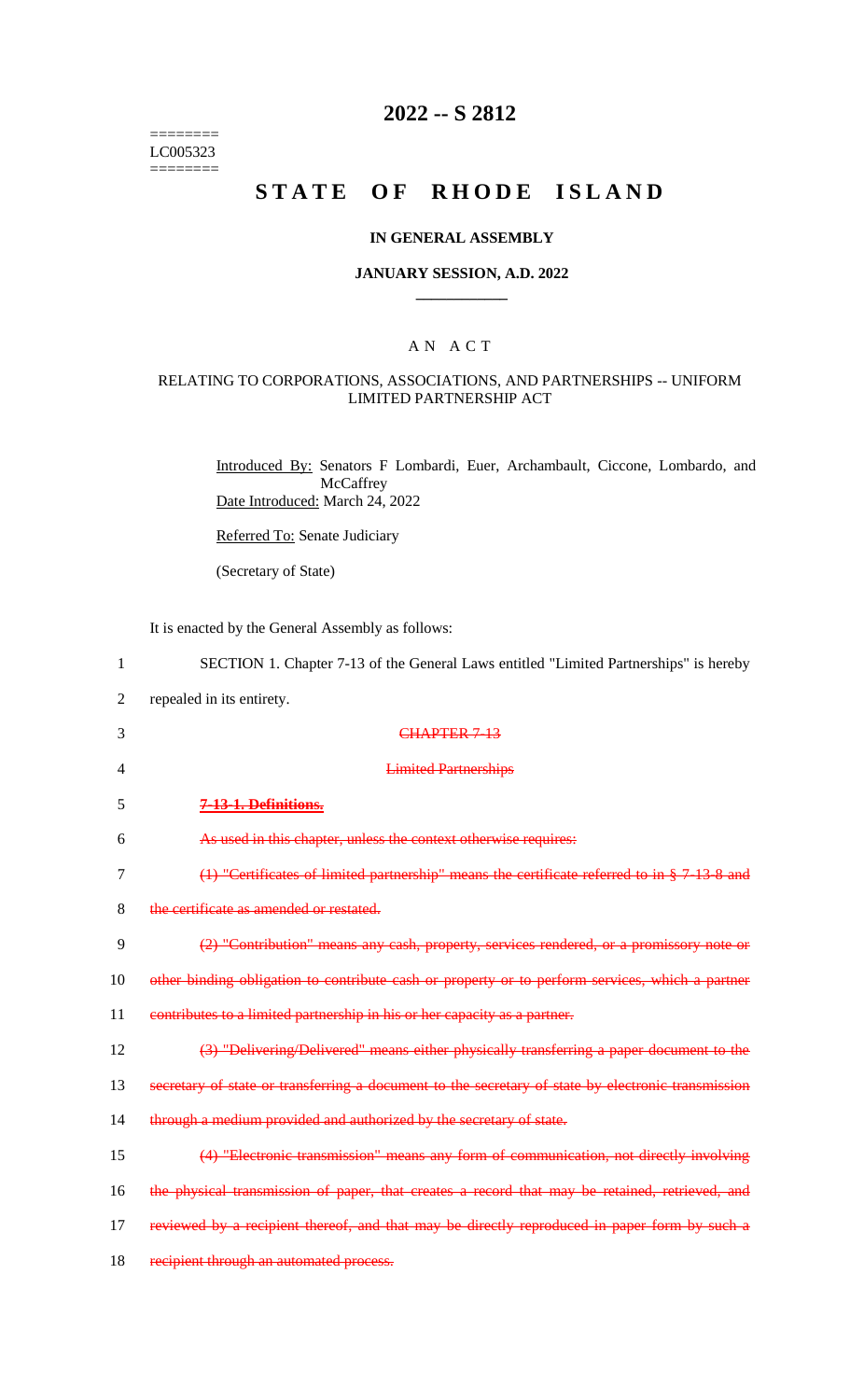1 (5) "Event of withdrawal of a general partner" means an event that causes a person to cease 2 to be a general partner as provided in § 7-13-23. 3 (6) "Filing" means delivered to the secretary of state in either paper format or electronic 4 transmission through a medium provided and authorized by the secretary of state. 5 (7) "Foreign limited partnership" means a partnership formed under the laws of any state 6 other than the state of Rhode Island and having as partners one or more general partners and one 7 or more limited partners. 8 (8) "General partner" means a person who has been admitted to a limited partnership as a 9 general partner in accordance with the partnership agreement and named in the certificate of limited 10 partnership as a general partner. 11 (9) "Limited partner" means a person who has been admitted to a limited partnership as a 12 limited partner in accordance with the partnership agreement and named in the certificate of limited 13 partnership as a limited partner. 14 (10) "Limited partnership" and "domestic limited partnership" mean a partnership formed 15 by two or more persons under the laws of this state and having one or more general partners and 16 one or more limited partners. 17 (11) "Partner" means a limited or general partner. 18 (12) "Partnership agreement" means any written or oral agreement of the partners as to the 19 affairs of a limited partnership and the conduct of its business. A written partnership agreement or 20 another written agreement or writing: 21 (i) May provide that a person is admitted as a limited partner of a limited partnership, or 22 becomes an assignee of a partnership interest or other rights or powers of a limited partner to the 23 extent assigned, and becomes bound by the partnership agreement, 24 (A) If the person (or a representative authorized by the person orally, in writing, or by other 25 action such as payment for a partnership interest) executes the partnership agreement or any other 26 writing evidencing the intent of the person to become a limited partner or assignee, or 27 **(B)** Without execution, if the person (or a representative authorized by the person orally, 28 in writing, or by other action such as payment for a partnership interest) complies with the 29 conditions for becoming a limited partner or assignee as stated in the partnership agreement or any 30 other writing and requests (orally, in writing, or by other action such as payment for a partnership 31 interest) that the records of the limited partnership reflect the admission or assignment, and 32 (ii) Shall not be unenforceable by reason of its not having been signed by a person being 33 admitted as a limited partner or becoming an assignee as provided in subdivision (12)(i), or by 34 reason of its having been signed by a representative as provided in this title.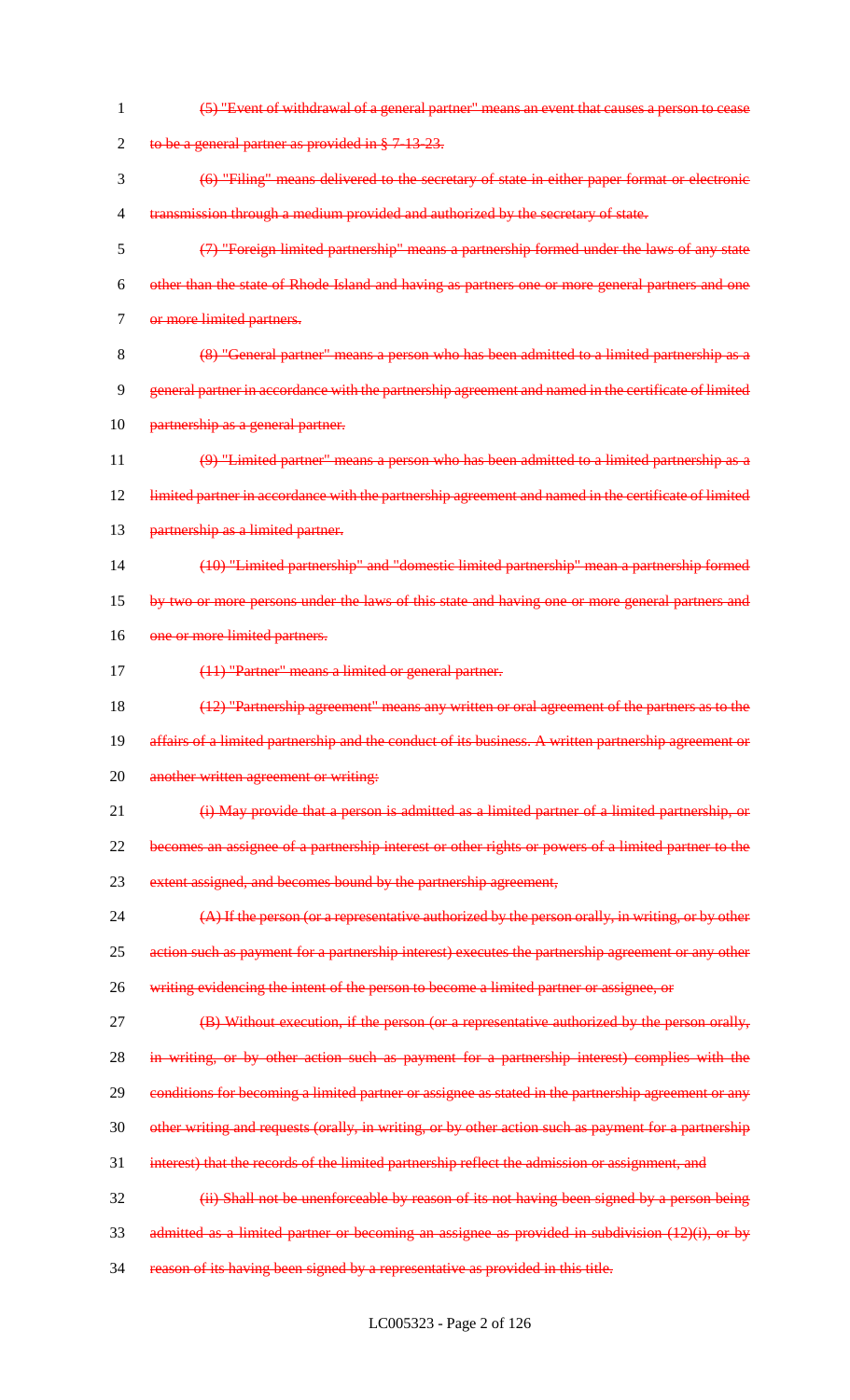| 1  | (13) "Partnership interest" means a partner's share of the profits and losses of a limited               |
|----|----------------------------------------------------------------------------------------------------------|
| 2  | partnership and the right to receive distributions of partnership assets.                                |
| 3  | (14) "Person" means a natural person, partnership, limited partnership (domestic or                      |
| 4  | foreign), trust, estate, association, or corporation.                                                    |
| 5  | (15) "State" means a state, territory, or possession of the United States, the District of               |
| 6  | Columbia, or the Commonwealth of Puerto Rico.                                                            |
| 7  | (16) "Signature" or "Signed" or "Executed" means an original signature, facsimile, or an                 |
| 8  | electronically transmitted signature submitted through a medium provided and authorized by the           |
| 9  | secretary of state.                                                                                      |
| 10 | 7-13-2. Name.                                                                                            |
| 11 | (a) The name of each limited partnership as presented in its certificate of limited                      |
| 12 | partnership:                                                                                             |
| 13 | (1) Shall contain the words "limited partnership", or the abbreviation "L.P." or "LP";                   |
| 14 | (2) May not contain the name of a limited partner unless:                                                |
| 15 | (i) It is also the name of a general partner or the corporate name of a corporate general                |
| 16 | partner, or                                                                                              |
| 17 | (ii) The business of the limited partnership had been carried on under that name before the              |
| 18 | admission of that limited partner;                                                                       |
| 19 | (3) Shall be distinguishable upon the records of the secretary of state from the name of any             |
| 20 | corporation, non-business corporation or other association, domestic or foreign limited liability        |
| 21 | company, limited partnership organized under the laws of, or registered or qualified to do business      |
| 22 | in this state or any name that is filed, reserved, or registered under this title or as permitted by the |
| 23 | laws of this state, subject to the following:                                                            |
| 24 | (i) This provision does not apply if the applicant files with the secretary of state a certified         |
| 25 | copy of a final decree of a court of competent jurisdiction establishing the prior right of the          |
| 26 | applicant to the use of the name in this state; and                                                      |
| 27 | (ii) The name may be the same as the name of a corporation, non-business corporation or                  |
| 28 | other association the certificate of incorporation or organization of which has been revoked by the      |
| 29 | secretary of state as permitted by law, and the revocation has not been withdrawn within one year        |
| 30 | from the date of the revocation.                                                                         |
| 31 | (iii) Words and/or abbreviations that are required by statute to identify the particular type            |
| 32 | of business entity shall be disregarded when determining if a name is distinguishable upon the           |
| 33 | records of the secretary of state.                                                                       |
| 34 | (iv) The secretary of state shall promulgate rules and regulations defining the term                     |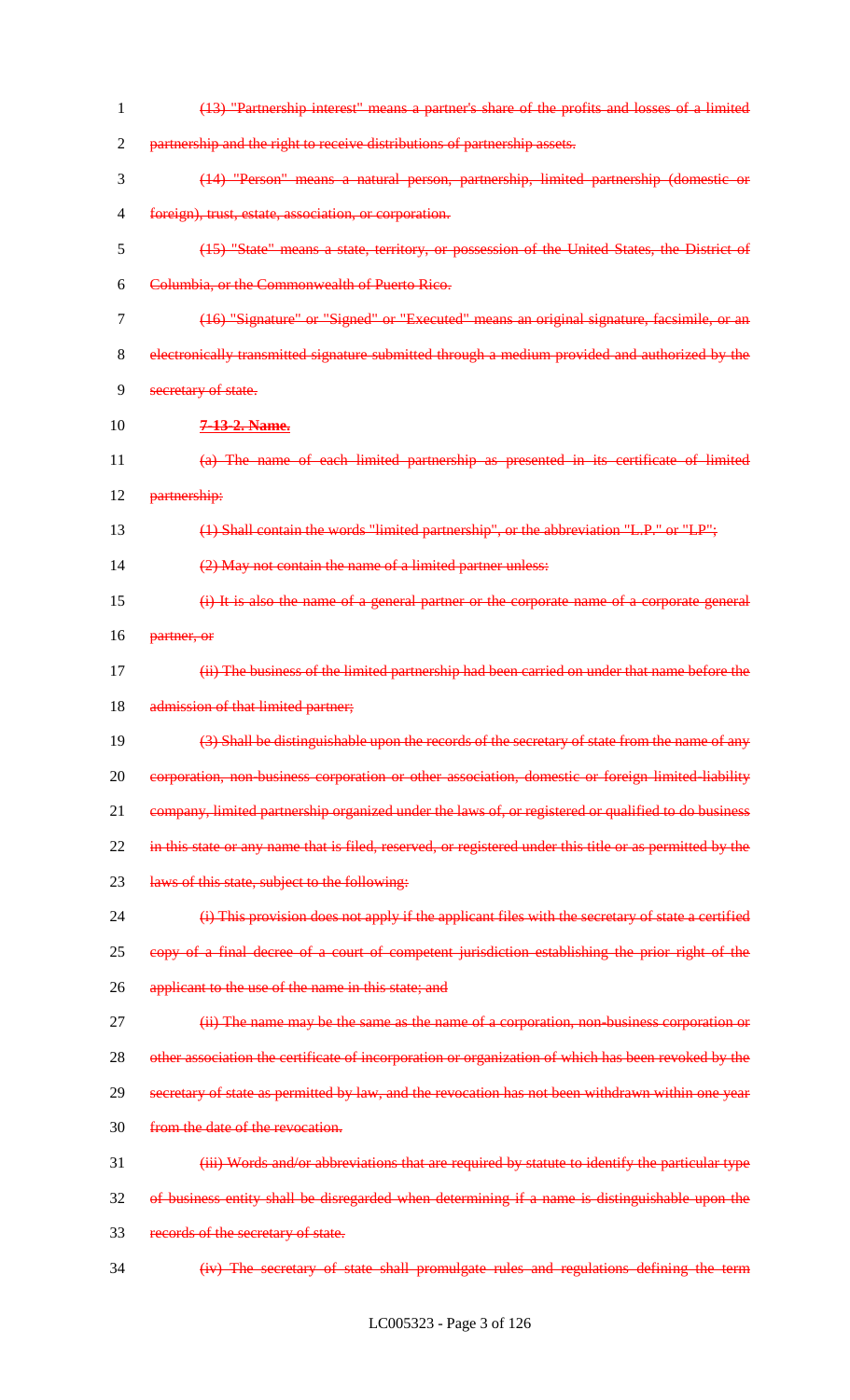1 "distinguishable upon the record" for the administration of this chapter.

|                | $\alpha$ and $\alpha$ and $\alpha$ and $\alpha$ and $\alpha$ and $\alpha$ and $\alpha$ and $\alpha$ and $\alpha$ and $\alpha$ and $\alpha$ and $\alpha$ and $\alpha$ and $\alpha$ and $\alpha$ and $\alpha$ and $\alpha$ and $\alpha$ and $\alpha$ and $\alpha$ and $\alpha$ and $\alpha$ and $\alpha$ and $\alpha$ and $\alpha$ |
|----------------|----------------------------------------------------------------------------------------------------------------------------------------------------------------------------------------------------------------------------------------------------------------------------------------------------------------------------------|
| $\overline{2}$ | (b)(1) Any domestic or foreign limited partnership formed under the laws of, or registered                                                                                                                                                                                                                                       |
| 3              | to do business in this state may transact business in this state under a fictitious name provided that                                                                                                                                                                                                                           |
| 4              | it files a fictitious business name statement in accordance with this subsection prior to the time it                                                                                                                                                                                                                            |
| 5              | commences to conduct business under the fictitious name.                                                                                                                                                                                                                                                                         |
| 6              | (2) A fictitious business name statement shall be filed with the secretary of state, and shall                                                                                                                                                                                                                                   |
| $\tau$         | be executed, in the case of a domestic limited partnership, by an authorized person and, in the case                                                                                                                                                                                                                             |
| 8              | of a foreign limited partnership, by a person with authority to do so under the laws of the state or                                                                                                                                                                                                                             |
| 9              | other jurisdiction of its formation, and shall state:                                                                                                                                                                                                                                                                            |
| 10             | (i) The fictitious business name to be used; and                                                                                                                                                                                                                                                                                 |
| 11             | (ii) The name of the applicant limited partnership or foreign limited partnership, and the                                                                                                                                                                                                                                       |
| 12             | state and date of its formation.                                                                                                                                                                                                                                                                                                 |
| 13             | (3) The fictitious business name statement expires upon the filing of a statement of                                                                                                                                                                                                                                             |
| 14             | abandonment of use of a fictitious business name registered in accordance with this subsection or                                                                                                                                                                                                                                |
| 15             | upon the dissolution of the domestic limited partnership or the cancellation of registration of the                                                                                                                                                                                                                              |
| 16             | foreign limited partnership.                                                                                                                                                                                                                                                                                                     |
| 17             | (4) The statement of abandonment of use of a fictitious business name under this subsection                                                                                                                                                                                                                                      |
| 18             | shall be filed with the secretary of state, shall be executed in the same manner provided in                                                                                                                                                                                                                                     |
| 19             | subdivision (2) and shall state:                                                                                                                                                                                                                                                                                                 |
| 20             | (i) The fictitious business name being abandoned;                                                                                                                                                                                                                                                                                |
| 21             | (ii) The date on which the original fictitious business name statement being abandoned was                                                                                                                                                                                                                                       |
| 22             | filed; and                                                                                                                                                                                                                                                                                                                       |
| 23             | $(iii)$ The information presented in subdivision $(2)(ii)$ of subsection $(b)$ .                                                                                                                                                                                                                                                 |
| 24             | (5) No domestic or foreign limited partnership transacting business under a fictitious                                                                                                                                                                                                                                           |
| 25             | business name contrary to the provisions of this section, or its assignee, may maintain any action                                                                                                                                                                                                                               |
| 26             | upon or on account of any contract made, or transaction had, in the fictitious business name in any                                                                                                                                                                                                                              |
| 27             | court of the state until a fictitious business name statement has been filed in accordance with this                                                                                                                                                                                                                             |
| 28             | section.                                                                                                                                                                                                                                                                                                                         |
| 29             | (6) No domestic or foreign limited partnership may be permitted to transact business under                                                                                                                                                                                                                                       |
| 30             | a fictitious business name pursuant to this section that is the same as the name of any corporation,                                                                                                                                                                                                                             |
| 31             | non-business corporation or other association, domestic or foreign limited partnership or domestic                                                                                                                                                                                                                               |
| 32             | or foreign limited liability company organized under the laws of, or registered or qualified to do                                                                                                                                                                                                                               |
| 33             | business in this state or any name that is filed, reserved, or registered under this title or as permitted                                                                                                                                                                                                                       |
| 34             | by the laws of this state, subject to the following:                                                                                                                                                                                                                                                                             |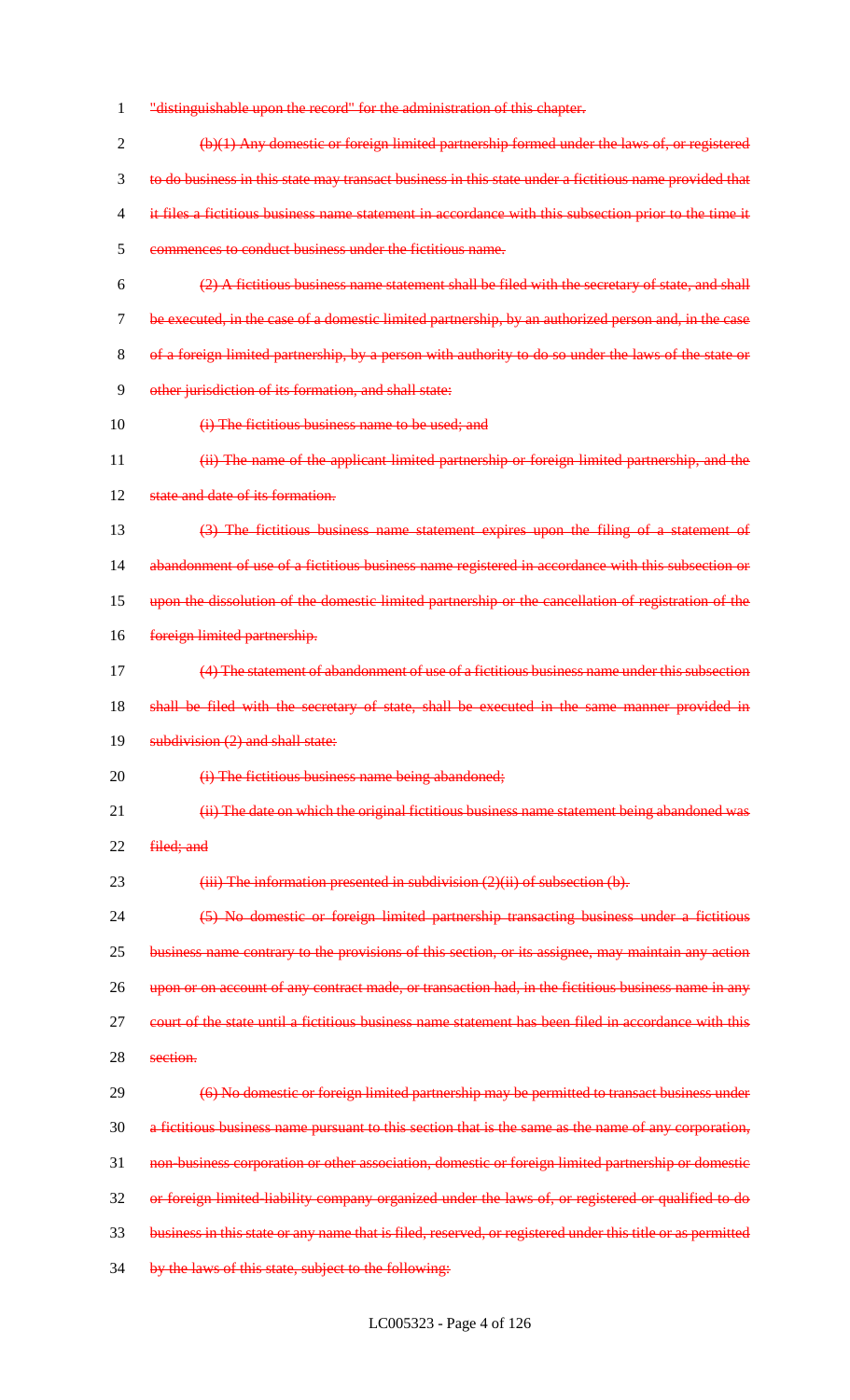| 1              | (i) This provision does not apply if the applicant files with the secretary of state a certified          |
|----------------|-----------------------------------------------------------------------------------------------------------|
| $\overline{2}$ | copy of a final decree of a court of competent jurisdiction establishing the prior right of the           |
| 3              | applicant to the use of the name in this state; and                                                       |
| $\overline{4}$ | (ii) The name may be the same as the name of a corporation, non-business corporation or                   |
| 5              | other association the certificate of incorporation or organization of which has been revoked by the       |
| 6              | secretary of state as permitted by law and the revocation has not been withdrawn within one year          |
| 7              | from the date or revocation.                                                                              |
| 8              | (iii) Words and/or abbreviations that are required by statute to identify the particular type             |
| 9              | of business entity shall be disregarded when determining if a name is distinguishable upon the            |
| 10             | records of the secretary of state.                                                                        |
| 11             | (iv) The secretary of state shall promulgate rules and regulations defining the term                      |
| 12             | "distinguishable upon the record" for the administration of this chapter.                                 |
| 13             | 7-13-3. Reservation of name.                                                                              |
| 14             | (a) The exclusive right to the use of a name may be reserved by:                                          |
| 15             | (1) Any person intending to organize a limited partnership under this chapter and to adopt                |
| 16             | that name;                                                                                                |
| 17             | (2) Any domestic limited partnership or any foreign limited partnership registered in this                |
| 18             | state which, in either case, intends to adopt that name;                                                  |
| 19             | (3) Any foreign limited partnership intending to register in this state and adopt that name;              |
| 20             | and                                                                                                       |
| 21             | (4) Any person intending to organize a foreign limited partnership and intending to have it               |
| 22             | register in this state and adopt that name.                                                               |
| 23             | (b) The reservation is made by filing with the secretary of state an application, executed by             |
| 24             | the applicant, to reserve a specified name. If the secretary of state finds that the name is available    |
| 25             | for use by a domestic or foreign limited partnership, he or she reserves the name for the exclusive       |
| 26             | use of the applicant for a period of one hundred and twenty (120) days. Once having reserved a            |
| 27             | name, that applicant may not again reserve the same name until more than sixty (60) days after the        |
| 28             | expiration of the last one hundred and twenty day (120) period for which that applicant reserved          |
| 29             | that name. The right to the exclusive use of a reserved name may be transferred to any other person       |
|                |                                                                                                           |
| 30             | by filing in the office of the secretary of state a notice of the transfer, executed by the applicant for |
| 31             | whom the name was reserved and specifying the name and address of the transferee.                         |
| 32             | 7-13-4. Specified office and agent.                                                                       |
| 33             | Each limited partnership shall continuously maintain in this state:                                       |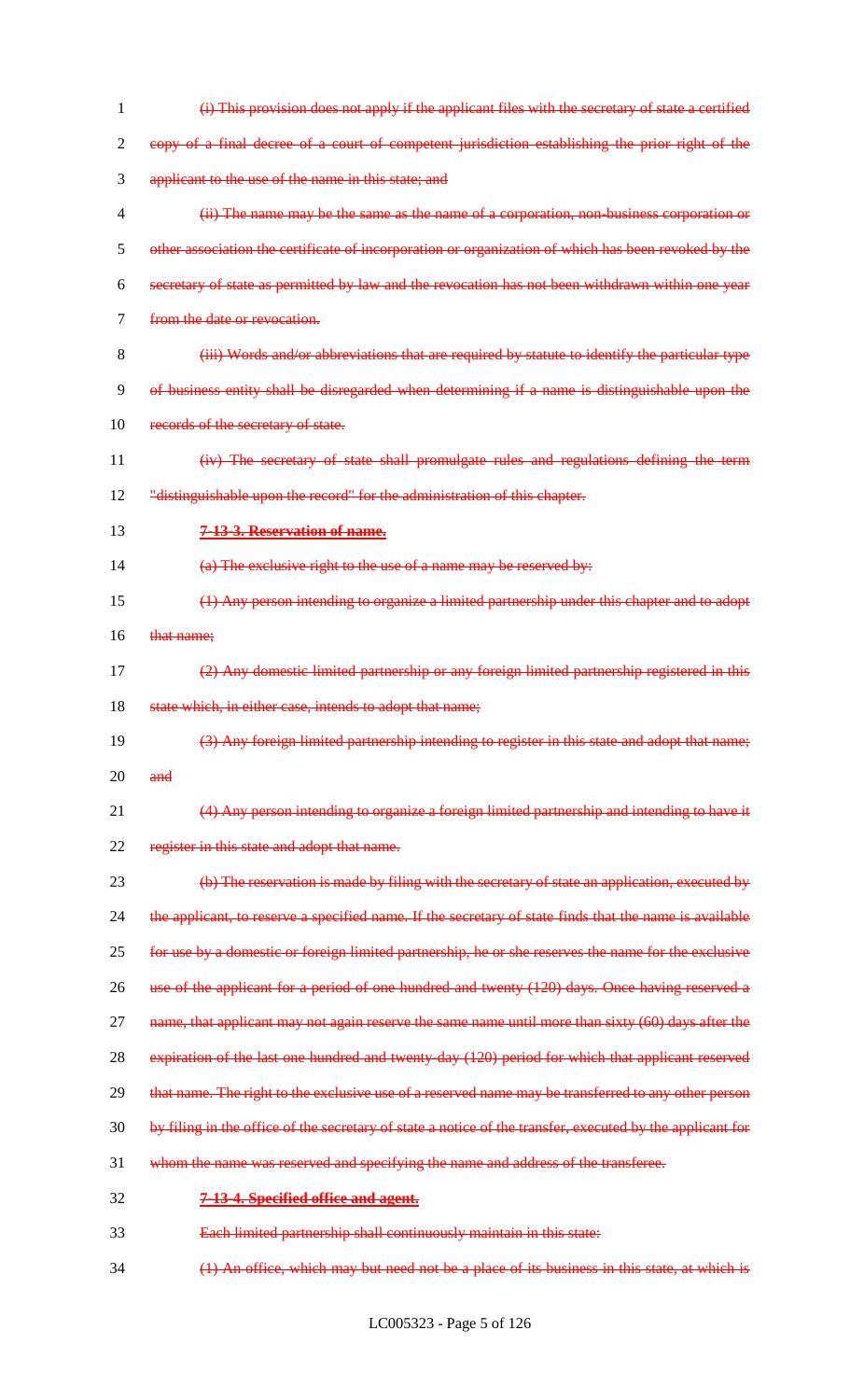1 kept the records required by § 7-13-5 to be maintained; and 2 (2) An agent for service of process on the limited partnership, which agent must be an 3 individual resident of this state, a domestic corporation, or a foreign corporation authorized to do 4 business in this state. 5 **7-13-5. Records to be kept.** 6 Each limited partnership shall keep at the office referred to in § 7-13-4(1) the following: 7 (1) A current list of the full name and last known business address of all partners separately 8 identifying in alphabetical order, the general partners and limited partners; 9 (2) A copy of the certificate of limited partnership and all certificates of amendment to it, 10 together with executed copies of any powers of attorney pursuant to which any certificate has been 11 executed; 12 (3) Copies of the limited partnership's federal, state, and local income tax returns and 13 reports, if any, for the three (3) most recent years; 14 (4) Copies of any then effective written partnership agreements and of any financial 15 statements of the limited partnerships for the three (3) most recent years. Those records are subject 16 to inspection and copying at the reasonable request, and at the expense, of any partner during 17 ordinary business hours; 18 (5) Unless contained in a written partnership agreement, a writing setting out: 19 (i) The amount of cash and a description and statement of the agreed value of the other 20 property or services contributed by each partner and that each partner has agreed to contribute; 21 (ii) The times at which or events on the happening of which any additional contributions 22 agreed to be made by each partner are to be made; 23 **(iii) Any right of a partner to receive distribution, or of a general partner to make** 24 distributions to a partner, that include a return of all or any part of the partner's contribution; and 25 (iv) Any events upon the happening of which the limited partnership is to be dissolved and 26 its affairs wound up. 27 **7-13-6. Nature of business.** 28 A limited partnership may carry on any business that a partnership without limited partners 29 may carry on. 30 **7-13-7. Business transactions of partner with partnership.** 31 Except as provided in the partnership agreement, a partner may lend money to and transact 32 any other business with the limited partnership and, subject to other applicable law, has the same 33 rights and obligations with respect to that transaction of business as a person who is not a partner. 34 **7-13-8. Formation -- Certificate of limited partnership.**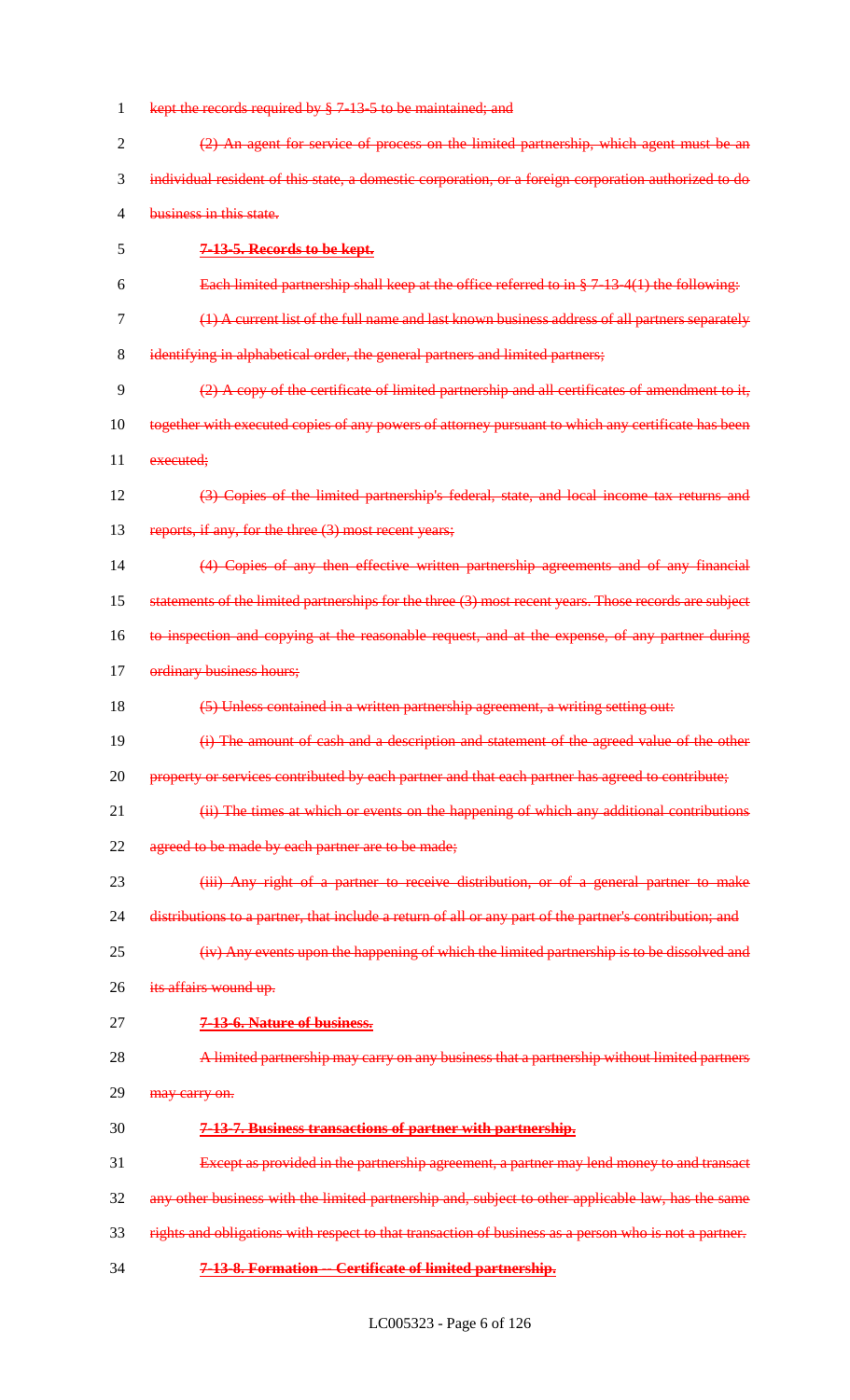| 1              | In order to form a limited partnership, a certificate of limited partnership shall be executed            |
|----------------|-----------------------------------------------------------------------------------------------------------|
| $\overline{2}$ | and filed in the office of the secretary of state, stating:                                               |
| 3              | (1) The name of the limited partnership;                                                                  |
| 4              | (2) The address of the office and the name and address of the agent for service of process                |
| 5              | required to be maintained by § 7-13-4;                                                                    |
| 6              | (3) The name and the business address of each general partner;                                            |
| 7              | (4) A mailing address for the limited partnership;                                                        |
| 8              | (5) Any other matters the partners determine to include in the certificate.                               |
| 9              | 7-13-8.1. Conversion of certain entities to a limited partnership.                                        |
| 10             | (a) As used in this section, the term "other entity" means a corporation, business trust or               |
| 11             | association, a real estate investment trust, a common law trust, or any other unincorporated              |
| 12             | business or entity including a limited-liability company or a partnership, whether general or limited     |
| 13             | (including a registered limited liability partnership).                                                   |
| 14             | (b) Any other entity may convert to a domestic limited partnership by complying with                      |
| 15             | subsection (h) of this section and filing in the office of the secretary of state in accordance with §    |
| 16             | $7 - 13 - 13$                                                                                             |
| 17             | (1) A certificate of conversion to limited partnership that has been executed by one or more              |
| 18             | authorized persons in accordance with § 7-13-11; and                                                      |
| 19             | (2) A certificate of limited partnership that complies with § 7-13-8 and has been executed                |
| 20             | by one or more authorized persons in accordance with $§$ 7-13-11.                                         |
| 21             | (e) The certificate of conversion to a limited partnership shall state:                                   |
| 22             | (1) The date on which and jurisdiction where the other entity was first created, formed, or               |
| 23             | otherwise came into being and, if it has changed, its jurisdiction immediately prior to its conversion    |
| 24             | to a domestic limited partnership;                                                                        |
| 25             | (2) The name and type of the other entity immediately prior to the filing of the certificate              |
| 26             | of conversion to limited partnership;                                                                     |
| 27             | (3) The name of the limited partnership as set forth in its certificate of limited partnership            |
| 28             | filed in accordance with subsection (b) of this section; and                                              |
| 29             | (4) The future effective date or time (which shall be a date or time certain) of the conversion           |
| 30             | to a limited partnership if it is not to be effective upon the filing of the certificate of conversion to |
| 31             | limited partnership and the certificate of limited partnership.                                           |
| 32             | (d) Upon the filing in the office of the secretary of state of the certificate of conversion to           |
| 33             | limited partnership and the certificate of formation or upon the future effective date or time of the     |
| 34             | certificate of conversion to limited partnership and the certificate of limited partnership, the other    |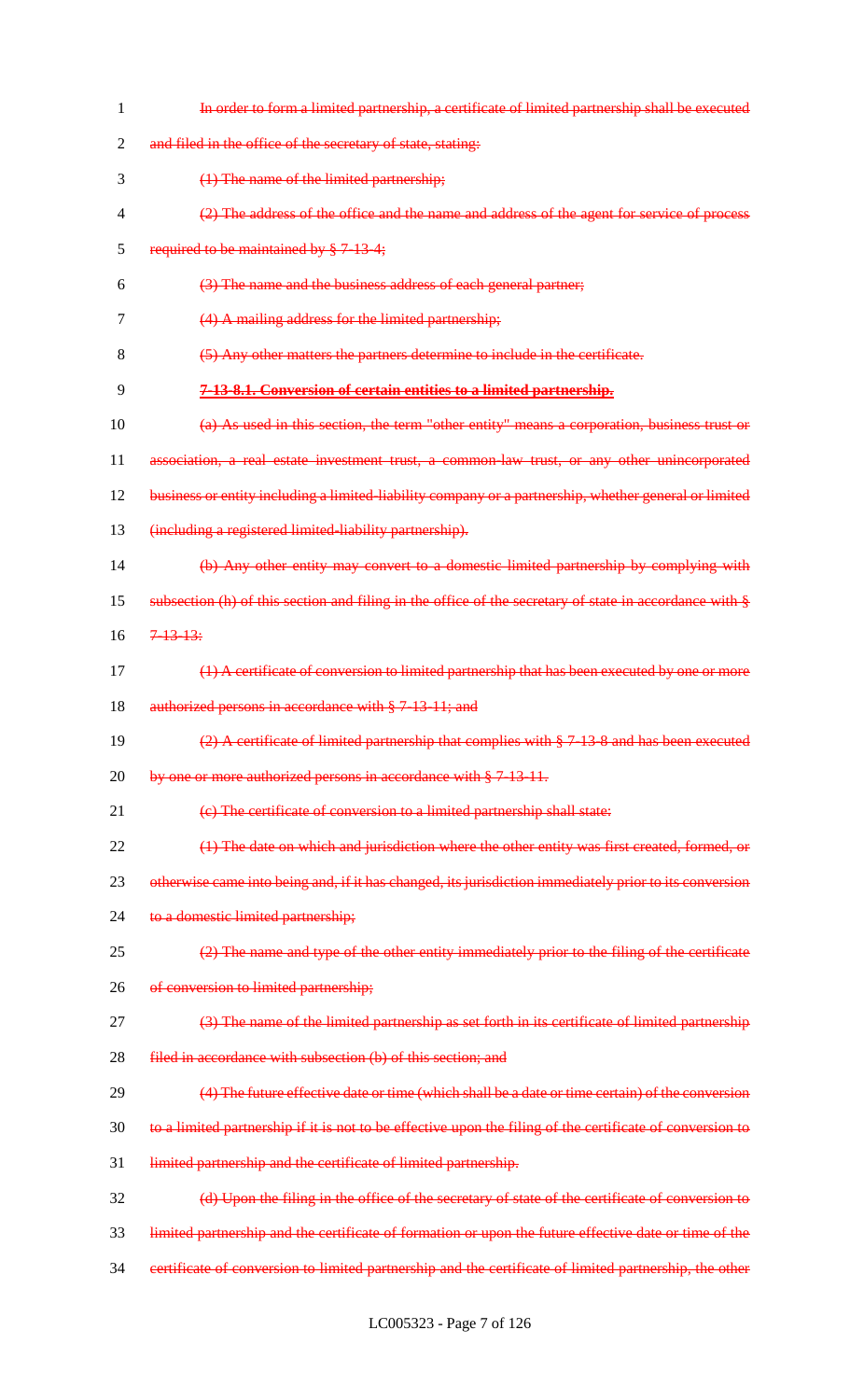1 entity shall be converted into a domestic limited partnership and the limited partnership shall 2 thereafter be subject to all of the provisions of this chapter, except that, notwithstanding § 7-13-8, 3 the existence of the limited partnership shall be deemed to have commenced on the date the other 4 entity commenced its existence in the jurisdiction in which the other entity was first created, 5 formed, or otherwise came into being.

 (e) The conversion of any other entity into a domestic limited partnership shall not be deemed to affect any obligations or liabilities of the other entity incurred prior to its conversion to 8 a domestic limited partnership or the personal liability of any person incurred prior to the conversion.

10 (f) When any conversion becomes effective under this section, for all purposes of the laws 11 of the state of Rhode Island, all of the rights, privileges, and powers of the other entity that has 12 eonverted, and all property, real, personal, and mixed, and all debts due to the other entity, as well 13 as all other things and causes of action belonging to the other entity, are vested in the domestic 14 limited partnership and are thereafter the property of the domestic limited partnership as they were 15 of the other entity that has converted, and the title to any real property vested by deed or otherwise 16 in the other entity shall not revert to such other entity or be in any way impaired by reason of this 17 chapter, but all rights of creditors and all liens upon any property of the other entity shall be 18 preserved unimpaired, and all debts, liabilities, and duties of the other entity that has converted are 19 attached to the domestic limited partnership and may be enforced against it to the same extent as if 20 those debts, liabilities, and duties were incurred or contracted by it.

21 (g) Unless otherwise agreed, or as required under applicable non-Rhode Island law, the 22 converting other entity is not required to wind up its affairs or pay its liabilities and distribute its 23 assets, and the conversion shall not be deemed to constitute a dissolution of the other entity and 24 constitutes a continuation of the existence of the converting other entity in the form of a domestic 25 limited partnership.

26 (h) Prior to filing a certificate of conversion to limited partnership with the office of the 27 secretary of state, the conversion shall be approved in the manner provided for by the document, 28 instrument, agreement, or other writing, as the case may be, governing the internal affairs of the 29 other entity and the conduct of its business or by applicable law, as appropriate, and a partnership 30 agreement shall be approved by the same authorization required to approve the conversion.

 (i) The provisions of this section shall not be construed to limit the accomplishment of a change in the law governing, or the domicile of, another entity to the state of Rhode Island by any other means provided for in a partnership agreement or other agreement or as otherwise permitted 34 by law, including by the amendment of a partnership agreement or other agreement.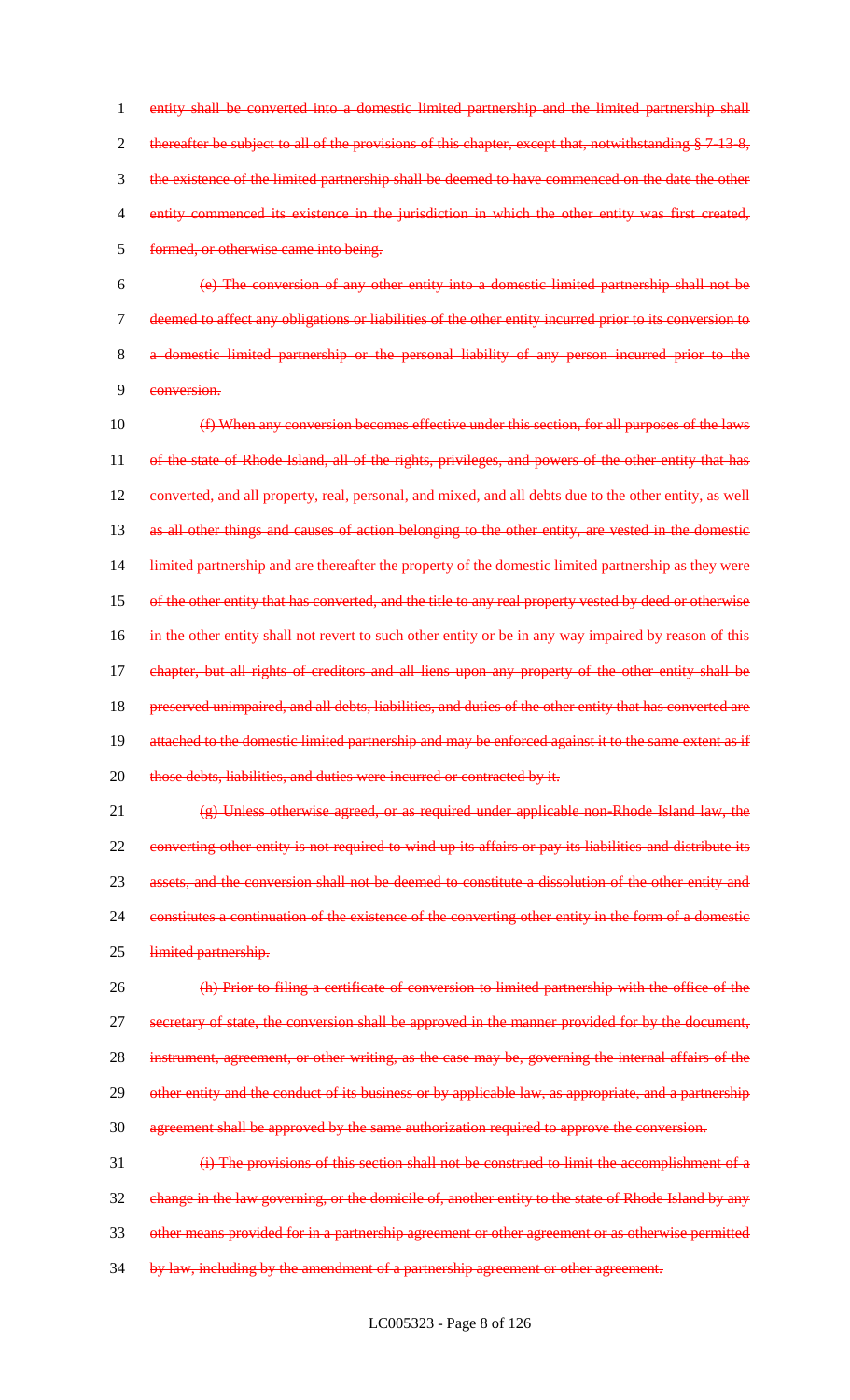# 1 **7-13-8.2. Approval of conversion of a limited partnership.**

2 (a) A domestic limited partnership may convert to a corporation, a business trust or 3 association, a real estate investment trust, a common-law trust, or any other unincorporated 4 business or entity including a partnership, whether general or limited (including a registered 5 limited-liability partnership) or a limited-liability company, organized, formed, or created under 6 the laws of the state of Rhode Island, upon the authorization of that conversion in accordance with 7 this section. If the partnership agreement specified the manner of authorizing a conversion of the 8 limited partnership, the conversion shall be authorized as specified in the partnership agreement. If 9 the partnership agreement does not specify the manner of authorizing a conversion of the limited 10 partnership and does not prohibit a conversion of the limited partnership, the conversion shall be 11 authorized in the same manner as is specified in the partnership agreement for authorizing a merger 12 or consolidation that involves the limited partnership as a constituent party to the merger or 13 consolidation. If the partnership agreement does not specify the manner of authorizing a conversion 14 of the limited partnership or a merger or consolidation that involved the limited partnership as a 15 constituent party and does not prohibit a conversion of the limited partnership, the conversion shall 16 be authorized by the approval (1) by all general partners, and (2) by the limited partners or, if there 17 is more than one class or group of limited partners, then by each class or group of limited partners, 18 in either case, by limited partners who own more than fifty percent (50%) of the then current 19 percentage or other interest in the profits of the domestic limited partnership owned by all of the 20 limited partners or by the limited partners in each class or group, as appropriate. 21 (b) If a limited partnership shall convert in accordance with this section to another entity 22 or business form organized, formed, or created under the laws of a jurisdiction other than the state 23 of Rhode Island or to a Rhode Island unincorporated "other entity", a certificate of conversion to a 24 non-Rhode Island entity shall be filed in the office of the secretary of state. The certificate of 25 conversion to a non-Rhode Island entity shall state: 26 (1) The name of the limited partnership and, if it has been changed, the name under which 27 its certificate of formation was originally filed; 28 (2) The date of filing of its original certificate of formation with the secretary of state; 29 (3) The jurisdiction in which the entity or business form, to which the limited partnership 30 shall be converted, is organized, formed, or created, and the name and type of such entity or 31 business form; 32 (4) The future effective date or time, which shall be a date or time certain, of the conversion 33 if it is not to be effective upon the filing of the certificate of conversion to a non-Rhode Island 34 entity;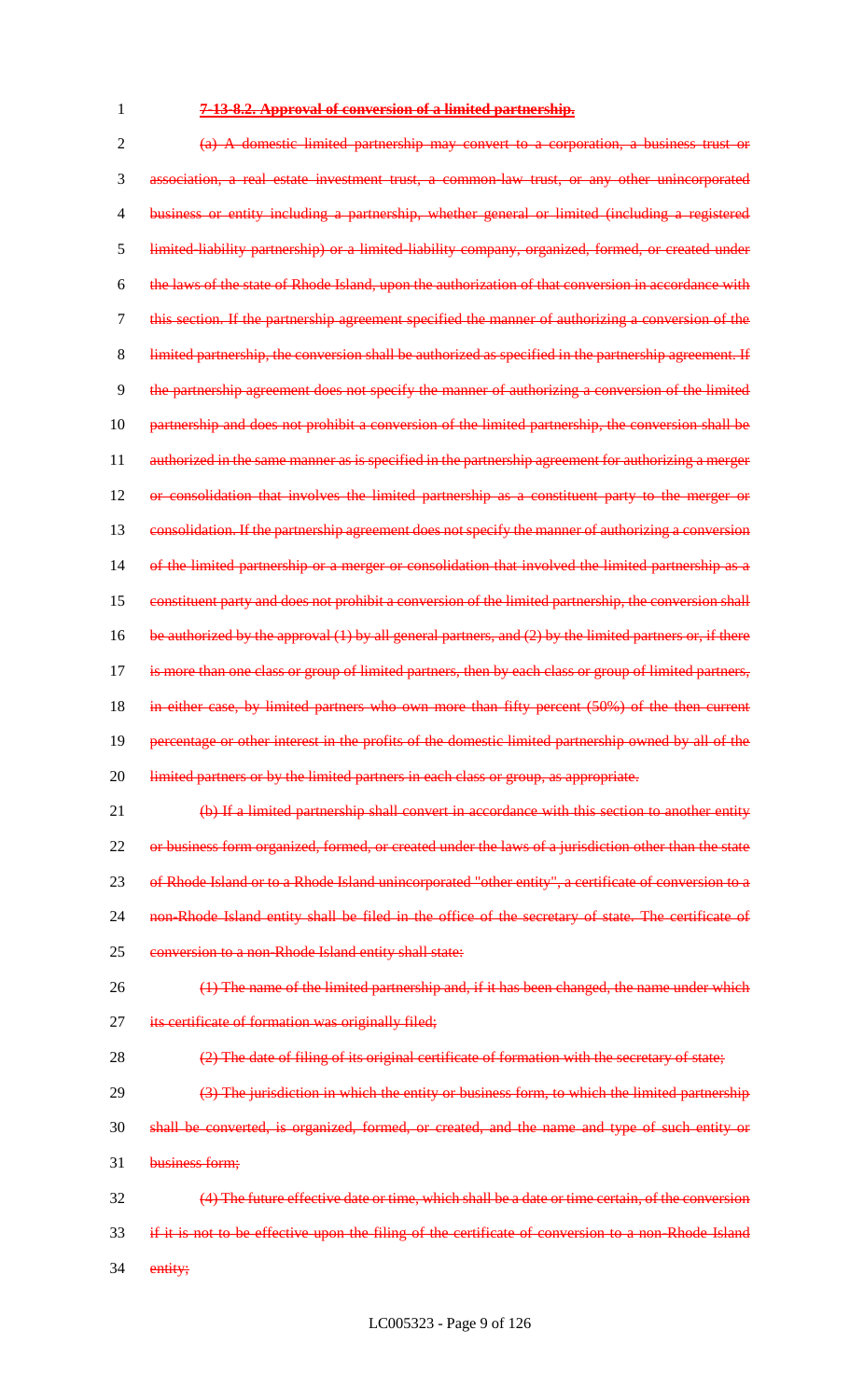1 (5) That the conversion has been approved in accordance with this section; and

 (6) The agreement of the limited partnership that it may be served with process in the state of Rhode Island in any action, suit, or proceeding for enforcement of any obligation to the limited 4 partnership arising while it was a limited partnership of the state of Rhode Island, and that it irrevocably appoints the secretary of state as its agent to accept service of process in any such action, suit, or proceeding.

7 (c) Upon the filing in the office of the secretary of state of the certificate of conversion to 8 a non-Rhode Island entity or upon the future effective date or time of the certificate of conversion 9 to a non-Rhode Island entity and upon payment of all fees due by the limited partnership, as 10 evidenced by an appropriate certificate of good standing issued by the Rhode Island division of 11 taxation, the secretary of state shall certify that the limited partnership has filed all documents and 12 paid all fees required by this chapter, and thereupon the limited partnership shall cease to exist as 13 a limited partnership of the state of Rhode Island. Such certificate of the secretary of state shall be 14 prima facie evidence of the conversion by such limited partnership out of the state of Rhode Island. 15 (d) The conversion of a limited partnership out of the state of Rhode Island in accordance 16 with this section and the resulting cessation of its existence as a limited partnership of the state of 17 Rhode Island pursuant to a certificate of conversion to a non-Rhode Island entity shall not be 18 deemed to affect any obligations or liabilities of the limited partnership incurred prior to such 19 conversion or the personal liability of any person incurred prior to such conversion, nor shall it be 20 deemed to affect the choice of laws applicable to the limited partnership with respect to matters 21 arising prior to such conversion.

22 (e) When a limited partnership has been converted to another entity or business form 23 pursuant to this section, the other entity or business form shall, for all purposes of the laws of the 24 state of Rhode Island, be deemed to be the same entity as the limited partnership. When any 25 conversion shall have become effective under this section, for all purposes of the laws of the state 26 of Rhode Island, all of the rights, privileges, and powers of the limited partnership that has 27 converted, and all property, real, personal, and mixed, and all such debts due to such limited 28 partnership, as well as all other things and causes of action belonging to such limited partnership, 29 shall remain vested in the other entity or business form to which such limited partnership has 30 converted and shall be the property of such other entity or business form, and the title to any real 31 property vested by deed or otherwise in such limited partnership shall not revert to such limited 32 partnership or be in any way impaired by reason of this chapter, but all rights of creditors and all 33 liens upon any property of such limited partnership shall be preserved unimpaired, and all debts, 34 liabilities, and duties of the limited partnership that has converted shall remain attached to the other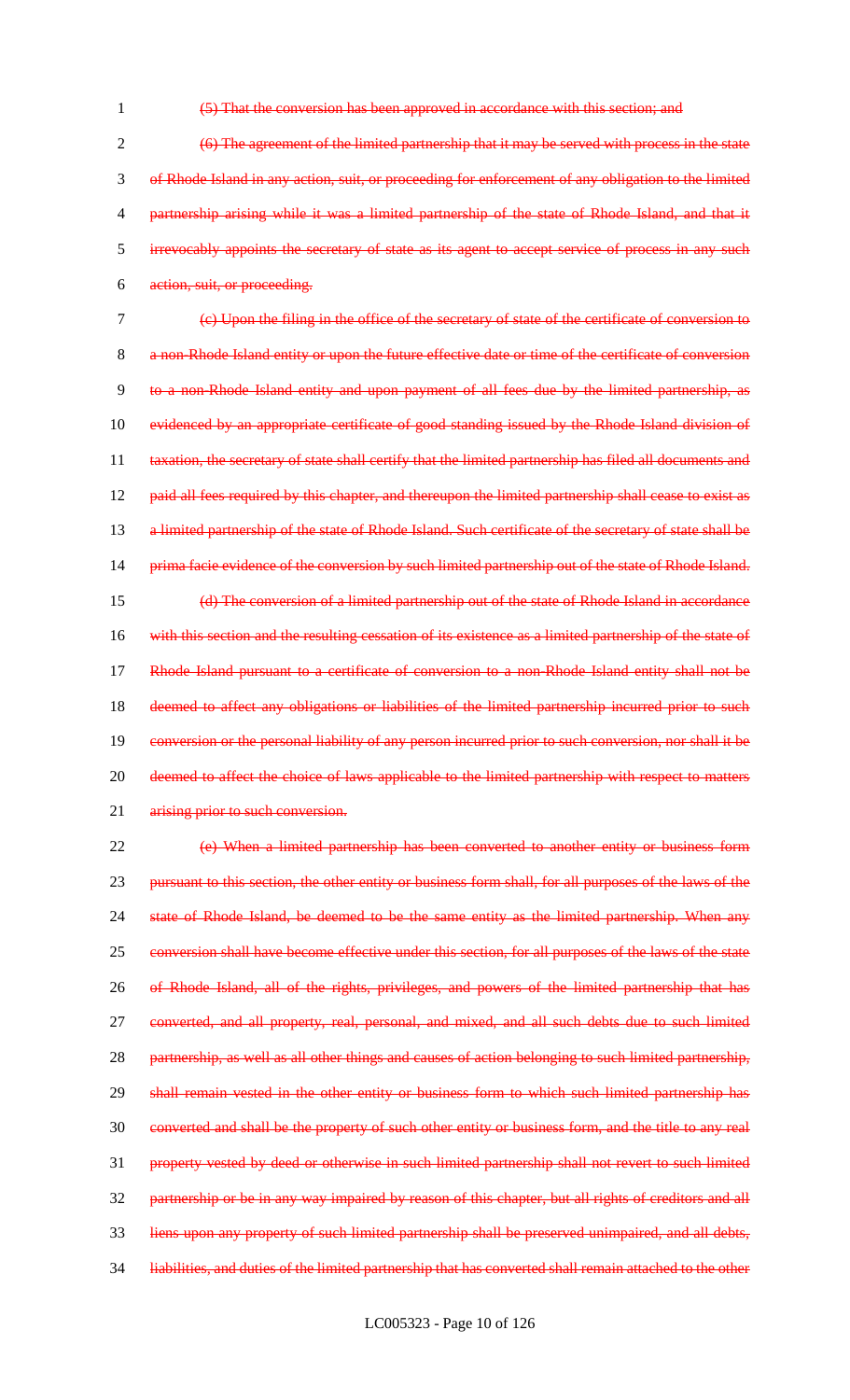| 1  | entity or business form to which such limited partnership has converted, and may be enforced               |
|----|------------------------------------------------------------------------------------------------------------|
| 2  | against it to the same extent as if said debts, liabilities, and duties had originally been incurred or    |
| 3  | contracted by it in its capacity as such other entity or business form. The rights, privileges, powers,    |
| 4  | and interests in property of the limited partnership that has converted, as well as the debts, liabilities |
| 5  | and duties of such limited partnership, shall not be deemed, as a consequence of the conversion, to        |
| 6  | have been transferred to the other entity or business form to which such limited partnership has           |
| 7  | converted for any purpose of the laws of the state of Rhode Island.                                        |
| 8  | 7-13-9. Amendment to certificate.                                                                          |
| 9  | (a) A certificate of limited partnership is amended by filing a certificate of amendment to                |
| 10 | it in the office of the secretary of state. The certificate shall state:                                   |
| 11 | (1) The name of the limited partnership;                                                                   |
| 12 | (2) The date of filing the certificate; and                                                                |
| 13 | (3) The amendment to the certificate.                                                                      |
| 14 | (b) Within thirty (30) days after the happening of any of the following events, an                         |
| 15 | amendment to a certificate of limited partnership reflecting the occurrence of the event or events         |
| 16 | shall be filed:                                                                                            |
| 17 | (1) The admission of a new general partner;                                                                |
| 18 | (2) The withdrawal of a general partner; or                                                                |
| 19 | $(3)$ The continuation of the business under $\S$ 7-13-44 after an event of withdrawal of a                |
| 20 | general partner.                                                                                           |
| 21 | (c) A general partner who becomes aware that any statement in a certificate of limited                     |
| 22 | partnership was false when made or that any arrangements or other facts described have changed,            |
| 23 | making the certificate inaccurate in any material respect, shall promptly amend the certificate.           |
| 24 | (d) A certificate of limited partnership may be amended at any time for any other proper                   |
| 25 | purpose the general partners determine.                                                                    |
| 26 | (e) If an amendment to a certificate of limited partnership is filed in compliance with                    |
| 27 | subsection (a) or (b), no person is subject to liability because the amendment was not filed earlier.      |
| 28 | $(f)$ A restated certificate of limited partnership may be executed and filed in the same                  |
| 29 | manner as a certificate of amendment.                                                                      |
| 30 | Unless otherwise provided in this chapter or in the certificate of amendment, a                            |
| 31 | certificate of amendment is effective at the time of its filing with the secretary of state.               |
| 32 | 7-13-10. Cancellation of certificate.                                                                      |
| 33 | certificate of limited partnership is cancelled upon the dissolution and the                               |
| 34 | commencement of winding up of the partnership or at any other time there are no limited partners,          |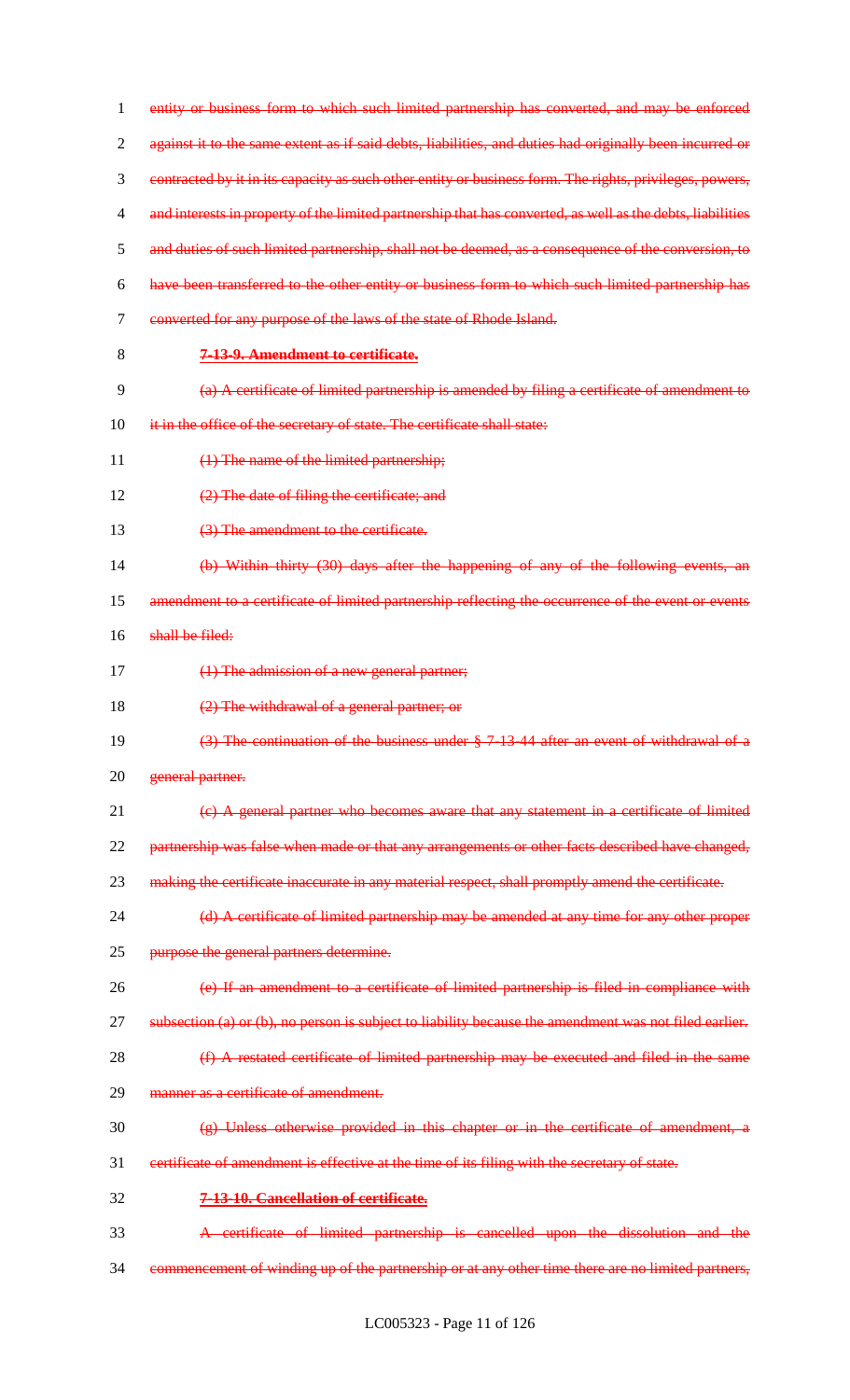| $\mathbf{1}$   | or upon the conversion of a limited partnership to a limited-liability company. When all fees and      |
|----------------|--------------------------------------------------------------------------------------------------------|
| $\overline{2}$ | taxes have been paid to the tax administrator, as evidenced by an appropriate certificate of good      |
| 3              | standing issued by the Rhode Island division of taxation, a certificate of cancellation shall be filed |
| $\overline{4}$ | in the office of the secretary of state and state:                                                     |
| 5              | (1) The name of the limited partnership;                                                               |
| 6              | (2) The date of filing of its certificate of limited partnership or certificate of conversion          |
| $\tau$         | from a limited partnership to a limited-liability company, as the case may be;                         |
| 8              | (3) The reason for filing the certificate of cancellation;                                             |
| 9              | (4) The effective date (which shall be a date certain) of cancellation if it is not to be              |
| 10             | effective upon the filing of the certificate; and                                                      |
| 11             | (5) Any other information the general partners filing the certificate determine.                       |
| 12             | 7-13-11. Execution of certificates.                                                                    |
| 13             | (a) Each certificate required by this chapter to be filed in the office of the secretary of state      |
| 14             | shall be executed in the following manner:                                                             |
| 15             | (1) An original certificate of limited partnership, a certificate of cancellation, and a               |
| 16             | certificate of conversion to a limited partnership must be signed by all general partners; and         |
| 17             | (2) A certificate of amendment must be signed by at least one general partner and by each              |
| 18             | other general partner designated in the certificate as a new general partner.                          |
| 19             | (b) Any person may sign a certificate by an attorney in fact, but a power of attorney to sign          |
| 20             | a certificate relating to the admission, of a general partner must specifically describe the admission |
| 21             | or increase.                                                                                           |
| 22             | (e) The execution of a certificate by a general partner constitutes an affirmation under the           |
| 23             | penalties of perjury that the facts stated in it are true.                                             |
| 24             | 7-13-12. Amendment or cancellation by judicial act.                                                    |
| 25             | If a person required by § 7-13-11 to execute a certificate of amendment or cancellation fails          |
| 26             | or refuses to do so, any other partner, and any assignee of a partnership interest, who is adversely   |
| 27             | affected by the failure or refusal, may petition the superior court to direct the amendment or         |
| 28             | cancellation. If the court finds that the amendment or cancellation is proper and that any person so   |
| 29             | designated has failed or refused to execute the certificate, it shall order the secretary of state to  |
| 30             | record an appropriate certificate of amendment or cancellation.                                        |
| 31             | 7-13-13. Filing in office of secretary of state -- Certificate of conversion to a limited              |
| 32             | partnership.                                                                                           |
| 33             | (a) The certificate of limited partnership and of any certificates of amendments or                    |
| 34             | eancellation (or of any judicial decree of amendment or cancellation) shall be delivered to the        |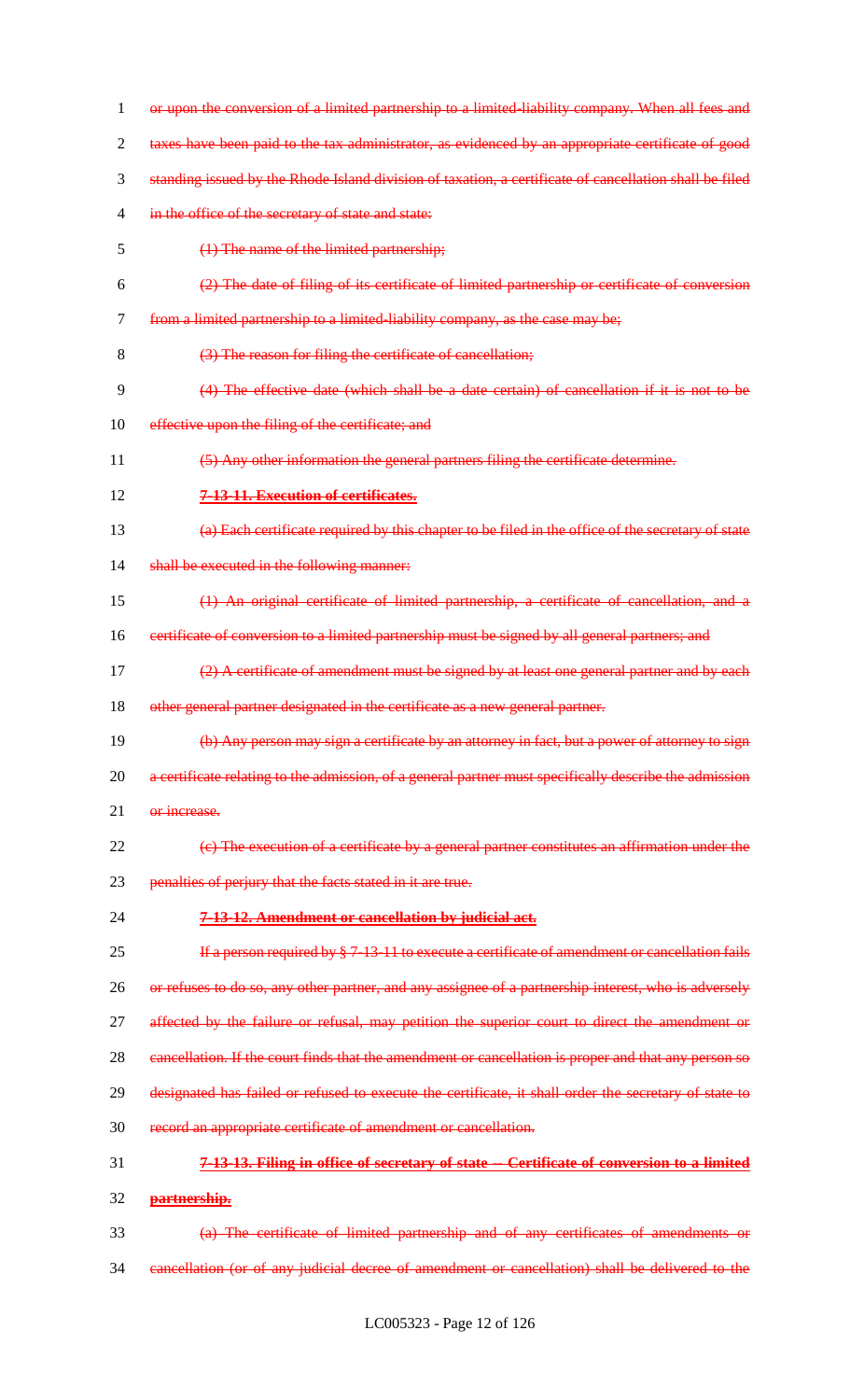1 secretary of state. A person who executes a certificate as an agent, attorney in fact, or fiduciary 2 need not exhibit evidence of his or her authority as a prerequisite to filing. Any signature on any 3 certificate authorized to be filed with the secretary of state under any provision of this chapter may 4 be a facsimile. Unless the secretary of state finds that any certificate does not conform to law, upon 5 receipt of all filing fees required by law the secretary shall: 6 (1) Endorse on the original the word "Filed" and the day, month, and year of the filing of  $7 \frac{4!}{3!}$ 8 (2) File the original in his or her office. 9 (3) [Deleted by P.L. 2005, ch. 36, § 8 and P.L. 2005, ch. 72, § 8.] 10 (b) Upon the filing of a certificate of amendment (or judicial decree of amendment) in the 11 office of the secretary of state, the certificate of limited partnership or certificate of conversion as 12 the case may be shall be amended as presented in the certificate, and on the effective date of a 13 certificate of cancellation (or a judicial decree of cancellation), the certificate of limited partnership 14 or certificate of conversion to a limited partnership is cancelled. 15 **7-13-14. Liability for false statement in certificate.** 16 **If any certificate of limited partnership or certificate of amendment or cancellation contains** 17 a false statement, one who suffers loss by reliance on the statement may recover damages for the 18 loss from: 19 (1) Any person who executes the certificate, or causes another to execute it on his or her 20 behalf, and knew, and any general partner who knew or should have known, the statement to be 21 false at the time the certificate was executed; and 22 (2) Any general partner who subsequently knows or should have known that any 23 arrangement or other fact described in the certificate has changed, making the statement inaccurate 24 in any respect within a sufficient time before the statement was relied upon reasonably to have 25 enabled that general partner to cancel or amend the certificate, or to file a petition for its cancellation 26 or amendment under § 7-13-12. 27 **7-13-15. Notice.** 28 The fact that a certificate of limited partnership is on file in the office of the secretary of 29 state is notice that the partnership is a limited partnership and the persons designated in it as general 30 partners are general partners, but it is not notice of any other fact. 31 **7-13-16. Delivery of certificates to limited partners.** 32 Upon the return by the secretary of state pursuant to § 7-13-13 of a certificate marked 33 "Filed", the general partners shall promptly deliver or mail a copy of the certificate of limited 34 partnership and each certificate of amendment or cancellation to each limited partner unless the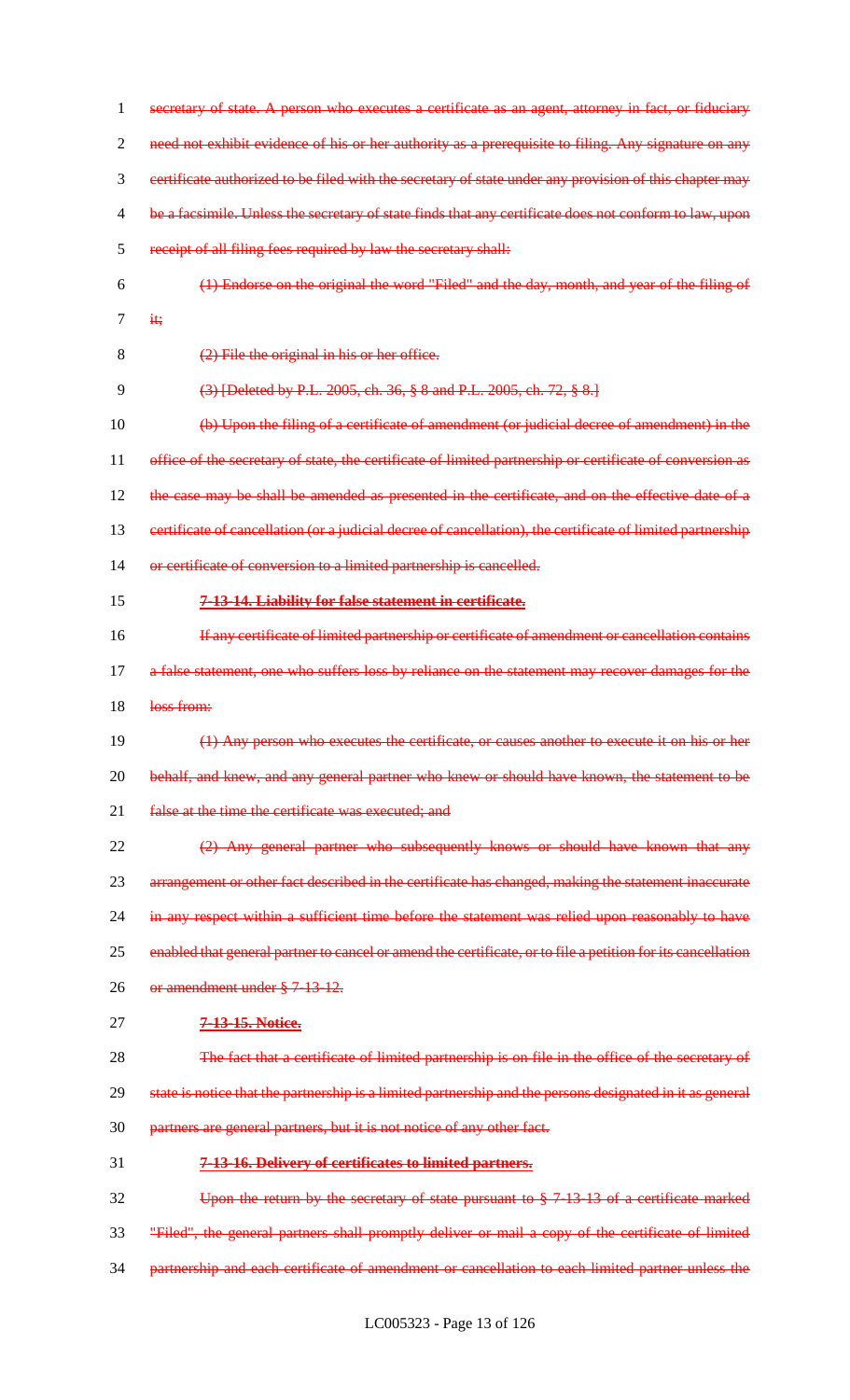1 partnership agreement provides otherwise. 2 **7-13-17. Admission of limited partners.** 3 (a) A person becomes a limited partner on the later of: 4 (1) The date the original certificate of limited partnership is filed; or 5 (2) The date stated in the records of the limited partnership as the date that person will 6 become a limited partner. 7 (b) After the filing of a limited partnership's original certificate of limited partnership, a 8 person may be admitted as an additional limited partner. 9 (1) In the case of a person acquiring a partnership interest directly from the limited 10 partnership, on the compliance with the partnership agreement, or if the partnership agreement does 11 not so provide, on the written consent of all partners; and 12 (2) In the case of an assignee of a partnership interest of a partner who has the power, as 13 provided in § 7-13-42, to grant the assignee the right to become a limited partner, on the exercise 14 of that power and compliance with any conditions limiting the grant or exercise of the power. 15 **7-13-18. Voting -- Rights of limited partners.** 16 Subject to the provisions of § 7-13-19, the partnership agreement may grant to all or a 17 specified group of the limited partners the right to vote (on a per capita or other basis) on any matter. 18 **7-13-19. Liability to third parties.** 19 (a) Except as provided in subsection (d), a limited partner is not liable for the obligations 20 of a limited partnership unless he or she is also a general partner or, in addition to the exercise of 21 his or her rights and powers as a limited partner, he or she participates in the control of the business. 22 However, if the limited partner participates in the control of the business, he or she is liable only to 23 persons who establish by clear and convincing evidence that they transacted business with the 24 limited partnership reasonably believing, based on the limited partner's active conduct, that the 25 limited partner is a general partner. 26 (b) A limited partner does not participate in the control of the business regardless of the 27 nature, extent, scope, number or frequency of the limited partner's possessing or, regardless of 28 whether or not the limited partner has the rights or powers, exercising or attempting to exercise one 29 or more of the rights or powers or having or, regardless of whether or not the limited partner has 30 the rights or powers, acting or attempting to act in one or more of the following capacities: 31 (1) Being an independent contractor for or transacting business with, including being a 32 contractor for, or being an agent or employee of, the limited partnership or a general partner, or 33 being an officer, director or stockholder of a corporate general partner, or being a partner of a 34 partnership that is a general partner of the limited partnership, or being a fiduciary or beneficiary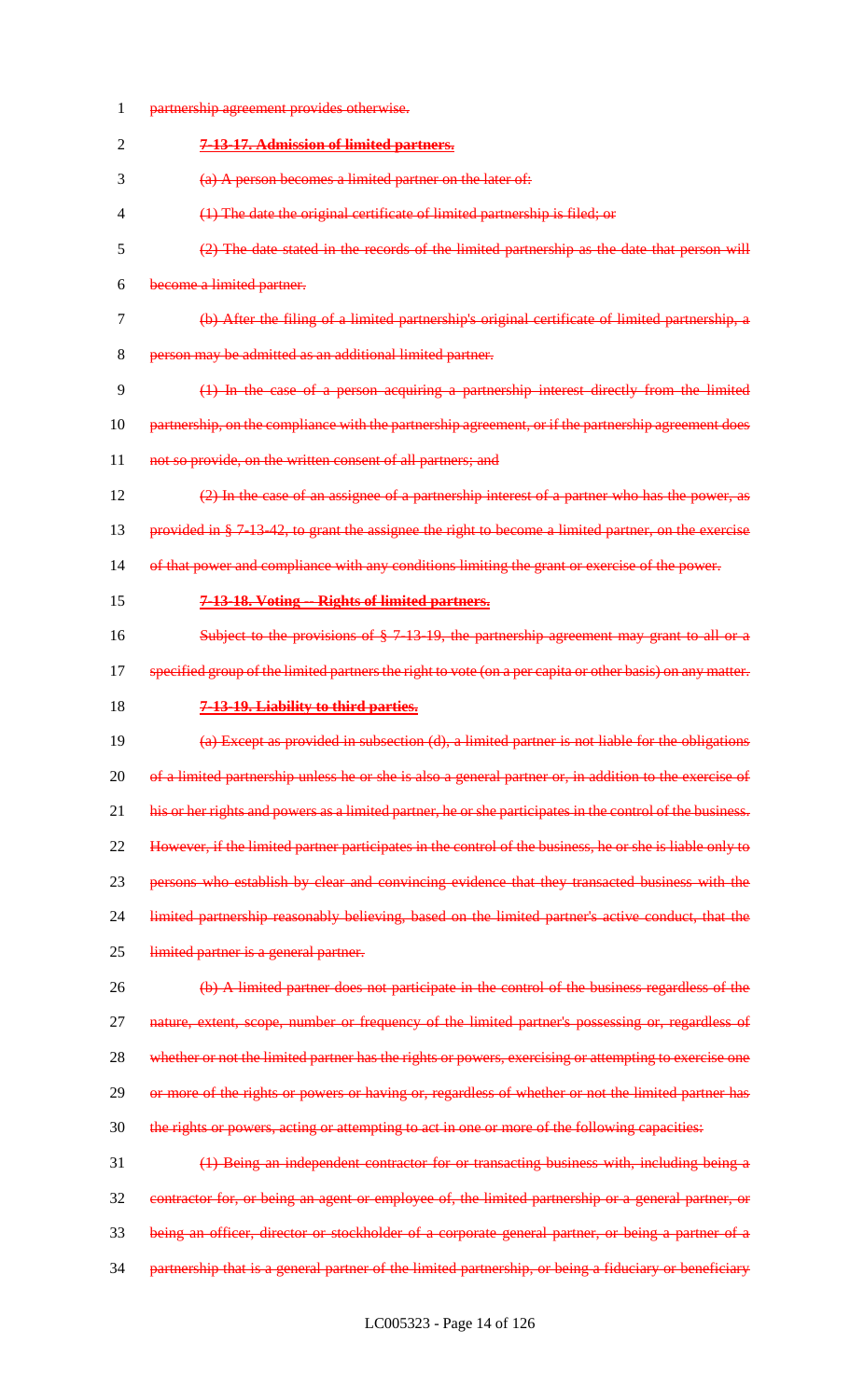of an estate or trust that is a general partner;

| $\overline{2}$ | (2) Consulting with or advising a general partner regarding any matter, including the               |
|----------------|-----------------------------------------------------------------------------------------------------|
| 3              | business of the limited partnership;                                                                |
| 4              | (3) Acting as surety, guarantor or endorser for the limited partnership or a general partner,       |
| 5              | guaranteeing or assuming one or more obligations of a limited partnership or a general partner,     |
| 6              | borrowing money from the limited partnership or a general partner, lending money to the limited     |
| 7              | partnership or a general partner, or providing collateral for the limited partnership or a general  |
| 8              | partner;                                                                                            |
| 9              | (4) Approving or disapproving an amendment to the partnership agreement;                            |
| 10             | (5) Acting or causing the taking or refraining from the taking of any action, including by          |
| 11             | proposing, approving, consenting, or disapproving, by voting or otherwise, with respect to one or   |
| 12             | more of the following matters:                                                                      |
| 13             | (i) The dissolution and winding up of the limited partnership or an election to continue the        |
| 14             | limited partnership or an election to continue the business of a limited partnership;               |
| 15             | (ii) The sale, exchange, lease, mortgage, pledge, or other transfer of or granting of a security    |
| 16             | interest in any asset or assets of the limited partnership;                                         |
| 17             | (iii) The incurrence, renewal, refinancing, or repayment or other discharge of indebtedness         |
|                |                                                                                                     |
| 18             | by the limited partnership;                                                                         |
| 19             | (iv) A change in the nature of the business;                                                        |
| 20             | (v) The admission, removal, or retention of a general partner;                                      |
| 21             | (vi) An amendment to the partnership agreement or certificate of limited partnership;               |
| 22             | (vii) A matter related to the business of the limited partnership not otherwise enumerated          |
| 23             | in this subsection that the partnership agreement states, in writing, is subject to the approval or |
| 24             | disapproval of limited partners;                                                                    |
| 25             | (viii) Winding up the limited partnership pursuant to this chapter;                                 |
| 26             | (ix) Exercising any right or power permitted to limited partners under this chapter and not         |
| 27             | specifically enumerated in this subsection;                                                         |
| 28             | (x) The admission, removal, or retention of a limited partner;                                      |
| 29             | (xi) A transaction or other matter involving an actual or potential conflict of interest;           |
| 30             | (xii) The merger or consolidation of a limited partnership;                                         |
| 31             | (xiii) As to a limited partnership that is registered as an investment company under the            |
| 32             | Investment Company Act of 1940, as amended, any matter required by the Investment Company           |

and Exchange Commission under that Act, to be approved by the holders of beneficial interests in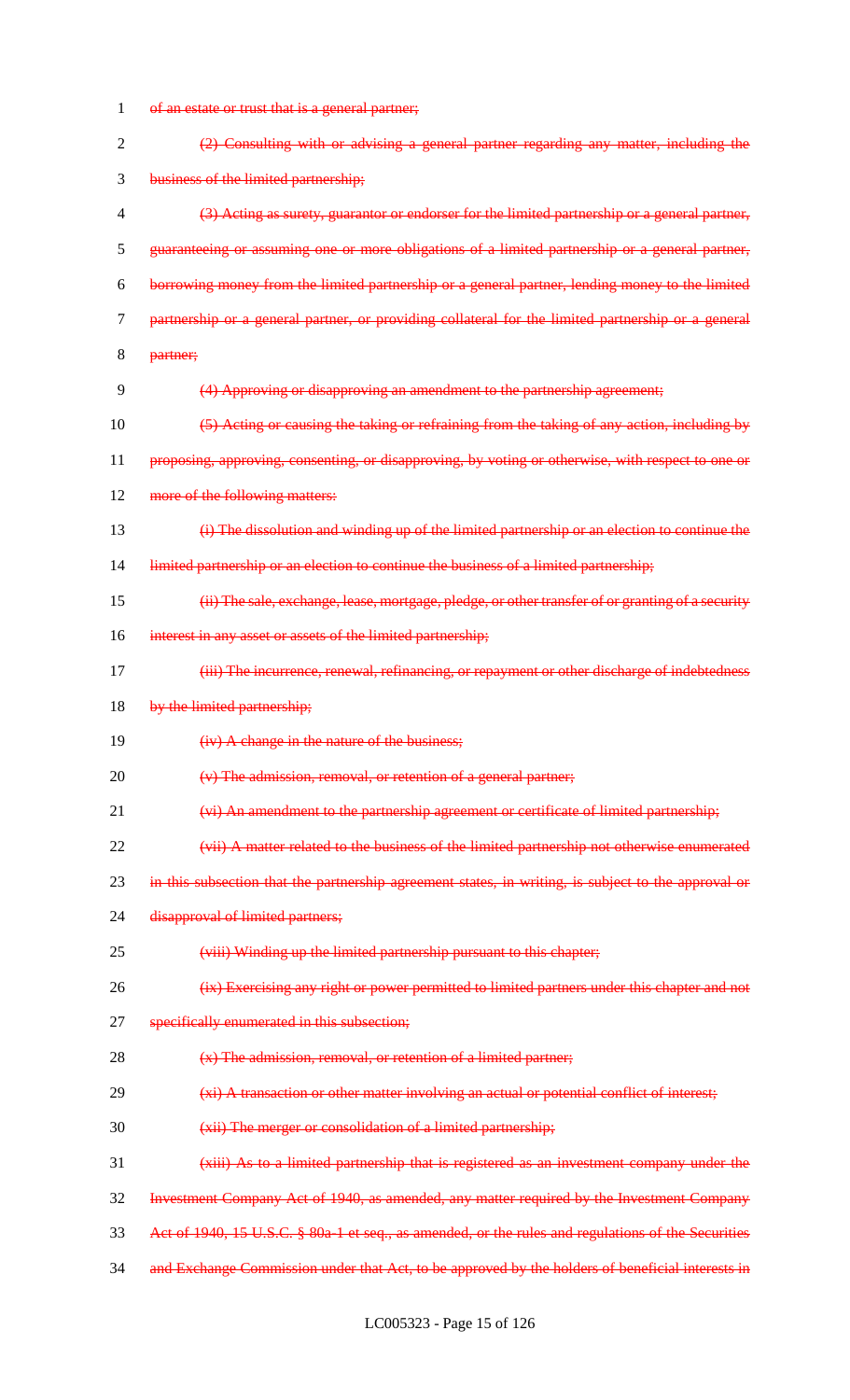| 1              | an investment company, including the election of directors or trustees of the investment company,       |
|----------------|---------------------------------------------------------------------------------------------------------|
| $\overline{2}$ | the approving or terminating of investment advisory or underwriting contracts, and the approving        |
| 3              | of auditors;                                                                                            |
| 4              | (xiv) The indemnification of any partner or any other person; or                                        |
| 5              | (xv) Any other matters that are stated in the partnership agreement or in any other                     |
| 6              | agreement or in writing;                                                                                |
| $\tau$         | (6) Taking any action required or permitted by law to bring or pursue or settle or otherwise            |
| 8              | terminate a derivative action in the right of the limited partnership;                                  |
| 9              | (7) Calling, requesting, attending, or participating in a meeting of partners or limited                |
| 10             | partners;                                                                                               |
| 11             | (8) Serving on a committee of the limited partnership or the limited partners;                          |
| 12             | (9) Serving on the board of directors or a committee of, consulting with or advising, being             |
| 13             | an officer, director, stockholder, partner, agent or employee of, or being a fiduciary for, any person  |
| 14             | in which the limited partnership has an interest; or                                                    |
| 15             | (10) Exercising any right or power granted or permitted to limited partners under this                  |
| 16             | chapter and not specifically enumerated in this subsection.                                             |
| 17             | (e) The enumeration in subsection (b) does not mean that the possession or exercise of any              |
| 18             | other powers by a limited partner constitutes participation by him or her in the business of the        |
| 19             | limited partnership.                                                                                    |
| 20             | (d) A limited partner does not participate in the control of the business within the meaning            |
| 21             | of subsection (a) by virtue of the fact that all or any part of the name of the limited partner is      |
| 22             | included in the name of the limited partnership.                                                        |
| 23             | (e) This section does not create rights or powers of limited partners. The rights and powers            |
| 24             | may be created only by a certificate of limited partnership, a partnership agreement or any other       |
| 25             | agreement or in writing, or by other sections of this chapter.                                          |
| 26             | 7-13-20. Person erroneously believing him or herself a limited partner.                                 |
| 27             | (a) Except as provided in subsection (b), a person who makes a contribution to a business               |
| 28             | enterprise and erroneously but in good faith believes that he or she has become a limited partner in    |
| 29             | the enterprise is not a general partner in the enterprise and is not bound by its obligations by reason |
| 30             | of making the contribution, receiving distributions from the enterprise, or exercising any rights of    |
| 31             | a limited partner, if, on ascertaining the mistake, he or she:                                          |
| 32             | (1) Causes an appropriate certificate of limited partnership or a certificate of amendment              |
| 33             | to be executed and filed; or                                                                            |
| 34             | (2) Withdraws from future equity participation in the enterprise by executing and filing in             |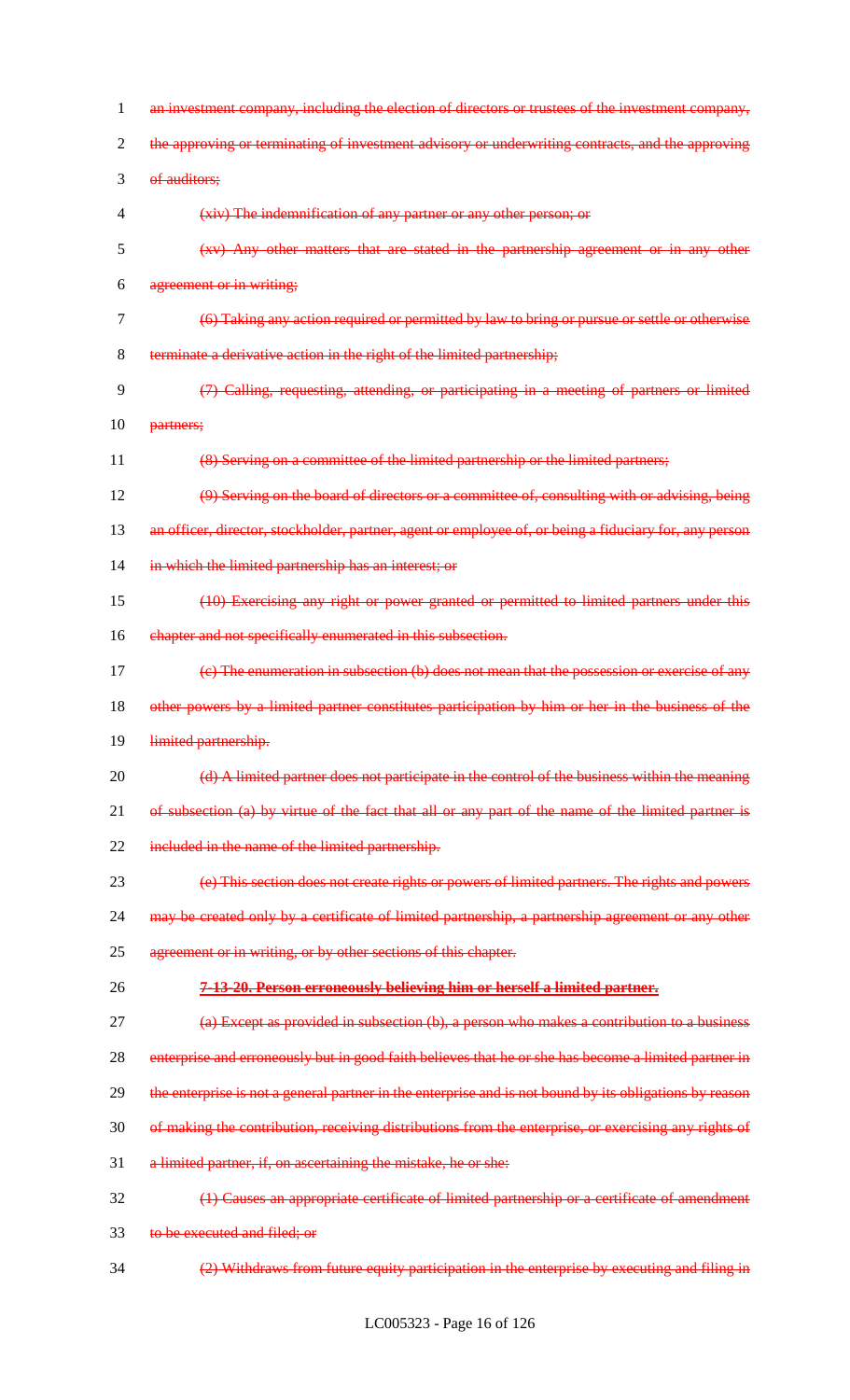| 1              | the office of the secretary of state a certificate declaring withdrawal under this section.          |
|----------------|------------------------------------------------------------------------------------------------------|
| 2              | $(b)$ A person who makes a contribution of the kind described in subsection (a) is liable as         |
| 3              | a general partner to any third party who transacts business with the enterprise:                     |
| $\overline{4}$ | (i) Before the person withdraws and an appropriate certificate is filed to show withdrawal,          |
| 5              | $\theta$ f                                                                                           |
| 6              | (ii) Before an appropriate certificate is filed to show his or her status as a limited partner       |
| 7              | and, in the case of an amendment, after expiration of the thirty (30) day period for filing an       |
| 8              | amendment relating to the person as a limited partner under § 7-13-9, but in either case only if the |
| 9              | third party actually believed in good faith that the person was a general partner at the time of the |
| 10             | transaction.                                                                                         |
| 11             | 7-13-21. Information.                                                                                |
| 12             | Each limited partner has the right to:                                                               |
| 13             | $(1)$ Inspect and copy any of the partnership records required to be maintained by $\S 7-13-5$ ;     |
| 14             | and                                                                                                  |
| 15             | (2) Obtain from the general partners from time to time upon reasonable demand:                       |
| 16             | (i) True and full information regarding the state of the business and financial condition of         |
| 17             | the limited partnership,                                                                             |
| 18             | (ii) Promptly after becoming available, a copy of the limited partnership's federal, state,          |
| 19             | and local income tax returns for each year, and                                                      |
| 20             | (iii) Other information regarding the affairs of the limited partnership that is just and            |
| 21             | reasonable.                                                                                          |
| 22             | 7-13-22. Admission of additional general partners.                                                   |
| 23             | After the filing of a limited partnership's original certificate of limited partnership,             |
| 24             | additional general partners may be admitted as provided in the partnership agreement or, if the      |
| 25             | partnership agreement does not provide for the admission of additional general partners, with the    |
| 26             | written consent of all partners.                                                                     |
| 27             | 7-13-23. Events of withdrawal.                                                                       |
| 28             | Except as approved by the specific written consent of all partners at the time, a person             |
| 29             | ceases to be a general partner of a limited partnership on the happening of any of the following     |
| 30             | events:                                                                                              |
| 31             | $(1)$ The general partner withdraws from the limited partnership as provided in § 7-13-32;           |
| 32             | $(2)$ The general partner ceases to be a member of the limited partnership as provided in $\S$       |
| 33             | $7 - 13 - 40$ ;                                                                                      |
| 34             | (3) The general partner is removed as a general partner in accordance with the partnership           |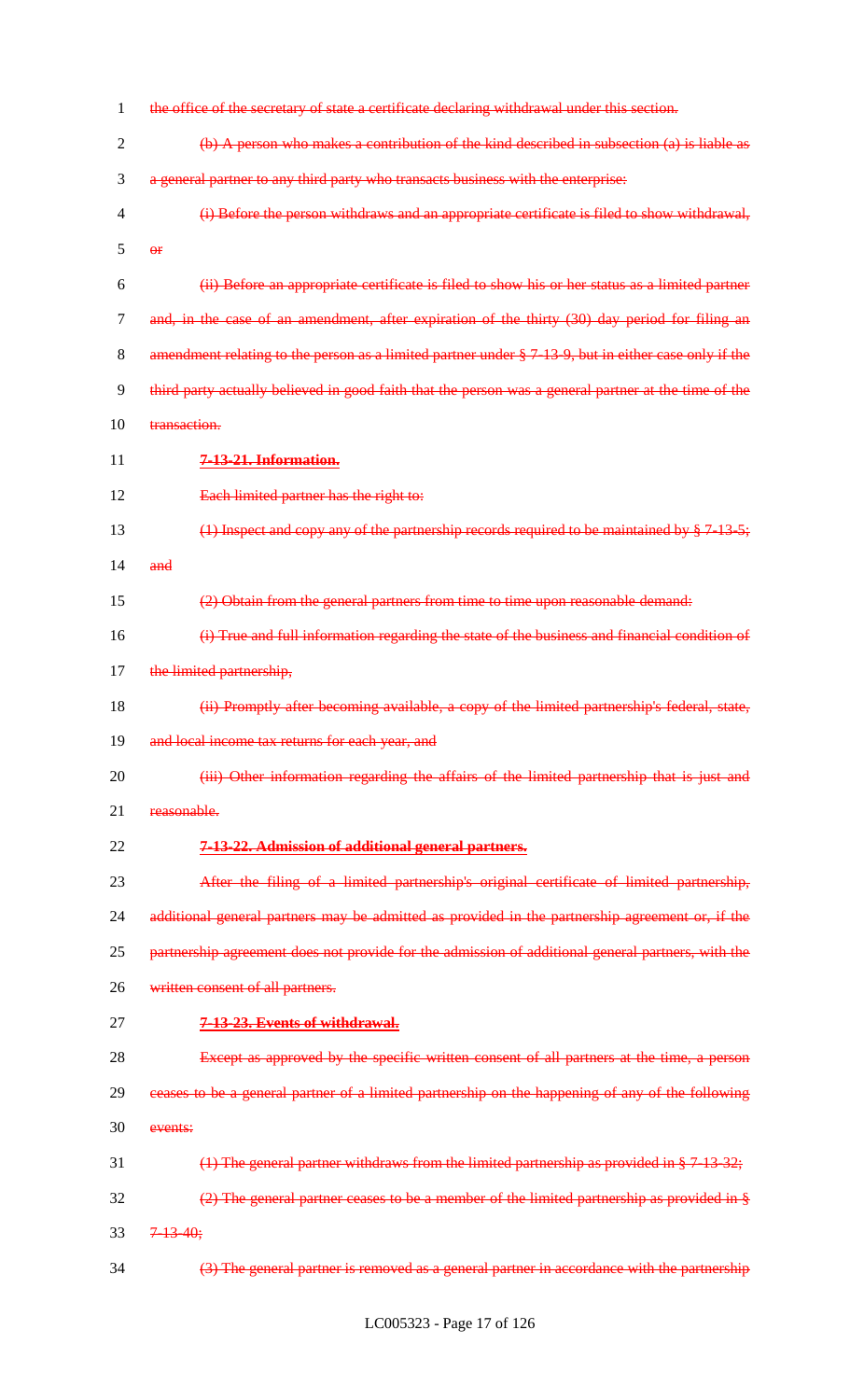| 1              | agreement;                                                                                             |
|----------------|--------------------------------------------------------------------------------------------------------|
| $\overline{c}$ | (4) Unless otherwise provided in writing in the partnership agreement, the general partner:            |
| 3              | (i) Makes an assignment for the benefit of creditors;                                                  |
| $\overline{4}$ | (ii) Files a voluntary petition in bankruptcy;                                                         |
| 5              | (iii) Is adjudicated a bankrupt or insolvent;                                                          |
| 6              | (iv) Files a petition or answer seeking for himself or herself any reorganization,                     |
| $\tau$         | arrangement, composition, readjustment, liquidation, dissolution or similar relief under any statute,  |
| 8              | law, or regulation;                                                                                    |
| 9              | (v) Files an answer or other pleading admitting or failing to contest the material allegation          |
| 10             | of a petition filed against him or her in any proceeding of this nature; or                            |
| 11             | (vi) Seeks, consents to, or acquiesces in the appointment of a trustee, receiver, or liquidator        |
| 12             | of the general partner or of all or any substantial part of his or her properties;                     |
| 13             | (5) Unless otherwise provided in writing in the partnership agreement, one hundred and                 |
| 14             | twenty (120) days after the commencement of any proceeding against the general partner seeking         |
| 15             | reorganization, arrangement, composition, readjustment, liquidation, dissolution or similar relief     |
| 16             | under any statute, law, or regulation, the proceeding has not been dismissed, or if within ninety (90) |
| 17             | days after the appointment without his or her consent or acquiescence of a trustee, receiver, or       |
| 18             | liquidator of the general partner or of all or any substantial part of his or her properties, the      |
| 19             | appointment is not vacated or stayed or within ninety (90) days after the expiration of any stay, the  |
| 20             | appointment is not vacated;                                                                            |
| 21             | (6) In the case of a general partner who is a natural person:                                          |
| 22             | (i) His or her death; or                                                                               |
| 23             | (ii) The entry of an order by a court of competent jurisdiction adjudicating him or her                |
| 24             | incompetent to manage his or her person or his or her estate;                                          |
| 25             | (7) In the case of a general partner who is acting as a general partner by virtue of being a           |
| 26             | trustee of a trust, the termination of the trust (but not merely the substitution of a new trustee);   |
| 27             | (8) In the case of a general partner that is a separate partnership, the dissolution and               |
| 28             | commencement of winding up of the separate partnership;                                                |
| 29             | (9) In the case of a general partner that is a corporation, the filing of a certificate of             |
| 30             | dissolution, or its equivalent, for the corporation or the revocation of its charter; or               |
| 31             | (10) In the case of an estate, the distribution by the fiduciary of the estate's entire interest       |
| 32             | in the partnership.                                                                                    |
| 33             | 7-13-24. General rights, powers, and liabilities.                                                      |
| 34             | (a) Except as provided in this chapter or in the partnership agreement, a general partner of           |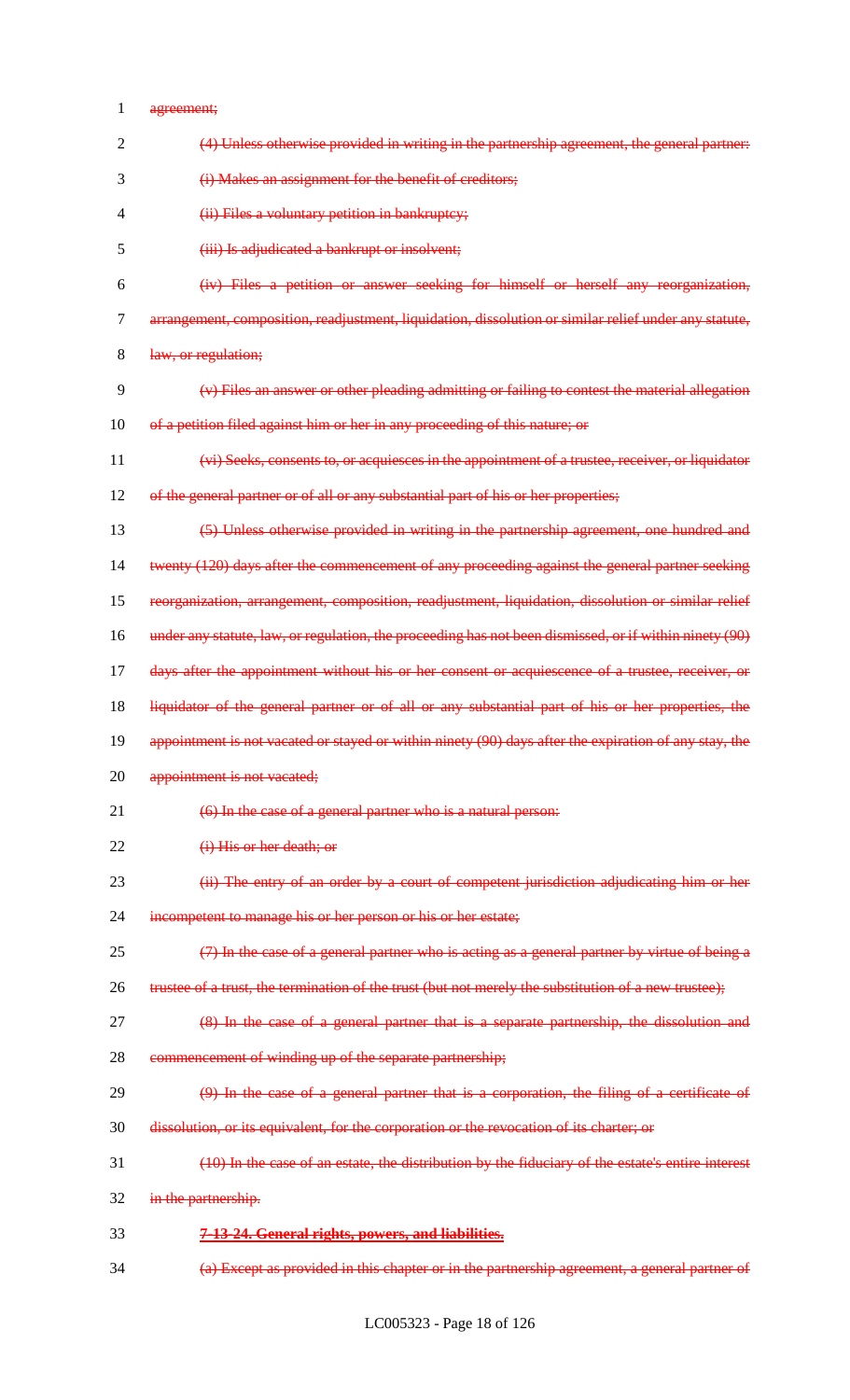a limited partnership has the rights and powers and is subject to the restrictions of a partner in a

partnership without limited partners.

 (b) Except as provided in this chapter a general partner of a limited partnership has the liabilities of a partner in a partnership without limited partners to persons other than the partnership 5 and the other partners. Except as provided in this chapter or in the partnership agreement, a general partner of a limited partnership has the liabilities of a partner in a partnership without limited partners to the partnership and to the other partners.

# **7-13-25. Contributions by general partner.**

 A general partner of a limited partnership may make contributions to the partnership and share in the profits and losses of, and in distributions from, the limited partnership as a general 11 partner. A general partner also may make contributions to and share in profits, losses, and distributions as a limited partner. A person who is both a general partner and a limited partner has 13 the rights and powers, and is subject to the restrictions and liabilities, of a general partner and, except as provided in the partnership agreement, also has the powers, and is subject to the restrictions, of a limited partner to the extent of his or her participation in the partnership as a 16 limited partner.

**7-13-26. Voting rights of general partners.**

 The partnership agreement may grant to all or certain identified general partners the right 19 to vote, on a per capita or any other basis, separately or with all or any class of the limited partners, 20 on any matter.

- **7-13-27. Form of contribution.**
- The contribution of a partner may be in cash, property, or services rendered, or a
- 23 promissory note or other obligation to contribute cash or property or to perform services.
- **7-13-28. Liability for contribution.**

 (a) Except as provided in the partnership agreement, a partner is obligated to the limited 26 partnership to perform any promise to contribute cash or property or to perform services, even if 27 he or she is unable to perform because of death, disability, or any other reason. If a partner does 28 not make the required contribution of property or services, he or she is obligated at the option of 29 the limited partnership to contribute cash equal to that portion of the value (as stated in the records

30 to be kept pursuant to  $\frac{8}{7}$  13-5) of the stated contribution that has not been made.

 (b) Unless otherwise provided in the partnership agreement, the obligation of a partner to make a contribution or return money or other property paid or distributed in violation of this chapter may be compromised only by consent of all the partners. Notwithstanding the compromise, a creditor of a limited partnership who extends credit, or whose claim arises, after the filing of the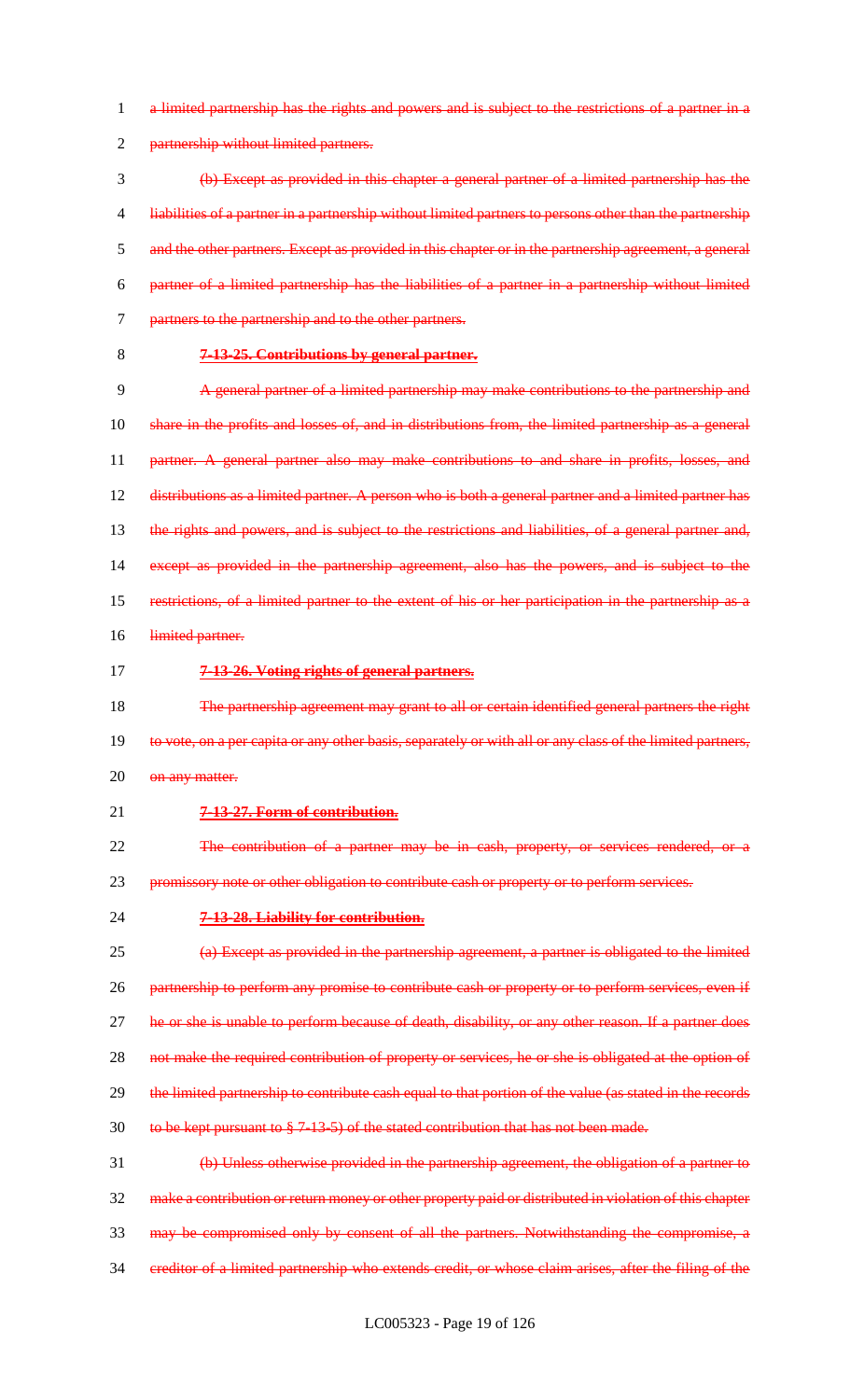1 certificate of limited partnership or an amendment to it that, in either case, reflects the obligation, 2 and before the amendment or cancellation of it to reflect the compromise, may enforce the original obligation.

#### **7-13-29. Sharing of profits and losses.**

 The profits and losses of a limited partnership shall be allocated among the partners and the classes of partners in the manner provided in the partnership agreement. If the partnership agreement does not provide for allocation, profits and losses shall be allocated on the basis of the value, as stated in the partnership records required to be kept pursuant to § 7-13-5, of the contributions made by each partner to the extent they have been received by the partnership and 10 have not been returned.

**7-13-30. Sharing of distributions.**

 Distributions of cash or other assets of a limited partnership shall be allocated among the 13 partners, and among classes of partners, in the manner provided in the partnership agreement. If the partnership agreement does not provide for allocation, distributions shall be made on the basis of the value, as stated in the partnership records required to be kept pursuant to § 7-13-5, of the 16 contributions made by each partner to the extent they have been received by the partnership and 17 have not been returned.

# **7-13-31. Interim distributions.**

 Except as provided in this chapter, a partner is entitled to receive distributions from a 20 limited partnership before his or her withdrawal from the limited partnership and before the 21 dissolution and winding up of the limited partnership to the extent and at the times or upon the happening of the events specified in the partnership agreement.

**7-13-32. Withdrawal of general partner.**

24 A general partner may withdraw from a limited partnership at any time by giving written notice to the other partners, but if the withdrawal violates the partnership agreement, the limited partnership may recover from the withdrawing general partner damages for breach of the 27 partnership agreement and offset the damages against the amount otherwise distributable to him or

her.

#### **7-13-33. Withdrawal of limited partner.**

 A limited partner may withdraw from a limited partnership only at the time or upon the occurrence of events specified in writing in the partnership agreement and in accordance with the partnership agreement. Notwithstanding anything to the contrary under applicable law, unless a partnership agreement provides otherwise, a limited partner may not withdraw from a limited 34 partnership prior to the dissolution and winding up of the limited partnership.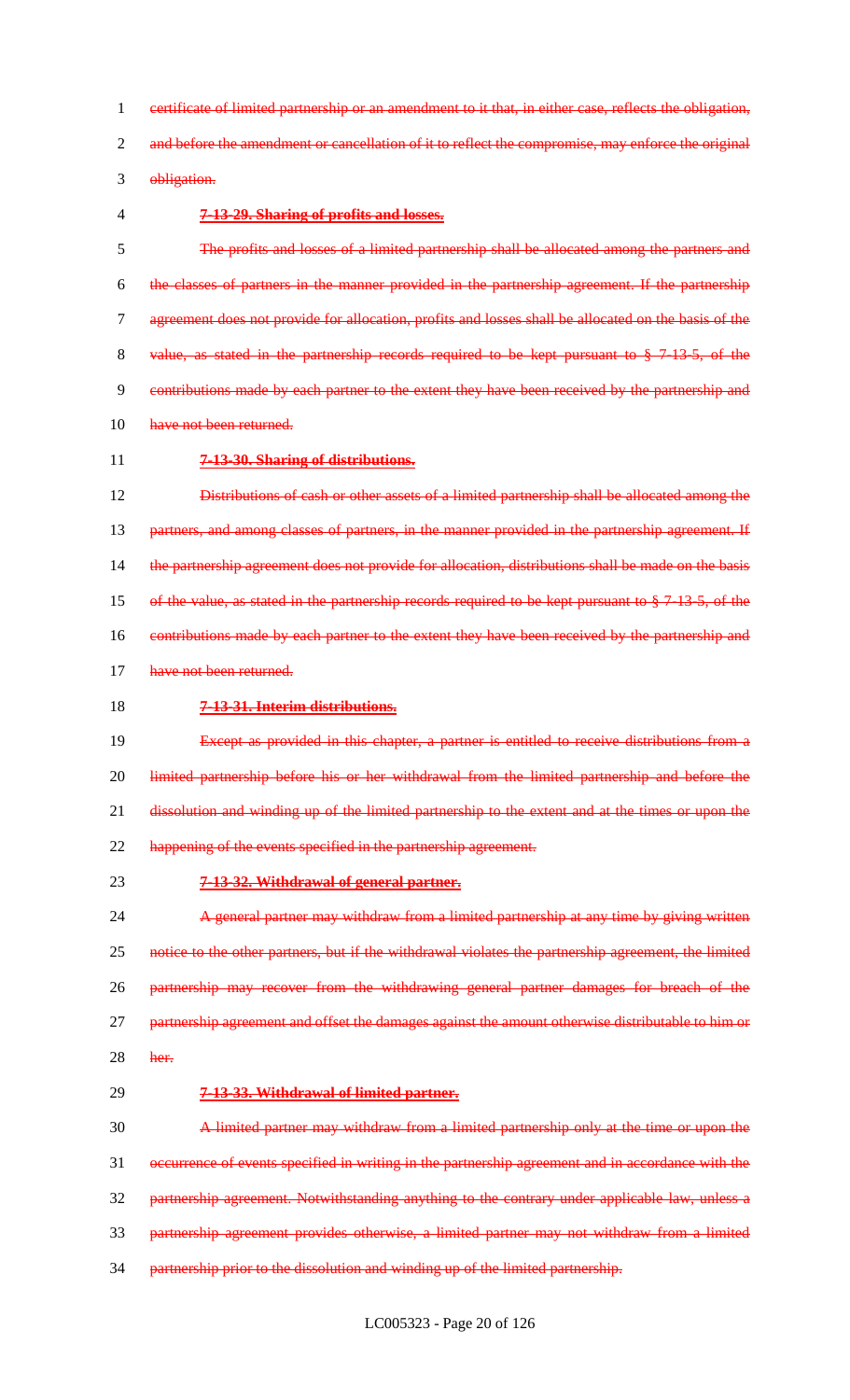# 1 **7-13-34. Distribution upon withdrawal.**

 Except as provided in this chapter, upon withdrawal any withdrawing partner is entitled to receive any distribution to which he or she is entitled under the partnership agreement and, if not otherwise provided in the agreement, he or she is entitled to receive, within a reasonable time after withdrawal, the fair value of his or her interest in the limited partnership as of the date of withdrawal based on his or her right to share in distributions from the limited partnership.

7 **7-13-35. Distribution in kind.**

8 Except as provided in writing in the partnership agreement, a partner, regardless of the 9 nature of his or her contribution, has no right to demand and receive any distribution from a limited 10 partnership in any form other than cash. Except as provided in the partnership agreement, a partner 11 may not be compelled to accept a distribution of any asset in kind from a limited partnership to the 12 extent that the percentage of the asset distributed to him or her exceeds a percentage of that asset 13 that is equal to the percentage in which he or she shares in distributions from the limited partnership.

#### 14 **7-13-36. Right to distribution.**

15 Subject to §§ 7-13-37 and 7-13-47, and unless otherwise provided in the partnership 16 agreement at the time a partner becomes entitled to receive a distribution, he or she has the status 17 of, and is entitled to all remedies available to, a creditor of the limited partnership as to the 18 distribution. A partnership may provide for the establishment of a record date with respect to 19 allocations and distributions by a limited partnership.

#### 20 **7-13-37. Limitations on distribution.**

21 (a) A limited partnership shall not make a distribution to a partner to the extent that at the 22 time of the distribution, after giving effect to the distribution, all liabilities of the limited 23 partnership, other than liabilities to partners on account of their partnership interests and liabilities 24 for which the recourse of creditors is limited to specified property of the limited partnership, exceed 25 the fair value of the assets of the limited partnership, except that the fair value of property that is 26 subject to a liability for which the recourse of creditors is limited shall be included in the assets of 27 the limited partnership only to the extent that the fair value of that property exceeds that liability.

28 (b) A limited partner who received a distribution in violation of subsection (a), and who 29 knew or reasonably should have known at the time of the distribution that the distribution violated 30 subsection (a), is liable to the limited partnership for the amount of the distribution. A limited 31 partner who receives a distribution in violation of subsection (a) and who did not know and 32 reasonably should not have known at the time of the distribution that the distribution violated 33 subsection (a), is not liable for the amount of the distribution. Subject to subsection (c), this 34 subsection does not affect any obligation or liability of a limited partner under a partnership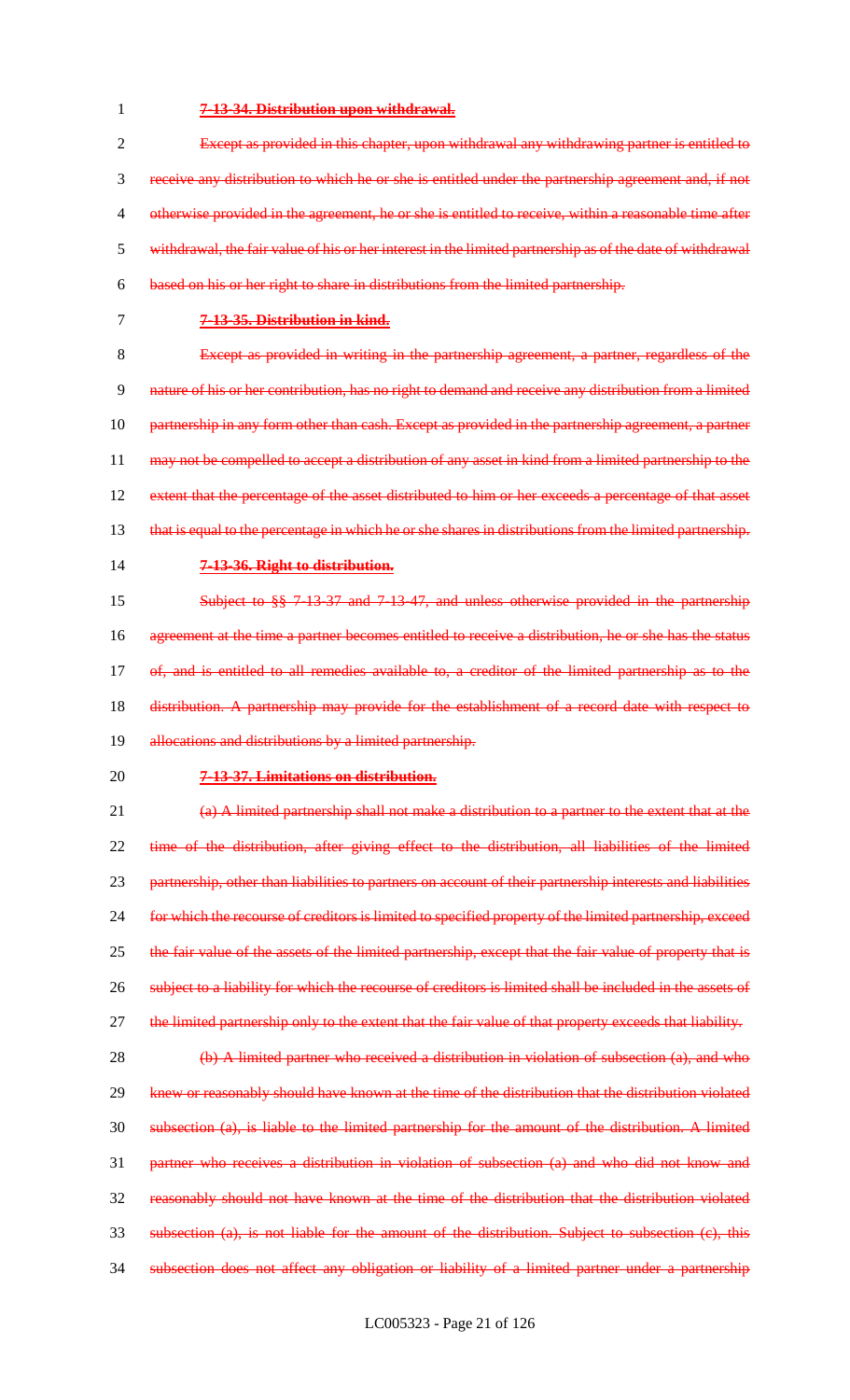agreement or other applicable law for the amount of a distribution. (c) Unless otherwise agreed, a limited partner who received a distribution from a limited partnership has no liability under this chapter or other applicable law for the amount of the 4 distribution after the expiration of three (3) years from the date of the distribution. **7-13-38. [Repealed.] 7-13-39. Nature of partnership interest.** A partnership interest is personal property. **7-13-40. Assignment of partnership interest.** Except as provided in the partnership agreement, a partnership interest is assignable in whole or in part. An assignment of a partnership interest does not dissolve a limited partnership or 12 entitle the assignee to become or to exercise any rights of a partner. An assignment entitles the assignee to receive, to the extent assigned, only the distribution to which the assignor would be 14 entitled. Except as provided in the partnership agreement, a partner ceases to be a partner upon 15 assignment of all his partnership interest. **7-13-41. Rights of creditor.** 17 On application to a court of competent jurisdiction by any judgment creditor of a partner, 18 the court may charge the partnership interest of the partner with payment of the unsatisfied amount 19 of the judgment with interest. To the extent charged, the judgment creditor has only the rights of 20 an assignee of the partnership interest. This chapter does not deprive any partner of the benefit of 21 any exemption laws applicable to his or her partnership interest. **7-13-42. Rights of assignee to become limited partner.** (a) An assignee of a partnership interest, including an assignee of a general partner, may 24 become a limited partner if and to the extent that: (1) The assignor gives the assignee that right in accordance with authority described in the partnership agreement; or (2) All other partners consent. (b) An assignee who has become a limited partner has, to the extent assigned, the rights and powers, and is subject to the restrictions and liabilities, of a limited partner under the partnership agreement and this chapter. An assignee who becomes a limited partner also is liable for the obligations of his or her assignor to make and return contributions as provided in this chapter. However, the assignee is not obligated for liabilities unknown to the assignee at the time he or she became a limited partner. (c) If an assignee of a partnership interest becomes a limited partner, the assignor is not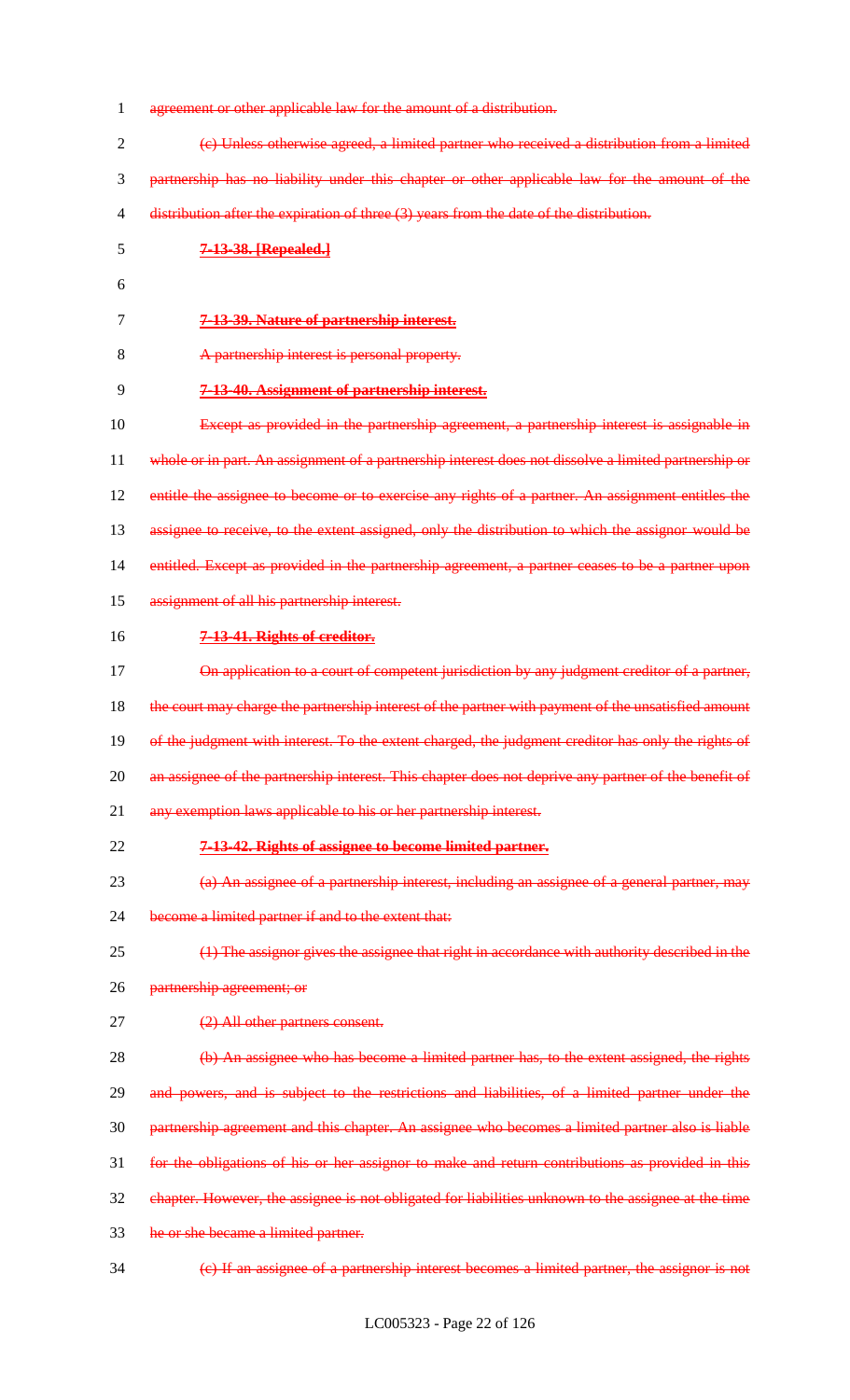- 1 released from his or her liability to the limited partnership under §§ 7-13-14 and 7-13-28.
- 
- 2 **7-13-43. Power of estate of deceased or incompetent person.**

 If a partner who is an individual dies or a court of competent jurisdiction adjudges him or 4 her to be incompetent to manage his or her person or his or her property, the partner's executor, administrator, guardian, conservator, or other legal representative may exercise all the partner's rights for the purpose of settling his or her estate or administering his or her property, including any power the partner had to give an assignee the right to become a limited partner. If a partner is 8 a corporation, trust, or other entity and is dissolved or terminated, the powers of that partner may be exercised by its legal representative or successor. **7-13-44. Nonjudicial dissolution.**

- 11 A limited partnership is dissolved and its affairs shall be wound up upon the happening of
- 12 the first to occur of the following:
- 13 (1) At the time or upon the happening of any of the events specified in the partnership 14 agreement;
- 
- 15 (2) Written consent of all partners;

16 (3) Unless otherwise provided in the partnership agreement, an event of withdrawal of a 17 general partner unless at the time there is at least one other general partner and the partnership 18 agreement permits the business of the limited partnership to be carried on by the remaining general 19 partner and that partner does so, but the limited partnership is not dissolved and is not required to 20 be wound up by reason of any event of withdrawal, if, within ninety (90) days after the withdrawal, 21 a majority interest of the partners agrees in writing to continue the business of the limited 22 partnership and to the appointment of one or more additional general partners if necessary or 23 desired; or

- 24 (4) Entry of a decree of judicial dissolution under § 7-13-45.
- 25 **7-13-45. Judicial dissolution.**

26 **On application by or for a partner the superior court may decree dissolution of a limited** 27 partnership whenever it is not reasonably practicable to carry on the business in conformity with

28 the partnership agreement.

#### 29 **7-13-46. Winding up.**

30 Except as provided in the partnership agreement, the general partners who have not

- 31 wrongfully dissolved a limited partnership or, if none, the limited partners, may wind up the limited
- 32 partnership's affairs. The superior court may wind up the limited partnership's affairs upon
- 33 application of any partner, his or her legal representative, or assignee.
- 34 **7-13-47. Distribution of assets.**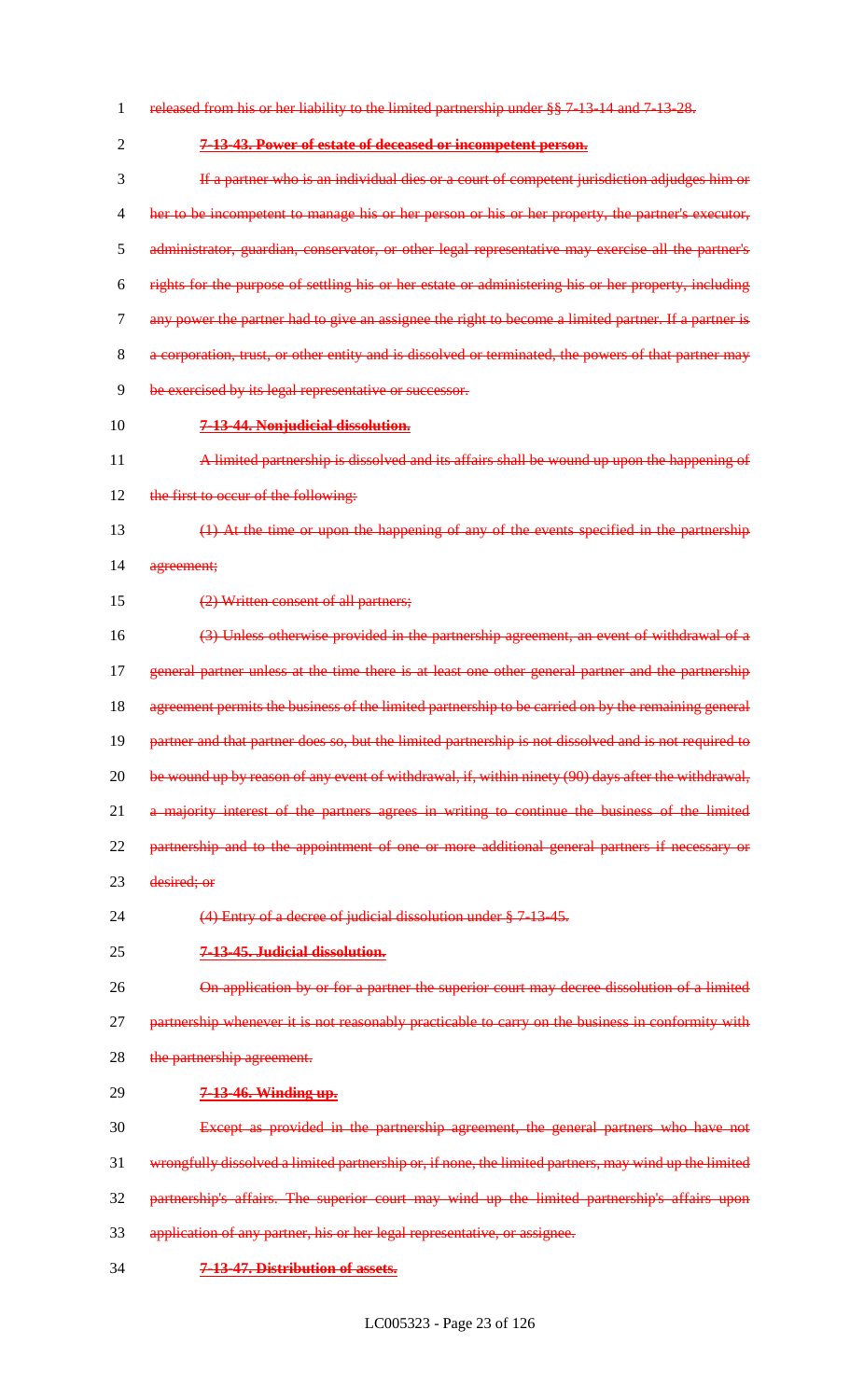| 1              | Upon the winding up of a limited partnership, the assets shall be distributed as follows:                   |
|----------------|-------------------------------------------------------------------------------------------------------------|
| $\overline{2}$ | (1) To creditors, including partners who are creditors, to the extent permitted by law, in                  |
| 3              | satisfaction of liabilities of the limited partnership other than liabilities for distributions to partners |
| 4              | under § 7-13-31 or § 7-13-34;                                                                               |
| 5              | (2) Except as provided in the partnership agreement, to partners and former partners in                     |
| 6              | satisfaction of liabilities for distributions under $\S$ 7-13-31 or 7-13-34; and                            |
| 7              | (3) Except as provided in the partnership agreement, to partners, first for the return of their             |
| 8              | contributions and secondly, as to their partnership interests, in the proportions in which the partners     |
| 9              | share in distributions.                                                                                     |
| 10             | 7-13-48. Applicable law.                                                                                    |
| 11             | Subject to the constitution of this state:                                                                  |
| 12             | (1) The laws of the state under which a foreign limited partnership is organized govern its                 |
| 13             | organization and internal affairs and the liability of its limited partners, except as to foreign limited-  |
| 14             | liability partnerships, which shall be treated as if they were foreign limited partnerships;                |
| 15             | (2) A foreign limited partnership may not be denied registration by reason of any difference                |
| 16             | between those laws and the laws of this state; and                                                          |
| 17             | (3) A certificate of registration does not authorize a foreign limited partnership to engage                |
| 18             | in any business or exercise any power that a limited partnership may not engage in or exercise in           |
| 19             | this state.                                                                                                 |
| 20             | 7-13-49. Registration.                                                                                      |
| 21             | Before transacting business in this state, a foreign limited partnership shall register with                |
| 22             | the secretary of state. In order to register, a foreign limited partnership shall submit to the secretary   |
| 23             | of state, in duplicate, an application for registration as a foreign limited partnership, signed and        |
| 24             | sworn to by a general partner and setting forth:                                                            |
| 25             | (1) The name of the foreign limited partnership and, if different, the name under which it                  |
| 26             | proposes to register and transact business in this state;                                                   |
| 27             | (2) The state and date of its formation;                                                                    |
| 28             | (3) The general character of the business it proposes to transact in this state;                            |
| 29             | (4) The name and address of any agent for service of process on the foreign limited                         |
| 30             | partnership whom the foreign limited partnership elects to appoint; the agent must be an individual         |
| 31             | resident of this state, a domestic corporation, or a foreign corporation having a place of business         |
| 32             | in, and authorized to do business in this state;                                                            |
| 33             | (5) A statement that the secretary of state is appointed the agent of the foreign limited                   |
| 34             | partnership for service of process if no agent has been appointed under subdivision (4) or, if              |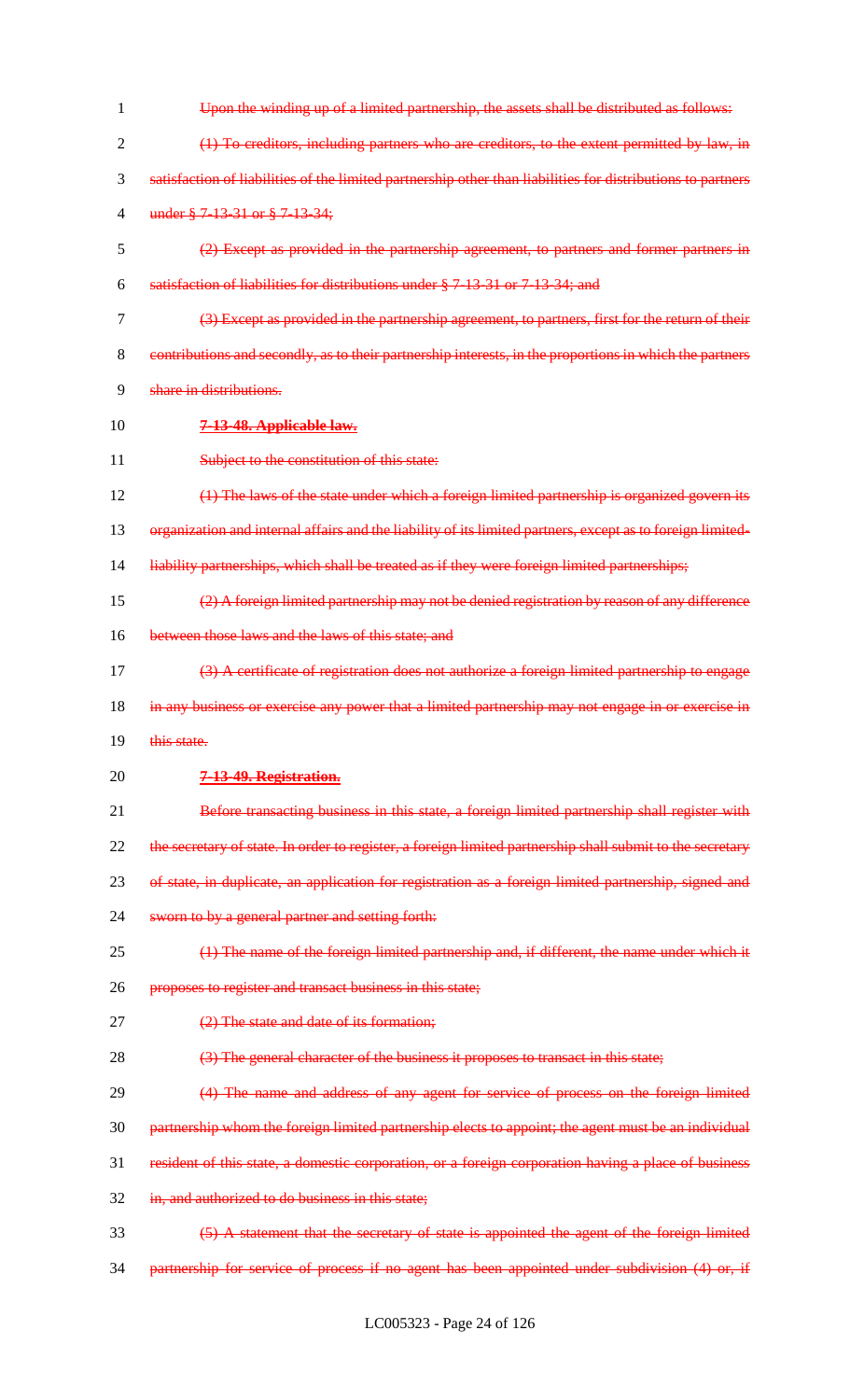| 1              | appointed, the agent's authority has been revoked or if the agent cannot be found or served with the       |
|----------------|------------------------------------------------------------------------------------------------------------|
| $\overline{2}$ | exercise of reasonable diligence;                                                                          |
| 3              | (6) The address of the office required to be maintained in the state of its organization by                |
| 4              | the laws of that state or, if not so required, of the principal office of the foreign limited partnership; |
| 5              | (7) The name and business address of each general partner;                                                 |
| 6              | (8) The address of the office at which is kept a list of the names and addresses of the limited            |
| 7              | partners and their capital contributions, together with an undertaking by the foreign limited              |
| 8              | partnership to keep those records until the foreign limited partnership's registration in this state is    |
| 9              | canceled or withdrawn;                                                                                     |
| 10             | (9) A mailing address for the foreign limited partnership; and                                             |
| 11             | (10) Additional information as may be necessary or appropriate in order to enable the                      |
| 12             | secretary of state to determine whether the foreign limited partnership is entitled to a certificate of    |
| 13             | authority to transact business in this state and to determine and assess the fees payable as prescribed    |
| 14             | in this chapter.                                                                                           |
| 15             | 7-13-50. Issuance of registration.                                                                         |
| 16             | (a) If the secretary of state finds that an application for registration of a foreign limited              |
| 17             | partnership conforms to law and all requisite fees have been paid, he or she shall:                        |
| 18             | (1) Endorse on the application the word "Filed", and the month, day, and year of the filing                |
| 19             | of the application;                                                                                        |
| 20             | (2) File in his or her office the original of the application; and                                         |
| 21             | (3) Issue a certificate of registration to transact business in this state.                                |
| 22             | (b) The certificate of registration, together with a duplicate original of the application, shall          |
| 23             | be returned to the person who filed the application or his or her representative.                          |
| 24             | 7-13-51. Name of foreign limited partnership.                                                              |
| 25             | A foreign limited partnership may register with the secretary of state under any name,                     |
| 26             | whether or not it is the name under which it is registered in its state of organization, that includes     |
| 27             | either:                                                                                                    |
| 28             | (1) without abbreviation the words "limited partnership" or                                                |
| 29             | (2) the letters and punctuation "L.P.", and that could be registered by a domestic limited                 |
| 30             | partnership, and                                                                                           |
| 31             | (3) Shall be distinguishable upon the records of the secretary of state from the name of any               |
| 32             | corporation, non-business corporation or other association, domestic or foreign limited liability          |
| 33             | company, limited partnership organized under the laws of, or registered or qualified to do business        |
| 34             | in this state or any name that is filed, reserved, or registered under this title or as permitted by the   |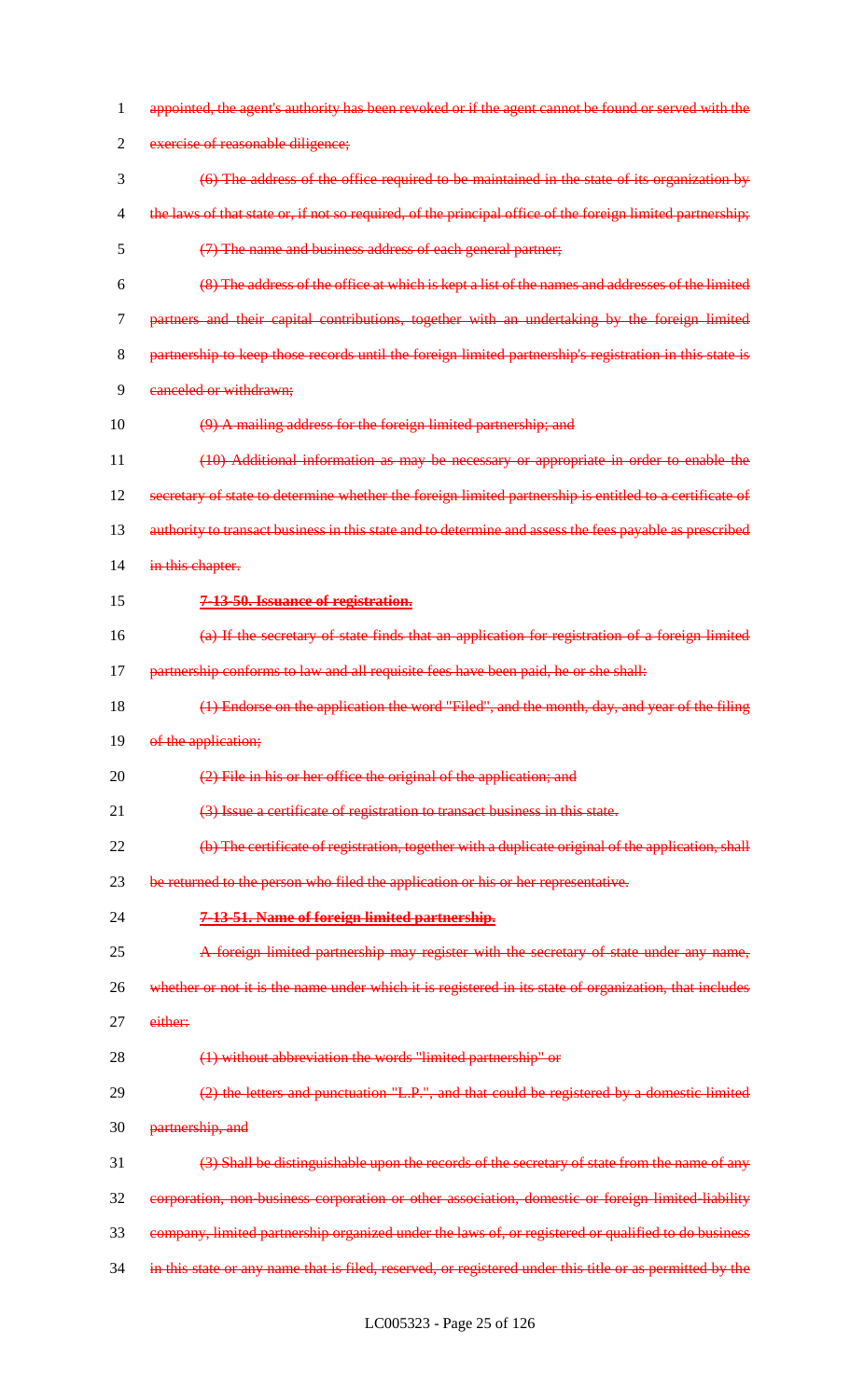1 laws of this state, subject to the following:

| $\overline{2}$ | (i) This provision does not apply if the applicant files with the secretary of state a certified           |
|----------------|------------------------------------------------------------------------------------------------------------|
| 3              | copy of a final decree of a court of competent jurisdiction establishing the prior right of the            |
| 4              | applicant to the use of the name in this state; and                                                        |
| 5              | (ii) The name may be the same as the name of a corporation, non-business corporation or                    |
| 6              | other association the certificate of incorporation or organization of which has been revoked by the        |
| $\tau$         | secretary of state as permitted by law, and the revocation has not been withdrawn within one year          |
| 8              | from the date of the revocation.                                                                           |
| 9              | (iii) Words and/or abbreviations that are required by statute to identify the particular type              |
| 10             | of business entity shall be disregarded when determining if a name is distinguishable upon the             |
| 11             | records of the secretary of state.                                                                         |
| 12             | (iv) The secretary of state shall promulgate rules and regulations defining the term                       |
| 13             | "distinguishable upon the record" for the administration of this chapter.                                  |
| 14             | 7-13-52. Changes and amendments.                                                                           |
| 15             | If any statement in the application for registration of a foreign limited partnership was false            |
| 16             | when made or any arrangements or other facts described have changed, making the application                |
| 17             | inaccurate in any respect, the foreign limited partnership shall promptly file in the office of the        |
| 18             | secretary of state a certificate, signed and sworn to by a general partner, correcting the statement.      |
| 19             | 7-13-52.1. Foreign application for transfer of authority.                                                  |
| 20             | (a) A duly authorized foreign limited partnership in the state of Rhode Island that converts               |
| 21             | into any form of foreign or other entity subject to the provisions of Title 7 and the resulting entity     |
| 22             | is required to file for authority to transact business in this state may apply for a transfer of authority |
| 23             | in the office of the secretary of state by filing:                                                         |
| 24             | (1) An application for transfer of authority that has been executed and filed in accordance                |
| 25             | with $\frac{8}{5}$ 7 - 13 - 11;                                                                            |
| 26             | (2) An application for authority to transact business in the state of Rhode Island for the                 |
| 27             | resulting entity type; and                                                                                 |
| 28             | (3) A certificate of legal existence or good standing issued by the proper officer of the state            |
| 29             | or country under the laws of which the resulting entity has been formed.                                   |
| 30             | (b) The application for transfer of authority shall state:                                                 |
| 31             | (1) The name of the limited partnership;                                                                   |
| 32             | (2) The type of other entity into which it has been converted; and                                         |
| 33             | (3) The jurisdiction whose laws govern its internal affairs.                                               |
| 34             | (e) Upon the effective time and date of the application for transfer of authority, the authority           |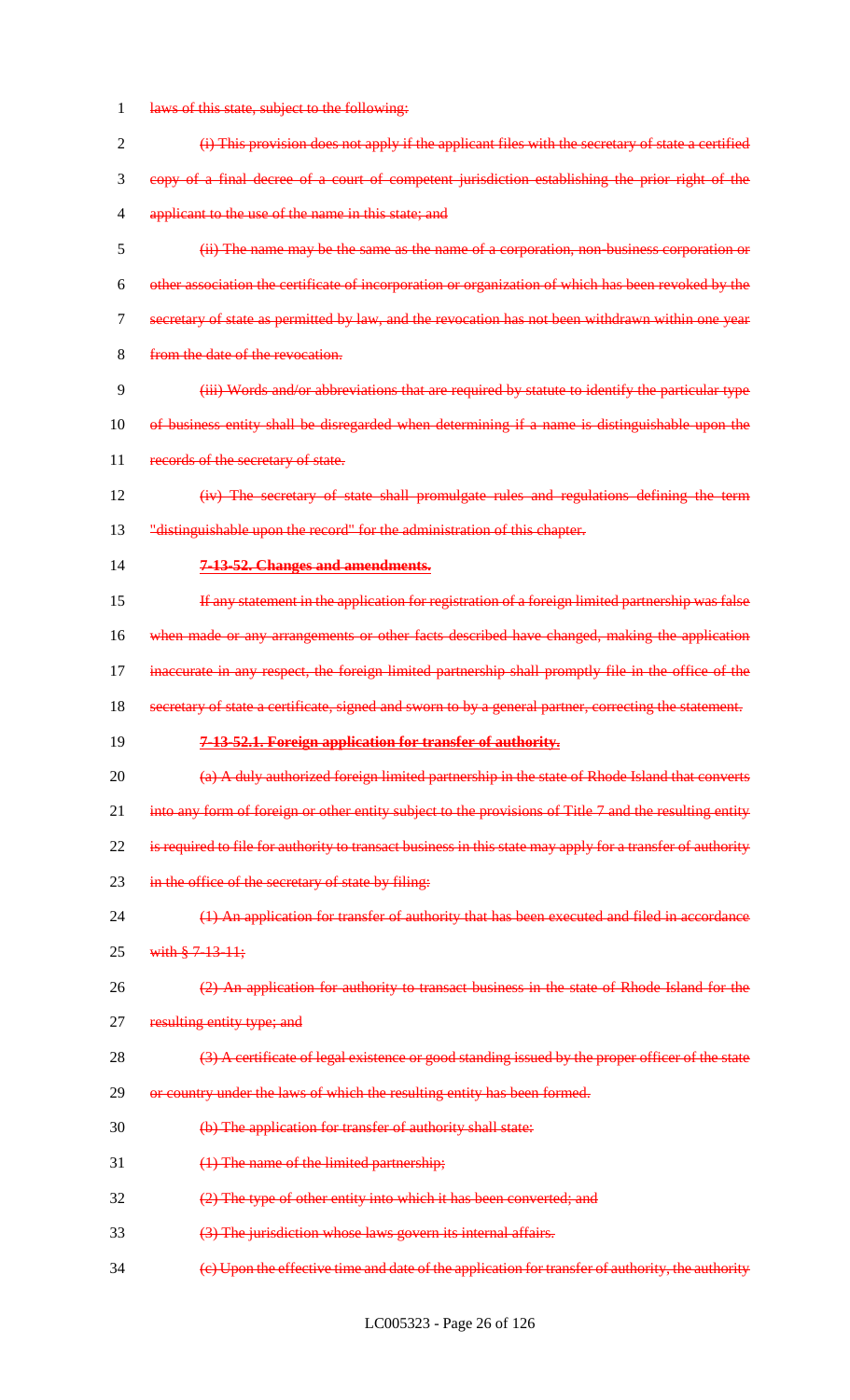1 of the limited partnership authorized to transact business under this chapter shall be transferred 2 without interruption to the other entity which shall thereafter hold such authority subject to the 3 provisions of the laws of the state of Rhode Island applicable to that type of resulting entity.

# 4 **7-13-53. Cancellation of registration.**

5 When all fees and taxes have been paid to the tax administrator, as evidenced by an 6 appropriate certificate of good standing issued by the Rhode Island division of taxation, a foreign 7 limited partnership may cancel its registration by filing with the secretary of state a certificate of 8 cancellation signed and sworn to by a general partner. In filing a certificate of cancellation, the 9 foreign limited partnership revokes the authority of its registered agent to accept service of process 10 and consents that service of process in any action, suit or proceeding based upon any cause of action 11 arising in this state during the time the foreign limited partnership was authorized to transact 12 business in this state may subsequently be made on the foreign limited partnership by service on 13 the secretary of state. The certificate of cancellation must include the post office address to which 14 the secretary of state may mail a copy of any process against the foreign limited partnership that is 15 served on the secretary of state. 16 **7-13-54. Transaction of business without registration.** 17 (a) A foreign limited partnership transacting business in this state may not maintain any 18 action, suit, or proceeding in any court of this state until it has registered in this state. 19 (b) The failure of a foreign limited partnership to register in this state does not impair the 20 validity of any contract or act of the foreign limited partnership or prevent the foreign limited 21 partnership from defending any action, suit, or proceeding in any court of this state. 22 (c) A limited partner of a foreign limited partnership is not liable as a general partner of 23 the foreign limited partnership solely by reason of having transacted business in this state without 24 registration. 25 (d) A foreign limited partnership, by transacting business in this state without registration, 26 appoints the secretary of state as its agent for service of process as to claims for relief or causes of

- 27 action arising out of the transaction of business in this state.
- 28 (e) Without excluding other activities that may not constitute transacting business in this
- 29 state, a foreign limited partnership is not considered to be transacting business in this state for
- 30 purposes of this chapter by reason of carrying on in this state any one or more of the following
- 31 activities:
- 32 (1) Maintaining or defending any action or suit or any administrative or arbitration 33 proceeding or effecting a settlement of it or the settlement of any claims or dispute;
- 34 (2) Holding meetings of the partners or carrying on other activities concerning its internal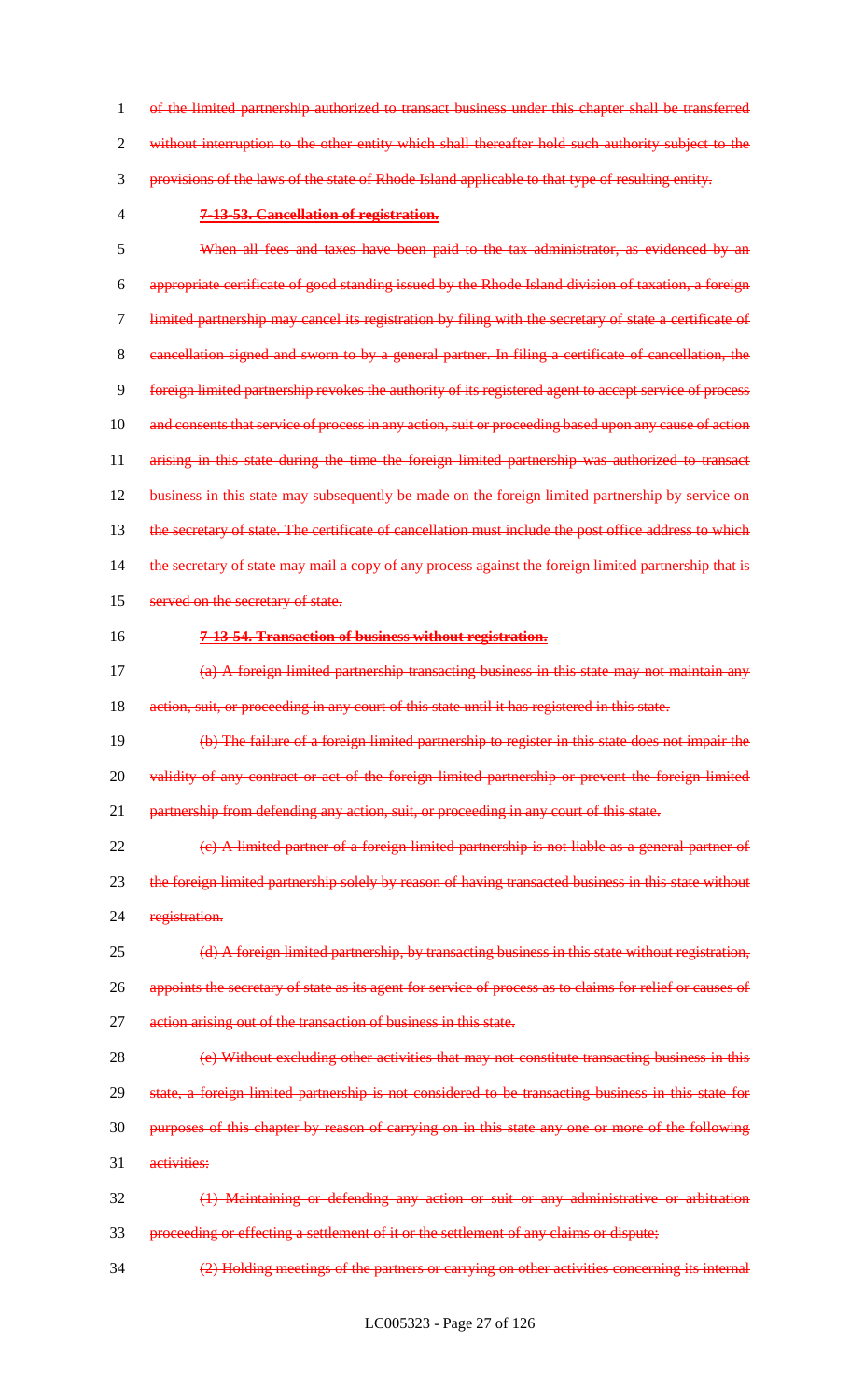# affairs;

| $\overline{2}$ | (3) Maintaining bank accounts;                                                                   |
|----------------|--------------------------------------------------------------------------------------------------|
| 3              | (4) Maintaining offices or agencies for the transfer, exchange, and registration of              |
| 4              | partnership securities or partnership interests, or appointing and maintaining depositories with |
| 5              | relation to its partnership interests or securities;                                             |
| 6              | (5) Effecting sales to independent contractors;                                                  |
| $\tau$         | (6) Soliciting or procuring orders whether by mail or through employees or agents or             |
| 8              | otherwise where the orders require acceptance without this state before becoming binding         |
| 9              | contracts;                                                                                       |
| 10             | (7) Creating evidences of debt, mortgages, or liens on real or personal property;                |
| 11             | (8) Securing or collecting debts or enforcing any rights and property securing the debts;        |
| 12             | (9) Transacting any business in interstate commerce.                                             |
| 13             | 7-13-54.1. Fees for filing documents and issuing certificates.                                   |
| 14             | The secretary of state shall charge and collect for:                                             |
| 15             | (1) Filing a certificate of limited partnership, one hundred dollars (\$100).                    |
| 16             | (2) Filing a certificate of amendment to a certificate of limited partnership, fifty dollars     |
| 17             | $$50.00$ .                                                                                       |
| 18             | (3) Filing a certificate of cancellation of a certificate of limited partnership, ten dollars    |
| 19             | $$10.00$ .                                                                                       |
| 20             | (4) Filing an application to reserve a limited partnership name, fifty dollars (\$50.00) and     |
| 21             | for renewal, seventy-five dollars (\$75.00).                                                     |
| 22             | (5) Filing a notice of transfer of a reserved limited partnership name, fifty dollars (\$50.00). |
| 23             | (6) Filing a statement of change of address of specified office or change of specified agent,    |
| 24             | twenty dollars (\$20.00).                                                                        |
| 25             | (7) Filing a statement of change of address only for a specified agent, without fee.             |
| 26             | (8) Filing an application of a foreign limited partnership to register as a foreign limited      |
| 27             | partnership, one hundred dollars (\$100).                                                        |
| 28             | (9) Filing a certificate of correction of a registration as a foreign limited partnership, ten   |
| 29             | dollars (\$10.00).                                                                               |
| 30             | (10) Filing a certificate of cancellation of registration as a foreign limited partnership,      |
| 31             | twenty-five dollars (\$25.00).                                                                   |
| 32             | (11) Filing any other document, statement or report of a domestic or foreign limited             |
| 33             | partnership, fifty dollars (\$50.00).                                                            |
| 34             | (12) Filing a certificate of amendment of a foreign limited partnership, fifty dollars           |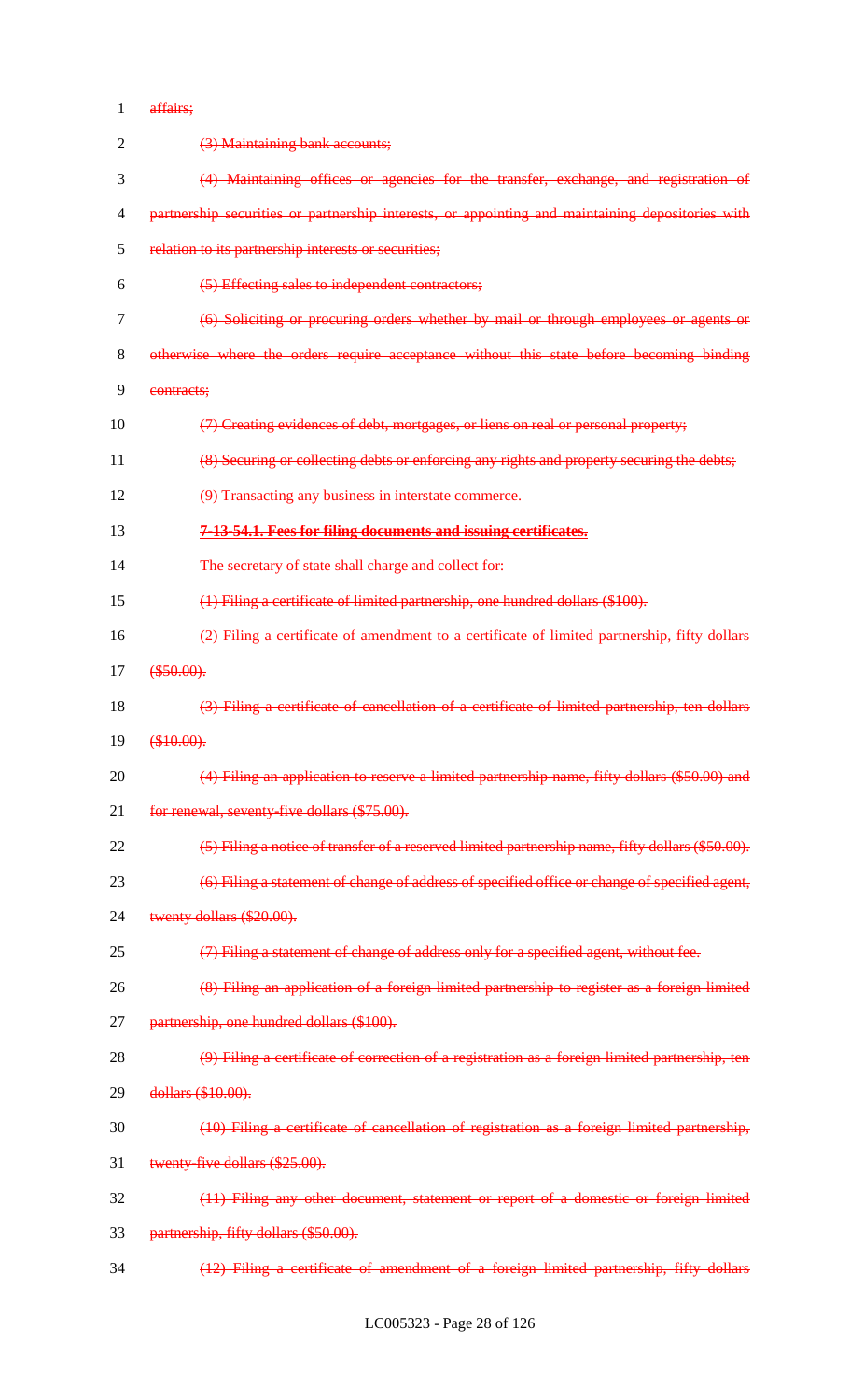- $1 \quad (\$50.00).$
- 2 (13) For issuing a certificate of good standing/letter of status, twenty dollars (\$20.00). 3 (14) For issuing a certificate of fact, thirty dollars (\$30.00). 4 (15) For furnishing a certified copy of any document, instrument or paper relating to a 5 domestic or foreign limited partnership, a fee of fifteen cents (\$.15) per page and ten dollars 6 (\$10.00) for the certificate and affirming the seal to it. 7 (16) Service of process on the secretary of state as registered agent of a limited partnership, 8 fifteen dollars (\$15.00) which amount may be recovered as a taxable cost by the party to the suit or 9 action making the service if the party prevails in the suit or action. 10 **7-13-55. Action to enjoin foreign limited partnership.** 11 The superior court has jurisdiction to enjoin any foreign limited partnership, or any agent 12 of a foreign limited partnership, from transacting any business in the state if the limited partnership 13 has failed to comply with any section of this chapter applicable to it or if the limited partnership 14 has secured a certificate of the secretary of state under  $\S$  7-13-49 on the basis of false or misleading 15 representation. The attorney general may bring an action to restrain a foreign limited partnership 16 from transacting business in this state in violation of this chapter. 17 **7-13-56. Right of action.** 18 A limited partner may bring an action in the right of a limited partnership to recover a 19 judgment in its favor if general partners with authority to do so have refused to bring the action or 20 if an effort to cause those general partners to bring the action is not likely to succeed. 21 **7-13-57. Proper plaintiff.** 22 **In a derivative action, the plaintiff must be a partner at the time of bringing the action and** 23 (1) at the time of the transaction of which he or she complains, or 24 (2) his or her status as a partner had developed upon him or her by operation of law or 25 pursuant to the terms of the partnership agreement from a person who was a partner at the time of 26 the transaction. 27 **7-13-58. Pleading.** 28 **In a derivative action, the complaint shall set forth with particularity the effort of the** 29 plaintiff to secure initiation of the action by a general partner or the reasons for not making the 30 effort. 31 **7-13-59. Expenses.** 32 If a derivative action is successful, in whole or in part, or if anything is received by the 33 plaintiff as a result of a judgment, compromise, or settlement of an action or claim, the court may
- 34 award the plaintiff reasonable expenses, including reasonable attorney's fees, and shall direct him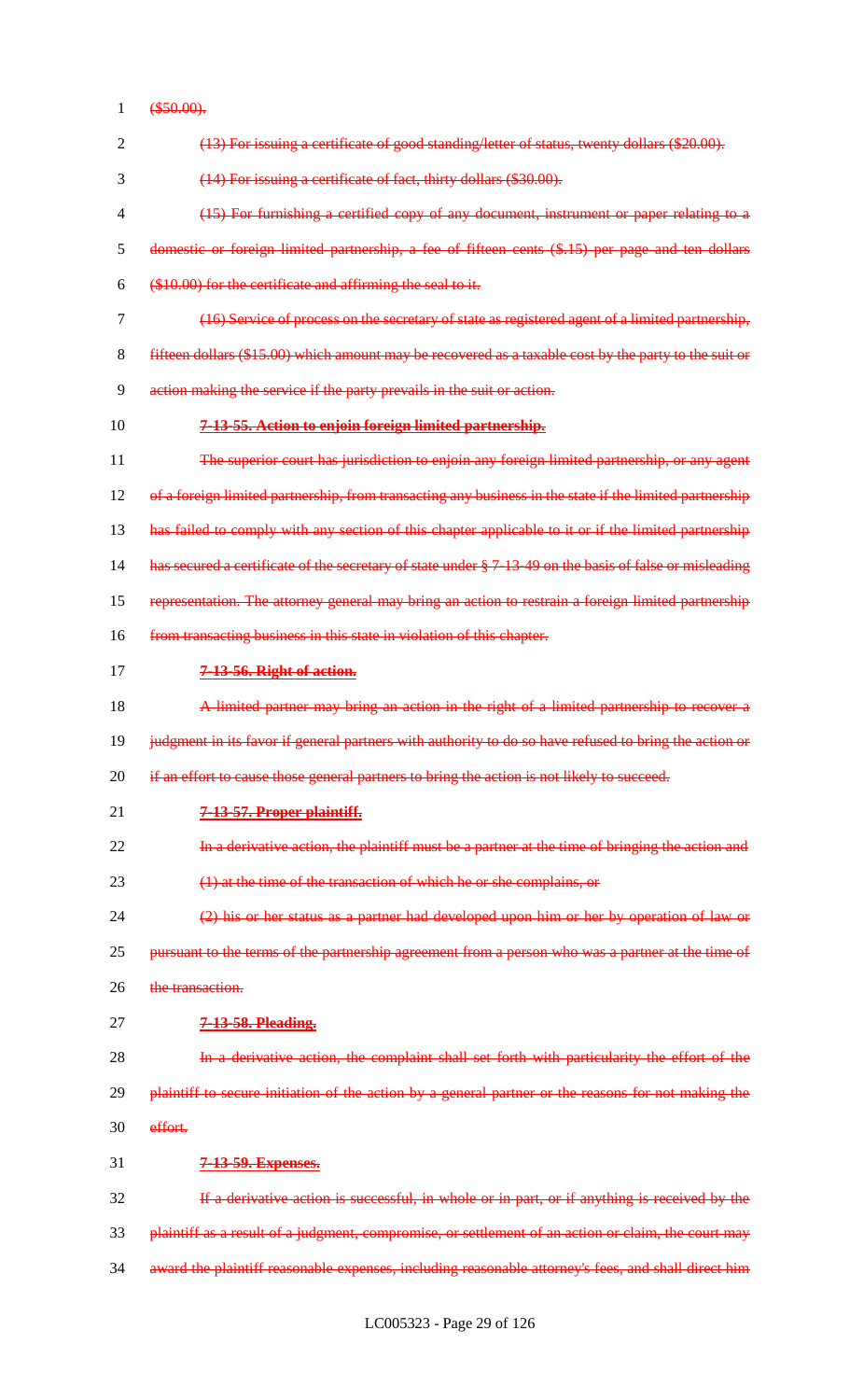1 or her to remit to the limited partnership the remainder of those proceeds received by him or her. 2 **7-13-60. Construction and application.** 3 This chapter shall be applied and construed so as to effectuate its general purpose to make 4 uniform the law as to the subject of this chapter among states enacting it. 5 **7-13-61. Short title.** 6 This chapter may be cited as the "Uniform Limited Partnership Act". 7 **7-13-62. Severability.** 8 If any provision of this chapter or its application to any person or circumstance is held 9 invalid, the invalidity does not affect other provisions or applications of the chapter that can be 10 given effect without the invalid provision or application, and to this end the provisions of this 11 chapter are severable. 12 **7-13-63. Rule for cases not provided for in this chapter.** 13 In any case not provided for in this chapter, the provisions of chapter 12 of this title govern. 14 **7-13-64. Applications to existing limited partnerships.** 15 The provisions of this chapter apply to all domestic limited partnerships existing on January 16 1, 1987, to the extent that the partnership agreement of each partnership is not inconsistent with the 17 provisions of this chapter. Unless otherwise agreed to by the partners, nothing in this chapter 18 requires any domestic limited partnership validly existing on January 1, 1987, to comply with the 19 provisions of this chapter in order to preserve or continue its status as a limited partnership. 20 **7-13-65. Effect of repeal of prior acts.** 21 The repeal of any prior statutory provision by this chapter does not impair, or otherwise 22 affect, the organization or the continued existence of a limited partnership existing at January 1, 23 1986, nor is the repeal by this chapter of any prior provision to be construed so as to impair any 24 contract or to affect any right accrued prior to January 1, 1986. 25 **7-13-66. Indemnification.** 26 Subject to any standards and restrictions that are set forth in its partnership agreement, a 27 limited partnership has the power to indemnify and hold harmless any partner or other person from 28 any claims and demands. 29 **7-13-67. Classes and voting.**  $\left(\frac{a}{1}\right)$  A partnership agreement may provide for classes or groups of limited partners having 31 any relative rights, powers and duties that the partnership agreement provides, and may make 32 provision for the future creation in the manner provided in the partnership agreement of additional 33 classes or groups of limited partners having any relative rights, powers and duties that may from 34 time to time be established, including rights, powers and duties senior to existing classes and groups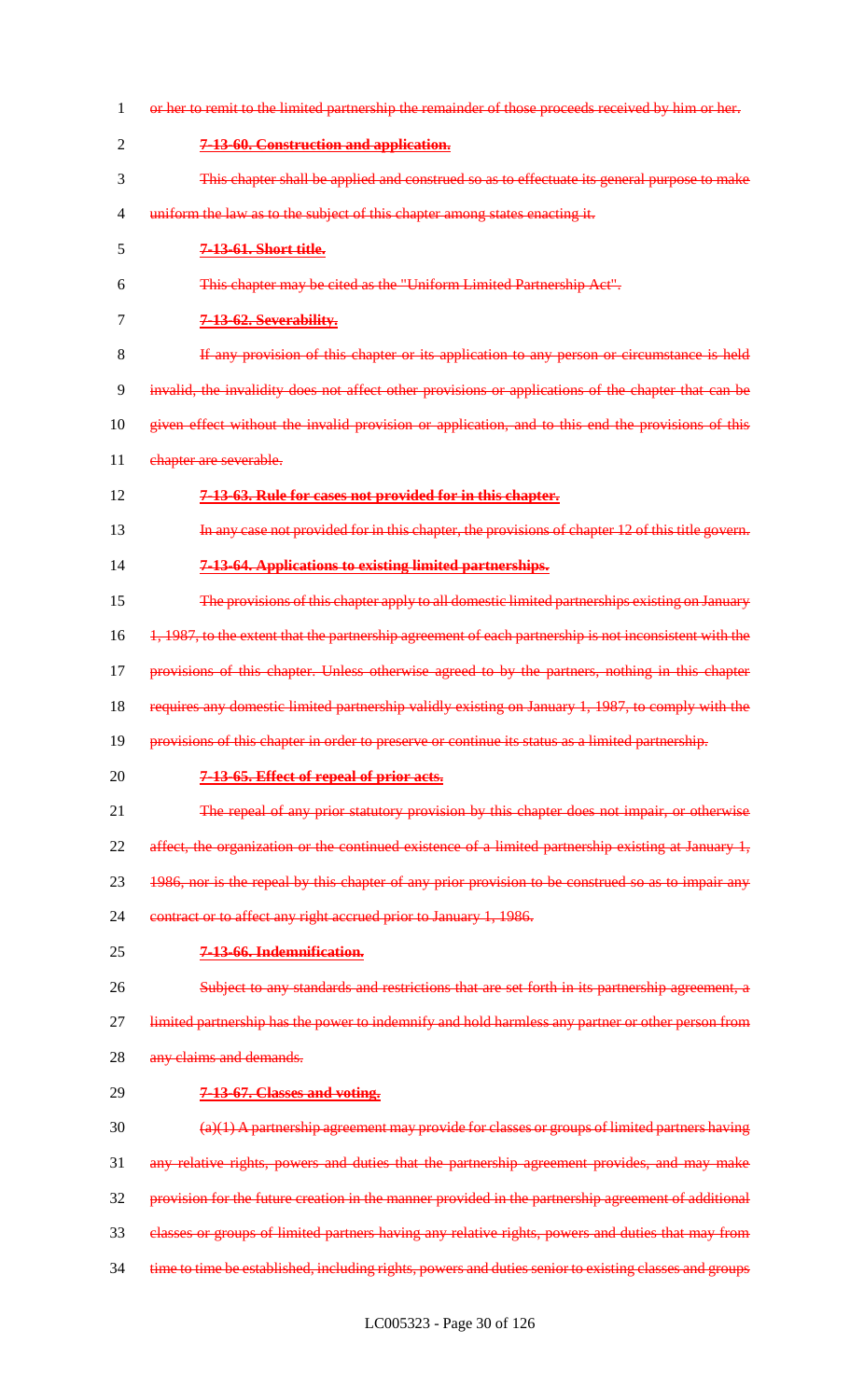1 of limited partners.

| $\overline{2}$ | (2) A partnership agreement may provide for the taking of an action, including the                       |
|----------------|----------------------------------------------------------------------------------------------------------|
| 3              | amendment of the partnership agreement, without the vote or approval of any limited partner or           |
| $\overline{4}$ | class or group of limited partners, including an action to create under the provisions of the            |
| 5              | partnership agreement a class or group of partnership interests that was not previously outstanding.     |
| 6              | (b) Subject to § 7-13-19 the partnership agreement may grant to all or certain identified                |
| $\tau$         | limited partners or a specified class or group of the limited partners the right to vote separately or   |
| 8              | with all or any class or group of the limited partners or the general partners, on any matter. Voting    |
| 9              | by limited partners may be on a per capita, number, financial interest, class, group or any other        |
| 10             | basis.                                                                                                   |
| 11             | (e) A partnership agreement that grants a right to vote may set forth provisions relating to             |
| 12             | notice of the time, place or purpose of any meeting at which any matter is to be voted on by any         |
| 13             | limited partners, waiver of any such notice, action by consent without a meeting, the establishment      |
| 14             | of a record date, quorum requirements, voting in person or by proxy, or any other matter as to the       |
| 15             | exercise of the right to vote.                                                                           |
| 16             | (d) Any right or power, including voting rights, granted to limited partners as permitted                |
| 17             | under § 7-13-19 of this title is deemed to be permitted by this section.                                 |
| 18             | 7-13-68. Merger and consolidation.                                                                       |
| 19             | (a) As used in this section, "other business entity" means a corporation, a business trust or            |
| 20             | association, a real estate investment trust, a common law trust, a limited liability corporation,        |
| 21             | whether foreign or domestic, or an unincorporated business, including a partnership, whether             |
| 22             | general or limited, but excluding a domestic limited partnership.                                        |
| 23             | (b)(1) Pursuant to an agreement of merger or consolidation, a domestic limited partnership               |
| 24             | may merge or consolidate with or into one or more domestic limited partnerships or other business        |
| 25             | entities formed or organized under the laws of the state of Rhode Island or any other state or the       |
| 26             | United States or any foreign country or other foreign jurisdiction, with any domestic limited            |
| 27             | partnership or other business entity that the agreement provides being the surviving or resulting        |
| 28             | domestic limited partnership or other business entity. Unless otherwise provided in the partnership      |
| 29             | agreement, a merger or consolidation shall be approved by each domestic limited partnership that         |
| 30             | is to merge or consolidate:                                                                              |
| 31             | (i) By all general partners; and                                                                         |
| 32             | (ii) By the limited partners or, if there is more than one class or group of limited partners,           |
| 33             | then by each class or group of limited partners, in either case, by limited partners who own more        |
| 34             | than fifty percent (50%) of the then current percentage or other interest in the profits of the domestic |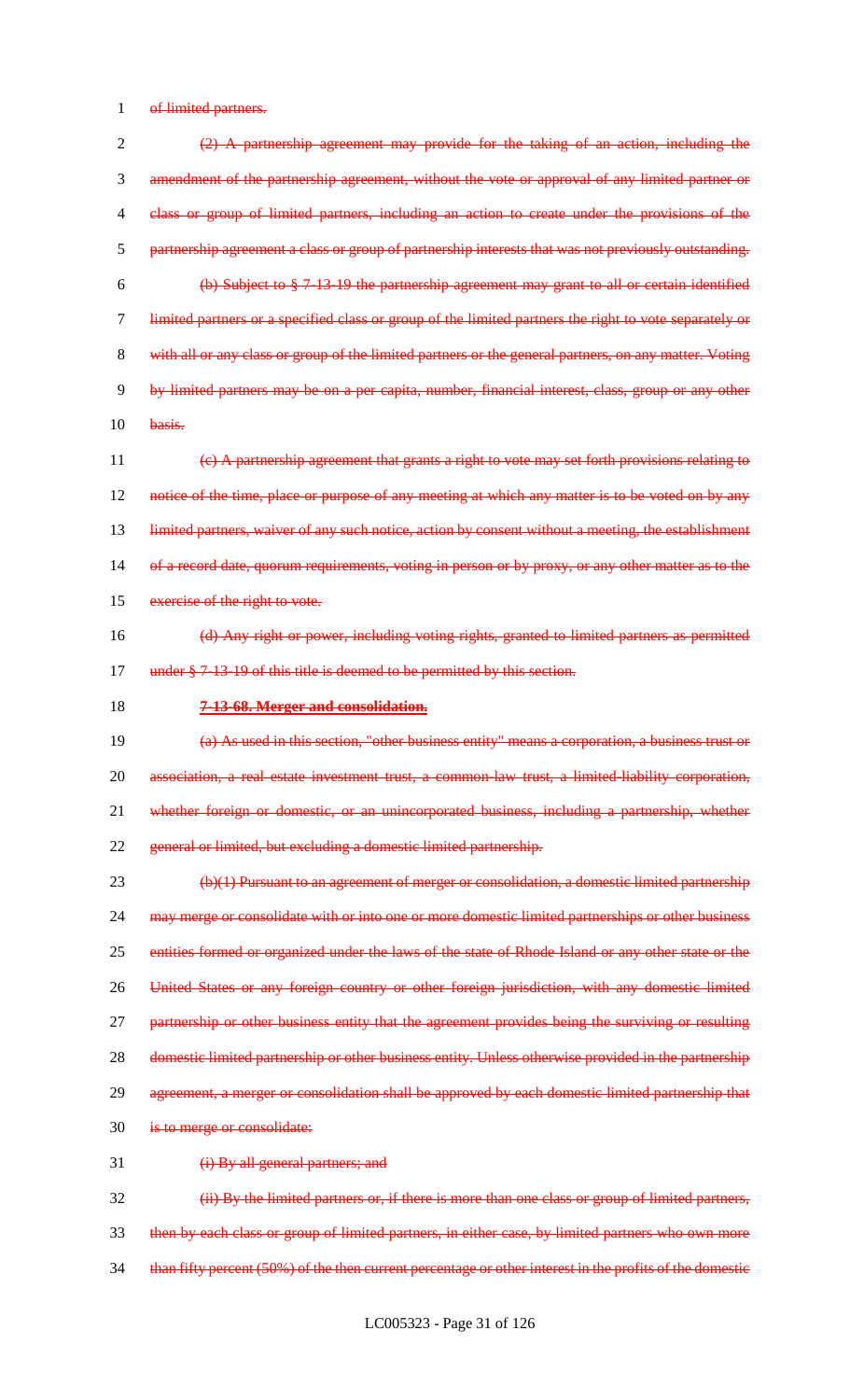1 limited partnership owned by all of the limited partners or by the limited partners in each class or

2 group, as appropriate.

 (2) In connection with a merger or consolidation under this section, rights or securities of, or interests in, a limited partnership or other business entity that is not a limited partnership or other business entity that is a constituent party to the merger or consolidation may be exchanged for or converted into cash, property, rights or securities of, or interests in, the surviving or resulting limited partnership or other business entity in the merger or consolidation. Despite prior approval, an agreement of merger or consolidation may be terminated or amended pursuant to a provision for termination or amendment contained in the agreement of merger or consolidation.

10 (c) If a domestic limited partnership is merging or consolidating under this section, the 11 domestic limited partnership or other business entity surviving or resulting in or from the merger 12 or consolidation shall file a certificate of merger or consolidation in the office of the secretary of 13 state, stating:

14 (1) The name and jurisdiction of formation or organization of each of the domestic limited 15 partnerships or other business entities that is to merge or consolidate;

16 (2) That an agreement of merger or consolidation has been approved and executed by each

17 of the domestic limited partnerships or other business entities that is to merge or consolidate;

18 (3) The name of the surviving or resulting domestic limited partnership or other business 19 entity;

20 (4) The future effective date or time, which shall be a date or time certain, of the merger or 21 consolidation if it is not to be effective upon the filing of the certificate of merger or consolidation; 22 (5) That the agreement of merger or consolidation is on file at a place of business of the 23 surviving or resulting domestic limited partnership or other business entity, and shall state the 24 address of that place of business:

25 (6) That a copy of the agreement of merger or consolidation will be furnished by the 26 surviving or resulting domestic limited partnership or other business entity, on request and without 27 cost, to any partner of any domestic limited partnership or any person holding an interest in any

28 other business entity that is to merge or consolidate; and

29 (7) If the surviving or resulting entity is not a domestic limited partnership or corporation organized under the laws of Rhode Island, a statement that the surviving or resulting other business entity agrees that it may be served with process in Rhode Island in any action, suit or proceeding for the enforcement of any obligation of any domestic limited partnership that is to merge or consolidate, irrevocably appointing the secretary of state as its agent to accept service of process in 34 the action, suit or proceeding and specifying the address to which a copy of the process is to be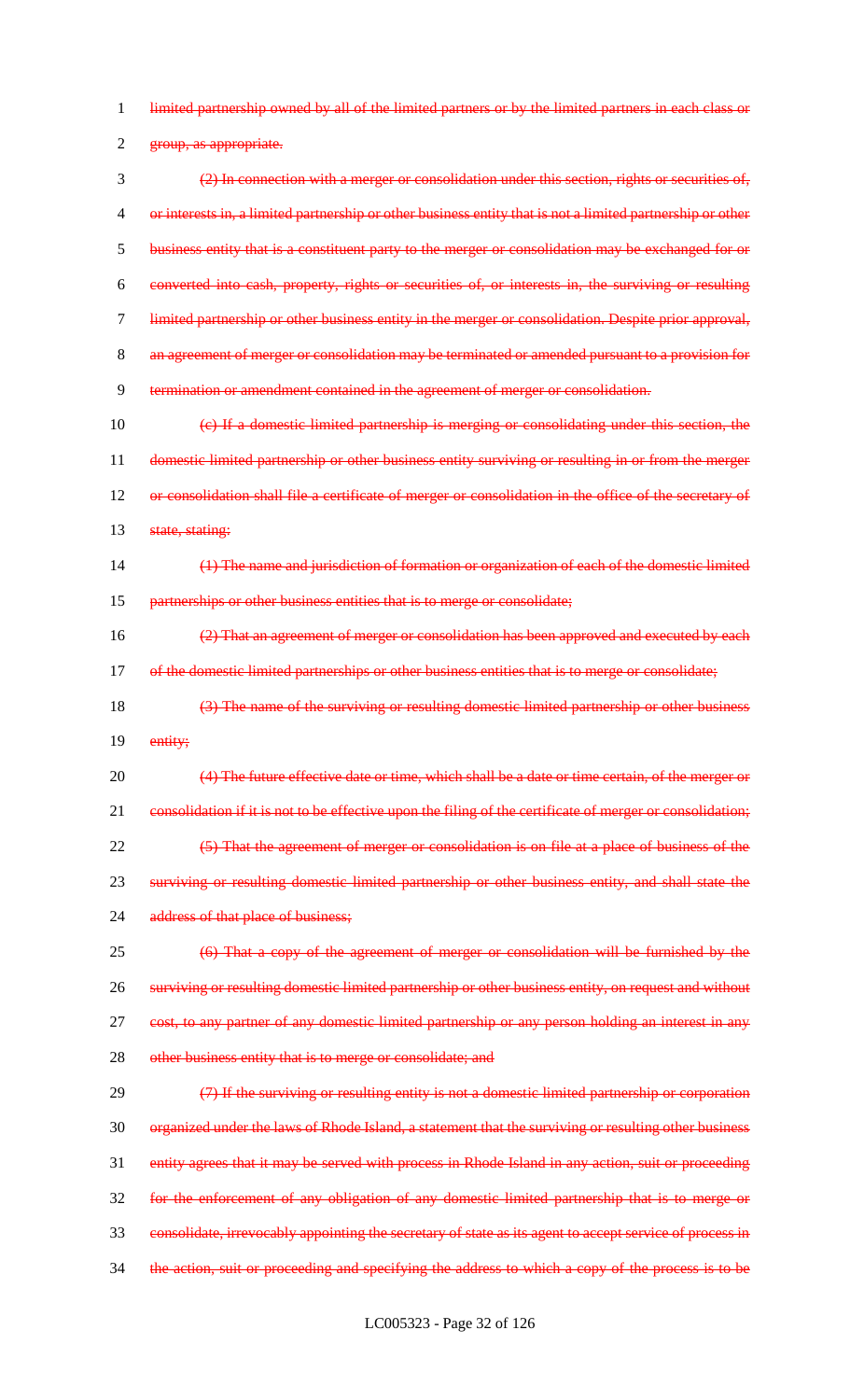1 mailed to it by the secretary of state. In the event of service under this section on the secretary of 2 state, the procedures set forth in § 7-1.2-503 are applicable, except that the plaintiff in any action, 3 suit or proceeding shall furnish the secretary of state with the address specified in the certificate of 4 merger or consolidation provided for in this section and any other address that the plaintiff elects 5 to furnish, together with copies of the process as required by the secretary of state, and the secretary 6 of state shall notify the surviving or resulting other business entity at all addresses furnished by the 7 plaintiff in accordance with the procedures set forth in § 7-1.2-503. 8 (d) Any failure to file a certificate of merger or consolidation in connection with a merger 9 or consolidation pursuant to this section that was effective prior to the effective date of this section 10 does not affect the validity or effectiveness of the merger or consolidation. 11 (e) Unless a future effective date or time is provided in a certificate of merger or 12 consolidation, in which event a merger or consolidation is effective at that future effective date or 13 time, a merger or consolidation is effective upon the filing in the office of the secretary of state of 14 a certificate of merger or consolidation. 15 (f) A certificate of merger or consolidation acts as a certificate of cancellation for a 16 domestic limited partnership that is not the surviving or resulting entity in the merger or 17 consolidation. 18  $(g)(1)$  Notwithstanding anything to the contrary contained in a partnership agreement, a 19 partnership agreement containing a specific reference to this subsection may provide that an 20 agreement of merger or consolidation approved in accordance with subsection (b) may: 21 (i) Effect any amendment to the partnership agreement; or 22 (ii) Effect the adoption of a new partnership agreement for a limited partnership if it is the 23 surviving or resulting limited partnership in the merger or consolidation. 24 (2) Any amendment to a partnership agreement or adoption of a new partnership agreement 25 made pursuant to the preceding sentence is effective at the effective time or date of the merger or 26 consolidation. The provisions of this subsection shall not be construed to limit the accomplishment 27 of a merger or of any of the matters referred to in this section by any other means provided for in a 28 partnership agreement or other agreement or as otherwise permitted by law, including that the 29 partnership agreement of any constituent limited partnership to the merger or consolidation 30 (including a limited partnership formed for the purpose of consummating a merger or 31 consolidation) is the partnership agreement of the surviving or resulting limited partnership. 32 (h) When any merger or consolidation has become effective under this section, for all 33 purposes of the laws of the state of Rhode Island, all of the rights, privileges and powers of each of 34 the domestic limited partnerships and other business entities that have merged or consolidated, and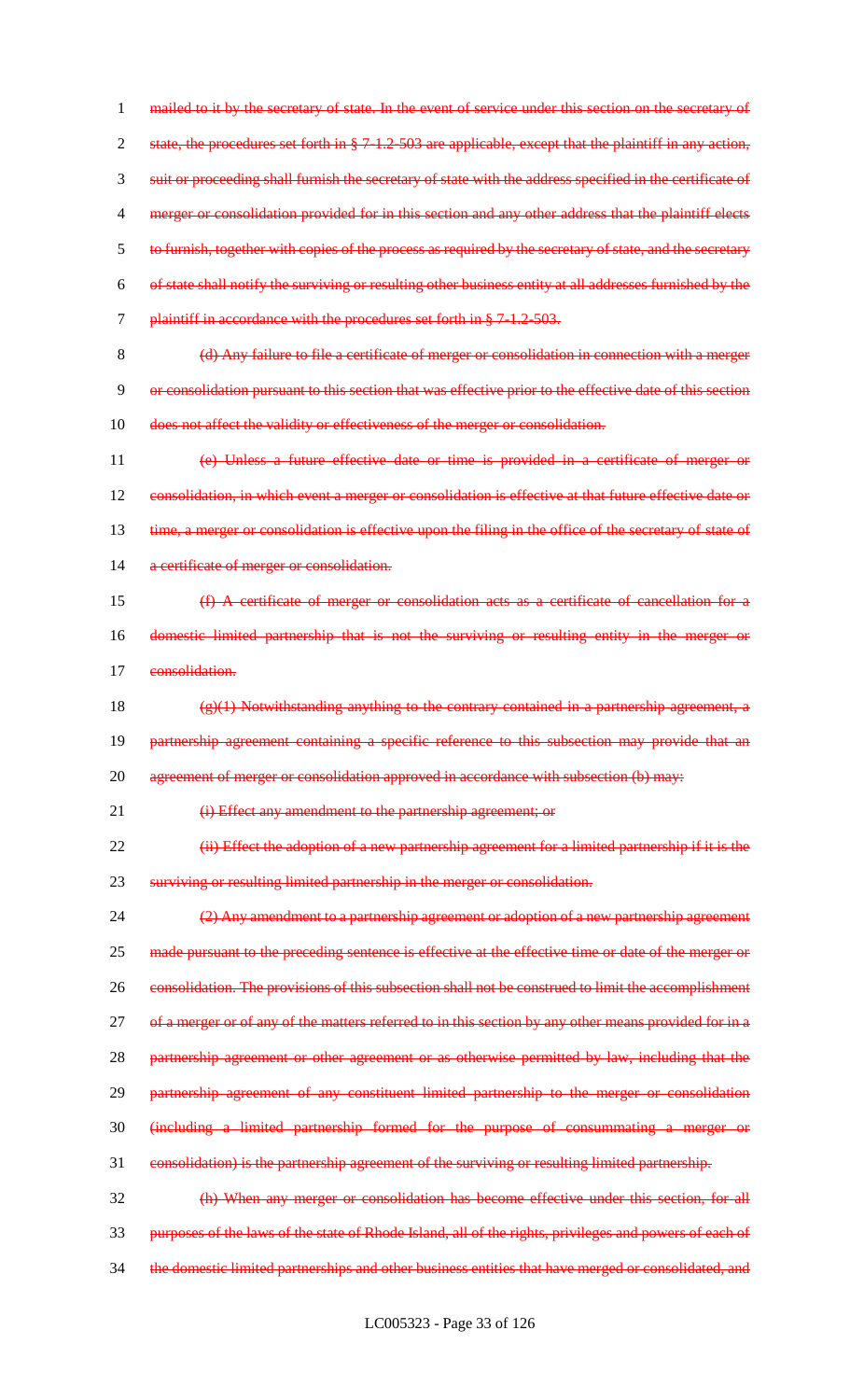all property, real, personal, and mixed, and all debts due to any of those domestic limited partnerships and other business entities, as well as all other things and causes of action belonging to each of those domestic limited partnerships and other business entities, are vested in the 4 surviving or resulting domestic limited partnership or other business entity, and are subsequently the property of the surviving or resulting domestic limited partnership or other business entity as they were of each of the domestic limited partnerships and other business entities that have merged or consolidated. The title to any real property vested by deed or otherwise, under the laws of the state of Rhode Island, in any of those domestic limited partnerships and other business entities, does not revert or in any way become impaired because of this chapter; but all rights of creditors 10 and all liens upon any property of the domestic limited partnerships and other business entities are preserved unimpaired, and all debts, liabilities and duties of each of the domestic limited 12 partnerships and other business entities that have merged or consolidated subsequently attach to 13 the surviving or resulting domestic limited partnership or other business entity, and may be enforced against it to the same extent as if the debts, liabilities and duties had been incurred or contracted by it. Unless otherwise agreed, a merger or consolidation of a domestic limited 16 partnership, including a domestic limited partnership that is not the surviving or resulting entity in 17 the merger or consolidation, does not require the domestic limited partnership to wind up its affairs 18 under § 7-13-46 or pay its liabilities and distribute its assets under § 7-13-47. **7-13-69. Filing of returns with the tax administrator -- Annual charge.**

20 (a) For tax years beginning on or after January 1, 2012, a limited partnership certified under 21 this chapter shall file a return, in the form and containing the information as prescribed by the tax 22 administrator, as follows:

- 23 (1) If the fiscal year of the limited partnership is the calendar year, on or before the fifteenth
- 24 day of April in the year following the close of the fiscal year; and
- 25 (2) If the fiscal year of the limited partnership is not a calendar year, on or before the 26 fifteenth day of the fourth month following the close of the fiscal year.
- 27 (b) For tax years beginning after December 31, 2015, a limited partnership certified under
- 28 this chapter shall file a return, in the form and containing the information as prescribed by the tax
- 29 administrator, and shall be filed on or before the date a federal tax return is due to be filed, without
- 30 regard to extension.
- 31 (c) An annual charge, equal to the minimum tax imposed upon a corporation under § 44-
- $32$  11-2(e), shall be due on the filing of the limited partnership's return filed with the tax administrator
- 33 and shall be paid to the division of taxation.
- 34 (d) The annual charge is delinquent if not paid by the due date for the filing of the return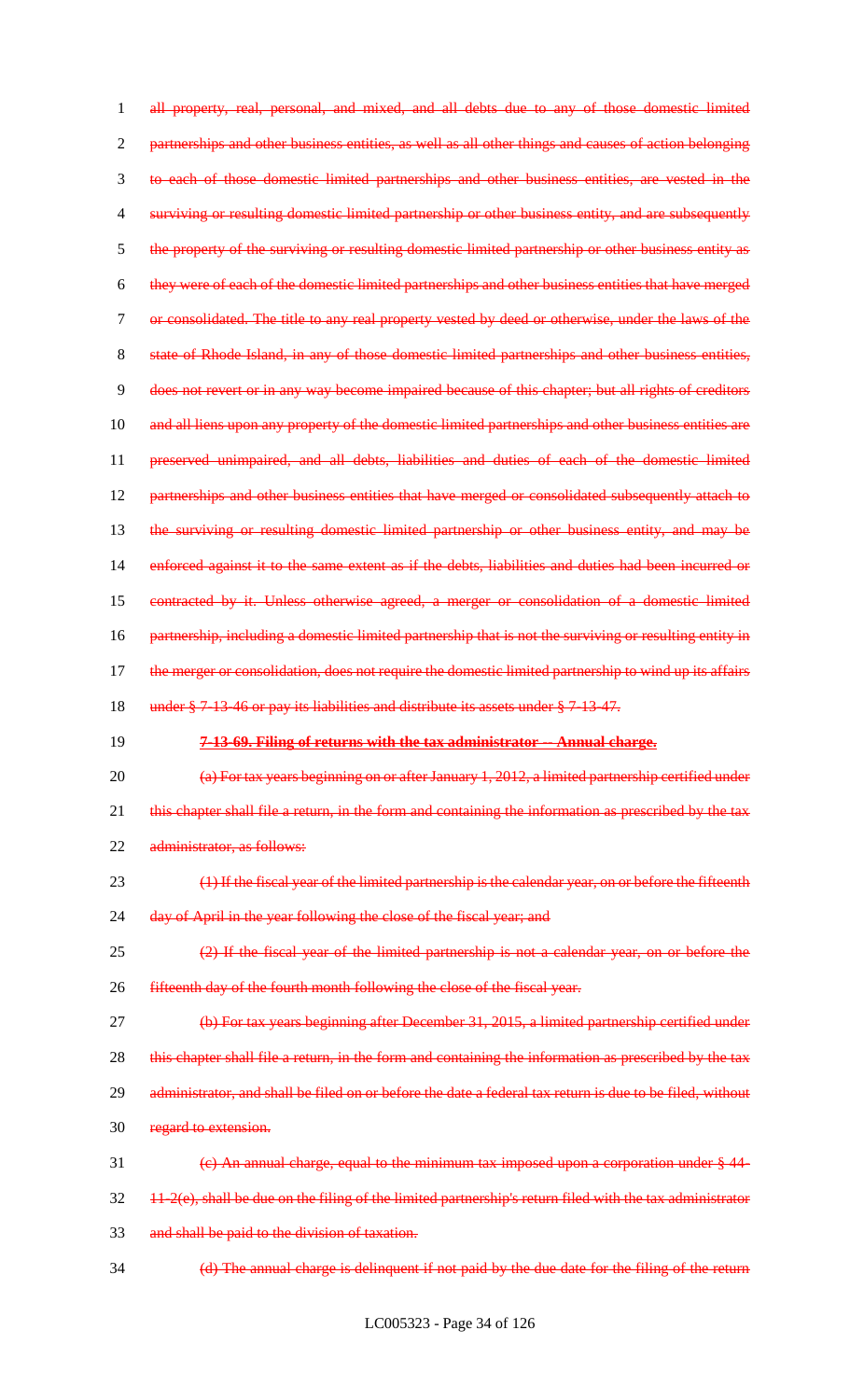| $\mathbf{1}$   | and an addition of one hundred dollars (\$100) to the charge is then due.                             |
|----------------|-------------------------------------------------------------------------------------------------------|
| $\overline{c}$ | SECTION 2. Title 7 of the General Laws entitled "CORPORATIONS, ASSOCIATIONS,                          |
| 3              | AND PARTNERSHIPS" is hereby amended by adding thereto the following chapter:                          |
| 4              | <b>CHAPTER 13.1</b>                                                                                   |
| 5              | UNIFORM LIMITED PARTNERSHIP ACT                                                                       |
| 6              | PART <sub>1</sub>                                                                                     |
| 7              | <b>GENERAL PROVISIONS</b>                                                                             |
| 8              | 7-13.1-101. Short title.                                                                              |
| 9              | This chapter shall be known and may be cited as the "Uniform Limited Partnership Act".                |
| 10             | 7-13.1-102. Definitions.                                                                              |
| 11             | As used in this chapter:                                                                              |
| 12             | (1) "Certificate of limited partnership" means the certificate required by $\S$ 7-13.1-201. The       |
| 13             | term includes the certificate as amended or restated.                                                 |
| 14             | (2) "Contribution", except in the phrase "right of contribution", means property or a benefit         |
| 15             | described in § 7-13.1-501 which is provided by a person to a limited partnership to become a partner  |
| 16             | or in the person's capacity as a partner.                                                             |
| 17             | (3) "Debtor in bankruptcy" means a person that is the subject of:                                     |
| 18             | (i) An order for relief under Title 11 of the United States Code or a comparable order under          |
| 19             | a successor statute of general application; or                                                        |
| 20             | (ii) A comparable order under federal, state, or foreign law governing insolvency.                    |
| 21             | (4) "Deliver" means either physically transferring a paper document to the secretary of state         |
| 22             | or transferring a document to the secretary of state by electronic transmission through a medium      |
| 23             | provided and authorized by the secretary of state. "Delivered" and "delivering" have a                |
| 24             | corresponding meaning.                                                                                |
| 25             | (5) "Distribution" means a transfer of money or other property from a limited partnership             |
| 26             | to a person on account of a transferable interest or in the person's capacity as a partner. The term: |
| 27             | (i) Includes:                                                                                         |
| 28             | (A) A redemption or other purchase by a limited partnership of a transferable interest; and           |
| 29             | (B) A transfer to a partner in return for the partner's relinquishment of any right to                |
| 30             | participate as a partner in the management or conduct of the partnership's activities and affairs or  |
| 31             | to have access to records or other information concerning the partnership's activities and affairs;   |
| 32             | and                                                                                                   |
| 33             | (ii) Does not include amounts constituting reasonable compensation for present or past                |
| 34             | service or payments made in the ordinary course of business under a bona fide retirement plan or      |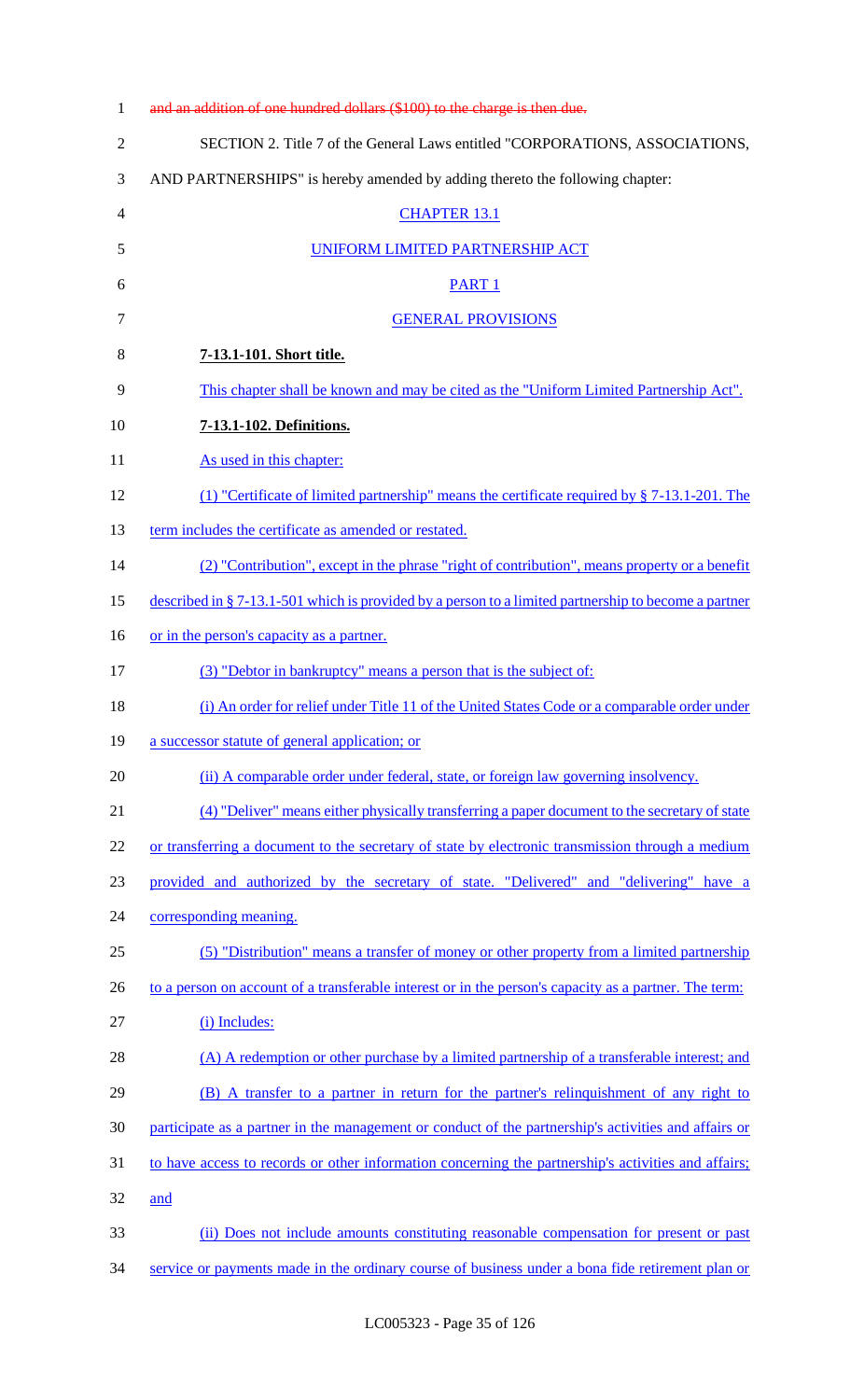1 other bona fide benefits program.

| $\sqrt{2}$       | (6) "Electronic transmission" means any form of communication, not directly involving                   |
|------------------|---------------------------------------------------------------------------------------------------------|
| 3                | the physical transmission of paper that creates a record that may be retained, retrieved, and renewed   |
| 4                | by a recipient thereof, and may be directly reproduced in a paper form by such a recipient through      |
| 5                | an automated process.                                                                                   |
| 6                | (7)"Foreign limited liability limited partnership" means a foreign limited partnership                  |
| $\boldsymbol{7}$ | whose general partners have limited liability for the debts, obligations, or other liabilities of the   |
| $\, 8$           | foreign partnership under a provision similar to $\S$ 7-13.1-404(c).                                    |
| 9                | (8) "Foreign limited partnership" means an unincorporated entity formed under the law of                |
| 10               | a jurisdiction other than this state which would be a limited partnership if formed under the law of    |
| 11               | this state. The term includes a foreign limited liability limited partnership.                          |
| 12               | (9) "General partner" means a person that:                                                              |
| 13               | (i) Has become a general partner under $\S$ 7-13.1-401 or was a general partner in a                    |
| 14               | partnership when the partnership became subject to this chapter under § 7-13.1-112; and                 |
| 15               | (ii) Has not dissociated as a general partner under § 7-13.1-603.                                       |
| 16               | (10) "Jurisdiction", used to refer to a political entity, means the United States, a state, a           |
| 17               | foreign country, or a political subdivision of a foreign country.                                       |
| 18               | (11) "Jurisdiction of formation" means the jurisdiction whose law governs the internal                  |
| 19               | affairs of an entity.                                                                                   |
| 20               | (12) "Limited liability limited partnership", except in the phrase "foreign limited liability"          |
| 21               | limited partnership" and in part 11 of this chapter, means a limited partnership whose certificate of   |
| 22               | limited partnership states that the partnership is a limited liability limited partnership.             |
| 23               | (13) "Limited partner" means a person that:                                                             |
| 24               | (i) Has become a limited partner under $\S$ 7-13.1-301 or was a limited partner in a limited            |
| 25               | partnership when the partnership became subject to this chapter under § 7-13.1-112; and                 |
| 26               | (ii) Has not dissociated under $\S$ 7-13.1-601.                                                         |
| 27               | (14) "Limited partnership", except in the phrase "foreign limited partnership" and in part              |
| 28               | 11 of this chapter, means an entity formed under this chapter or which becomes subject to this          |
| 29               | chapter under part 11 of this chapter or $\S$ 7-13.1-112. The term includes a limited liability limited |
| 30               | partnership.                                                                                            |
| 31               | (15) "Partner" means a limited partner or general partner.                                              |
| 32               | (16) "Partnership agreement" means the agreement, whether or not referred to as a                       |
| 33               | partnership agreement and whether oral, implied, in a record, or in any combination thereof, of all     |
| 34               | the partners of a limited partnership concerning the matters described in $\S$ 7-13.1-105(a). The term  |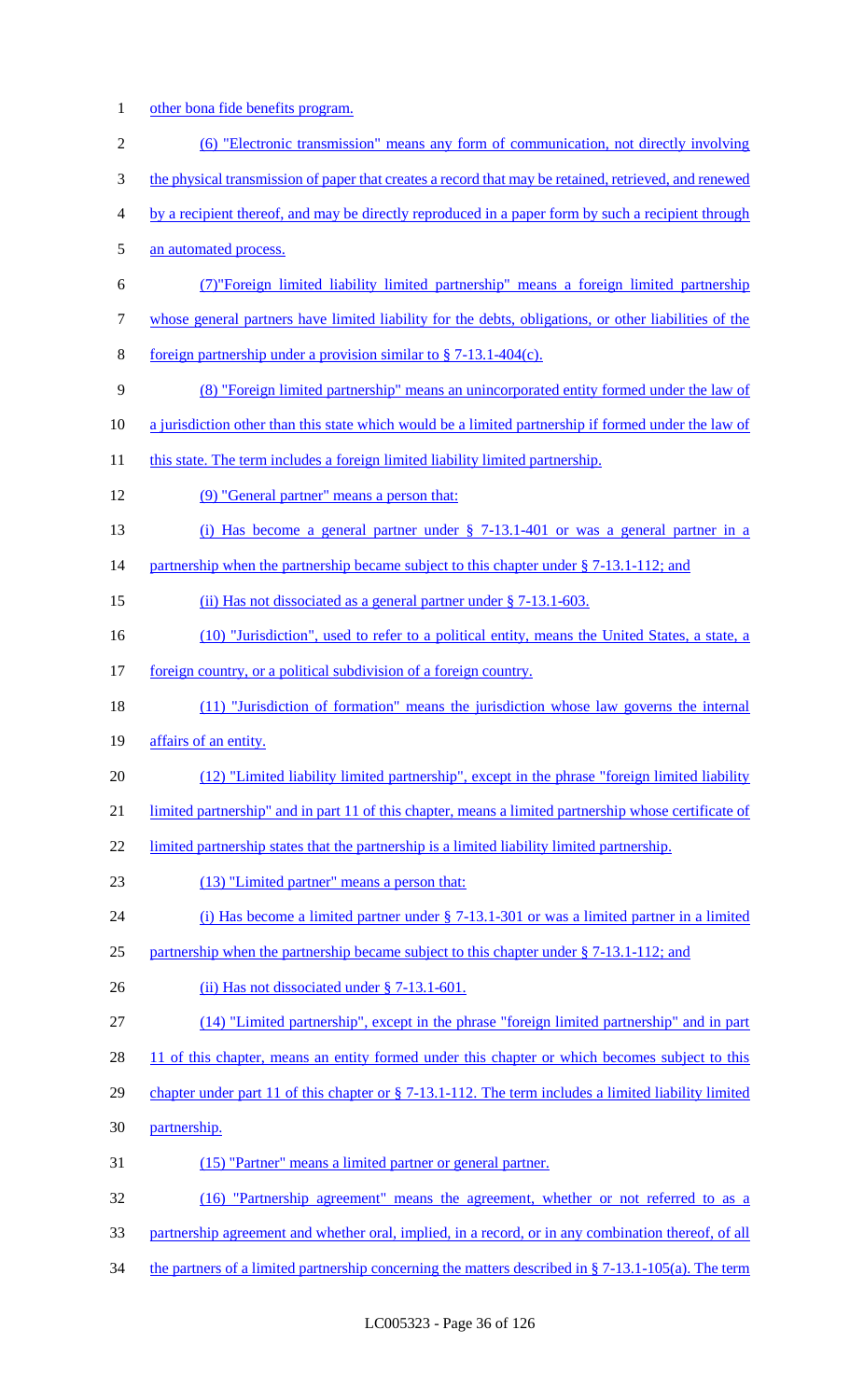1 includes the agreement as amended or restated.

| $\sqrt{2}$       | (17) "Person" means an individual, business corporation, nonprofit corporation,                         |
|------------------|---------------------------------------------------------------------------------------------------------|
| 3                | partnership, limited partnership, limited liability company, general cooperative association, limited   |
| 4                | cooperative association, unincorporated nonprofit association, cooperative housing corporation,         |
| 5                | workers' cooperative, producers' cooperative, consumer's cooperative, statutory trust, business         |
| 6                | trust, common-law business trust, estate, trust, association, joint venture, public corporation,        |
| $\boldsymbol{7}$ | government or governmental subdivision, agency, or instrumentality, or any other legal or               |
| $8\,$            | commercial entity.                                                                                      |
| 9                | (18) "Principal office" means the principal executive office of a limited partnership or                |
| 10               | foreign limited partnership, whether or not the office is located in this state.                        |
| 11               | (19) "Property" means all property, whether real, personal, or mixed or tangible or                     |
| 12               | intangible, or any right or interest therein.                                                           |
| 13               | (20) "Record", used as a noun, means information that is inscribed on a tangible medium                 |
| 14               | or that is stored in an electronic or other medium and is retrievable in perceivable form.              |
| 15               | (21) "Registered agent" means an agent of a limited partnership or foreign limited                      |
| 16               | partnership which is authorized to receive service of any process, notice, or demand required or        |
| 17               | permitted by law to be served on the partnership.                                                       |
| 18               | (22) "Registered foreign limited partnership" means a foreign limited partnership that is               |
| 19               | registered to do business in this state pursuant to a statement of registration filed by the secretary  |
| 20               | of state.                                                                                               |
| 21               | (23) "Required information" means the information that a limited partnership is required                |
| 22               | to maintain under $\S$ 7-13.1-108.                                                                      |
| 23               | (24) "Sign" means, with present intent to authenticate or adopt a record:                               |
| 24               | (i) To execute or adopt a tangible symbol; or                                                           |
| 25               | (ii) To attach to or logically associate with the record an electronic symbol, sound, or                |
| 26               | process.                                                                                                |
| 27               | (25) "Signature" or "execution" means an original signature, facsimile, or an electronically            |
| 28               | transmitted signature submitted through a medium provided and authorized by the secretary of            |
| 29               | state. "Signed" and "executed" have a corresponding meaning.                                            |
| 30               | (26) "State" means a state of the United States, the District of Columbia, Puerto Rico, the             |
| 31               | United States Virgin Islands, or any territory or insular possession subject to the jurisdiction of the |
| 32               | <b>United States.</b>                                                                                   |
| 33               | (27) "Transfer" includes:                                                                               |
| 34               | (i) An assignment;                                                                                      |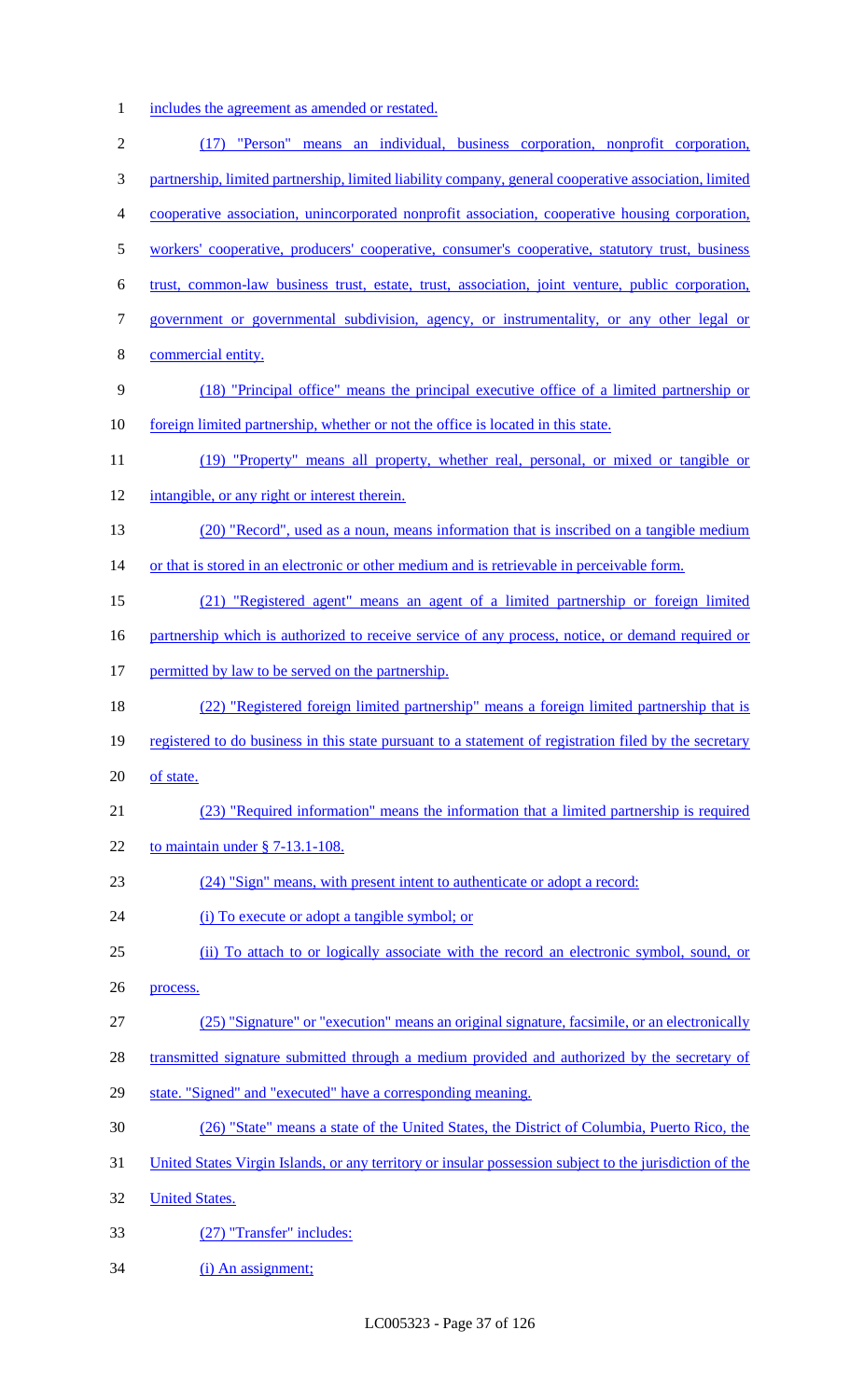| $\mathbf{1}$   | (ii) A conveyance;                                                                                     |
|----------------|--------------------------------------------------------------------------------------------------------|
| $\overline{2}$ | $(iii)$ A sale;                                                                                        |
| 3              | (iv) A lease;                                                                                          |
| 4              | (v) An encumbrance, including a mortgage or security interest;                                         |
| 5              | $(vi)$ A gift; and                                                                                     |
| 6              | (vii) A transfer by operation of law.                                                                  |
| $\overline{7}$ | (28) "Transferable interest" means the right, as initially owned by a person in the person's           |
| $\,8\,$        | capacity as a partner, to receive distributions from a limited partnership, whether or not the person  |
| 9              | remains a partner or continues to own any part of the right. The term applies to any fraction of the   |
| 10             | interest, by whomever owned.                                                                           |
| 11             | (29) "Transferee" means a person to which all or part of a transferable interest has been              |
| 12             | transferred, whether or not the transferor is a partner. The term includes a person that owns a        |
| 13             | transferable interest under §§ 7-13.1-602(a)(3) or 7-13.1-605(a)(4).                                   |
| 14             | 7-13.1-103. Knowledge; Notice.                                                                         |
| 15             | (a) A person knows a fact if the person:                                                               |
| 16             | (1) Has actual knowledge of it; or                                                                     |
| 17             | (2) Is deemed to know it under law other than this chapter.                                            |
| 18             | (b) A person has notice of a fact if the person:                                                       |
| 19             | (1) Has reason to know the fact from all the facts known to the person at the time in                  |
| 20             | question; or                                                                                           |
| 21             | (2) Is deemed to have notice of the fact under subsections (c) or (d) of this section.                 |
| 22             | (c) A certificate of limited partnership on file in the office of the secretary of state is notice     |
| 23             | that the partnership is a limited partnership and the persons designated in the certificate as general |
| 24             | partners are general partners. Except as otherwise provided in subsection (d) of this section, the     |
| 25             | certificate is not notice of any other fact.                                                           |
| 26             | (d) A person not a partner is deemed to have notice of:                                                |
| 27             | $(1)$ A person's dissociation as a general partner ninety (90) days after an amendment to the          |
| 28             | certificate of limited partnership which states that the other person has dissociated becomes          |
| 29             | effective or ninety (90) days after a statement of dissociation pertaining to the other person becomes |
| 30             | effective, whichever occurs first;                                                                     |
| 31             | (2) A limited partnership's:                                                                           |
| 32             | (i) Dissolution ninety (90) days after an amendment to the certificate of limited partnership          |
| 33             | stating that the limited partnership is dissolved becomes effective;                                   |
| 34             | (ii) Termination ninety (90) days after a statement of termination under $\S$ 7-13.1-                  |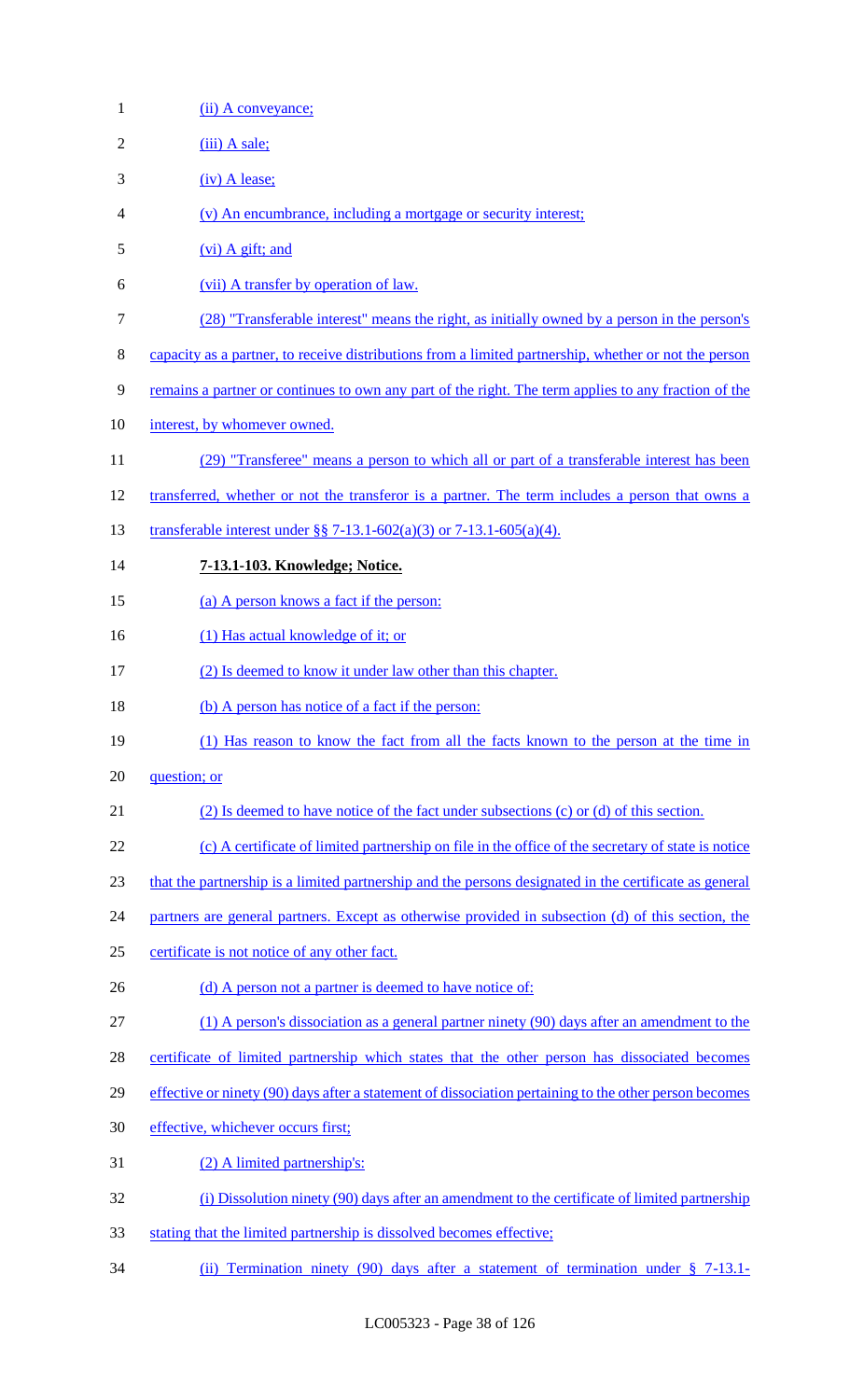1  $802(b)(2)(vi)$  becomes effective; and

| $\mathfrak{2}$ | (iii) Participation in a merger, interest exchange, conversion, or domestication, ninety (90)        |
|----------------|------------------------------------------------------------------------------------------------------|
| 3              | days after articles of merger, interest exchange, conversion, or domestication under part 11 of this |
| 4              | chapter become effective.                                                                            |
| 5              | (e) Subject to § 7-13.1-210(f), a person notifies another person of a fact by taking steps           |
| 6              | reasonably required to inform the other person in ordinary course, whether or not those steps cause  |
| 7              | the other person to know the fact.                                                                   |
| 8              | (f) A general partner's knowledge or notice of a fact relating to the limited partnership is         |
| 9              | effective immediately as knowledge of or notice to the partnership, except in the case of a fraud on |
| 10             | the partnership committed by or with the consent of the general partner. A limited partner's         |
| 11             | knowledge or notice of a fact relating to the partnership is not effective as knowledge of or notice |
| 12             | to the partnership.                                                                                  |
| 13             | 7-13.1-104. Governing law.                                                                           |
| 14             | The law of this state governs:                                                                       |
| 15             | (1) The internal affairs of a limited partnership; and                                               |
| 16             | (2) The liability of a partner as partner for a debt, obligation, or other liability of a limited    |
| 17             | partnership.                                                                                         |
|                |                                                                                                      |
| 18             | 7-13.1-105. Partnership agreement; Scope, function, and limitations.                                 |
| 19             | (a) Except as otherwise provided in subsections (c) and (d) of this section, the partnership         |
| 20             | agreement governs:                                                                                   |
| 21             | (1) Relations among the partners as partners and between the partners and the limited                |
| 22             | partnership;                                                                                         |
| 23             | (2) The activities and affairs of the partnership and the conduct of those activities and            |
| 24             | affairs; and                                                                                         |
| 25             | (3) The means and conditions for amending the partnership agreement.                                 |
| 26             | (b) To the extent the partnership agreement does not provide for a matter described in               |
| 27             | subsection (a) of this section, this chapter governs the matter.                                     |
| 28             | (c) A partnership agreement may not:                                                                 |
| 29             | (1) Vary the law applicable under $\S$ 7-13.1-104;                                                   |
| 30             | (2) Vary a limited partnership's capacity under § 7-13.1-111 to sue and be sued in its own           |
| 31             | name;                                                                                                |
| 32             | (3) Vary any requirement, procedure, or other provision of this chapter pertaining to:               |

(ii) The secretary of state, including provisions pertaining to records authorized or required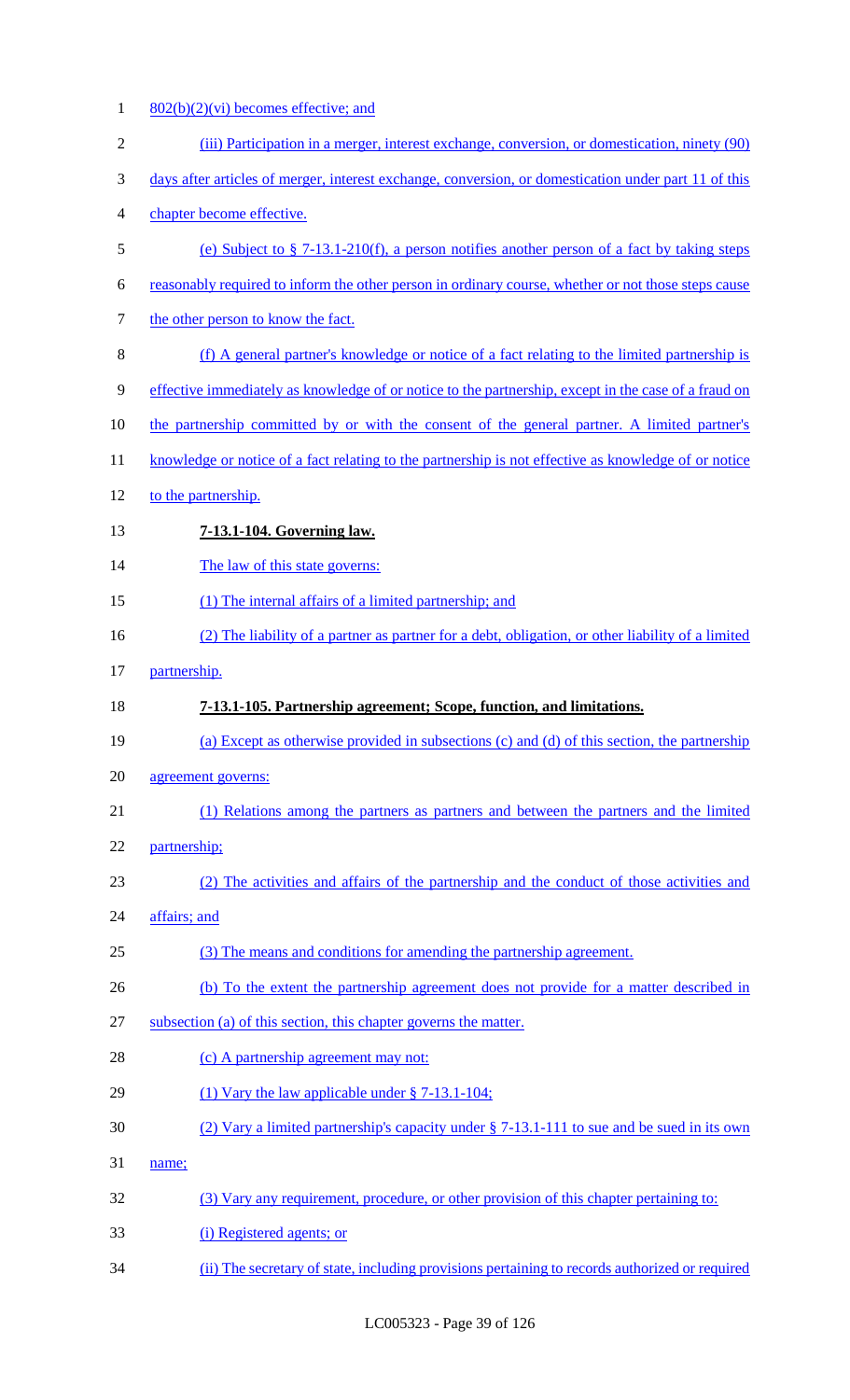1 to be delivered to the secretary of state for filing under this chapter; 2 (4) Vary the provisions of  $\S$  7-13.1-204; (5) Vary the right of a general partner under § 7-13.1-406(b)(2) to vote on or consent to an amendment to the certificate of limited partnership which deletes a statement that the limited partnership is a limited liability limited partnership; (6) Alter or eliminate the duty of loyalty or the duty of care except as otherwise provided 7 in subsection (d) of this section; (7) Eliminate the contractual obligation of good faith and fair dealing under §§ 7-13.1- 305(a) and 7-13.1-409(d), but the partnership agreement may prescribe the standards, if not 10 manifestly unreasonable, by which the performance of the obligation is to be measured; (8) Relieve or exonerate a person from liability for conduct involving bad faith, willful or intentional misconduct, or knowing violation of law; (9) Vary the information required under § 7-13.1-108 or unreasonably restrict the duties 14 and rights under §§ 7-13.1-304 or 7-13.1-407, but the partnership agreement may impose reasonable restrictions on the availability and use of information obtained under those sections and 16 may define appropriate remedies, including liquidated damages, for a breach of any reasonable 17 restriction on use; 18 (10) Vary the grounds for expulsion specified in § 7-13.1-603(5)(ii); (11) Vary the power of a person to dissociate as a general partner under § 7-13.1-604(a), 20 except to require that the notice under  $\S$  7-13.1-603(1) be in a record; 21 (12) Vary the causes of dissolution specified in  $\S$  7-13.1-801(a)(6); (13) Vary the requirement to wind up the partnership's activities and affairs as specified in §§ 7-13.1-802(a), 7-13.1-802 (b)(1), and 7-13.1-802(d); (14) Unreasonably restrict the right of a partner to maintain an action under part 9 of this chapter; (15) Vary the provisions of § 7-13.1-905, but the partnership agreement may provide that the partnership may not have a special litigation committee; 28 (16) Vary the right of a partner to approve a merger, interest exchange, conversion, or domestication under §§ 7-13.1-11.23(a)(2), 7-13.1-11.33(a)(2), 7-13.1-11.43(a)(2), or 7-13.1-  $11.53(a)(2)$ ; (17) Vary the required contents of a plan of merger under § 7-13.1-11.22(a), plan of interest exchange under § 7-13.1-11.32(a), plan of conversion under § 7-13.1-11.42(a), or plan of domestication under § 7-13.1-11.52(a); or (18) Except as otherwise provided in §§ 7-13.1-106 and 7-13.1-107(b), restrict the rights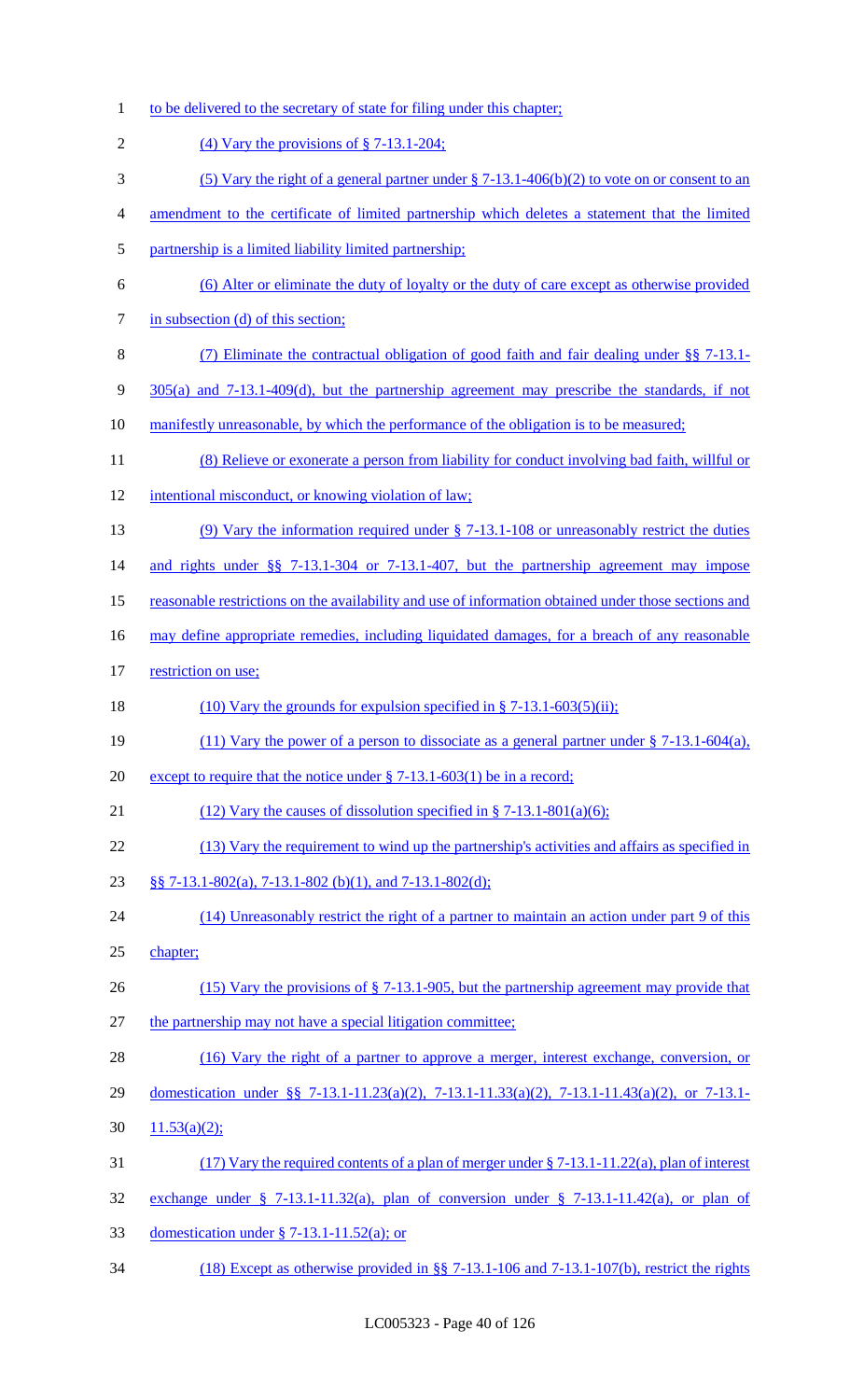- 1 under this chapter of a person other than a partner.
- 2 (d) Subject to subsection (c)(8) of this section, without limiting other terms that may be
- 3 included in a partnership agreement, the following rules apply:
- 4 (1) The partnership agreement may:
- 5 (i) Specify the method by which a specific act or transaction that would otherwise violate
- 6 the duty of loyalty may be authorized or ratified by one or more disinterested and independent
- 7 persons after full disclosure of all material facts; and
- 8 (ii) Alter the prohibition in  $\S 7-13.1-504(a)(2)$  so that the prohibition requires only that the
- 9 partnership's total assets not be less than the sum of its total liabilities.
- 10 (2) If not manifestly unreasonable, the partnership agreement may:
- 11 (i) Alter or eliminate the aspects of the duty of loyalty stated in § 7-13.1-409(b);
- 12 (ii) Identify specific types or categories of activities that do not violate the duty of loyalty;
- 13 (iii) Alter the duty of care, but may not authorize conduct involving bad faith, willful or
- 14 intentional misconduct, or knowing violation of law; and
- 15 (iv) Alter or eliminate any other fiduciary duty.
- 16 (e) The superior court shall decide as a matter of law whether a term of a partnership
- 17 agreement is manifestly unreasonable under subsection  $(c)(7)$  or  $(d)(2)$  of this section. The superior
- 18 court:
- 19 (1) Shall make its determination as of the time the challenged term became part of the
- 20 partnership agreement and by considering only circumstances existing at that time; and
- 21 (2) May invalidate the term only if, in light of the purposes, activities, and affairs of the
- 22 limited partnership, it is readily apparent that:
- 23 (i) The objective of the term is unreasonable; or
- 24 (ii) The term is an unreasonable means to achieve its objective.

## 25 **7-13.1-106. Partnership agreement -- Effect on limited partnership and person**

- 26 **becoming partner -- Preformation agreement.**
- 27 (a) A limited partnership is bound by and may enforce the partnership agreement, whether
- 28 or not the partnership has itself manifested assent to the agreement.
- 29 (b) A person that becomes a partner is deemed to assent to the partnership agreement.
- 30 (c) Two (2) or more persons intending to become the initial partners of a limited partnership
- 31 may make an agreement providing that upon the formation of the partnership the agreement will
- 32 become the partnership agreement.
- 33 **7-13.1-107. Partnership agreement -- Effect on third parties and relationship to**
- 34 **records effective on behalf of limited partnership.**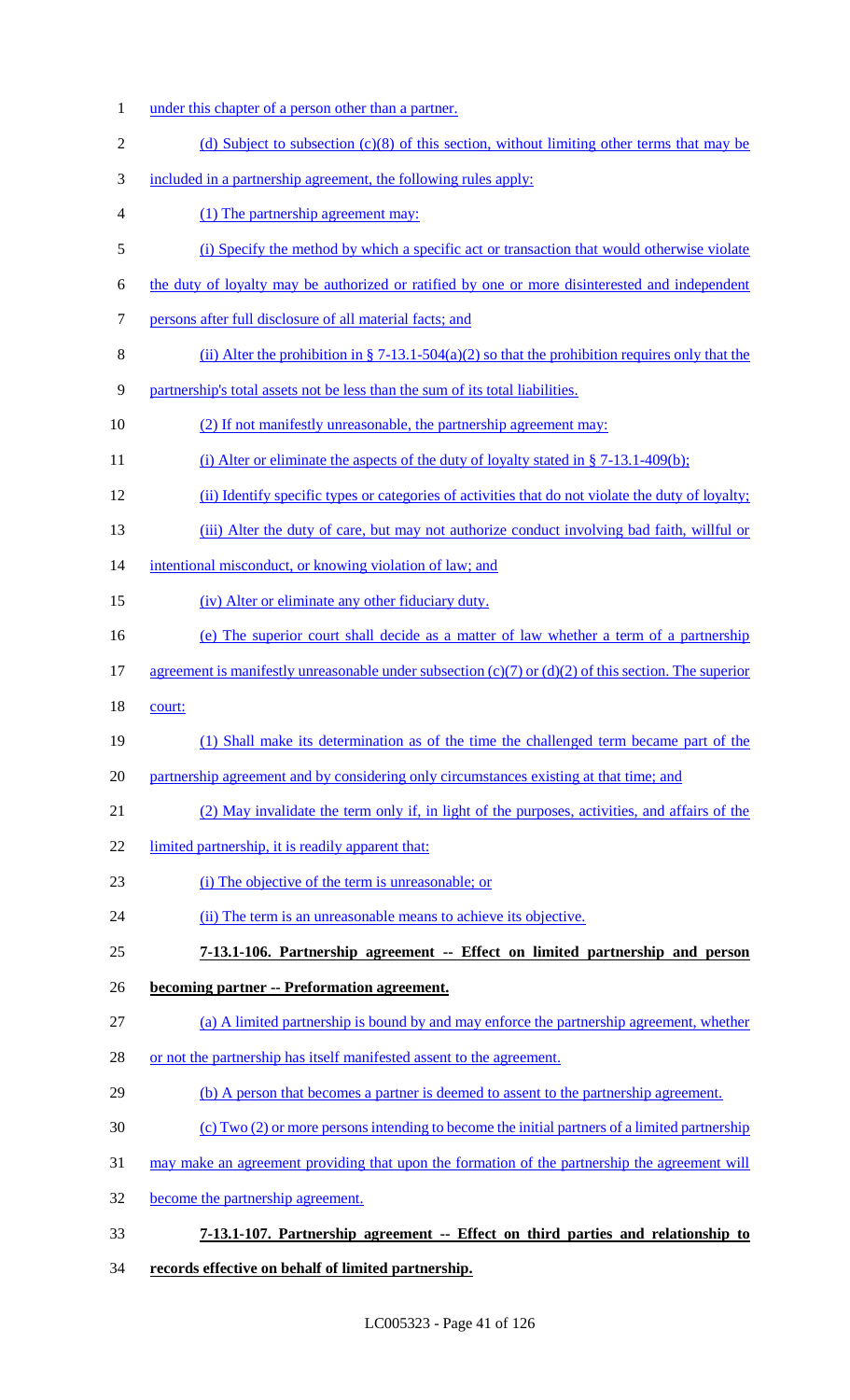| $\mathbf{1}$   | (a) A partnership agreement may specify that its amendment requires the approval of a                    |
|----------------|----------------------------------------------------------------------------------------------------------|
| $\overline{2}$ | person that is not a party to the agreement or the satisfaction of a condition. An amendment is          |
| 3              | ineffective if its adoption does not include the required approval or satisfy the specified condition.   |
| 4              | (b) The obligations of a limited partnership and its partners to a person in the person's                |
| 5              | capacity as a transferee or person dissociated as a partner are governed by the partnership              |
| 6              | agreement. Subject only to a court order issued under $\S$ 7-13.1-703(b)(2) to effectuate a charging     |
| 7              | order, an amendment to the partnership agreement made after a person becomes a transferee or is          |
| 8              | dissociated as a partner:                                                                                |
| 9              | (1) Is effective with regard to any debt, obligation, or other liability of the partnership or           |
| 10             | its partners to the person in the person's capacity as a transferee or person dissociated as a partner;  |
| 11             | and                                                                                                      |
| 12             | (2) Is not effective to the extent the amendment imposes a new debt, obligation, or other                |
| 13             | liability on the transferee or person dissociated as a partner.                                          |
| 14             | (c) If a record delivered by a limited partnership to the secretary of state for filing becomes          |
| 15             | effective and contains a provision that would be ineffective under § 7-13.1-105(c) or 7-13.1-            |
| 16             | $105(d)(2)$ if contained in the partnership agreement, the provision is ineffective in the record.       |
| 17             | (d) Subject to subsection (c) of this section, if a record delivered by a limited partnership            |
| 18             | to the secretary of state for filing becomes effective and conflicts with a provision of the partnership |
| 19             | agreement:                                                                                               |
| 20             | (1) The agreement prevails as to partners, persons dissociated as partners, and transferees;             |
| 21             | and                                                                                                      |
| 22             | (2) The record prevails as to other persons to the extent they reasonably rely on the record.            |
| 23             | 7-13.1-108. Required information.                                                                        |
| 24             | A limited partnership shall maintain at its principal office the following information:                  |
| 25             | (1) A current list showing the full name and last known street and mailing address of each               |
| 26             | partner, separately identifying the general partners, in alphabetical order, and the limited partners,   |
| 27             | in alphabetical order;                                                                                   |
| 28             | (2) A copy of the initial certificate of limited partnership and all amendments to and                   |
| 29             | restatements of the certificate, together with signed copies of any powers of attorney under which       |
| 30             | any certificate, amendment, or restatement has been signed;                                              |
| 31             | (3) A copy of any filed articles of merger, interest exchange, conversion, or domestication;             |
| 32             | (4) A copy of the partnership's federal, state, and local income tax returns and reports, if             |
| 33             | any, for the three (3) most recent years;                                                                |
| 34             | (5) A copy of any partnership agreement made in a record and any amendment made in a                     |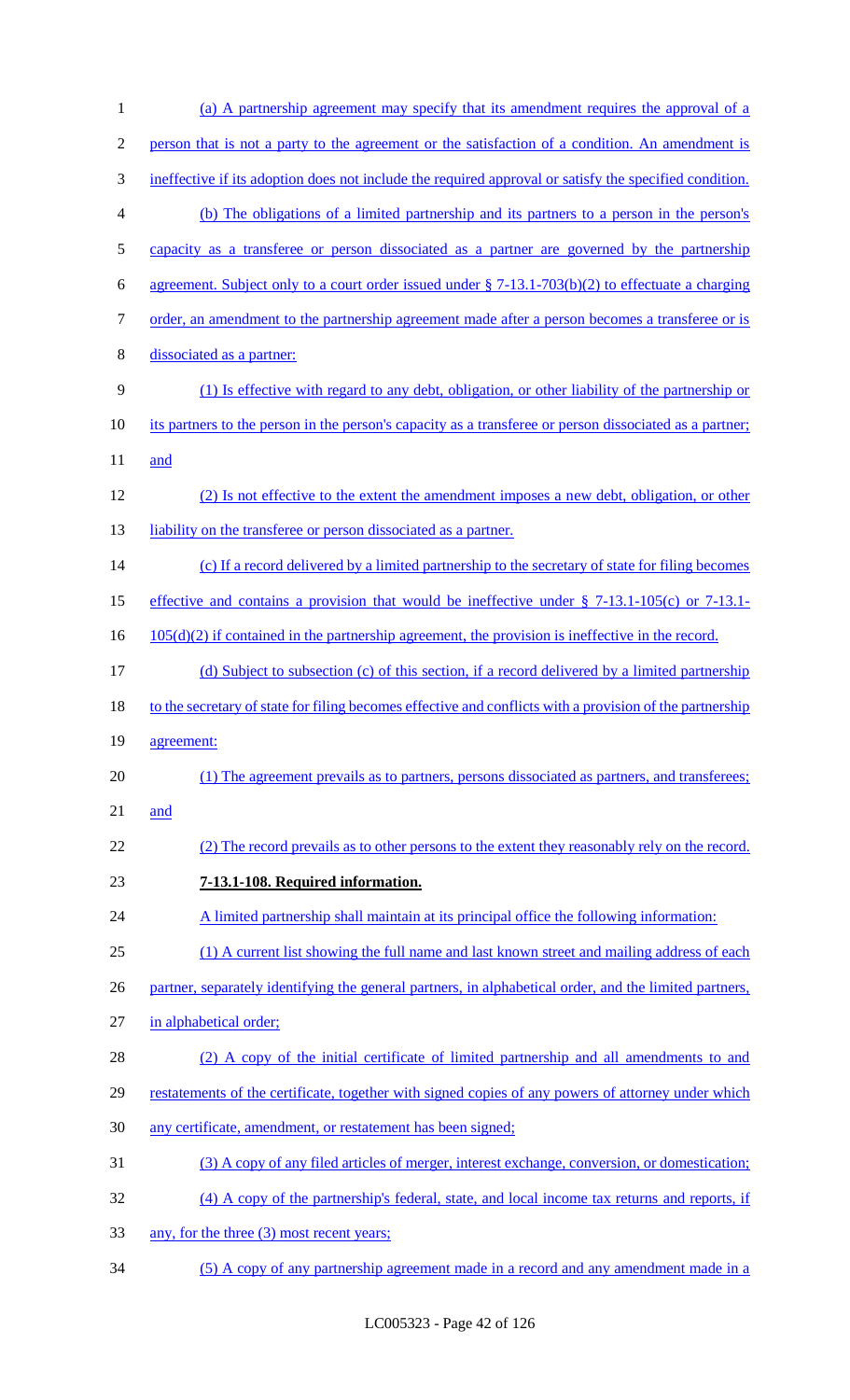- 1 record to any partnership agreement; 2 (6) A copy of any financial statement of the partnership for the three (3) most recent years; 3 (7) A copy of the three (3) most recent annual reports delivered by the partnership to the 4 secretary of state pursuant to § 7-13.1-212; 5 (8) A copy of any record made by the partnership during the past three (3) years of any 6 consent given by or vote taken of any partner pursuant to this chapter or the partnership agreement; 7 and 8 (9) Unless contained in a partnership agreement made in a record, a record stating: 9 (i) A description and statement of the agreed value of contributions other than money made 10 and agreed to be made by each partner; 11 (ii) The times at which, or events on the happening of which, any additional contributions 12 agreed to be made by each partner are to be made; 13 (iii) For any person that is both a general partner and a limited partner, a specification of 14 what transferable interest the person owns in each capacity; and 15 (iv) Any events upon the happening of which the partnership is to be dissolved and its 16 activities and affairs wound up. 17 **7-13.1-109. Dual capacity.** 18 A person may be both a general partner and a limited partner. A person that is both a general 19 and limited partner has the rights, powers, duties, and obligations provided by this chapter and the 20 partnership agreement in each of those capacities. When the person acts as a general partner, the 21 person is subject to the obligations, duties, and restrictions under this chapter and the partnership 22 agreement for general partners. When the person acts as a limited partner, the person is subject to 23 the obligations, duties, and restrictions under this chapter and the partnership agreement for limited 24 partners. 25 **7-13.1-110. Nature, purpose, and duration of limited partnership.** 26 (a) A limited partnership is an entity distinct from its partners. A limited partnership is the 27 same entity regardless of whether its certificate states that the limited partnership is a limited 28 liability limited partnership. 29 (b) A limited partnership may have any lawful purpose, regardless of whether for profit. 30 (c) A limited partnership has perpetual duration. 31 **7-13.1-111. Powers.** 32 A limited partnership has the capacity to sue and be sued in the name of the partnership 33 and the power to do all things necessary or convenient to carry on the partnership's activities and
- 34 **affairs.**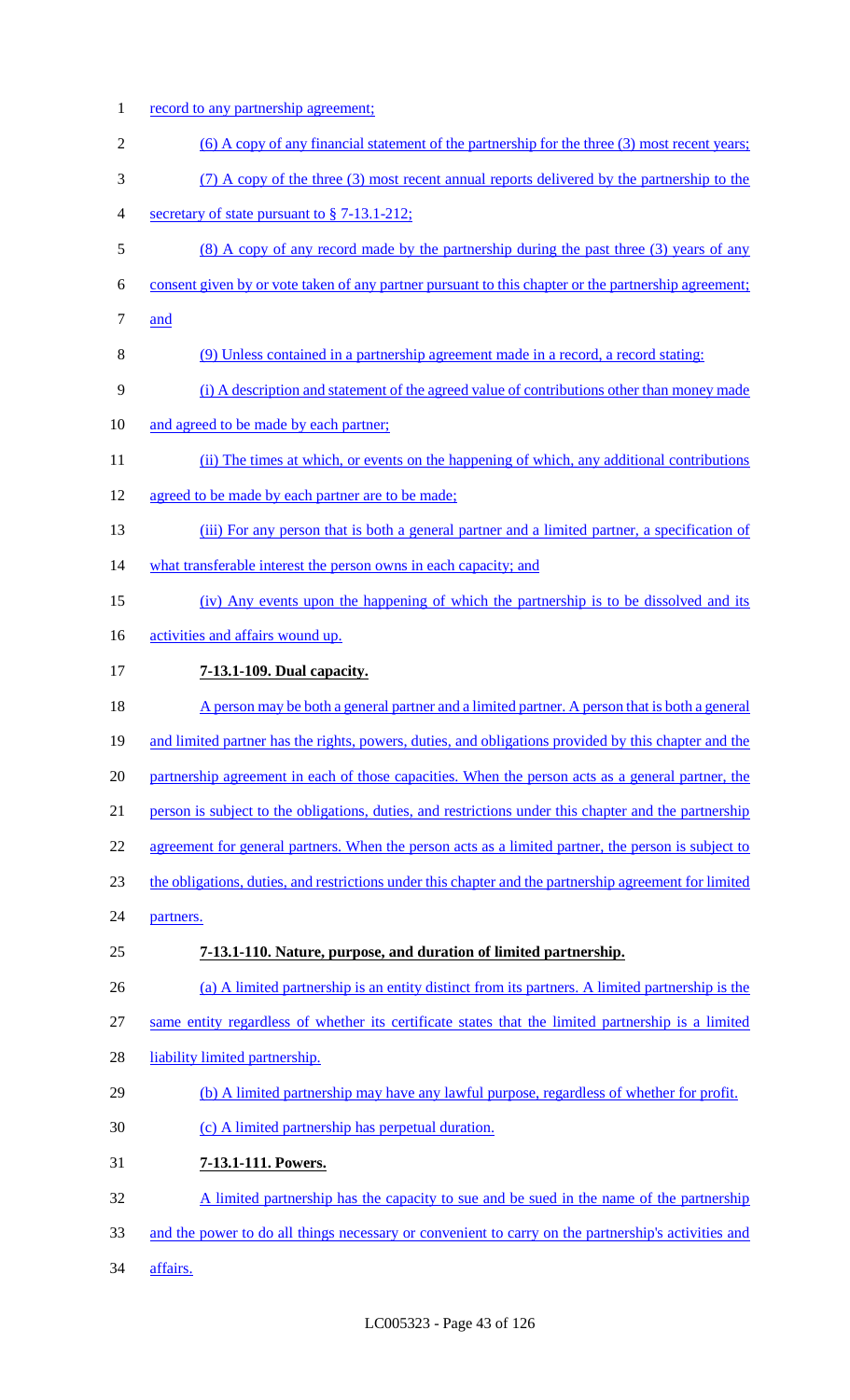| $\mathbf{1}$   | 7-13.1-112. Application to existing relationships -- Effect of repeal of prior acts.                    |
|----------------|---------------------------------------------------------------------------------------------------------|
| $\overline{2}$ | (a) Before one year after the effective date of this chapter, this chapter governs only:                |
| 3              | (1) A limited partnership formed on or after the effective date of this chapter; and                    |
| $\overline{4}$ | (2) Except as otherwise provided in subsections (c) and (d) of this section, a limited                  |
| 5              | partnership formed before the effective date of this chapter which elects, in the manner provided in    |
| 6              | its partnership agreement or by law for amending the partnership agreement, to be subject to this       |
| 7              | chapter.                                                                                                |
| 8              | (b) Except as otherwise provided in subsections (c) and (d) of this section, on and after one           |
| 9              | year after the effective date of this chapter, this chapter governs all limited partnerships.           |
| 10             | (c) With respect to a limited partnership formed before the effective date of this chapter,             |
| 11             | the following rules apply except as the partners otherwise elect in the manner provided in the          |
| 12             | partnership agreement or by law for amending the partnership agreement:                                 |
| 13             | $(1)$ Section 7-13.1-110(c) does not apply and the limited partnership has whatever duration            |
| 14             | it had under the law applicable immediately before the effective date of this chapter.                  |
| 15             | (2) The limited partnership is not required to amend its certificate of limited partnership to          |
| 16             | comply with $\S$ 7-13.1-201(b)(5).                                                                      |
| 17             | $(3)$ Sections 7-13.1-601 and 7-13.1-602 do not apply and a limited partner has the same                |
| 18             | right and power to dissociate from the limited partnership, with the same consequences, as existed      |
| 19             | immediately before the effective date of this chapter.                                                  |
| 20             | $(4)$ Section 7-13.1-603(4) does not apply.                                                             |
| 21             | (5) Section 7-13.1-603(5) does not apply and a court has the same power to expel a general              |
| 22             | partner as the court had immediately before the effective date of this chapter.                         |
| 23             | $(6)$ Section 7-13.1-801(a)(3) does not apply and the connection between a person's                     |
| 24             | dissociation as a general partner and the dissolution of the limited partnership is the same as existed |
| 25             | immediately before the effective date of this chapter.                                                  |
| 26             | (d) With respect to a limited partnership that elects pursuant to subsection $(a)(2)$ of this           |
| 27             | section to be subject to this chapter, after the election takes effect the provisions of this chapter   |
| 28             | relating to the liability of the limited partnership's general partners to third parties apply:         |
| 29             | (1) Before one year after the effective date, to:                                                       |
| 30             | (i) A third party that had not done business with the limited partnership in the year before            |
| 31             | the election took effect; and                                                                           |
| 32             | (ii) A third party that had done business with the limited partnership in the year before the           |
| 33             | election took effect only if the third party knows or has been notified of the election; and            |
| 34             | (2) On and after one year after the effective date of this chapter, to all third parties, but           |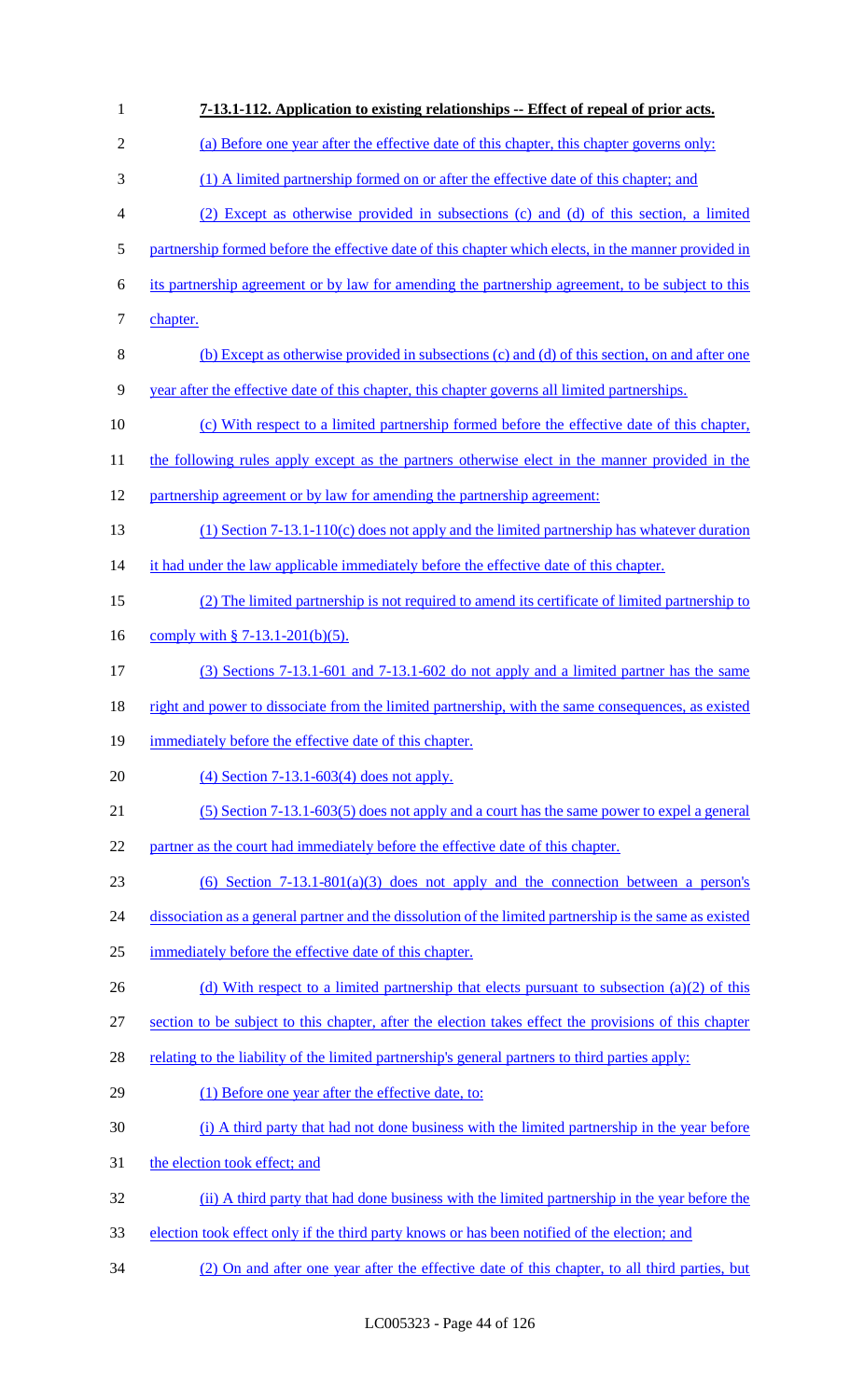1 those provisions remain inapplicable to any obligation incurred while those provisions were 2 inapplicable under subsection  $(d)(1)(ii)$  of this section. 3 **7-13.1-113. Supplemental principles of law.** 4 Unless displaced by particular provisions of this chapter, the principles of law and equity 5 supplement this chapter. 6 **7-13.1-114. Permitted names.** 7 (a) The name of a limited partnership may contain the name of any partner. 8 (b) The name of a limited partnership that is not a limited liability limited partnership must 9 contain the phrase "limited partnership" or the abbreviation "LP" or "L.P." and may not contain the 10 phrase "limited liability limited partnership" or the abbreviation "LLLP" or "L.L.L.P.". 11 (c) The name of a limited liability limited partnership must contain the phrase "limited 12 liability limited partnership" or the abbreviation "LLLP" or "L.L.L.P." and must not contain the 13 abbreviation "LP" or "L.P.". 14 (d) The name of a limited partnership, and the name under which a foreign limited 15 partnership may register to do business in this state, must be distinguishable on the records of the 16 secretary of state from any name of an existing person whose formation or qualification required 17 the filing of a record by the secretary of state or any name that is filed, reserved or registered under 18 this chapter or as permitted by the laws of this state, subject to the following: 19 (1) This provision does not apply if the applicant files with the secretary of state a certified 20 copy of a final decree of a court of competent jurisdiction establishing the prior right of the 21 applicant to the use of the name in this state; and 22 (2) The name may be the same as the name of an existing person, the certificate of 23 incorporation or organization of which has been revoked by the secretary of state as permitted by 24 law, and the revocation has not been withdrawn within one year from the date of the revocation. 25 (e) Words and/or abbreviations that are required by statute to identify the particular type of 26 business entity shall be disregarded when determining if a name is distinguishable upon the records 27 of the secretary of state. 28 (f) The secretary of state shall promulgate rules and regulations defining the term 29 "distinguishable upon the record" for the administration of this chapter. 30 **7-13.1-114.1. Fictitious business name.** 31 (a) Any domestic or foreign limited partnership formed under the laws of, or registered to 32 do business in this state may transact business in this state under a fictitious name provided that it 33 files a fictitious business name statement in accordance with this section prior to the time it 34 commences to conduct business under the fictitious name.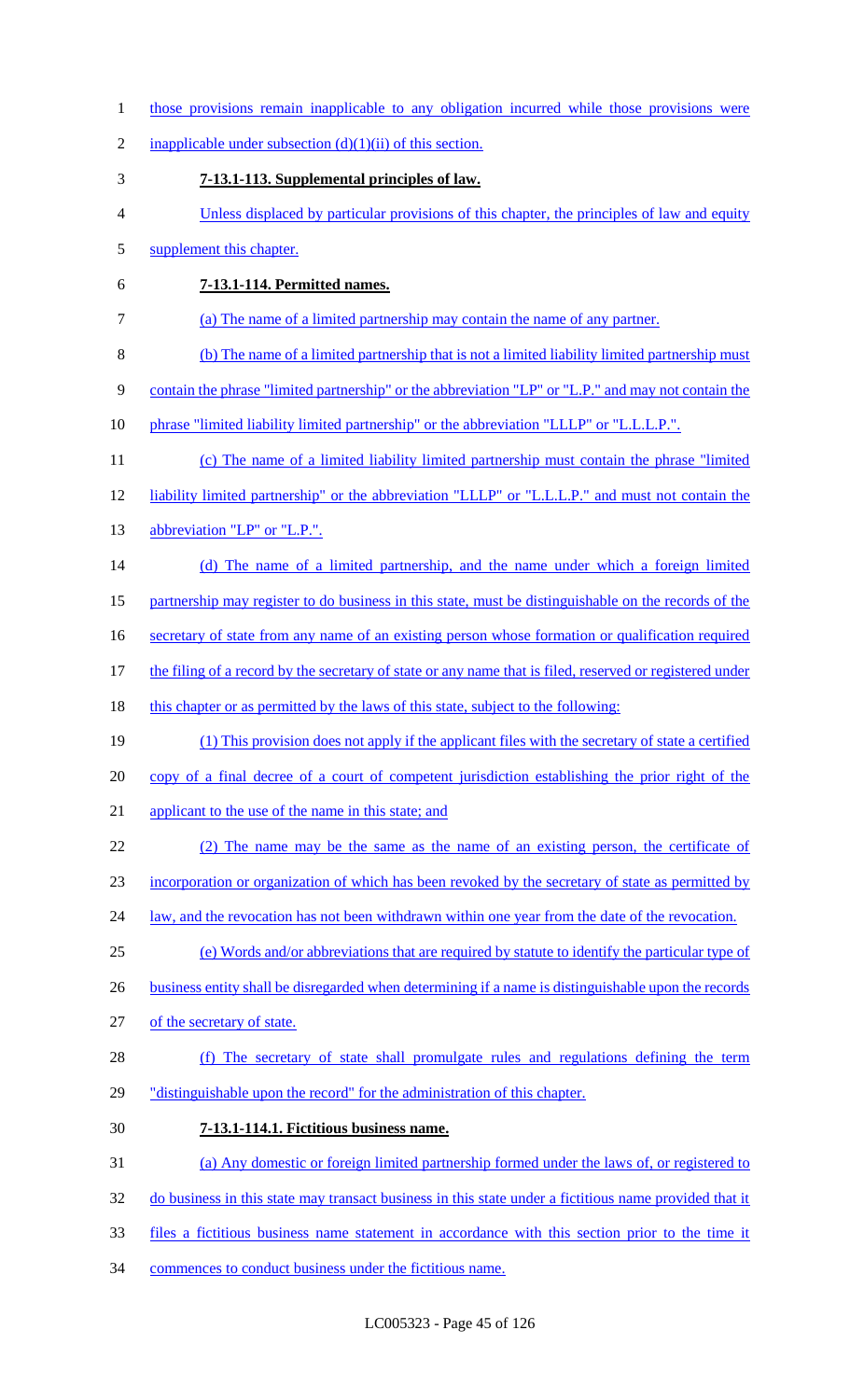(b) A fictitious business name statement shall be filed with the secretary of state, and shall be executed, in the case of a domestic limited partnership, by at least one general partner and, in the case of a foreign limited partnership, by a person with authority to do so under the laws of the state or other jurisdiction of its formation, and shall state: (1) The fictitious business name to be used; and (2) The name of the applicant limited partnership or foreign limited partnership, and the 7 state and date of its formation. (c) The fictitious business name statement expires upon the filing of a statement of abandonment of use of a fictitious business name registered in accordance with this section or upon 10 the dissolution of the domestic limited partnership or the cancellation of registration of the foreign 11 limited partnership. (d) The statement of abandonment of use of a fictitious business name under this section 13 shall be filed with the secretary of state, shall be executed in the same manner provided in 14 subsection (b) of this section and shall state: 15 (1) The fictitious business name being abandoned; (2) The date on which the original fictitious business name statement being abandoned was filed; and (3) The information presented in subsection (b)(2) of this section. (e) No domestic or foreign limited partnership transacting business under a fictitious 20 business name contrary to the provisions of this section, or its assignee, may maintain any action upon or on account of any contract made, or transaction had, in the fictitious business name in any 22 court of the state until a fictitious business name statement has been filed in accordance with this section. (f) No domestic or foreign limited partnership may be permitted to transact business under 25 a fictitious business name pursuant to this section that is the same as the name of an existing person 26 whose formation or qualification required the filing of a record by the secretary of state or any name that is filed, reserved, or registered under this title or as permitted by the laws of this state, 28 subject to the following: (1) This provision does not apply if the applicant files with the secretary of state a certified copy of a final decree of a court of competent jurisdiction establishing the prior right of the applicant to the use of the name in this state; and (2) The name may be the same as the name of an existing person, the certificate of incorporation or organization of which has been revoked by the secretary of state as permitted by 34 law, and the revocation has not been withdrawn within one year from the date of the revocation.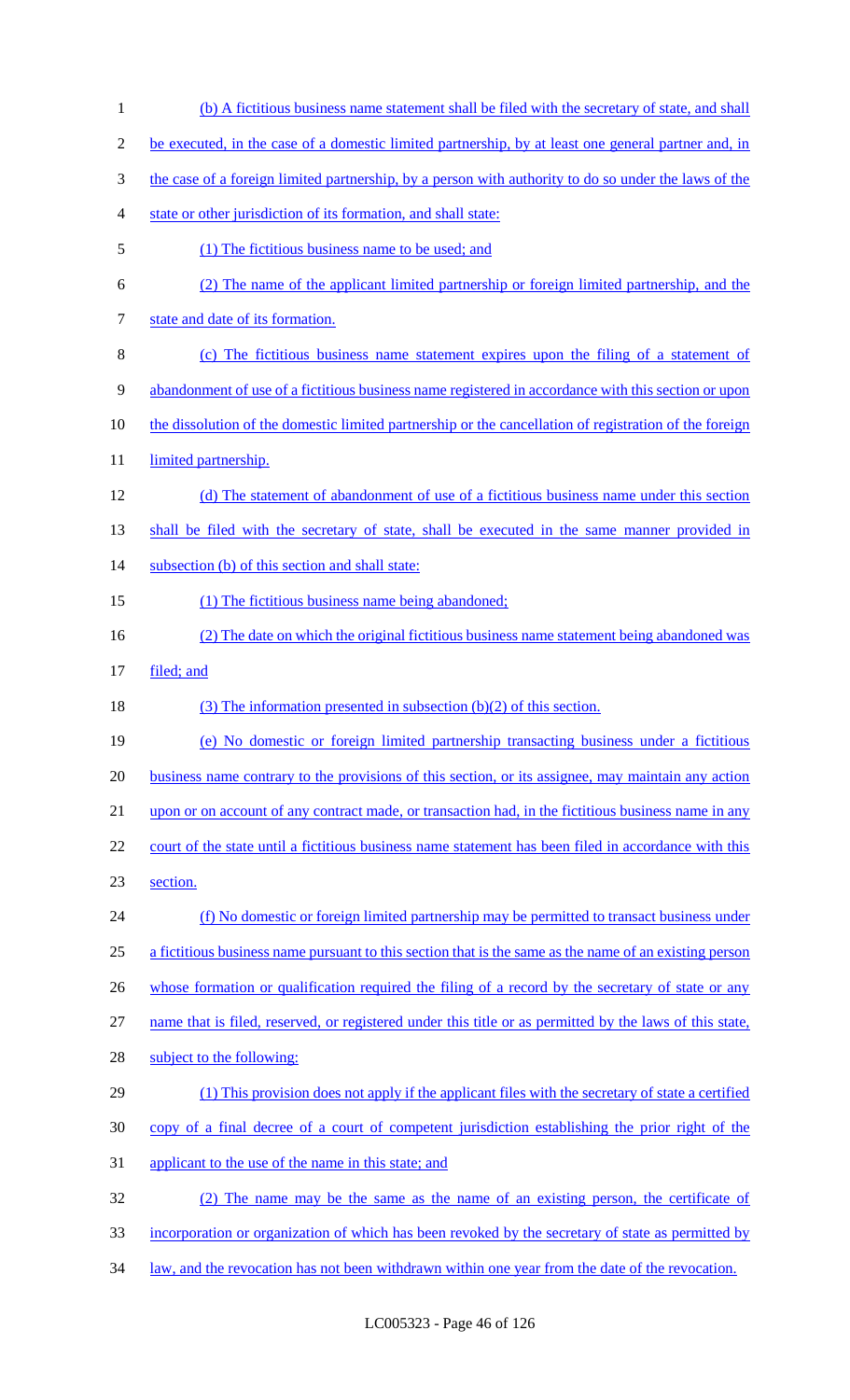- 1 (g) Words and/or abbreviations that are required by statute to identify the particular type 2 of business entity shall be disregarded when determining if a name is distinguishable upon the 3 records of the secretary of state. 4 (h) The secretary of state shall promulgate rules and regulations defining the term 5 "distinguishable upon the record" for the administration of this chapter. 6 **7-13.1-115. Reservation of name.** 7 (a) A person may reserve the exclusive use of a name that complies with § 7-13.1-114 by 8 delivering an application to the secretary of state for filing. The application must state the name 9 and address of the applicant and the name to be reserved. If the secretary of state finds that the 10 name is available, the secretary of state shall reserve the name for the applicant's exclusive use for 11 one hundred twenty (120) days. 12 (b) The owner of a reserved name may transfer the reservation to another person by 13 delivering to the secretary of state a signed notice in a record of the transfer which states the name 14 and address of the person to which the reservation is being transferred. 15 **7-13.1-116. Registration of name.** 16 (a) A foreign limited partnership not registered to do business in this state under part 10 of 17 this chapter may register its name, or an alternate name adopted pursuant to § 7-13.1-1006, if the 18 name is distinguishable on the records of the secretary of state from the names that are not available 19 under § 7-13.1-114. 20 (b) To register its name or an alternate name adopted pursuant to § 7-13.1-1006, a foreign 21 limited partnership must deliver to the secretary of state for filing an application stating the 22 partnership's name, the jurisdiction and date of its formation, and any alternate name adopted 23 pursuant to § 7-13.1-1006. If the secretary of state finds that the name applied for is available, the 24 secretary of state shall register the name for the applicant's exclusive use. 25 (c) The registration of a name under this section is effective for one year after the date of 26 registration. 27 (d) A foreign limited partnership whose name registration is effective may renew the 28 registration for successive one-year periods by delivering, not earlier than three (3) months before 29 the expiration of the registration, to the secretary of state for filing a renewal application that 30 complies with this section. When filed, the renewal application renews the registration for a 31 succeeding one-year period. 32 (e) A foreign limited partnership whose name registration is effective may register as a 33 foreign limited partnership under the registered name or consent in a signed record to the use of
- 34 that name by another person that is not an individual.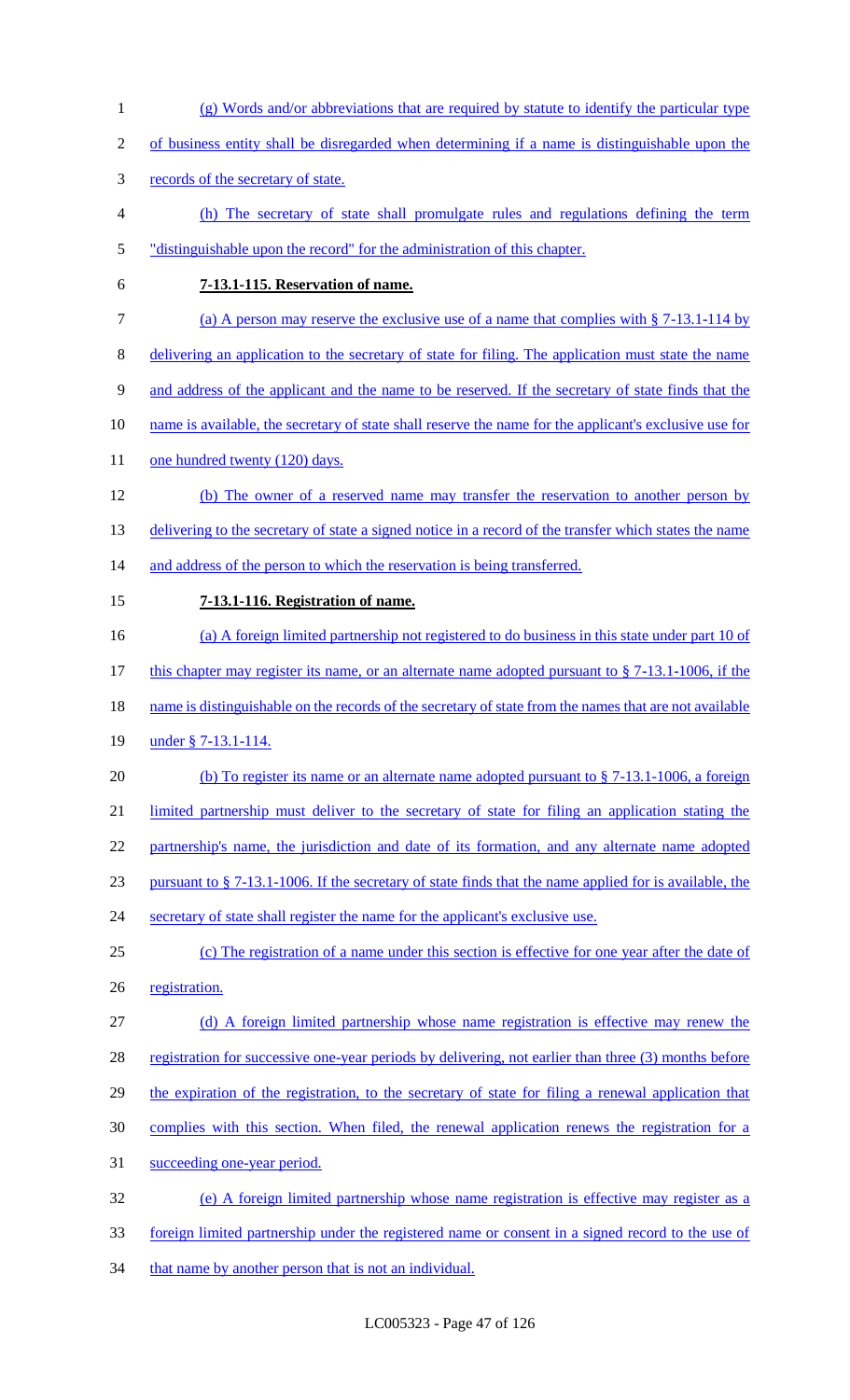**7-13.1-117. Registered agent.** (a) Each limited partnership and each registered foreign limited partnership shall designate and maintain a registered agent in this state. The designation of a registered agent is an affirmation of fact by the limited partnership or registered foreign limited partnership that the agent has consented to serve. (b) A registered agent for a limited partnership or registered foreign limited partnership must be an existing person and have a place of business in this state. (c) The only duties under this chapter of a registered agent that has complied with this chapter are: (1) To forward to the limited partnership or registered foreign limited partnership at the 11 address most recently supplied to the agent by the partnership or foreign partnership any process, notice, or demand pertaining to the partnership or foreign partnership which is served on or received 13 by the agent; (2) If the registered agent resigns, to provide the notice required by § 7-13.1-119(c) to the partnership or foreign partnership at the address most recently supplied to the agent by the 16 partnership or foreign partnership; and (3) To keep current the information with respect to the agent in the records of the secretary of state. **7-13.1-118. Change of registered agent or address for registered agent by limited partnership.** (a) A limited partnership or registered foreign limited partnership may change its registered 22 agent or the address of its registered agent by delivering to the secretary of state for filing a statement of change that states: 24 (1) The name of the partnership or foreign partnership; and (2) The information that is to be in effect as a result of the filing of the statement of change. 26 (b) The general or limited partners of a limited partnership need not approve the delivery to the secretary of state for filing of: 28 (1) A statement of change under this section; or (2) A similar filing changing the registered agent or registered office, if any, of the partnership in any other jurisdiction. (c) A statement of change under this section designating a new registered agent is an 32 affirmation of fact by the limited partnership or registered foreign limited partnership that the agent has consented to serve. (d) Any person who designates a registered agent without the registered agent's authority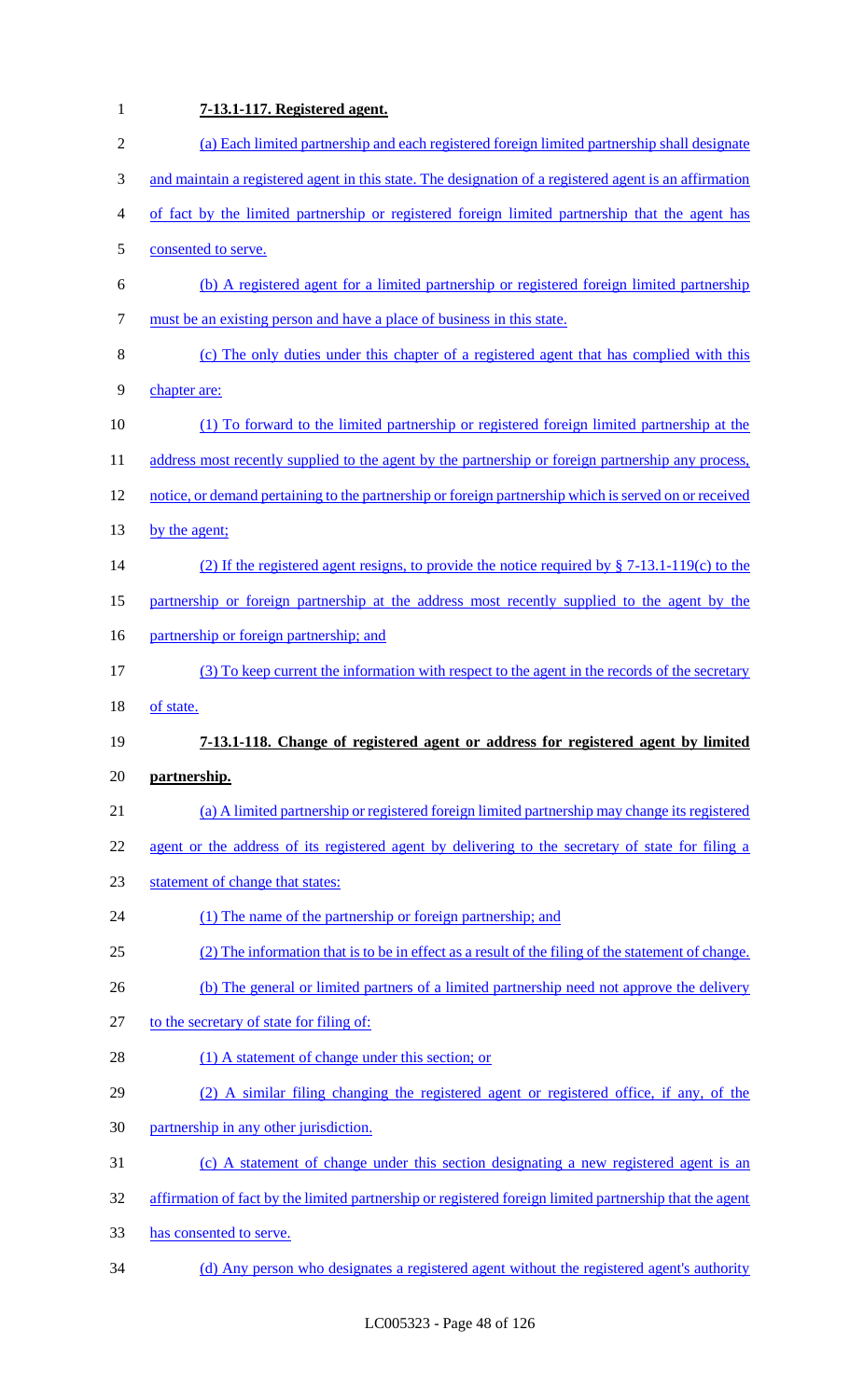1 is guilty of a misdemeanor and, upon conviction, may be punished by a fine of not more than one 2 thousand dollars (\$1,000) or by imprisonment of not more than one year, or both. **7-13.1-119. Resignation of registered agent.** (a) A registered agent may resign as an agent for a limited partnership or registered foreign limited partnership by delivering to the secretary of state for filing a statement of resignation that states: 7 (1) The name of the partnership or foreign partnership; (2) The name of the agent; (3) That the agent resigns from serving as registered agent for the partnership or foreign partnership; and (4) The address of the partnership or foreign partnership to which the secretary of state will 12 send the notice required by subsection (c) of this section. 13 (b) A statement of resignation takes effect on the earlier of: 14 (1) The thirty-first day after the day on which it is filed by the secretary of state; or (2) The designation of a new registered agent for the limited partnership or registered 16 foreign limited partnership. (c) A registered agent promptly shall furnish to the limited partnership or registered foreign 18 limited partnership notice in a record of the date on which a statement of resignation was filed. (d) When a statement of resignation takes effect, the registered agent ceases to have responsibility under this chapter for any matter thereafter tendered to it as agent for the limited 21 partnership or registered foreign limited partnership. The resignation does not affect any contractual 22 rights the partnership or foreign partnership has against the agent or that the agent has against the partnership or foreign partnership. (e) A registered agent may resign with respect to a limited partnership or registered foreign limited partnership whether or not the partnership or foreign partnership is in good standing. **7-13.1-120. Change of name or address by registered agent.** (a) If a registered agent changes its name or address, the agent may deliver to the secretary of state for filing a statement of change that states: (1) The name of the limited partnership or registered foreign limited partnership represented by the registered agent; (2) The name of the agent as currently shown in the records of the secretary of state for the partnership or foreign partnership; (3) If the name of the agent has changed, its new name; and (4) If the address of the agent has changed, its new address.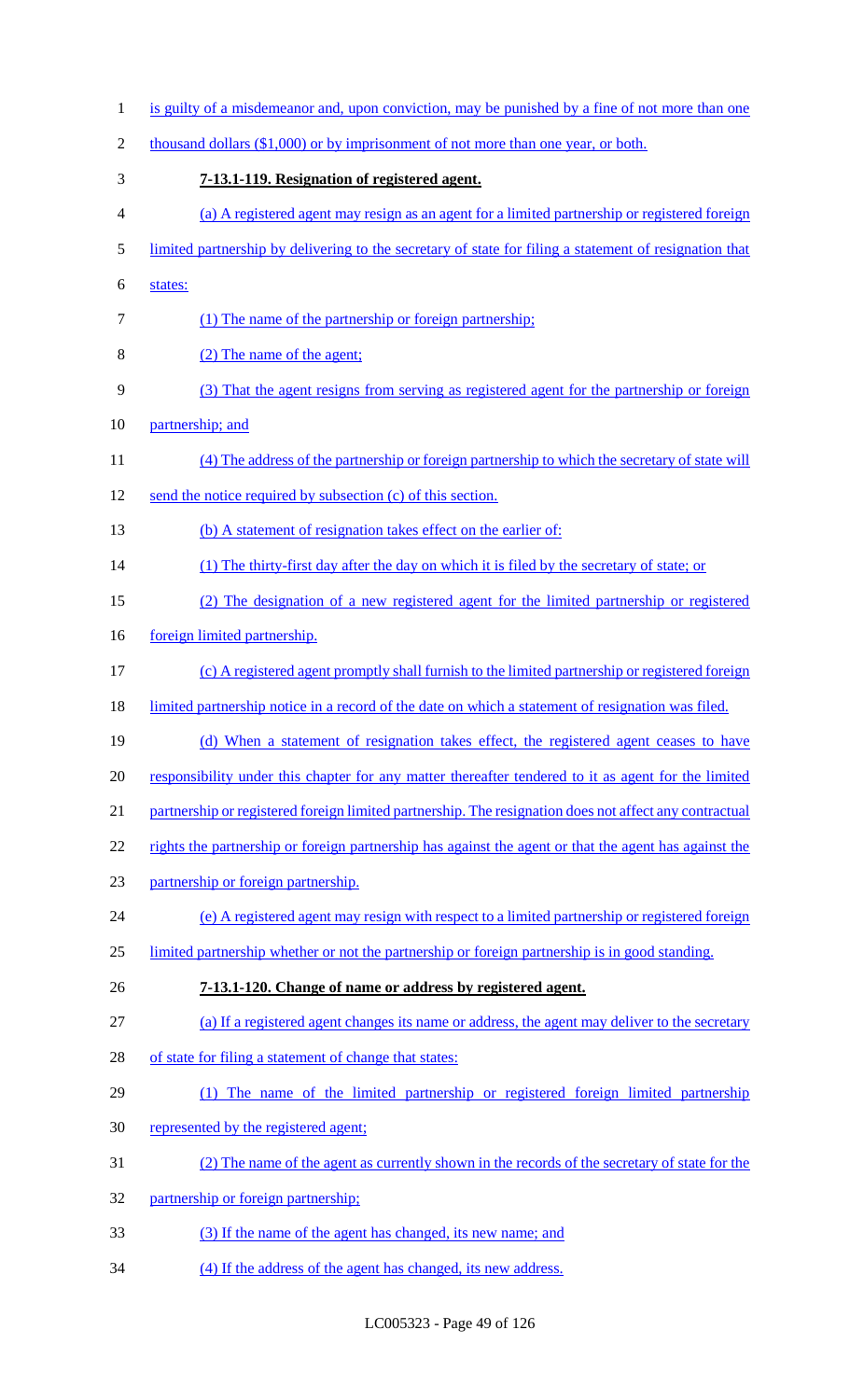(b) A registered agent promptly shall furnish notice to the represented limited partnership or registered foreign limited partnership of the filing by the secretary of state of the statement of change and the changes made by the statement. **7-13.1-121. Service of process, notice, or demand.** (a) A limited partnership or registered foreign limited partnership may be served with any process, notice, or demand required or permitted by law by serving its registered agent. (b) If a limited partnership or registered foreign limited partnership fails to appoint or maintain a registered agent in this state, or whenever its registered agent cannot with reasonable diligence be found at the registered office, then the secretary of state is an agent of the corporation 10 upon whom any process, notice, or demand may be served. Service on the secretary of state of any 11 process, notice, or demand is made by delivering to and leaving with the secretary of state or with any clerk having charge of the corporation department of the office, duplicate copies of the process, 13 notice, or demand. In the event any process, notice, or demand is served on the secretary of state, 14 the secretary of state shall immediately forward one of the copies by certified mail, addressed to 15 the corporation at its registered office. Any service upon the secretary of state is returnable in not 16 less than thirty (30) days. (c) The secretary of state shall maintain a record of any such service setting forth the name of the plaintiff and defendant, the title, docket number and nature of the proceeding in which process has been served upon the secretary of state, the fact that service has been effected pursuant 20 to this section, the return date thereof, and the day and hour when the service was made. The secretary of state shall not be required to retain such information for a period longer than five (5) 22 years from receipt of the service of process. (d) Service of process, notice, or demand on a registered agent must be in a written record. (e) Service of process, notice, or demand may be made by other means under law other than this chapter. **7-13.1-122. Delivery of record.** (a) Except as otherwise provided in this chapter, permissible means of delivery of a record include delivery by hand, mail, conventional commercial practice, and electronic transmission. 29 (b) Delivery to the secretary of state is effective only when a record is received by the secretary of state. **7-13.1-123. Fees for filing documents and issuing certificates.**  The secretary of state shall charge and collect for: (1) Filing a certificate of limited partnership, one hundred dollars (\$100); (2) Filing a certificate of amendment to a certificate of limited partnership, fifty dollars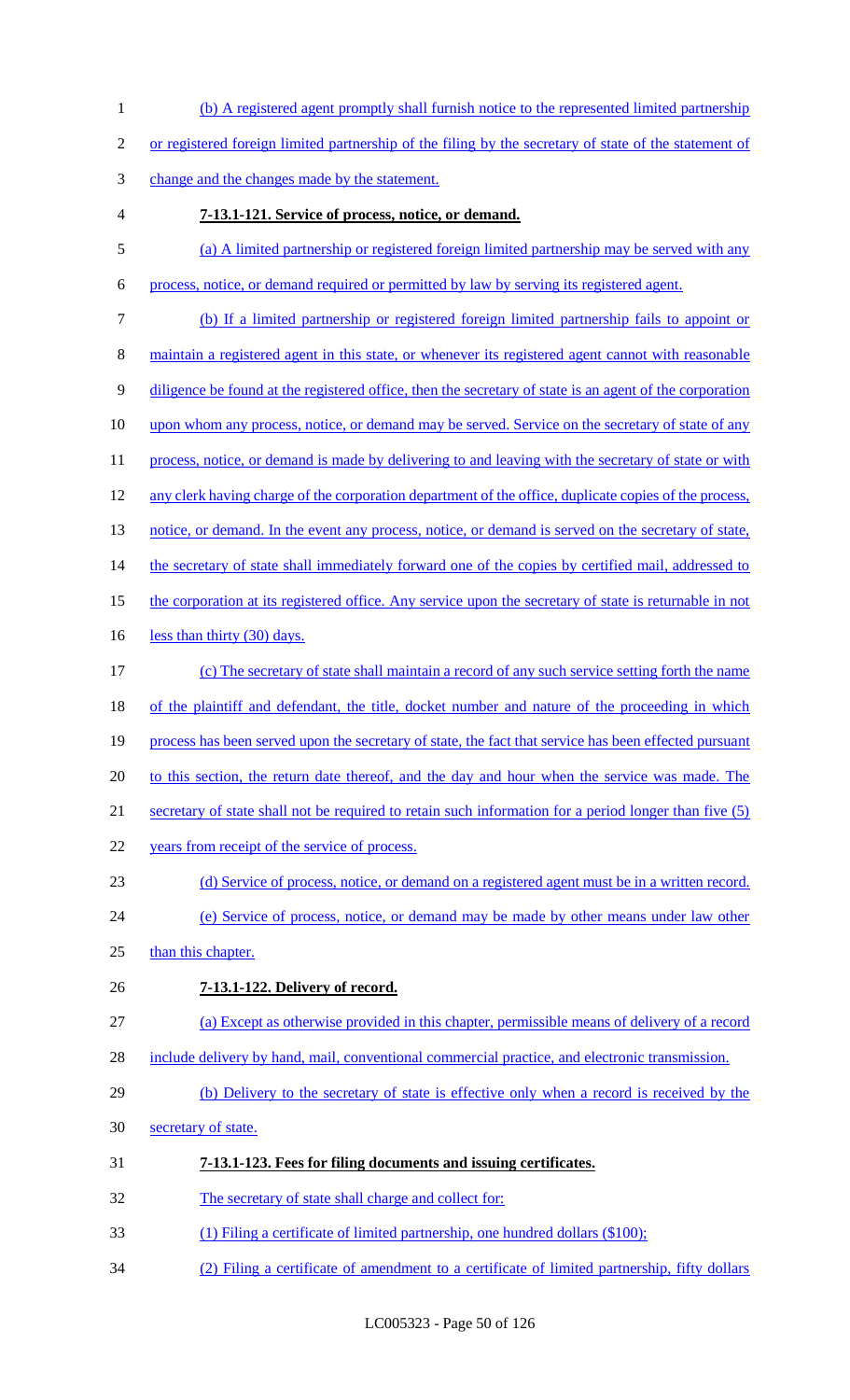$1 \quad \textcircled{(} 550.00\textcircled{)}.$ 

| $\sqrt{2}$     | (3) Filing a certificate of correction to a certificate of limited partnership, fifty dollars             |
|----------------|-----------------------------------------------------------------------------------------------------------|
| 3              | $($50.00)$ ;                                                                                              |
| $\overline{4}$ | (3) Filing a certificate of dissolution of a certificate of limited partnership, ten dollars              |
| 5              | (\$10.00);                                                                                                |
| 6              | (4) Filing an application to reserve a limited partnership name, fifty dollars (\$50.00);                 |
| 7              | (5) Filing a notice of transfer of a reserved limited partnership name, fifty dollars (\$50.00);          |
| 8              | (6) Filing a statement of change of address of specified office or change of specified agent,             |
| 9              | twenty dollars $(\$20.00)$ ;                                                                              |
| 10             | (7) Filing a statement of change of address only for a specified agent, without fee;                      |
| 11             | (8) Filing an application of a foreign limited partnership to register as a foreign limited               |
| 12             | partnership, one hundred dollars (\$100);                                                                 |
| 13             | (9) Filing a certificate of withdrawal of registration as a foreign limited partnership,                  |
| 14             | twenty-five dollars $(\$25.00)$ ;                                                                         |
| 15             | (10) Filing any other document, statement or report of a domestic or foreign limited                      |
| 16             | partnership, except an annual report, ten dollars (\$10.00);                                              |
| 17             | (11) Filing a certificate of amendment of a foreign limited partnership, fifty dollars                    |
| 18             | $($50.00)$ ;                                                                                              |
| 19             | $(12)$ An annual report of a domestic or foreign limited partnership, fifty dollars $(\$50.00)$ ;         |
| 20             | (13) To withdraw the certificate of revocation of a limited partnership, whether domestic                 |
| 21             | or foreign, a penalty in the amount of fifty dollars (\$50.00) for each year or part of the year that has |
| 22             | elapsed since the issuance of the certificate of revocation;                                              |
| 23             | (14) For issuing a certificate of good standing/letter of status, twenty dollars (\$20.00).               |
| 24             | $(15)$ For issuing a certificate of fact, thirty dollars $(\$30.00)$ ;                                    |
| 25             | (16) For furnishing a certified copy of any document, instrument or paper relating to a                   |
| 26             | <u>domestic or foreign limited partnership, a fee of fifteen cents (\$.15) per page and ten dollars</u>   |
| 27             | $($10.00)$ for the certificate and affirming the seal to it; and                                          |
| 28             | (17) Service of process on the secretary of state as registered agent of a limited partnership,           |
| 29             | fifteen dollars (\$15.00) which amount may be recovered as a taxable cost by the party to the suit or     |
| 30             | action making the service if the party prevails in the suit or action.                                    |
| 31             | 7-13.1-124. Reservation of power to amend or repeal.                                                      |
| 32             | The general assembly of this state has power to amend or repeal all or part of this chapter               |
| 33             | at any time, and all limited partnerships and foreign limited partnerships subject to this chapter are    |
| 34             | governed by the amendment or repeal.                                                                      |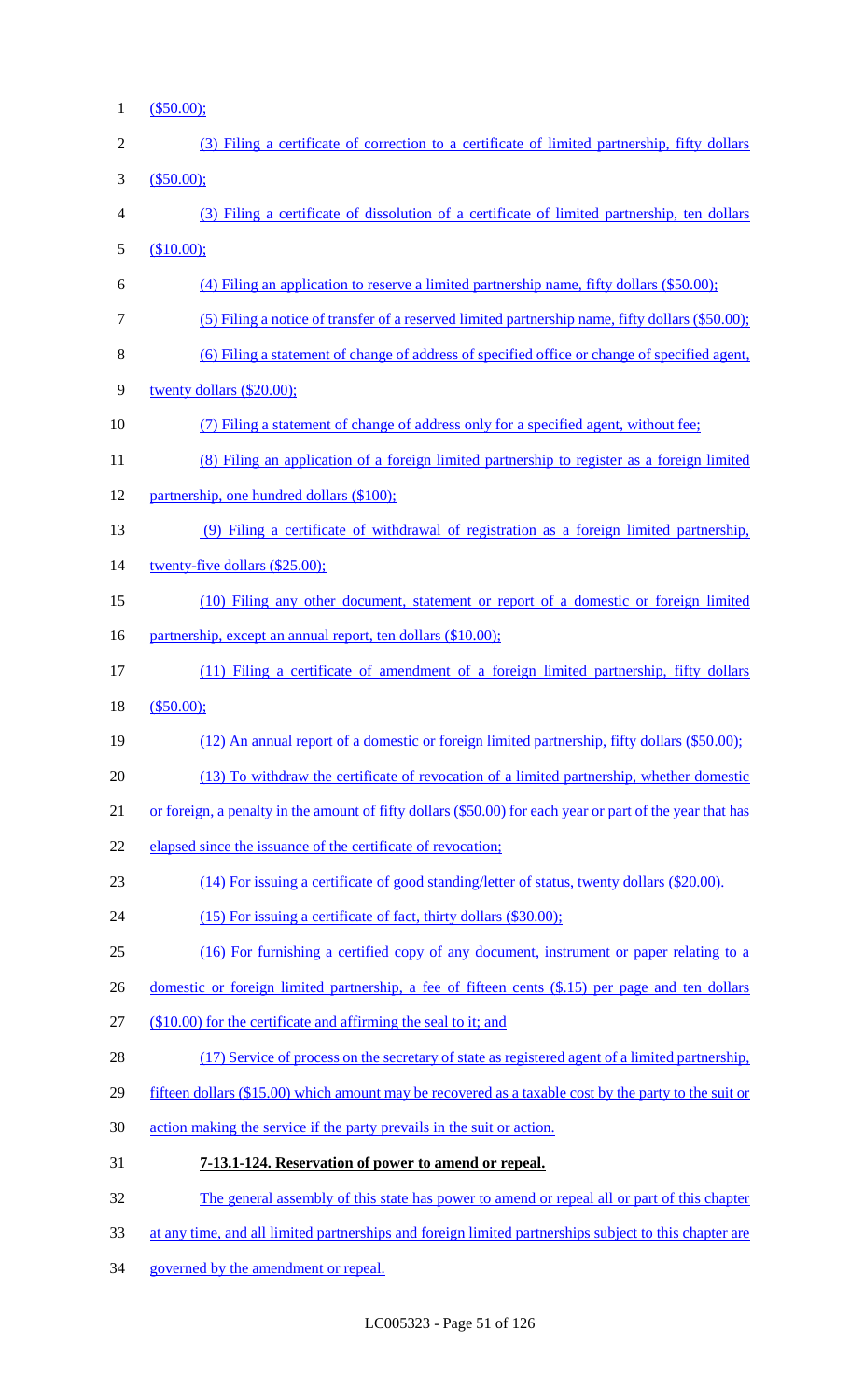| $\mathbf{1}$   | PART <sub>2</sub>                                                                                |
|----------------|--------------------------------------------------------------------------------------------------|
| $\overline{2}$ | FORMATION -- CERTIFICATE OF LIMITED PARTNERSHIP AND OTHER                                        |
| 3              | <b>FILINGS</b>                                                                                   |
| 4              | 7-13.1-201. Formation of limited partnership -- Certificate of limited partnership.              |
| 5              | (a) To form a limited partnership, a person must deliver a certificate of limited partnership    |
| 6              | to the secretary of state for filing.                                                            |
| 7              | (b) A certificate of limited partnership must state:                                             |
| 8              | (1) The name of the limited partnership, which must comply with $\S$ 7-13.1-114;                 |
| 9              | (2) The address of the partnership's principal office;                                           |
| 10             | (3) The name and street address in this state of the partnership's registered agent;             |
| 11             | (4) The name and address of each general partner; and                                            |
| 12             | (5) Whether the limited partnership is a limited liability limited partnership.                  |
| 13             | (c) A certificate of limited partnership may contain statements as to matters other than those   |
| 14             | required by subsection (b) of this section, but may not vary or otherwise affect the provisions  |
| 15             | specified in §§ 7-13.1-105(c) and 7-13.1-105(d) in a manner inconsistent with that section.      |
| 16             | (d) A limited partnership is formed when:                                                        |
| 17             | (1) The certificate of limited partnership becomes effective;                                    |
| 18             | (2) At least two (2) persons have become partners;                                               |
| 19             | (3) At least one person has become a general partner; and                                        |
| 20             | (4) At least one person has become a limited partner.                                            |
| 21             | 7-13.1-202. Amendment or restatement of certificate of limited partnership.                      |
| 22             | (a) A certificate of limited partnership may be amended or restated at any time.                 |
| 23             | (b) To amend its certificate of limited partnership, a limited partnership must deliver to the   |
| 24             | secretary of state for filing an amendment stating:                                              |
| 25             | $(1)$ The name of the partnership;                                                               |
| 26             | (2) The date of filing of its initial certificate; and                                           |
| 27             | (3) The text of the amendment.                                                                   |
| 28             | (c) To restate its certificate of limited partnership, a limited partnership must deliver to the |
| 29             | secretary of state for filing a restatement, designated as such in its heading.                  |
| 30             | (d) A limited partnership shall promptly deliver to the secretary of state for filing an         |
| 31             | amendment to a certificate of limited partnership to reflect:                                    |
| 32             | (1) The admission of a new general partner;                                                      |
| 33             | (2) The dissociation of a person as a general partner; or                                        |
| 34             | (3) The appointment of a person to wind up the limited partnership's activities and affairs      |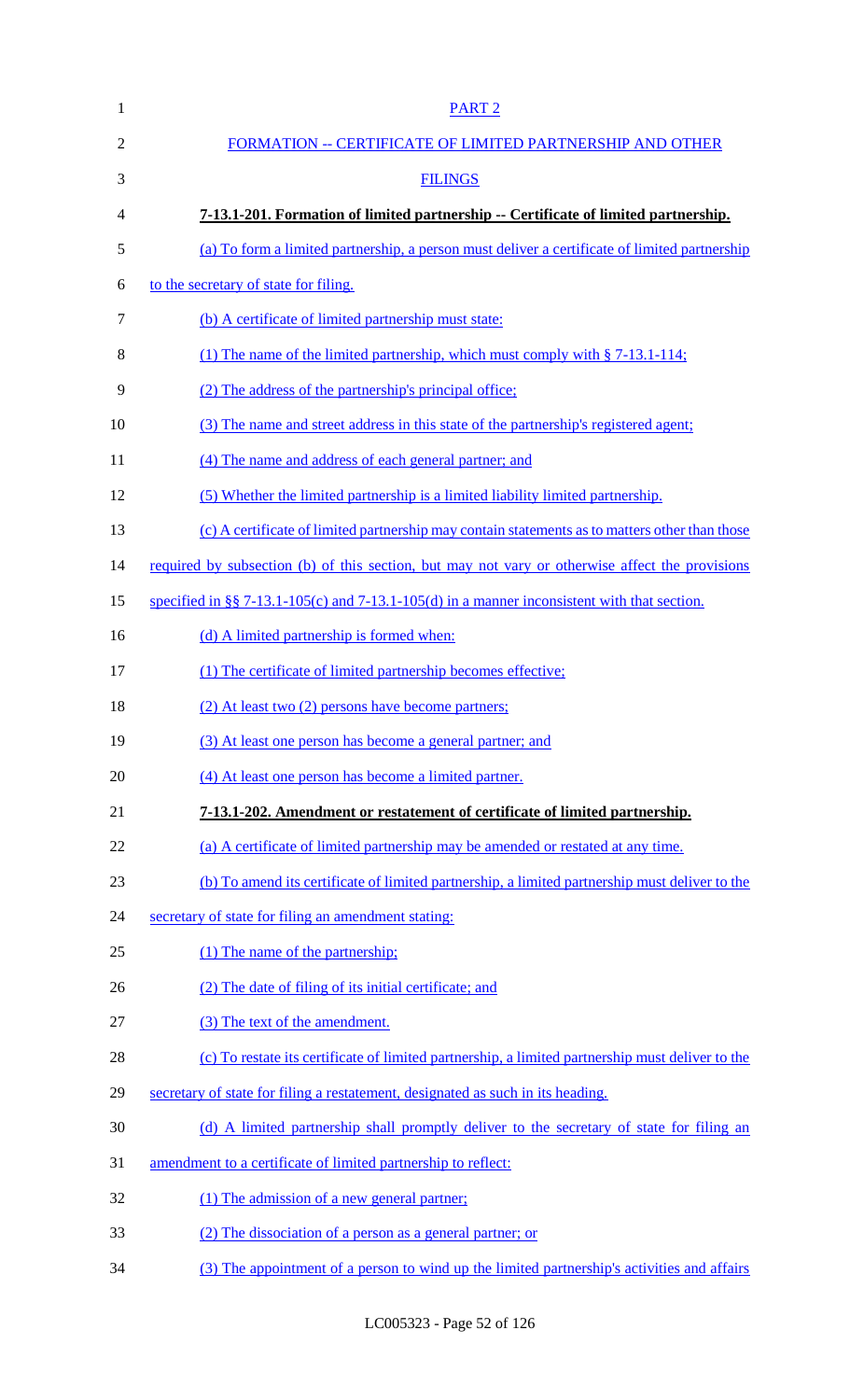1 under §§ 7-13.1-802(c) or 7-13.1-802 (d). (e) If a general partner knows that any information in a filed certificate of limited partnership was inaccurate when the certificate was filed or has become inaccurate due to changed circumstances, the general partner shall promptly: (1) Cause the certificate to be amended; or (2) If appropriate, deliver to the secretary of state for filing a statement of change under § 7 7-13.1-118 or a statement of correction under § 7-13.1-209. **7-13.1-203. Signing of records to be delivered for filing to secretary of state.** (a) A record delivered to the secretary of state for filing pursuant to this chapter must be signed as follows: (1) An initial certificate of limited partnership must be signed by all general partners listed in the certificate. (2) An amendment to the certificate of limited partnership adding or deleting a statement 14 that the limited partnership is a limited liability limited partnership must be signed by all general 15 partners listed in the certificate. (3) An amendment to the certificate of limited partnership designating as general partner a 17 person admitted under § 7-13.1-801(a)(3)(ii) following the dissociation of a limited partnership's 18 last general partner must be signed by that person. (4) An amendment to the certificate of limited partnership required by § 7-13.1-802(c) following the appointment of a person to wind up the dissolved limited partnership's activities and affairs must be signed by that person. (5) Any other amendment to the certificate of limited partnership must be signed by: 23 (i) At least one general partner listed in the certificate; 24 (ii) Each person designated in the amendment as a new general partner; and (iii) Each person that the amendment indicates has dissociated as a general partner, unless: 26 (A) The person is deceased or a guardian or general conservator has been appointed for the 27 person and the amendment so states; or (B) The person has previously delivered to the secretary of state for filing a statement of dissociation. (6) A restated certificate of limited partnership must be signed by at least one general partner listed in the certificate, and, to the extent the restated certificate effects a change under any other subsection of this section, the certificate must be signed in a manner that satisfies that subsection. (7) A statement of termination must be signed by all general partners listed in the certificate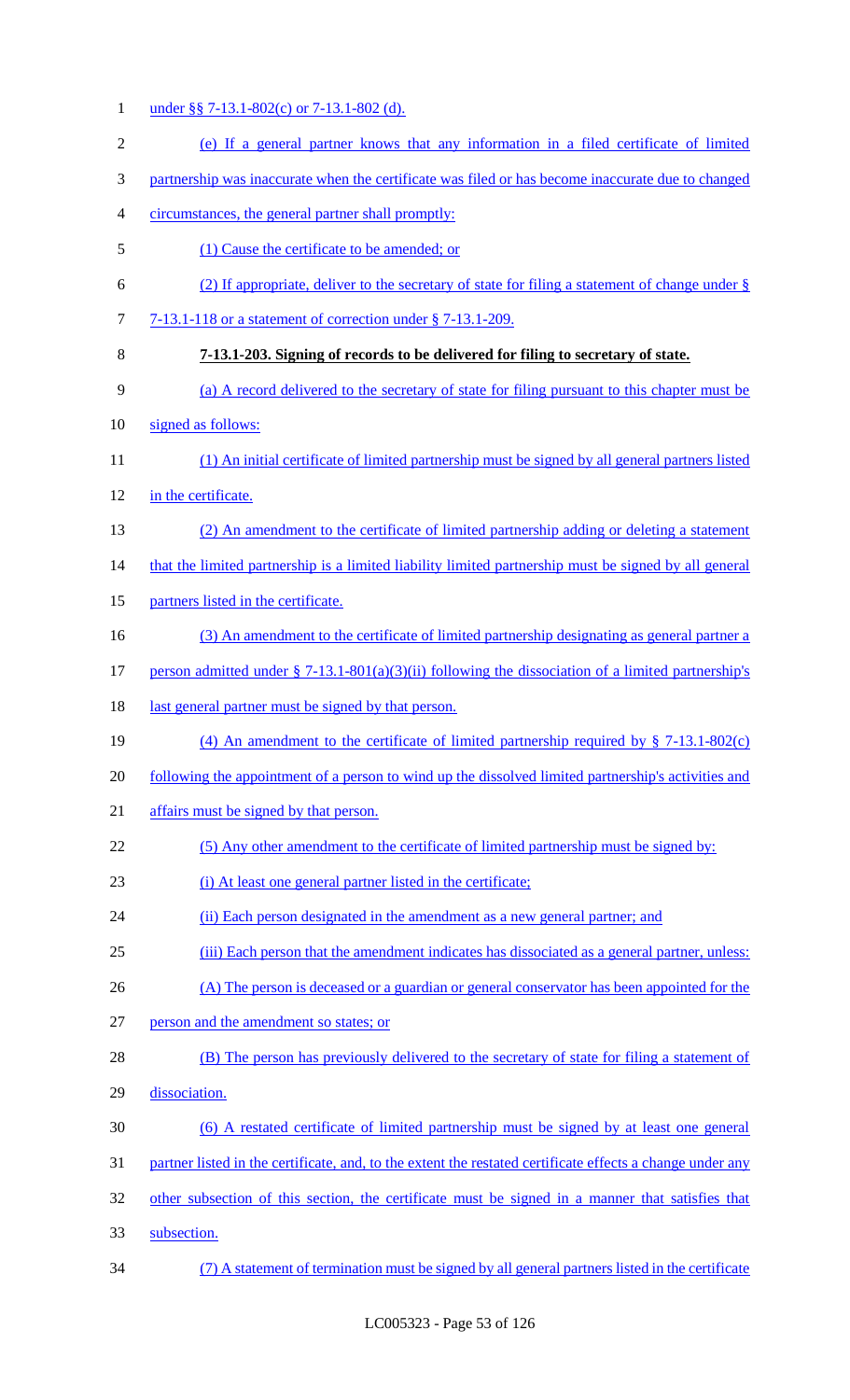- of limited partnership or, if the certificate of a dissolved limited partnership lists no general 2 partners, by the person appointed pursuant to §§ 7-13.1-802(c) or 7-13.1-802(d) to wind up the dissolved limited partnership's activities and affairs. (8) Any other record delivered by a limited partnership to the secretary of state for filing 5 must be signed by at least one general partner listed in the certificate of limited partnership. 6 (9) A statement by a person pursuant to  $\S$  7-13.1-605(a)(3) stating that the person has dissociated as a general partner must be signed by that person. (10) A statement of negation by a person pursuant to § 7-13.1-306 must be signed by that person. (11) Any other record delivered on behalf of a person to the secretary of state for filing 11 must be signed by that person. (b) Any record delivered for filing under this chapter may be signed by an agent. Whenever 13 this chapter requires a particular individual to sign a record and the individual is deceased or 14 incompetent, the record may be signed by a legal representative of the individual. (c) A person that signs a record as an agent or legal representative thereby affirms as a fact 16 that the person is authorized to sign the record. **7-13.1-204. Signing and filing pursuant to judicial order.** (a) If a person required by this chapter to sign a record or deliver a record to the secretary 19 of state for filing under this chapter does not do so, any other person that is aggrieved may petition 20 the superior court to order: 21 (1) The person to sign the record; (2) The person to deliver the record to the secretary of state for filing; or (3) The secretary of state to file the record unsigned. (b) If a petitioner under subsection (a) of this section is not the limited partnership or foreign limited partnership to which the record pertains, the petitioner shall make the partnership 26 or foreign partnership a party to the action. (c) A record filed under subsection (a)(3) of this section is effective without being signed. **7-13.1-205. Liability for inaccurate information in filed record.** (a) If a record delivered to the secretary of state for filing under this chapter and filed by the secretary of state contains inaccurate information, a person that suffers loss by reliance on the information may recover damages for the loss from: (1) A person that signed the record, or caused another to sign it on the person's behalf, and knew the information to be inaccurate at the time the record was signed; and
- (2) A general partner if: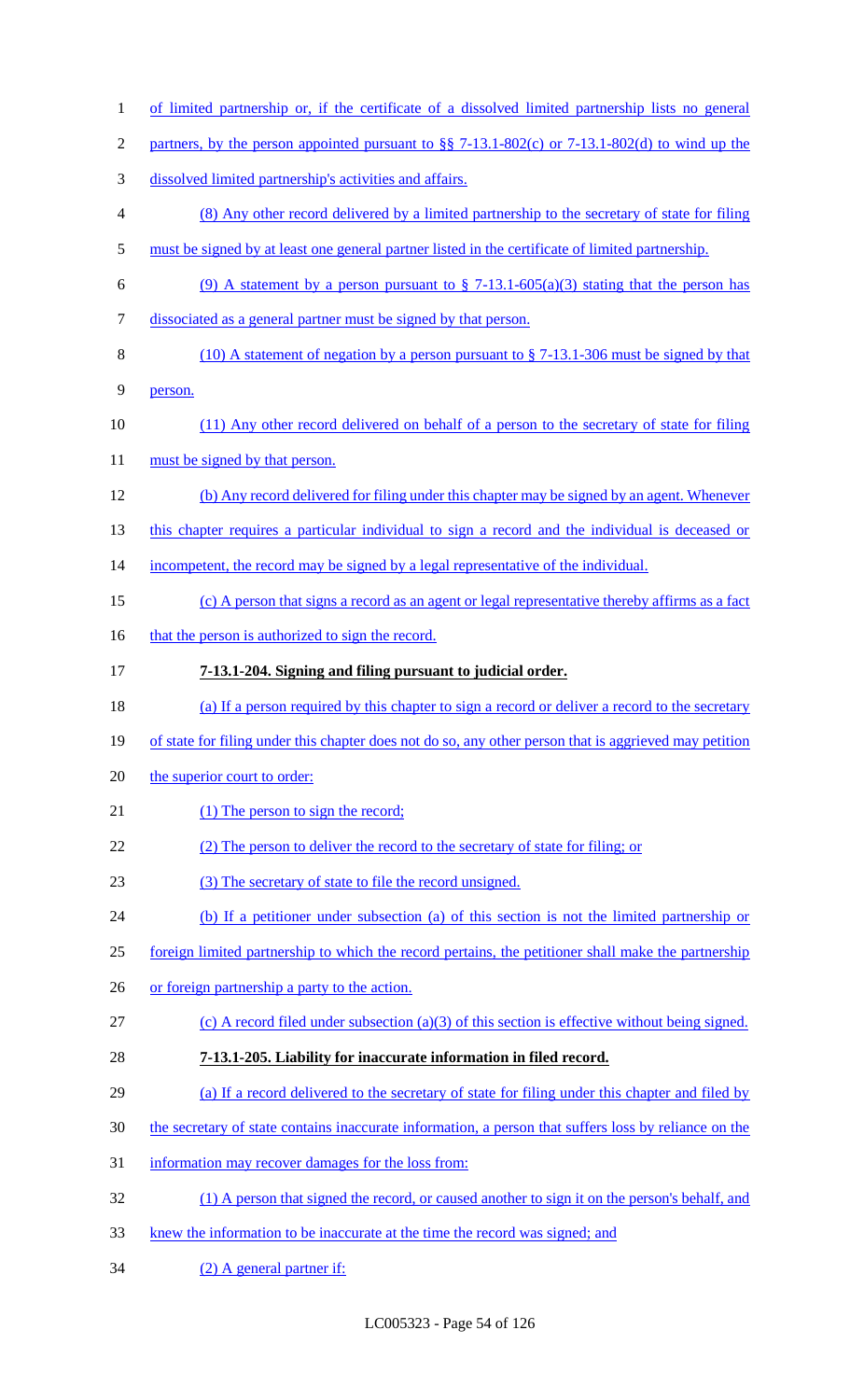- (i) The record was delivered for filing on behalf of the partnership; and (ii) The general partner knew or had notice of the inaccuracy for a reasonably sufficient time before the information was relied upon so that, before the reliance, the general partner reasonably could have: (A) Effected an amendment under § 7-13.1-202; (B) Filed a petition under § 7-13.1-204; or (C) Delivered to the secretary of state for filing a statement of change under § 7-13.1-118 or a statement of correction under § 7-13.1-209. (b) An individual who signs a record authorized or required to be filed under this chapter affirms under penalty of perjury that the information stated in the record is accurate. **7-13.1-206. Filing requirements.** (a) To be filed by the secretary of state pursuant to this chapter, a record must be received 13 by the secretary of state, must comply with this chapter, and satisfy the following: 14 (1) The filing of the record must be required or permitted by this chapter. (2) The record must be physically delivered in written form unless and to the extent the 16 secretary of state permits electronic delivery of records. (3) The words in the record must be in English, and numbers must be in Arabic or Roman 18 numerals, but the name of an entity need not be in English if written in English letters or Arabic or Roman numerals. (4) The record must be signed under pains and penalties of perjury by a person authorized or required under this chapter to sign the record. (5) The record must state the name and capacity, if any, of each individual who signed it, either on behalf of the individual or the person authorized or required to sign the record, but need 24 not contain a seal, attestation, acknowledgment, or verification. (b) If law other than this chapter prohibits the disclosure by the secretary of state of 26 information contained in a record delivered to the secretary of state for filing, the secretary of state shall file the record if the record otherwise complies with this chapter but may redact the information. 29 (c) When a record is delivered to the secretary of state for filing, any fee required under this chapter and any fee, tax, interest, or penalty required to be paid under this chapter or law other than this chapter must be paid in a manner permitted by the secretary of state or by that law. (d) The secretary of state may require that a record delivered in written form be accompanied by an identical or conformed copy. (e) The secretary of state may provide forms for filings required or permitted to be made
	- LC005323 Page 55 of 126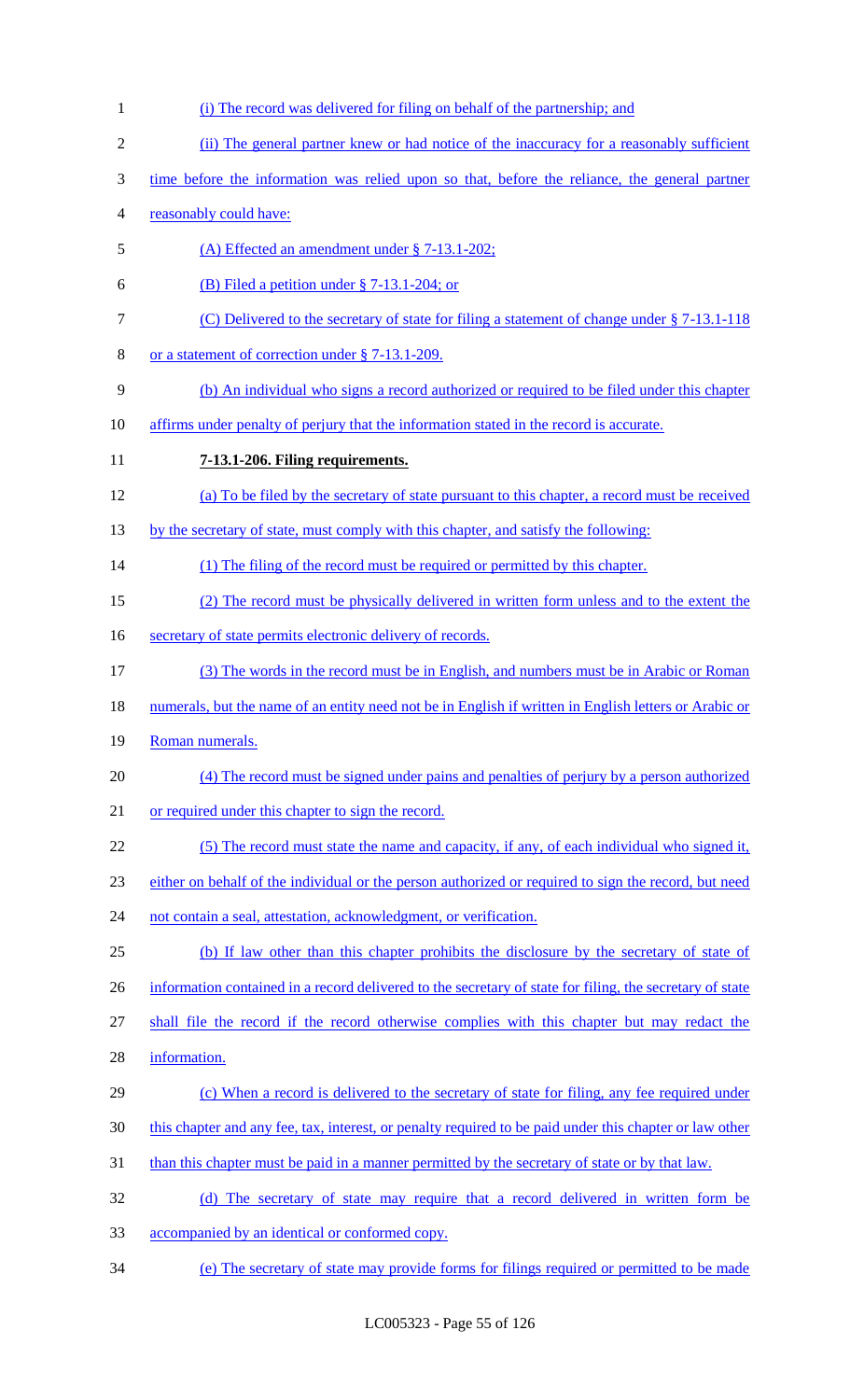by this chapter, but, except as otherwise provided in subsection (f) of this section and § 7-13.1-22, 2 their use is not required. (f) The secretary of state may require that a cover sheet for a filing be on a form prescribed by the secretary of state. **7-13.1-207. Effective date and time.** Except as otherwise provided in § 7-13.1-208 and subject to § 7-13.1-209(d), a record filed 7 under this chapter is effective: (1) On the date and at the time of its filing by the secretary of state, as provided in § 7-  $13.1 - 210(b)$ ; (2) On the date of filing and at the time specified in the record as its effective time, if later 11 than the time under subsection (1) of this section; (3) At a specified delayed effective date and time, which may not be more than ninety (90) days after the date of filing; or (4) If a delayed effective date is specified, but no time is specified, at 12:01 a.m. on the 15 date specified, which may not be more than ninety (90) days after the date of filing. **7-13.1-208. Withdrawal of filed record before effectiveness.** (a) Except as otherwise provided in §§ 7-13.1-11.24, 7-13.1-11.34, 7-13.1-11.44, and 7- 18 13.1-11.54, a record delivered to the secretary of state for filing may be withdrawn before it takes 19 effect by delivering to the secretary of state for filing a statement of withdrawal. 20 (b) A statement of withdrawal must: (1) Be signed by each person that signed the record being withdrawn, except as otherwise 22 agreed by those persons; (2) Identify the record to be withdrawn; and 24 (3) If signed by fewer than all the persons that signed the record being withdrawn, state 25 that the record is withdrawn in accordance with the agreement of all the persons that signed the 26 record. (c) On filing by the secretary of state of a statement of withdrawal, the action or transaction evidenced by the original record does not take effect. **7-13.1-209. Correcting filed record.** (a) A person on whose behalf a filed record was delivered to the secretary of state for filing may correct the record if: (1) The record at the time of filing was inaccurate; (2) The record was defectively signed; or (3) The electronic transmission of the record to the secretary of state was defective.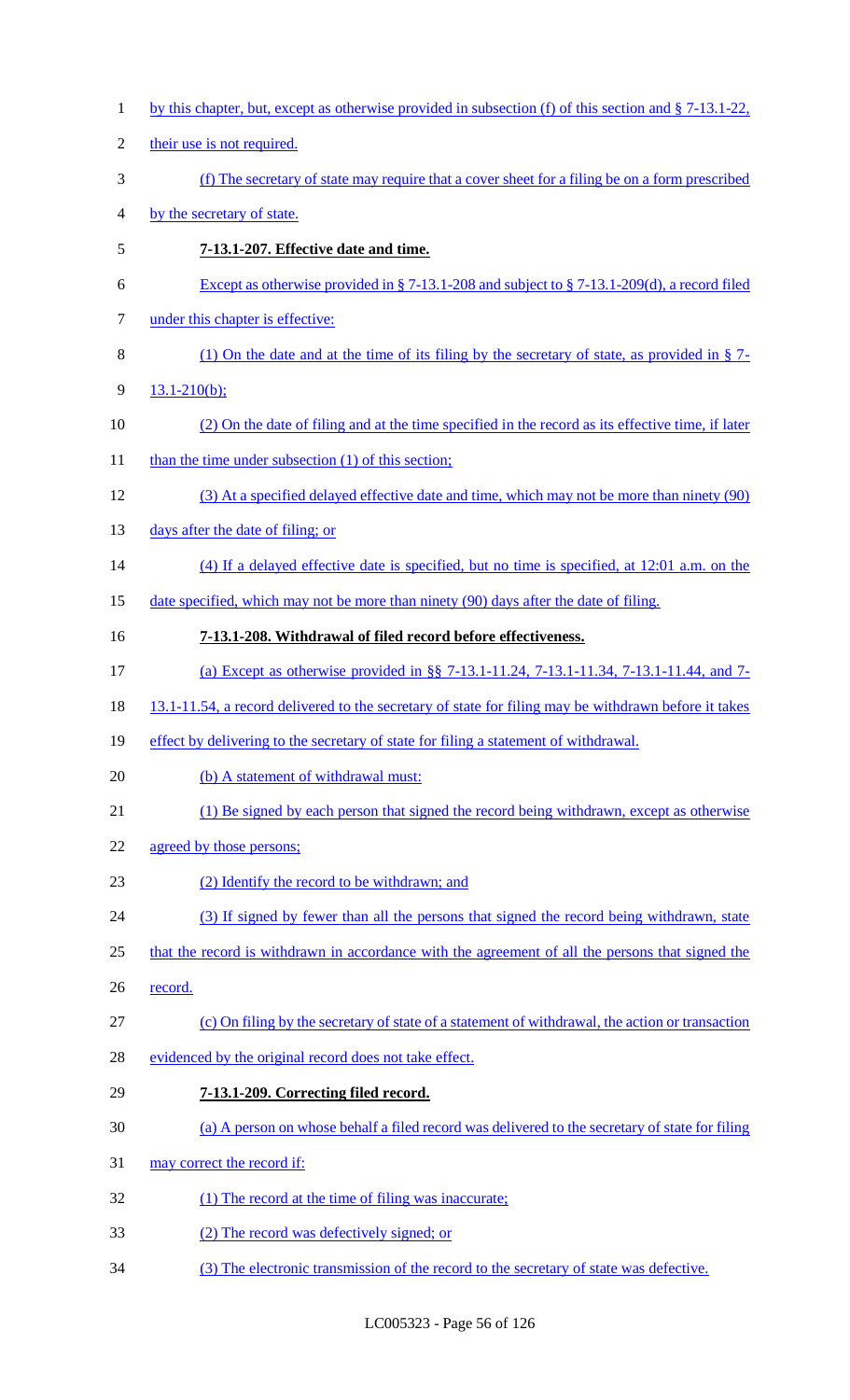(b) To correct a filed record, a person on whose behalf the record was delivered to the secretary of state must deliver to the secretary of state for filing a statement of correction. (c) A statement of correction: (1) May not state a delayed effective date; (2) Must be signed by the person correcting the filed record; (3) Must identify the filed record to be corrected; (4) Must specify the inaccuracy or defect to be corrected; and (5) Must correct the inaccuracy or defect. (d) A statement of correction is effective as of the effective date of the filed record that it corrects except for purposes of § 7-13.1-103(d) and as to persons relying on the uncorrected filed 11 record and adversely affected by the correction. For those purposes and as to those persons, the statement of correction is effective when filed. **7-13.1-210. Duty of secretary of state to file -- Review of refusal to file -- Delivery of record by secretary of state.** (a) The secretary of state shall file a record delivered to the secretary of state for filing 16 which satisfies this chapter. The duty of the secretary of state under this section is ministerial. (b) When the secretary of state files a record, the secretary of state shall record it as filed 18 on the date and at the time of its delivery. After filing a record, the secretary of state shall deliver 19 to the person that submitted the record a copy of the record with an acknowledgment of the date and time of filing. (c) If the secretary of state refuses to file a record, the secretary of state shall, not later than 22 fifteen (15) business days after the record is delivered: (1) Return the record or notify the person that submitted the record of the refusal; and (2) Provide a brief explanation in a record of the reason for the refusal. (d) If the secretary of state refuses to file a record, the person that submitted the record may 26 petition the superior court to compel filing of the record. The record and the explanation of the secretary of state of the refusal to file must be attached to the petition. The court may decide the 28 matter in a summary proceeding. (e) The filing of or refusal to file a record does not: (1) Affect the validity or invalidity of the record in whole or in part; or (2) Create a presumption that the information contained in the record is correct or incorrect. (f) Except as otherwise provided by § 7-13.1-121 or by law other than this chapter, the secretary of state may deliver any record to a person by delivering it: (1) In person to the person that submitted it;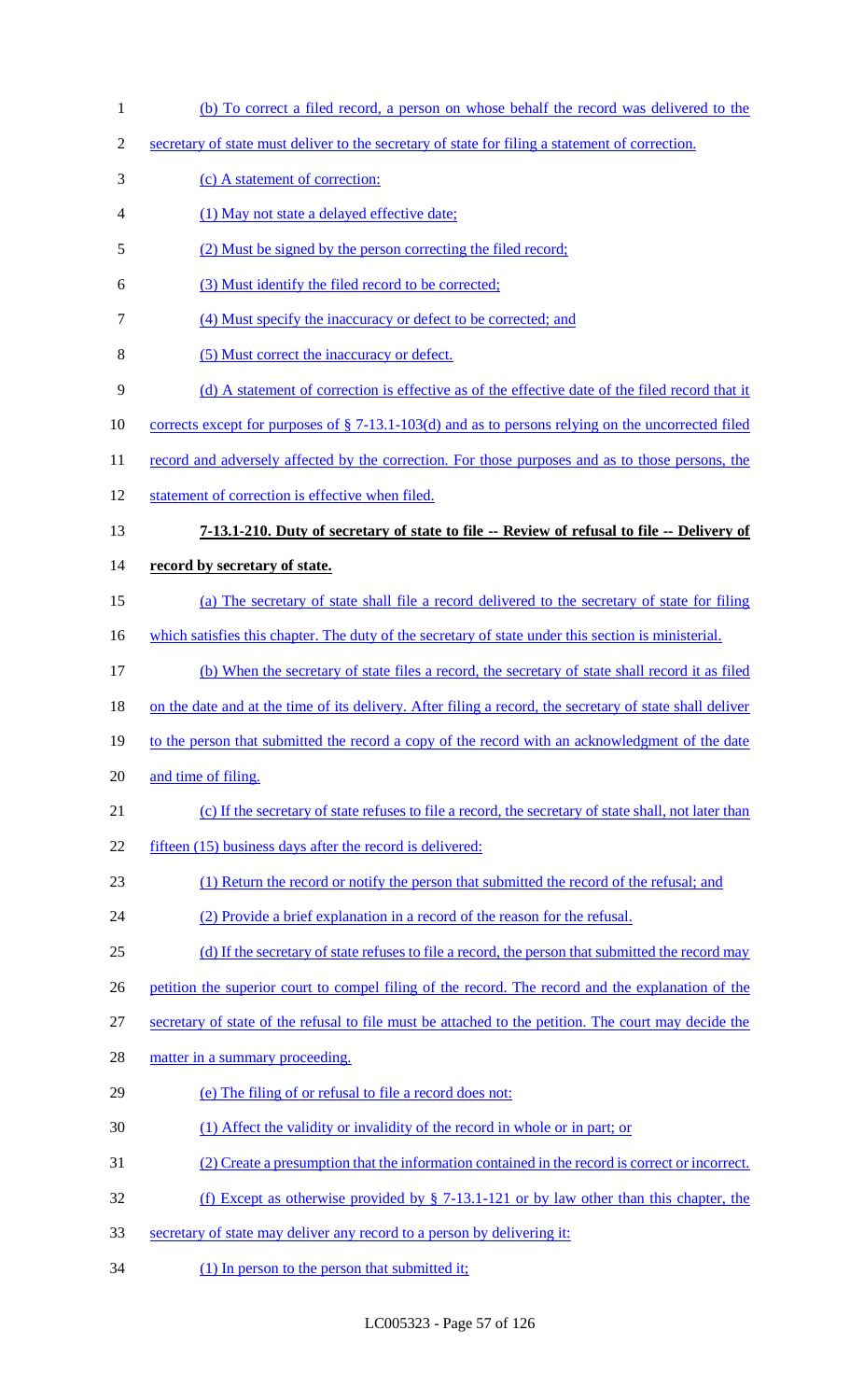| $\mathbf{1}$   | (2) To the address of the person's registered agent;                                                     |
|----------------|----------------------------------------------------------------------------------------------------------|
| $\overline{c}$ | (3) To the principal office of the person;                                                               |
| 3              | (4) To an electronic address the person provides to the secretary of state for delivery; or              |
| 4              | (5) By providing, at no cost to the filer, access to a downloadable copy of the record from              |
| 5              | the secretary of state's online corporate database.                                                      |
| 6              | (g) Notwithstanding that any instrument authorized to be filed with the secretary of state               |
| $\tau$         | under this chapter is when filed inaccurately, defectively or erroneously executed, sealed or            |
| 8              | acknowledged, or otherwise defective in any respect, the secretary of state has no liability to any      |
| 9              | individual for the preclearance for filing, the acceptance for filing or the filing and indexing of such |
| 10             | instrument by the secretary of state.                                                                    |
| 11             | 7-13.1-211. Certificate of good standing or registration.                                                |
| 12             | On request of any person, the secretary of state shall issue a certificate of good standing              |
| 13             | for a limited partnership or a certificate of registration for a registered foreign limited partnership. |
| 14             | The format of the certificate will be prescribed by the secretary of state.                              |
| 15             | 7-13.1-212. Annual report for secretary of state.                                                        |
| 16             | (a) A limited partnership or registered foreign limited partnership shall deliver to the                 |
| 17             | secretary of state for filing an annual report that states:                                              |
| 18             | (1) The name of the partnership or foreign partnership;                                                  |
| 19             | (2) The addresses of its principal office;                                                               |
| 20             | (3) The name and address of each general partner;                                                        |
| 21             | (4) In the case of a foreign partnership, its jurisdiction of formation and any alternate name           |
| 22             | adopted under $\S$ 7-13.1-1006(a);                                                                       |
| 23             | (5) A brief statement of the character of the business in which the limited partnership is               |
| 24             | actually engaged in this state; and                                                                      |
| 25             | (6) Any additional information that is required by the secretary of state.                               |
| 26             | (b) The annual report must be made on forms prescribed and furnished by the secretary of                 |
| 27             | state, and the information in the annual report must be current as of the date the report is signed by   |
| 28             | the limited partnership or registered foreign limited partnership.                                       |
| 29             | (c) The first annual report must be delivered to the secretary of state for filing after February        |
| 30             | 1 and before May 1 of the year following the calendar year in which the limited partnership's            |
| 31             | certificate of limited partnership became effective or the registered foreign limited partnership        |
| 32             | registered to do business in this state. Subsequent annual reports must be delivered to the secretary    |
| 33             | of state for filing after February 1 and before May 1 of each calendar year thereafter. Proof to the     |
| 34             | satisfaction of the secretary of state that prior to May 1 the report was deposited in the United States |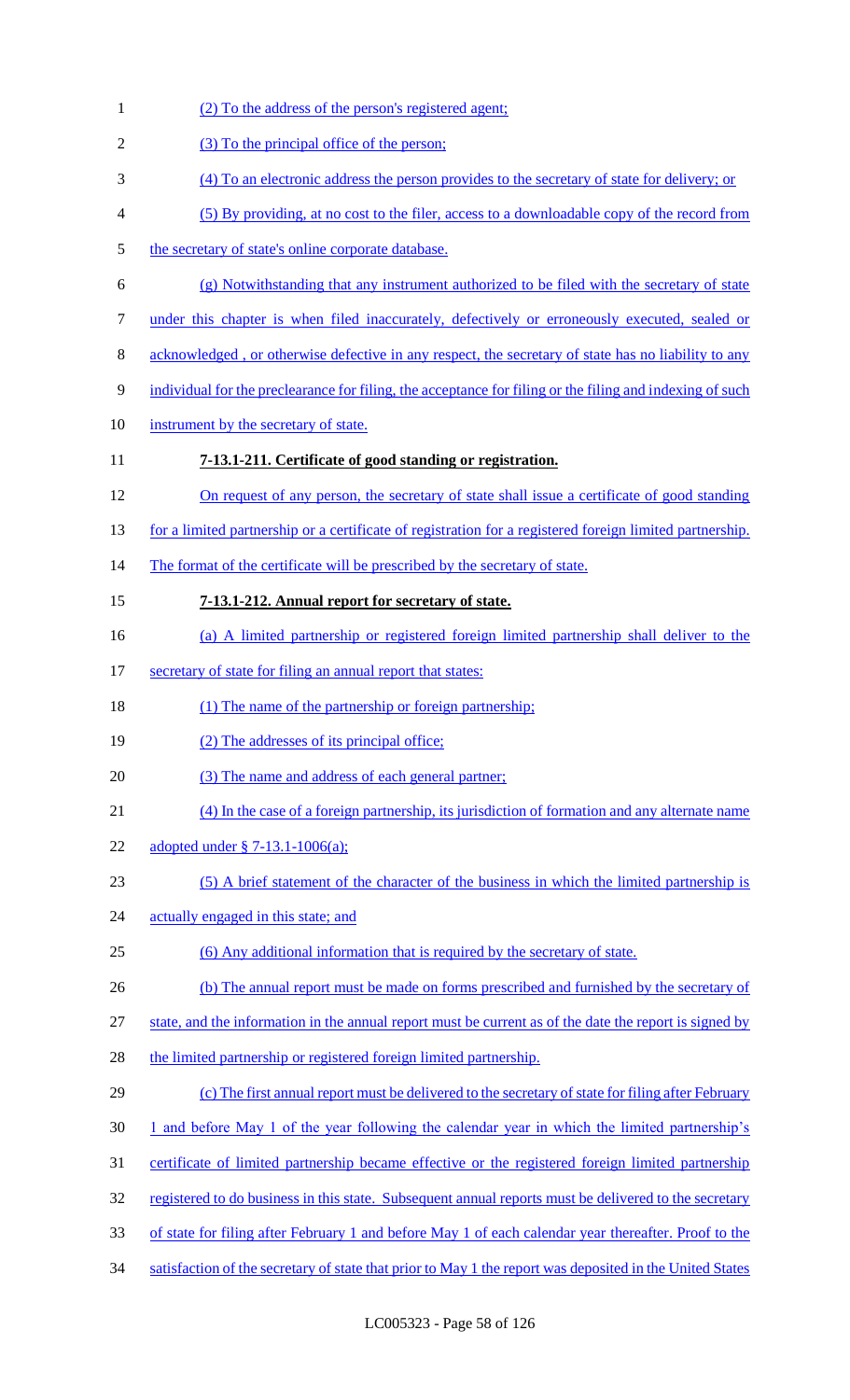- mail in a sealed envelope, properly addressed, with postage prepaid, is deemed to be a compliance
- with this requirement.
- (d) If the secretary of state finds that the annual report conforms to the requirements of this chapter, the secretary of state shall file the report. If an annual report does not contain the information required by this section, the secretary of state promptly shall notify the reporting limited partnership or registered foreign limited partnership in a record and return the report for correction, in which event the penalties subsequently prescribed for failure to file the report within the time previously provided do not apply if the report is corrected to conform to the requirements of this chapter and returned to the secretary of state within thirty (30) days from the date on which 10 it was mailed to the corporation by the secretary of state. (e) Each limited partnership, domestic or foreign, that fails or refuses to file its annual report for any year within thirty (30) days after the time prescribed by this chapter is subject to a 13 penalty of twenty-five dollars (\$25.00) per year. **7-13.1-213. Filing of returns with the tax administrator – Annual charge.** (a) A limited partnership certified under this chapter shall file a return, in the form and 16 containing the information as prescribed by the tax administrator, as follows: (1) If the fiscal year of the limited partnership is the calendar year, on or before the fifteenth 18 day of April in the year following the close of the fiscal year; and (2) If the fiscal year of the limited partnership is not a calendar year, on or before the 20 fifteenth day of the fourth month following the close of the fiscal year. (b) For tax years beginning after December 31, 2022, a limited partnership certified under 22 this chapter shall file a return, in the form and containing the information as prescribed by the tax administrator, and shall be filed on or before the date a federal tax return is due to be filed, without 24 regard to extension. (c) An annual charge, equal to the minimum tax imposed upon a corporation under § 44- 26 11-2(e), shall be due on the filing of the limited partnership's return filed with the tax administrator 27 and shall be paid to the division of taxation. 28 (d) The annual charge is delinquent if not paid by the due date for the filing of the return and an addition of one hundred dollars (\$100) to the charge is then due. **7-13.1-214. Confirmation of state fees and taxes.** (a) Notwithstanding any other provisions of state law to the contrary, when any section of 32 this chapter refers to state fees and/or taxes paid, the division of taxation is authorized to respond and share tax information with the secretary of state's office in response to a request from that 34 office regarding an entity's tax status as compliant or noncompliant.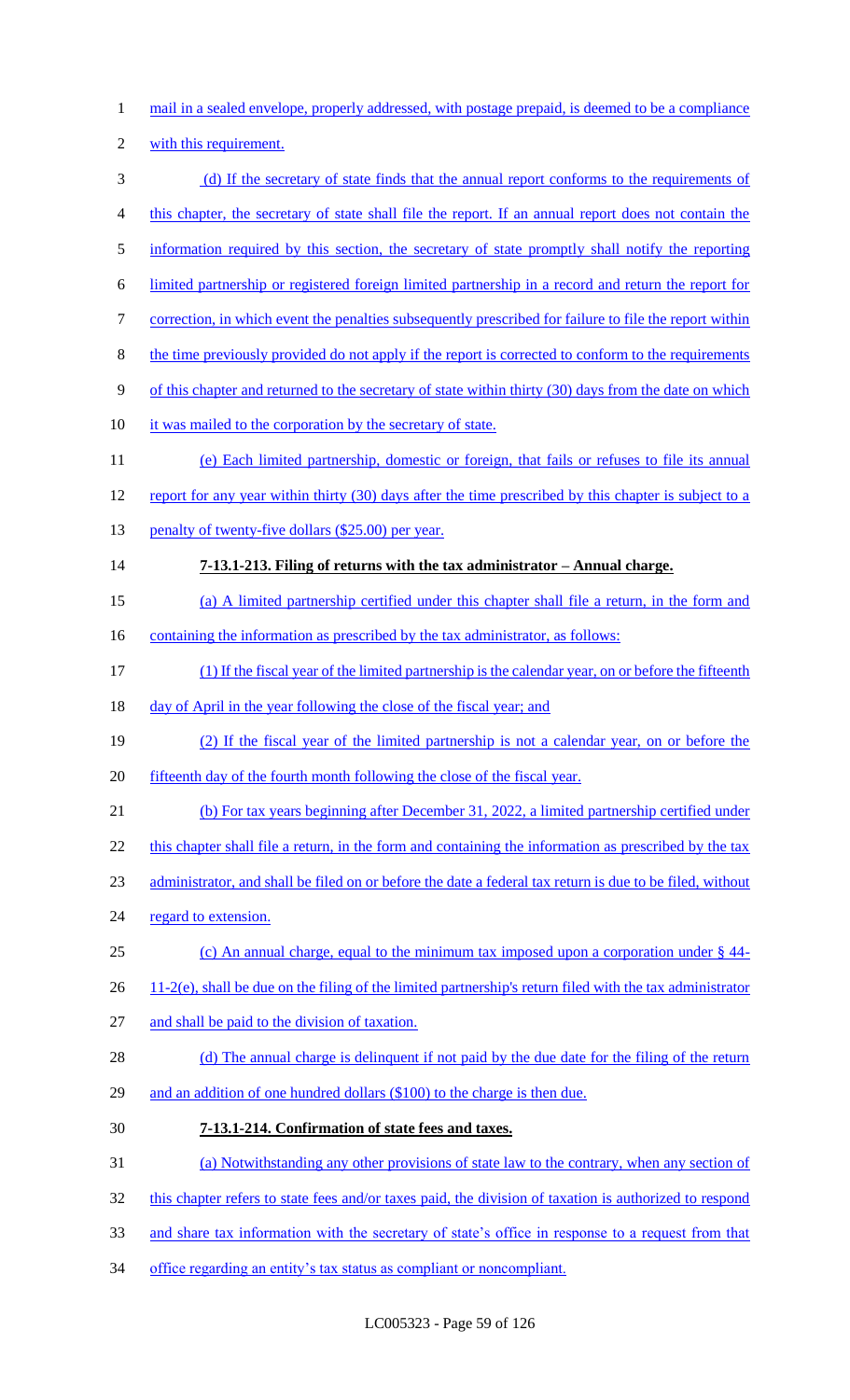(b) If the secretary of state's office receives notice from the division of taxation that the limited liability company has failed to pay any fees or taxes due this state, the secretary of state shall begin revocation proceedings in accordance with the provisions of § 7-13.1-811. (c) The notice of revocation may state as the basis for revocation that the taxpayer failed 5 to pay state fees and/or taxes to the division of taxation. However, the secretary of state's office must otherwise protect all state and federal tax information in its custody as required by § 7-13.1- 7 215 and refrain from disclosing any other specific tax information. **7-13.1-215. Revocation of certificate of limited partnership or certificate of registration for nonpayment of fee.**  (a) The tax administrator may, after July 15 of each year, compile a list of all limited 11 partnerships that have failed to pay any state fees and/or taxes for one year after the fees and/or 12 taxes became due and payable, and the failure is not the subject of a pending appeal. The tax 13 administrator shall certify to the correctness of the list. Upon receipt of the certified list, the 14 secretary of state may initiate revocation proceedings as defined in § 7-13.1-811. (b) With respect to any information provided by the division of taxation to the secretary of 16 state's office pursuant to this chapter, the secretary of state, together with the employees or agents thereof, shall be subject to all state and federal tax confidentiality laws applying to the division of 18 taxation and the officers, agents, and employees thereof, and which restrict the acquisition, use, storage, dissemination, or publication of confidential taxpayer data. 20 (c) Notwithstanding the foregoing, the notice of revocation may state as the basis for revocation that the taxpayer has failed to pay state fees and/or taxes to the division of taxation. 22 However, the secretary of state's office must otherwise protect all state and federal tax information in its custody as required by subsection (b) of this section and refrain from disclosing any other specific tax information. PART 3 LIMITED PARTNERS **7-13.1-301. Becoming limited partner.** (a) Upon formation of a limited partnership, a person becomes a limited partner as agreed among the persons that are to be the initial partners. (b) After formation, a person becomes a limited partner: (1) As provided in the partnership agreement; (2) As the result of a transaction effective under part 11 of this chapter; (3) With the affirmative vote or consent of all the partners; or (4) As provided in §§ 7-13.1-801(a)(4) or 7-13.1-801(a)(5).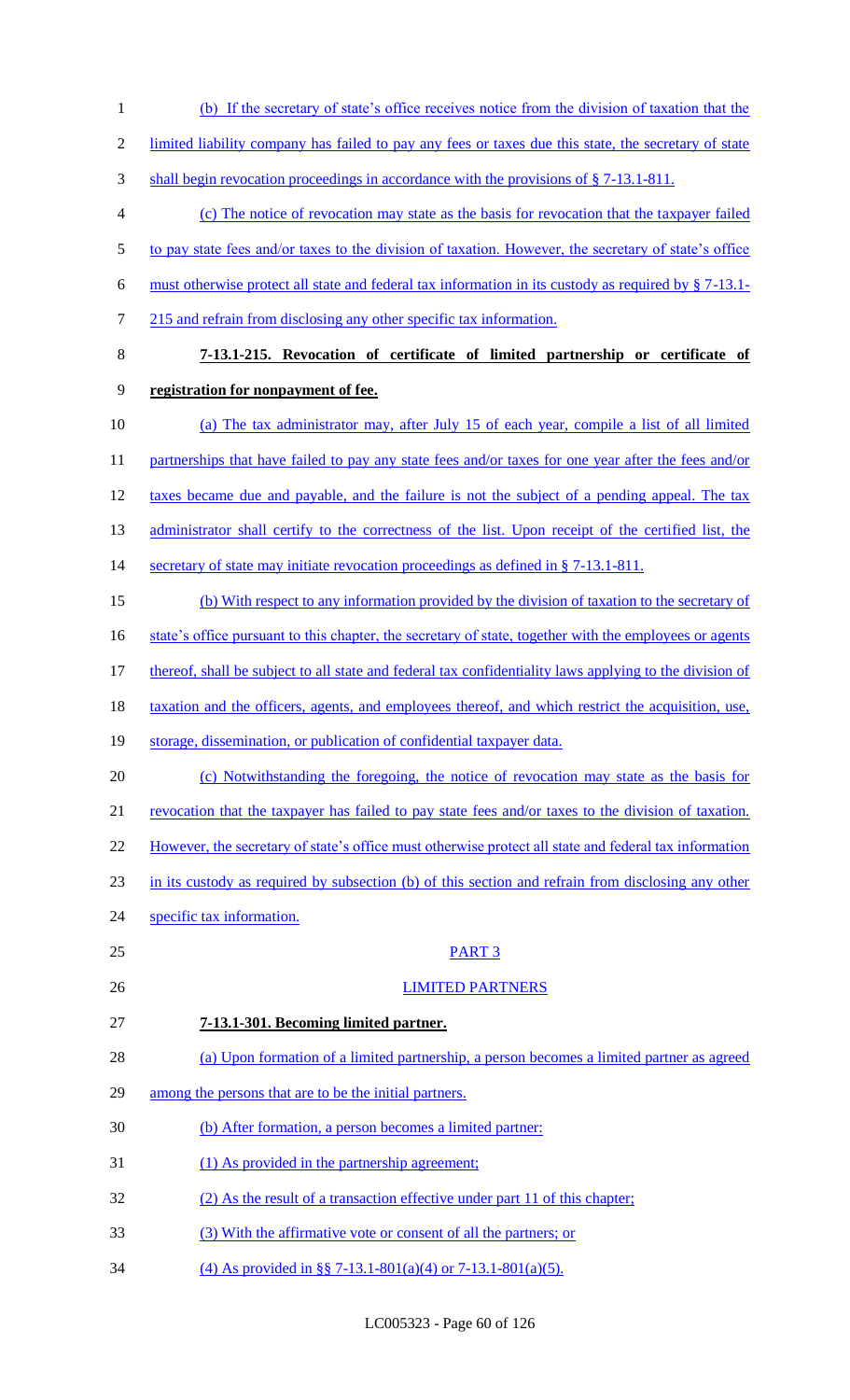| $\mathbf{1}$   | (c) A person may become a limited partner without:                                                           |
|----------------|--------------------------------------------------------------------------------------------------------------|
| $\overline{2}$ | (1) Acquiring a transferable interest; or                                                                    |
| 3              | (2) Making or being obligated to make a contribution to the limited partnership.                             |
| 4              | 7-13.1-302. No agency power of limited partner as limited partner.                                           |
| 5              | (a) A limited partner is not an agent of a limited partnership solely by reason of being a                   |
| 6              | limited partner.                                                                                             |
| 7              | (b) A person's status as a limited partner does not prevent or restrict law other than this                  |
| 8              | chapter from imposing liability on a limited partnership because of the person's conduct.                    |
| 9              | 7-13.1-303. No liability as limited partner for limited partnership obligations.                             |
| 10             | (a) A debt, obligation, or other liability of a limited partnership is not the debt, obligation,             |
| 11             | or other liability of a limited partner. A limited partner is not personally liable, directly or indirectly, |
| 12             | by way of contribution or otherwise, for a debt, obligation, or other liability of the partnership solely    |
| 13             | by reason of being or acting as a limited partner, even if the limited partner participates in the           |
| 14             | management and control of the limited partnership. This subsection applies regardless of the                 |
| 15             | dissolution of the partnership.                                                                              |
| 16             | (b) The failure of a limited partnership to observe formalities relating to the exercise of its              |
| 17             | powers or management of its activities and affairs is not a ground for imposing liability on a limited       |
|                |                                                                                                              |
| 18             | partner for a debt, obligation, or other liability of the partnership.                                       |
| 19             | 7-13.1-304. Rights to information of limited partner and person dissociated as limited                       |
| 20             | partner.                                                                                                     |
| 21             | (a) On ten (10) days' demand, made in a record received by the limited partnership, a                        |
| 22             | limited partner may inspect and copy required information during regular business hours in the               |
| 23             | limited partnership's principal office. The limited partner need not have any particular purpose for         |
| 24             | seeking the information.                                                                                     |
| 25             | (b) During regular business hours and at a reasonable location specified by the limited                      |
| 26             | partnership, a limited partner may inspect and copy information regarding the activities, affairs,           |
| 27             | financial condition, and other circumstances of the limited partnership as is just and reasonable if:        |
| 28             | (1) The limited partner seeks the information for a purpose reasonably related to the                        |
| 29             | partner's interest as a limited partner;                                                                     |
| 30             | (2) The limited partner makes a demand in a record received by the limited partnership,                      |
| 31             | describing with reasonable particularity the information sought and the purpose for seeking the              |
| 32             | information; and                                                                                             |
| 33             | (3) The information sought is directly connected to the limited partner's purpose.                           |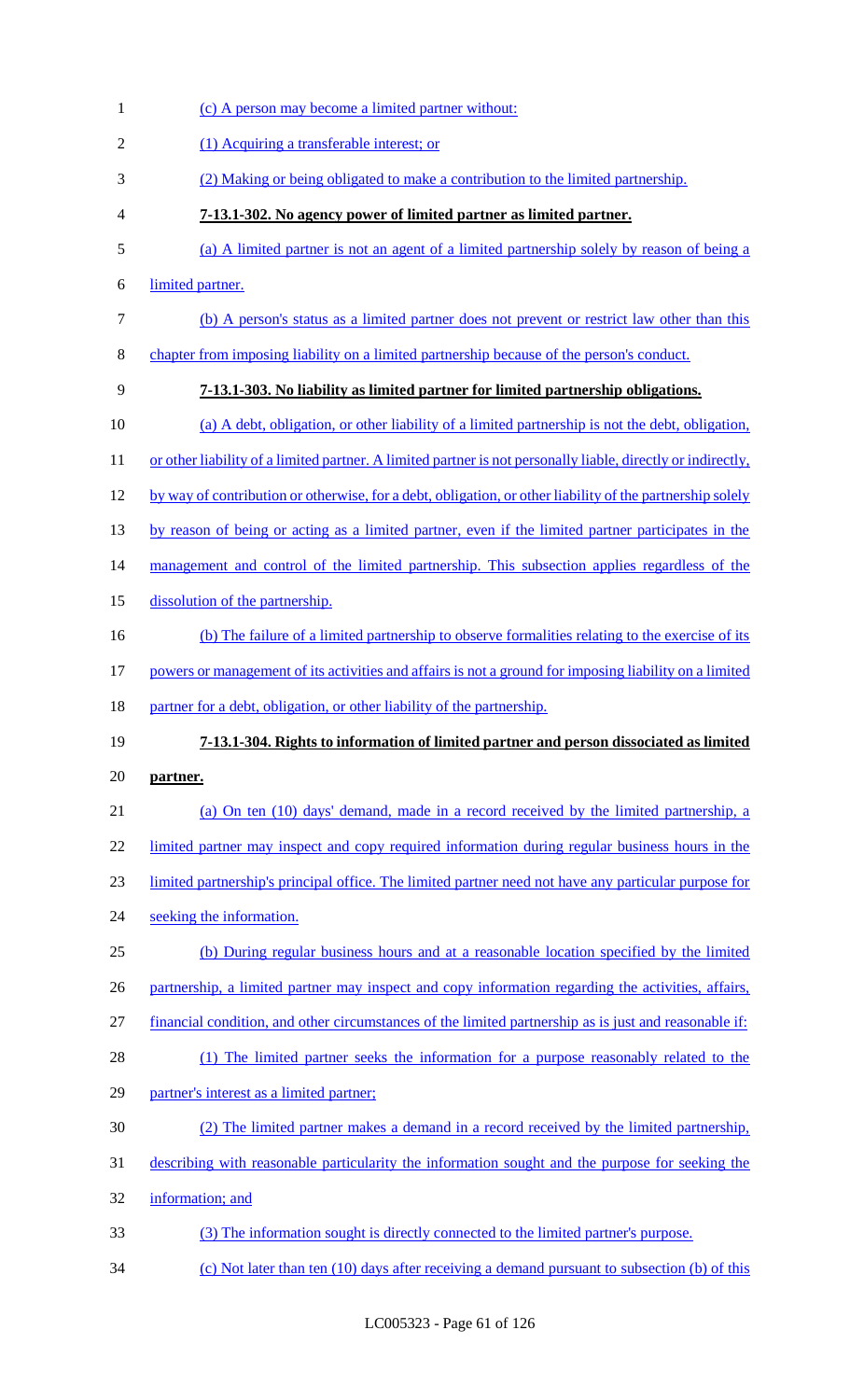| $\mathbf{1}$   | section, the limited partnership shall inform in a record the limited partner that made the demand     |
|----------------|--------------------------------------------------------------------------------------------------------|
| $\overline{2}$ | $of$ :                                                                                                 |
| 3              | (1) What information the partnership will provide in response to the demand and when and               |
| 4              | where the partnership will provide the information; and                                                |
| 5              | (2) The partnership's reasons for declining, if the partnership declines to provide any                |
| 6              | demanded information.                                                                                  |
| 7              | (d) Whenever this chapter or a partnership agreement provides for a limited partner to vote            |
| 8              | on or give or withhold consent to a matter, before the vote is cast or consent is given or withheld,   |
| 9              | the limited partnership shall, without demand, provide the limited partner with all information that   |
| 10             | is known to the partnership and is material to the limited partner's decision.                         |
| 11             | (e) Subject to subsection (j) of this section, on ten (10) days' demand made in a record               |
| 12             | received by a limited partnership, a person dissociated as a limited partner may have access to        |
| 13             | information to which the person was entitled while a limited partner if:                               |
| 14             | (1) The information pertains to the period during which the person was a limited partner;              |
| 15             | (2) The person seeks the information in good faith; and                                                |
| 16             | (3) The person satisfies the requirements imposed on a limited partner by subsection (b) of            |
| 17             | this section.                                                                                          |
| 18             | (f) A limited partnership shall respond to a demand made pursuant to subsection (e) of this            |
| 19             | section in the manner provided in subsection (c) of this section.                                      |
| 20             | $(g)$ A limited partnership may charge a person that makes a demand under this section                 |
| 21             | reasonable costs of copying, limited to the costs of labor and material.                               |
| 22             | (h) A limited partner or person dissociated as a limited partner may exercise the rights               |
| 23             | under this section through an agent or, in the case of an individual under legal disability, a legal   |
| 24             | representative. Any restriction or condition imposed by the partnership agreement or under             |
| 25             | subsection (j) of this section applies both to the agent or legal representative and to the limited    |
| 26             | partner or person dissociated as a limited partner.                                                    |
| 27             | (i) Subject to $\S$ 7-13.1-704, the rights under this section do not extend to a person as             |
| 28             | transferee.                                                                                            |
| 29             | (j) In addition to any restriction or condition stated in its partnership agreement, a limited         |
| 30             | partnership, as a matter within the ordinary course of its activities and affairs, may impose          |
| 31             | reasonable restrictions and conditions on access to and use of information to be furnished under       |
| 32             | this section, including designating information confidential and imposing nondisclosure and            |
| 33             | safeguarding obligations on the recipient. In a dispute concerning the reasonableness of a restriction |
| 34             | under this subsection, the partnership has the burden of proving reasonableness.                       |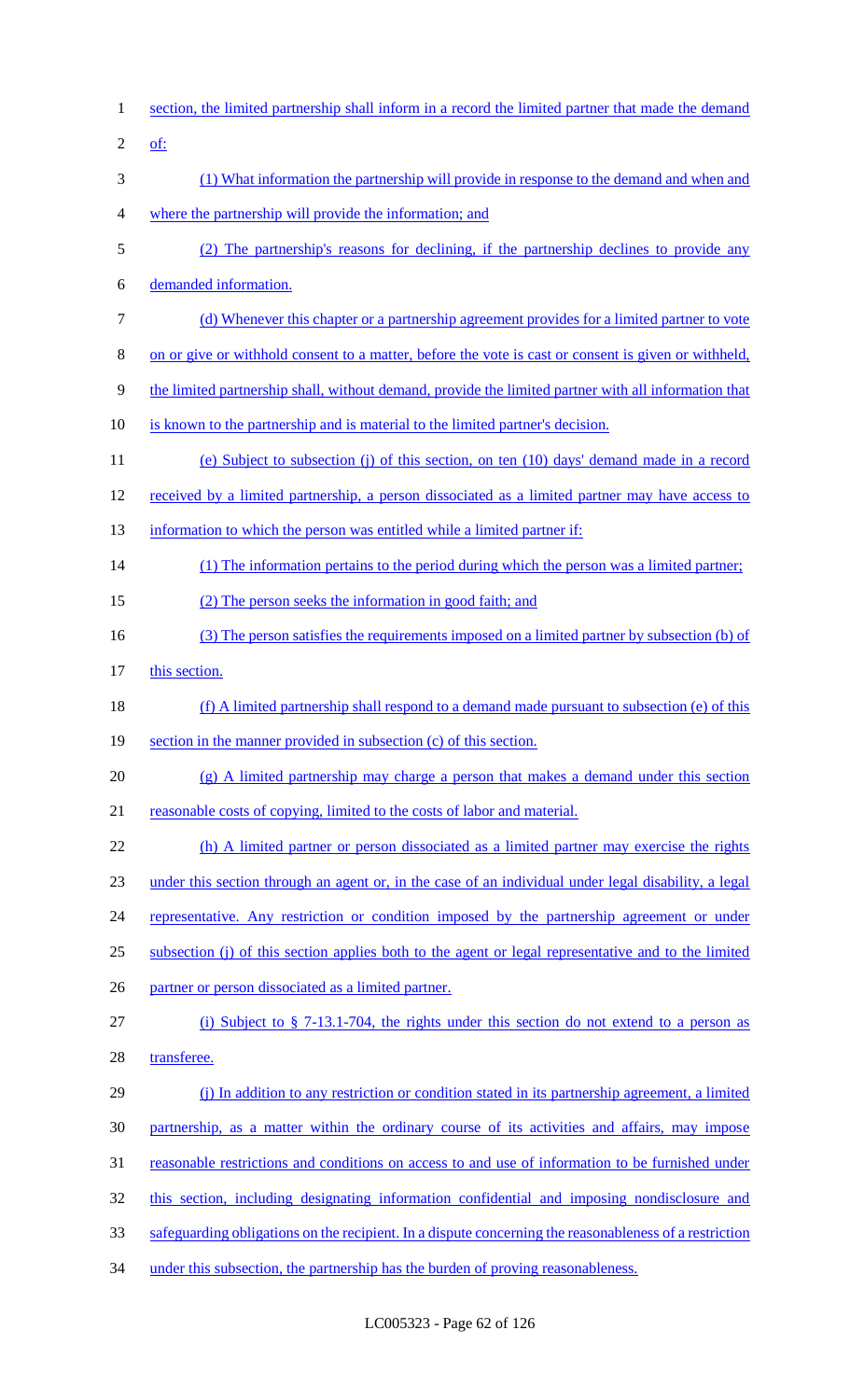| 7-13.1-305. Limited duties of limited partners.                                                         |
|---------------------------------------------------------------------------------------------------------|
| (a) A limited partner shall discharge any duties to the partnership and the other partners              |
| <u>under the partnership agreement and exercise any rights under this chapter or the partnership</u>    |
| agreement consistently with the contractual obligation of good faith and fair dealing.                  |
| (b) Except as otherwise provided in subsection (a) of this section, a limited partner does              |
| not have any duty to the limited partnership or to any other partner solely by reason of acting as a    |
| limited partner.                                                                                        |
| (c) If a limited partner enters into a transaction with a limited partnership, the limited              |
| partner's rights and obligations arising from the transaction are the same as those of a person that    |
| is not a partner.                                                                                       |
| 7-13.1-306. Person erroneously believing self to be limited partner.                                    |
| (a) Except as otherwise provided in subsection (b) of this section, a person that makes an              |
| investment in a business enterprise and erroneously but in good faith believes that the person has      |
| become a limited partner in the enterprise is not liable for the enterprise's obligations by reason of  |
| making the investment, receiving distributions from the enterprise, or exercising any rights of or      |
| appropriate to a limited partner, if, on ascertaining the mistake, the person:                          |
| (1) Causes an appropriate certificate of limited partnership, amendment, or statement of                |
| correction to be signed and delivered to the secretary of state for filing; or                          |
| (2) Withdraws from future participation as an owner in the enterprise by signing and                    |
| delivering to the secretary of state for filing a statement of negation under this section.             |
| (b) A person that makes an investment described in subsection (a) of this section is liable             |
| to the same extent as a general partner to any third party that enters into a transaction with the      |
| enterprise, believing in good faith that the person is a general partner, before the secretary of state |
| files a statement of negation, certificate of limited partnership, amendment, or statement of           |
| correction to show that the person is not a general partner.                                            |
| (c) If a person makes a diligent effort in good faith to comply with subsection $(a)(1)$ of this        |
| section and is unable to cause the appropriate certificate of limited partnership, amendment, or        |
| statement of correction to be signed and delivered to the secretary of state for filing, the person has |
| the right to withdraw from the enterprise pursuant to subsection $(a)(2)$ of this section even if the   |
| withdrawal would otherwise breach an agreement with others that are or have agreed to become            |
| co-owners of the enterprise.                                                                            |
| PART <sub>4</sub>                                                                                       |
| <b>GENERAL PARTNERS</b>                                                                                 |
| 7-13.1-401. Becoming general partner.                                                                   |

## LC005323 - Page 63 of 126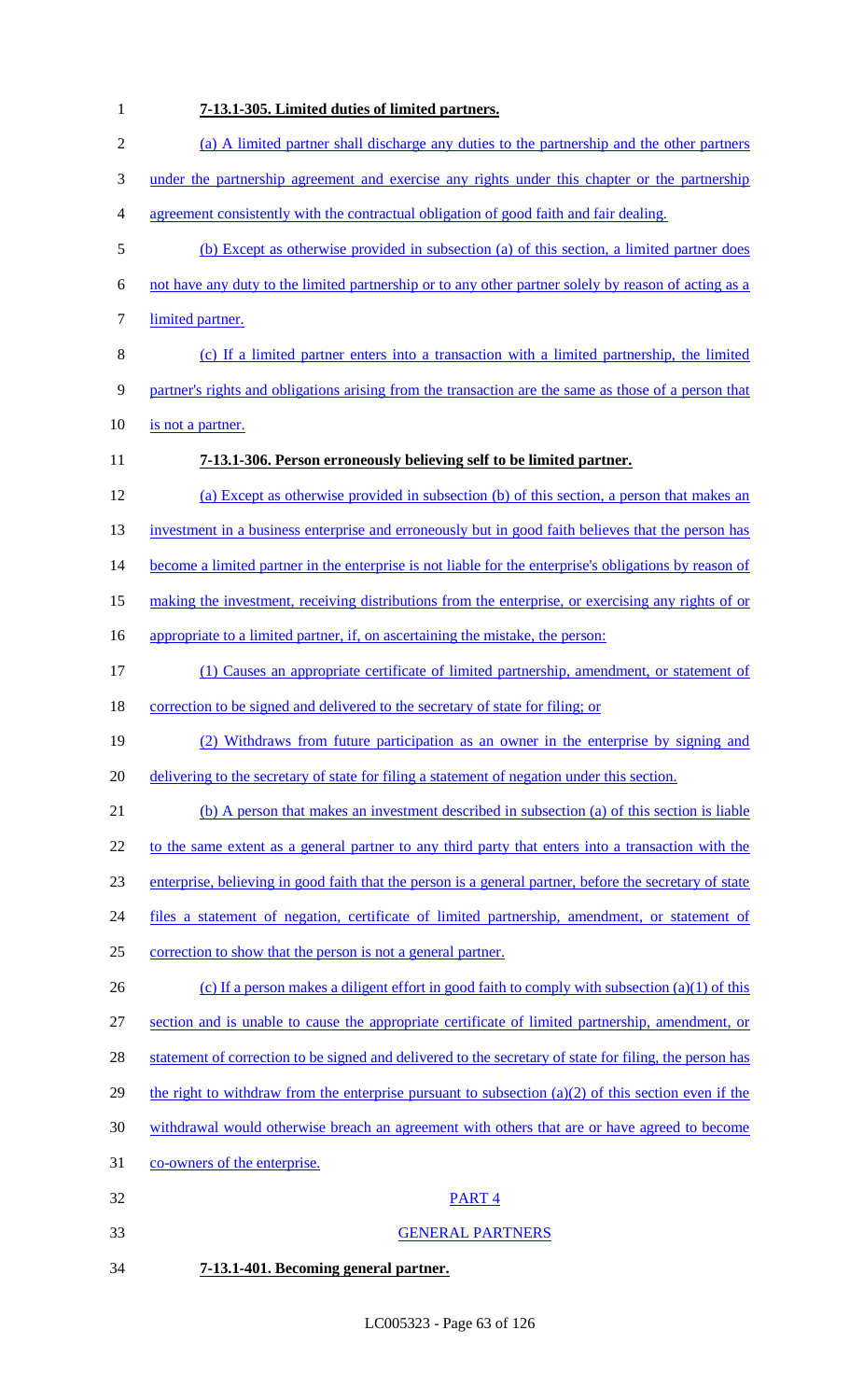(a) Upon formation of a limited partnership, a person becomes a general partner as agreed among the persons that are to be the initial partners. (b) After formation of a limited partnership, a person becomes a general partner: (1) As provided in the partnership agreement; (2) As the result of a transaction effective under part 11 of this chapter; (3) With the affirmative vote or consent of all the partners; or 7 (4) As provided in § 7-13.1-801(a)(3)(ii). (c) A person may become a general partner without: (1) Acquiring a transferable interest; or 10 (2) Making or being obligated to make a contribution to the partnership. **7-13.1-402. General partner agent of limited partnership.** (a) Each general partner is an agent of the limited partnership for the purposes of its 13 activities and affairs. An act of a general partner, including the signing of a record in the 14 partnership's name, for apparently carrying on in the ordinary course the partnership's activities and affairs or activities and affairs of the kind carried on by the partnership binds the partnership, unless 16 the general partner did not have authority to act for the partnership in the particular matter and the person with which the general partner was dealing knew or had notice that the general partner lacked authority. (b) An act of a general partner which is not apparently for carrying on in the ordinary course 20 the limited partnership's activities and affairs or activities and affairs of the kind carried on by the partnership binds the partnership only if the act was actually authorized by all the other partners. **7-13.1-403. Limited partnership liable for general partner's actionable conduct.** (a) A limited partnership is liable for loss or injury caused to a person, or for a penalty 24 incurred, as a result of a wrongful act or omission, or other actionable conduct, of a general partner acting in the ordinary course of activities and affairs of the partnership or with the actual or apparent authority of the partnership. (b) If, in the course of a limited partnership's activities and affairs or while acting with 28 actual or apparent authority of the partnership, a general partner receives or causes the partnership 29 to receive money or property of a person not a partner, and the money or property is misapplied by a general partner, the partnership is liable for the loss. **7-13.1-404. General partner's liability.** (a) Except as otherwise provided in subsections (b) and (c) of this section, all general partners are liable jointly and severally for all debts, obligations, and other liabilities of the limited 34 partnership unless otherwise agreed by the claimant or provided by law.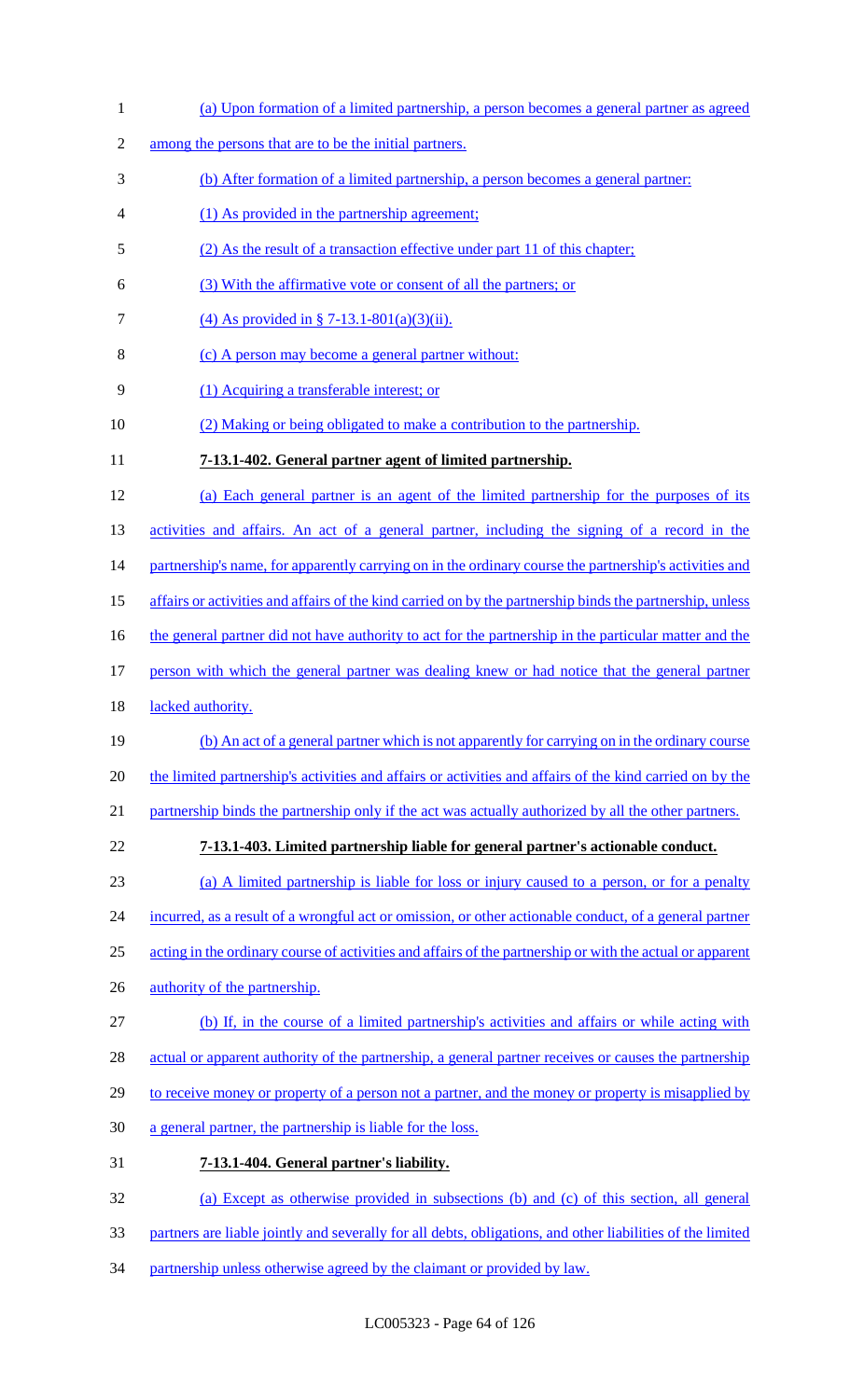(b) A person that becomes a general partner is not personally liable for a debt, obligation, or other liability of the limited partnership incurred before the person became a general partner. (c) A debt, obligation, or other liability of a limited partnership incurred while the partnership is a limited liability limited partnership is solely the debt, obligation, or other liability of the limited liability limited partnership. A general partner is not personally liable, directly or indirectly, by way of contribution or otherwise, for a debt, obligation, or other liability of the limited liability limited partnership solely by reason of being or acting as a general partner. This subsection applies: (1) Despite anything inconsistent in the partnership agreement that existed immediately before the vote or consent required to become a limited liability limited partnership under § 7-13.1-  $406(b)(2)$ ; and (2) Regardless of the dissolution of the partnership. (d) The failure of a limited liability limited partnership to observe formalities relating to 14 the exercise of its powers or management of its activities and affairs is not a ground for imposing liability on a general partner for a debt, obligation, or other liability of the partnership. (e) An amendment of a certificate of limited partnership which deletes a statement that the limited partnership is a limited liability limited partnership does not affect the limitation in this section on the liability of a general partner for a debt, obligation, or other liability of the limited 19 partnership incurred before the amendment became effective. **7-13.1-405. Actions by and against partnership and partners.** (a) To the extent not inconsistent with § 7-13.1-404, a general partner may be joined in an 22 action against the limited partnership or named in a separate action. (b) A judgment against a limited partnership is not by itself a judgment against a general 24 partner. A judgment against a partnership may not be satisfied from a general partner's assets unless there is also a judgment against the general partner. 26 (c) A judgment creditor of a general partner may not levy execution against the assets of the general partner to satisfy a judgment based on a claim against the limited partnership, unless 28 the partner is personally liable for the claim under § 7-13.1-404 and: (1) A judgment based on the same claim has been obtained against the limited partnership and a writ of execution on the judgment has been returned unsatisfied in whole or in part; (2) The partnership is a debtor in bankruptcy; (3) The general partner has agreed that the creditor need not exhaust partnership assets; (4) A court grants permission to the judgment creditor to levy execution against the assets 34 of a general partner based on a finding that partnership assets subject to execution are clearly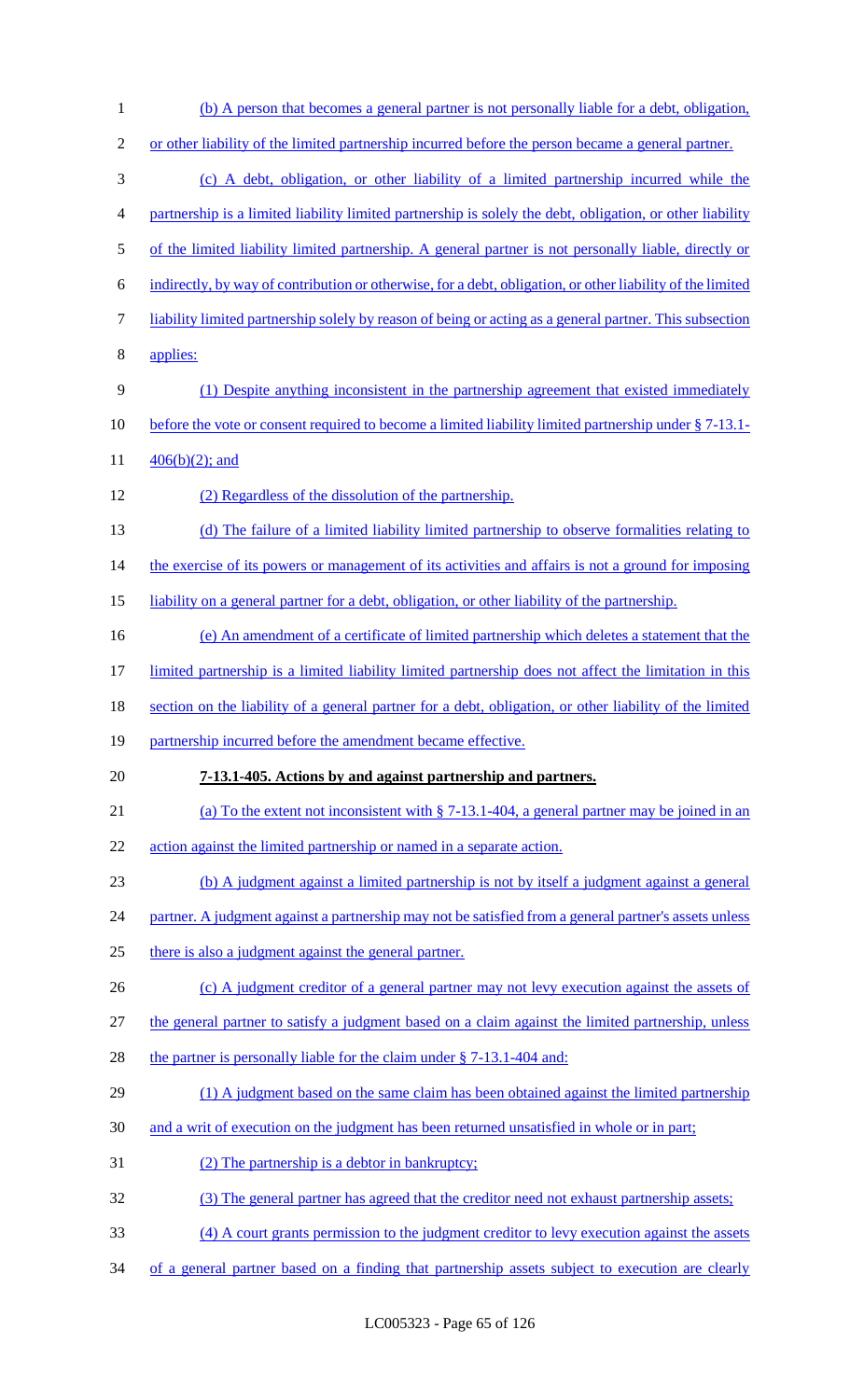- 1 insufficient to satisfy the judgment, that exhaustion of assets is excessively burdensome, or that the grant of permission is an appropriate exercise of the court's equitable powers; or (5) Liability is imposed on the general partner by law or contract independent of the existence of the partnership. **7-13.1-406. Management rights of general partner.** (a) Each general partner has equal rights in the management and conduct of the limited partnership's activities and affairs. Except as otherwise provided in this chapter, any matter relating to the activities and affairs of the partnership is decided exclusively by the general partner or, if there is more than one general partner, by a majority of the general partners. (b) The affirmative vote or consent of all the partners is required to: 11 (1) Amend the partnership agreement; (2) Amend the certificate of limited partnership to add or delete a statement that the limited 13 partnership is a limited liability limited partnership; and (3) Sell, lease, exchange, or otherwise dispose of all, or substantially all, of the limited partnership's property, with or without the good will, other than in the usual and regular course of 16 the limited partnership's activities and affairs. (c) A limited partnership shall reimburse a general partner for an advance to the partnership beyond the amount of capital the general partner agreed to contribute. (d) A payment or advance made by a general partner which gives rise to a limited partnership obligation under subsection (c) of this section or § 7-13.1-408(a) constitutes a loan to 21 the limited partnership which accrues interest from the date of the payment or advance. (e) A general partner is not entitled to remuneration for services performed for the limited partnership. **7-13.1-407. Rights to information of general partner and person dissociated as general partner.** 26 (a) A general partner may inspect and copy required information during regular business hours in the limited partnership's principal office, without having any particular purpose for seeking 28 the information. 29 (b) On reasonable notice, a general partner may inspect and copy during regular business hours, at a reasonable location specified by the limited partnership, any record maintained by the partnership regarding the partnership's activities, affairs, financial condition, and other circumstances, to the extent the information is material to the general partner's rights and duties under the partnership agreement or this chapter.
- (c) A limited partnership shall furnish to each general partner: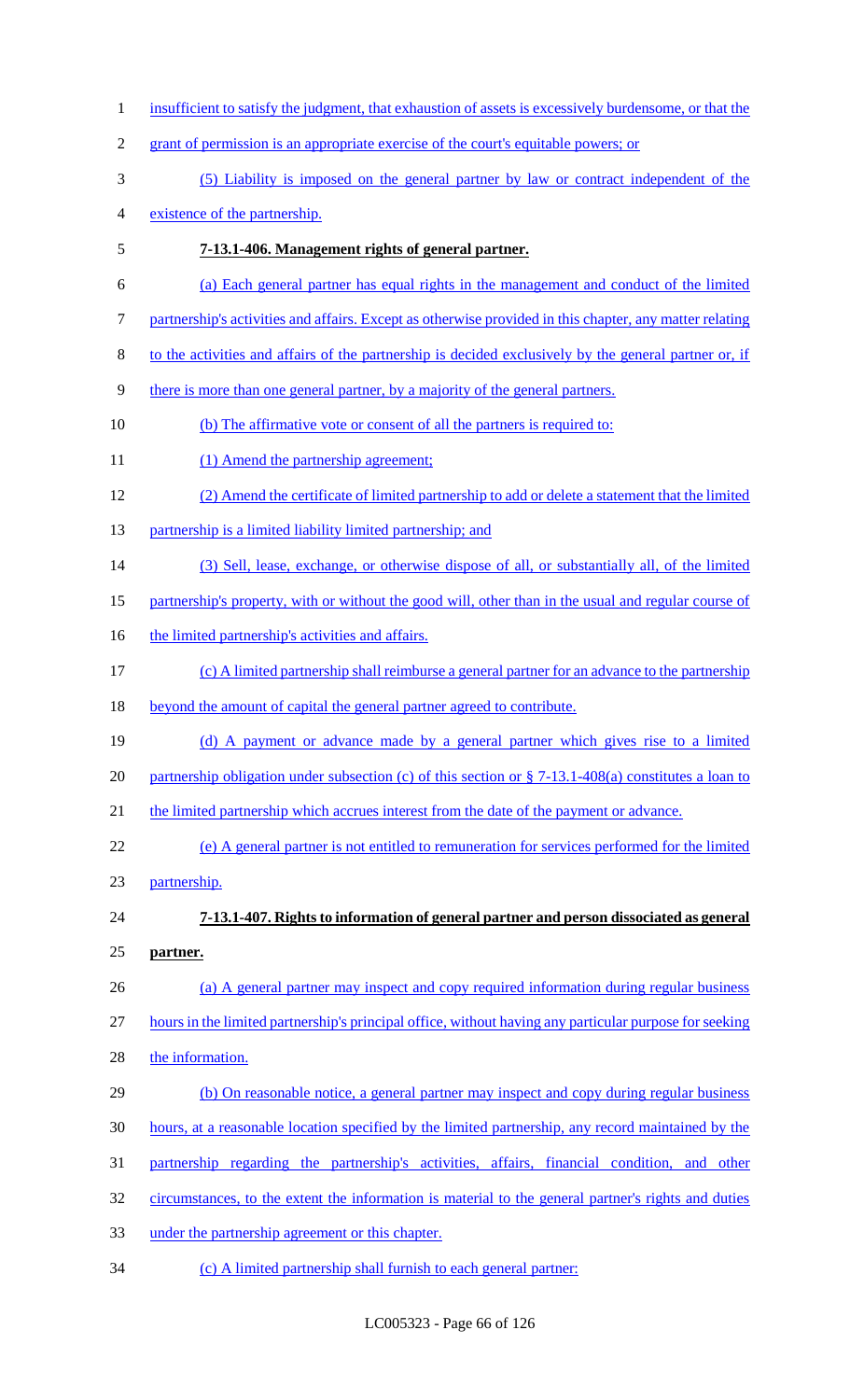(1) Without demand, any information concerning the partnership's activities, affairs, financial condition, and other circumstances which the partnership knows and is material to the proper exercise of the general partner's rights and duties under the partnership agreement or this chapter, except to the extent the partnership can establish that it reasonably believes the general partner already knows the information; and (2) On demand, any other information concerning the partnership's activities, affairs, financial condition, and other circumstances, except to the extent the demand or the information demanded is unreasonable or otherwise improper under the circumstances. (d) The duty to furnish information under subsection (c) of this section also applies to each general partner to the extent the general partner knows any of the information described in 11 subsection (b) of this section. (e) Subject to subsection (j) of this section, on ten (10) days' demand made in a record 13 received by a limited partnership, a person dissociated as a general partner may have access to the 14 information and records described in subsections (a) and (b) of this section at the locations specified 15 in those subsections if: (1) The information or record pertains to the period during which the person was a general partner; (2) The person seeks the information or record in good faith; and (3) The person satisfies the requirements imposed on a limited partner by § 7-13.1-304(b). (f) A limited partnership shall respond to a demand made pursuant to subsection (e) of this section in the manner provided in § 7-13.1-304(c). (g) A limited partnership may charge a person that makes a demand under this section the reasonable costs of copying, limited to the costs of labor and material. 24 (h) A general partner or person dissociated as a general partner may exercise the rights under this section through an agent or, in the case of an individual under legal disability, a legal 26 representative. Any restriction or condition imposed by the partnership agreement or under 27 subsection (j) of this section applies both to the agent or legal representative and to the general 28 partner or person dissociated as a general partner. 29 (i) The rights under this section do not extend to a person as transferee, but if: (1) A general partner dies, § 7-13.1-704 applies; and (2) An individual dissociates as a general partner under §§ 7-13.1-603(6)(ii) or 7-13.1- 603(6)(iii), the legal representative of the individual may exercise the rights under subsection (c) of this section of a person dissociated as a general partner. (j) In addition to any restriction or condition stated in its partnership agreement, a limited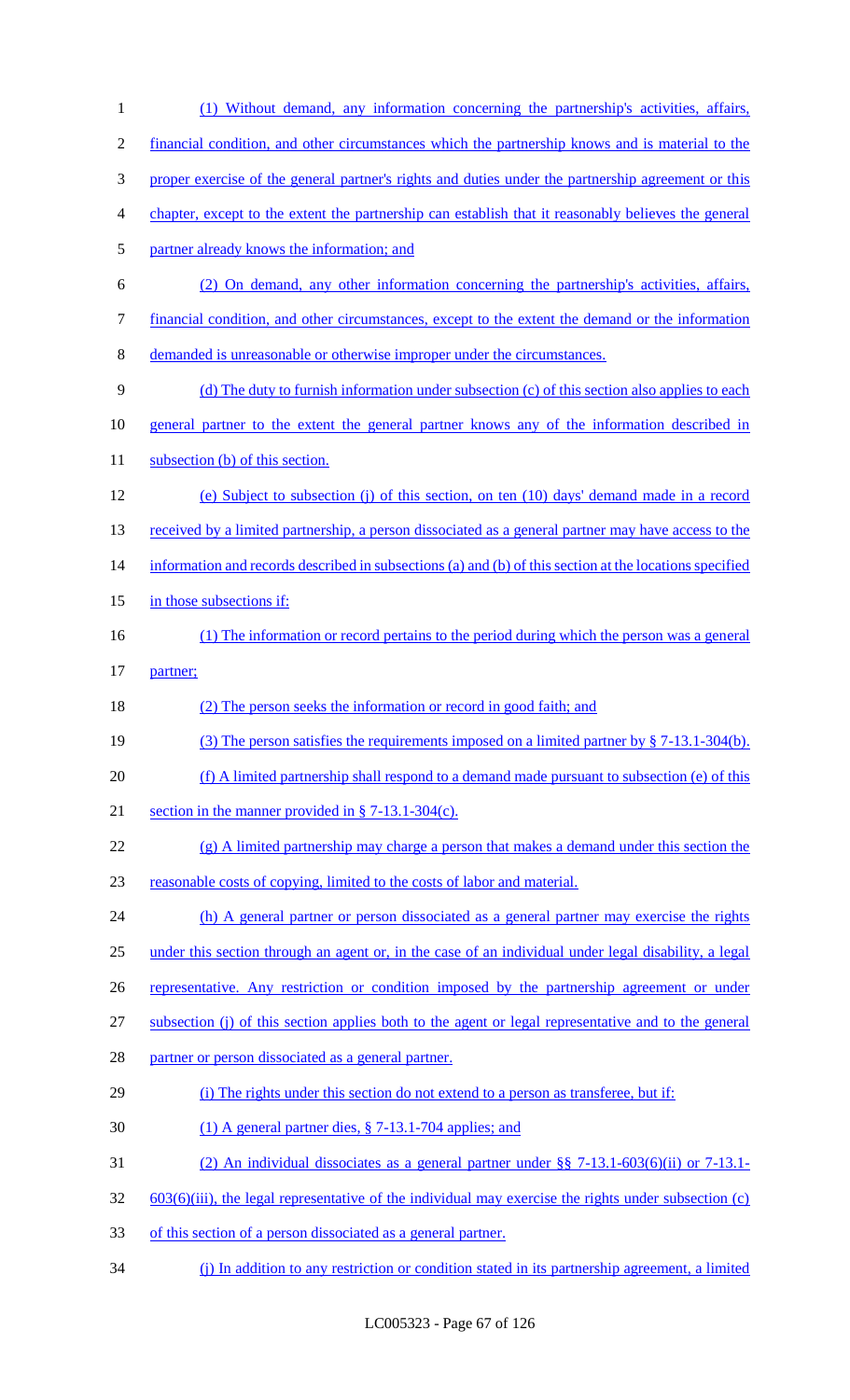1 partnership, as a matter within the ordinary course of its activities and affairs, may impose 2 reasonable restrictions and conditions on access to and use of information to be furnished under 3 this section, including designating information confidential and imposing nondisclosure and 4 safeguarding obligations on the recipient. In a dispute concerning the reasonableness of a restriction 5 under this subsection, the partnership has the burden of proving reasonableness. 6 **7-13.1-408. Reimbursement -- Indemnification -- Advancement -- Insurance.** 7 (a) A limited partnership shall reimburse a general partner for any payment made by the 8 general partner in the course of the general partner's activities on behalf of the partnership, if the 9 general partner complied with §§ 7-13.1-406, 7-13.1-409, and 7-13.1-504 in making the payment. 10 (b) A limited partnership shall indemnify and hold harmless a person with respect to any 11 claim or demand against the person and any debt, obligation, or other liability incurred by the 12 person by reason of the person's former or present capacity as a general partner, if the claim, 13 demand, debt, obligation, or other liability does not arise from the person's breach of §§ 7-13.1-14 406, 7-13.1-409, or 7-13.1-504. 15 (c) In the ordinary course of its activities and affairs, a limited partnership may advance 16 reasonable expenses, including attorneys' fees and costs, incurred by a person in connection with a 17 claim or demand against the person by reason of the person's former or present capacity as a general 18 partner, if the person promises to repay the partnership if the person ultimately is determined not 19 to be entitled to be indemnified under subsection (b) of this section. 20 (d) A limited partnership may purchase and maintain insurance on behalf of a general 21 partner against liability asserted against or incurred by the general partner in that capacity or arising 22 from that status even if, under  $\S$  7-13.1-105(c)(8), the partnership agreement could not eliminate or 23 limit the person's liability to the partnership for the conduct giving rise to the liability. 24 **7-13.1-409. Standards of conduct for general partners.** 25 (a) A general partner owes to the limited partnership and, subject to § 7-13.1-901, the other 26 partners the duties of loyalty and care stated in subsections (b) and (c) of this section. 27 (b) The fiduciary duty of loyalty of a general partner includes the duties: 28 (1) To account to the limited partnership and hold as trustee for it any property, profit, or 29 benefit derived by the general partner: 30 (i) In the conduct or winding up of the partnership's activities and affairs; 31 (ii) From a use by the general partner of the partnership's property; or 32 (iii) From the appropriation of a partnership opportunity; 33 (2) To refrain from dealing with the partnership in the conduct or winding up of the 34 partnership's activities and affairs as or on behalf of a person having an interest adverse to the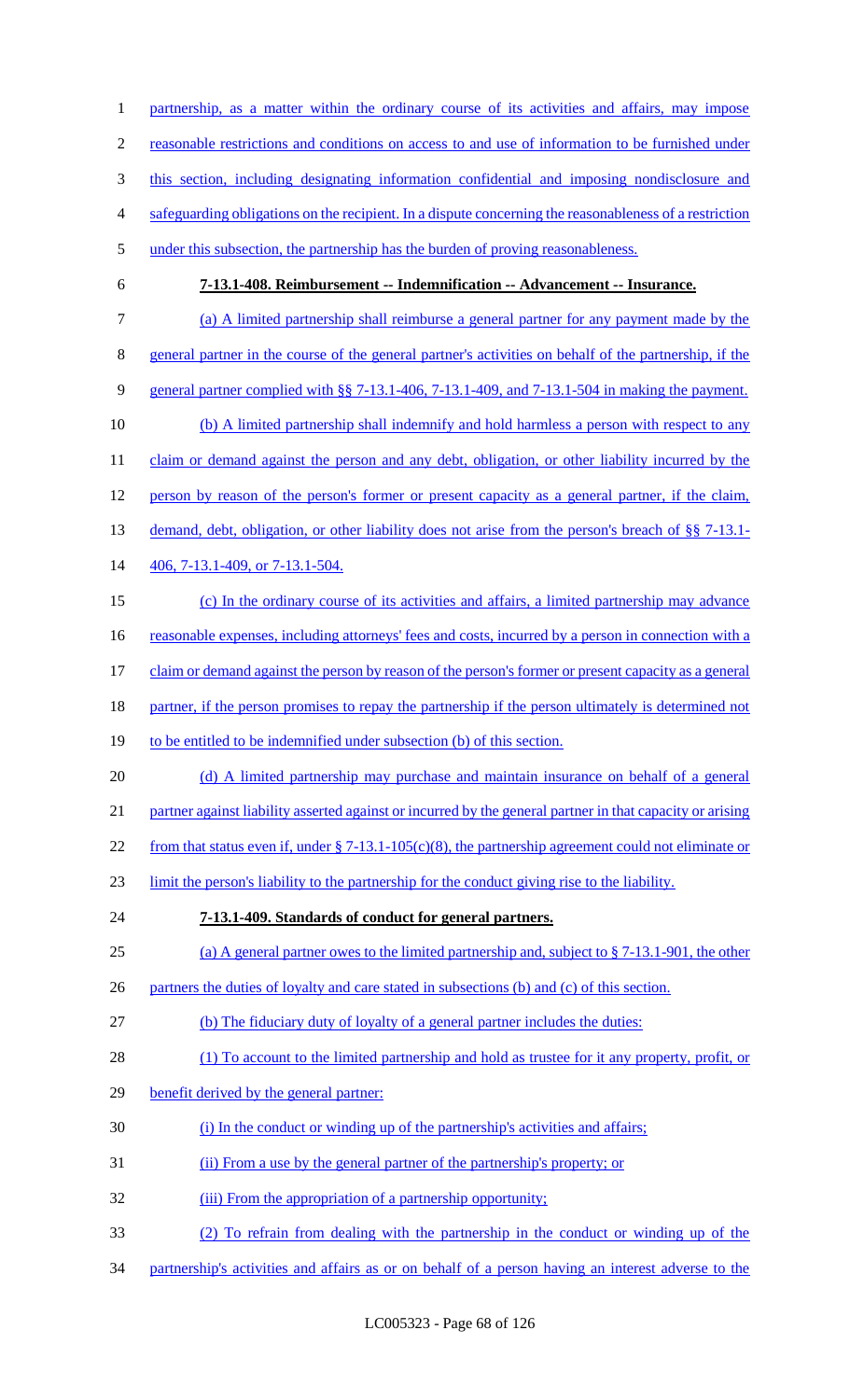1 partnership; and

| $\mathfrak{2}$   | (3) To refrain from competing with the partnership in the conduct or winding up of the                  |
|------------------|---------------------------------------------------------------------------------------------------------|
| 3                | partnership's activities and affairs.                                                                   |
| 4                | (c) The duty of care of a general partner in the conduct or winding up of the limited                   |
| 5                | partnership's activities and affairs is to refrain from engaging in grossly negligent or reckless       |
| 6                | conduct, willful or intentional misconduct, or knowing violation of law.                                |
| $\boldsymbol{7}$ | (d) A general partner shall discharge the duties and obligations under this chapter or under            |
| 8                | the partnership agreement and exercise any rights consistently with the contractual obligation of       |
| 9                | good faith and fair dealing.                                                                            |
| 10               | (e) A general partner does not violate a duty or obligation under this chapter or under the             |
| 11               | partnership agreement solely because the general partner's conduct furthers the general partner's       |
| 12               | own interest.                                                                                           |
| 13               | (f) All the partners of a limited partnership may authorize or ratify, after full disclosure of         |
| 14               | all material facts, a specific act or transaction by a general partner that otherwise would violate the |
| 15               | duty of loyalty.                                                                                        |
| 16               | $(g)$ It is a defense to a claim under subsection (b)(2) of this section and any comparable             |
| 17               | claim in equity or at common law that the transaction was fair to the limited partnership.              |
| 18               | (h) If, as permitted by subsection (f) of this section or the partnership agreement, a general          |
| 19               | partner enters into a transaction with the limited partnership which otherwise would be prohibited      |
| 20               | by subsection $(b)(2)$ of this section, the general partner's rights and obligations arising from the   |
| 21               | transaction are the same as those of a person that is not a general partner.                            |
| 22               | PART <sub>5</sub>                                                                                       |
| 23               | <b>CONTRIBUTIONS AND DISTRIBUTIONS</b>                                                                  |
| 24               | 7-13.1-501. Form of contribution.                                                                       |
| 25               | A contribution may consist of property transferred to, services performed for, or another               |
| 26               | benefit provided to the limited partnership or an agreement to transfer property to, perform services   |
| 27               | for, or provide another benefit to the partnership.                                                     |
| 28               | 7-13.1-502. Liability for contribution.                                                                 |
| 29               | (a) A person's obligation to make a contribution to a limited partnership is not excused by             |
| 30               | the person's death, disability, termination, or other inability to perform personally.                  |
| 31               | (b) If a person does not fulfill an obligation to make a contribution other than money, the             |
| 32               | person is obligated at the option of the limited partnership to contribute money equal to the value,    |
| 33               | as stated in the required information, of the part of the contribution which has not been made.         |
| 34               | (c) The obligation of a person to make a contribution may be compromised only by the                    |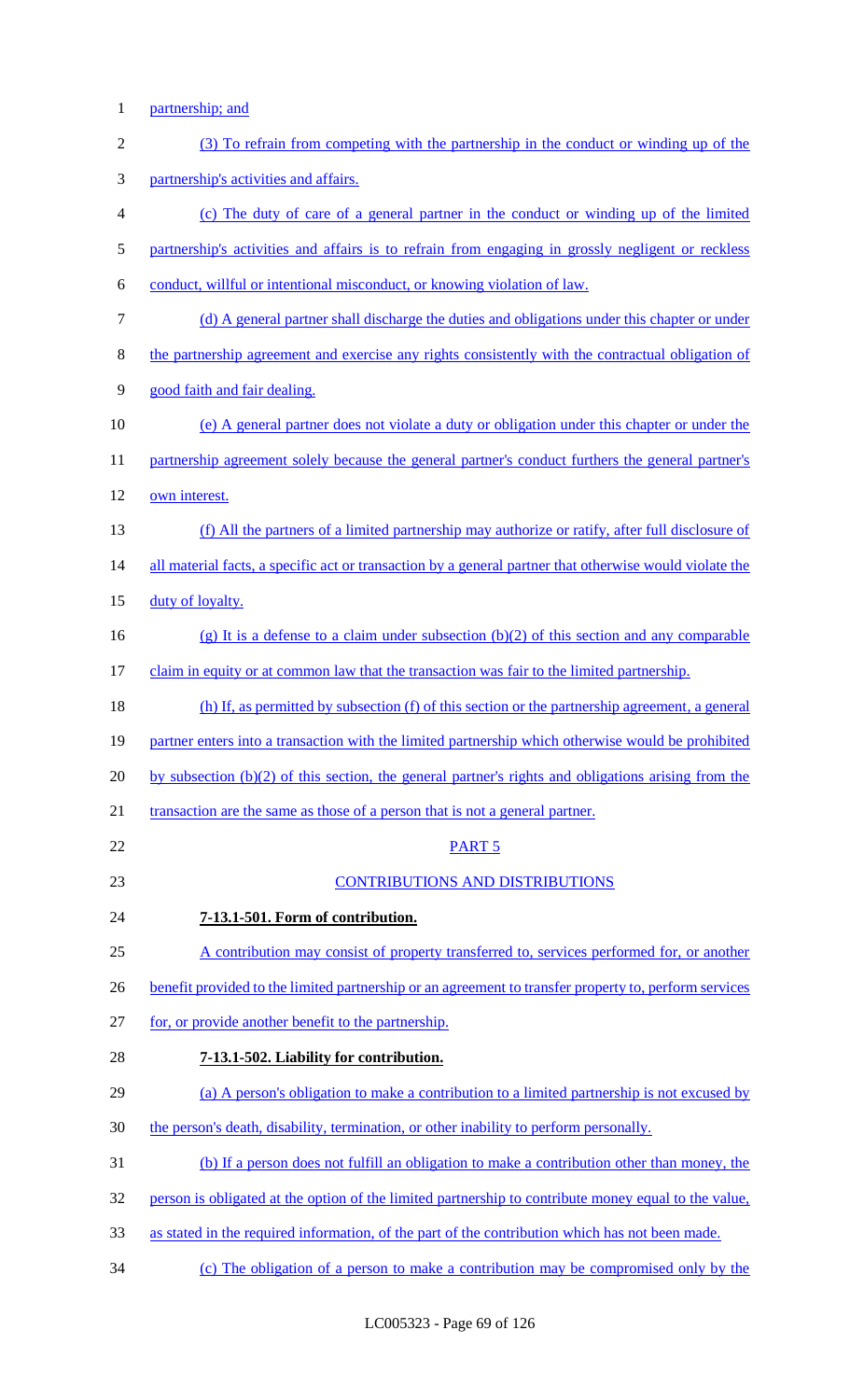1 affirmative vote or consent of all the partners. If a creditor of a limited partnership extends credit or otherwise acts in reliance on an obligation described in subsection (a) of this section without knowledge or notice of a compromise under this subsection, the creditor may enforce the obligation.

- **7-13.1-503. Sharing of and right to distributions before dissolution.**
- (a) Any distribution made by a limited partnership before its dissolution and winding up 7 must be shared among the partners on the basis of the value, as stated in the required information when the limited partnership decides to make the distribution, of the contributions the limited partnership has received from each partner, except to the extent necessary to comply with a transfer
- effective under § 7-13.1-702 or charging order in effect under § 7-13.1-703.
- (b) A person has a right to a distribution before the dissolution and winding up of a limited 12 partnership only if the partnership decides to make an interim distribution. A person's dissociation 13 does not entitle the person to a distribution.
- 14 (c) A person does not have a right to demand or receive a distribution from a limited
- partnership in any form other than money. Except as otherwise provided in § 7-13.1-810(f), a
- 16 partnership may distribute an asset in kind only if each part of the asset is fungible with each other
- 17 part and each person receives a percentage of the asset equal in value to the person's share of
- distributions.
- (d) If a partner or transferee becomes entitled to receive a distribution, the partner or transferee has the status of, and is entitled to all remedies available to, a creditor of the limited partnership with respect to the distribution. However, the partnership's obligation to make a 22 distribution is subject to offset for any amount owed to the partnership by the partner or a person
- dissociated as a partner on whose account the distribution is made.
- 

## **7-13.1-504. Limitations on distributions.**

- (a) A limited partnership may not make a distribution, including a distribution under § 7-
- 26 13.1-810, if after the distribution:
- (1) The partnership would not be able to pay its debts as they become due in the ordinary
- course of the partnership's activities and affairs; or
- (2) The partnership's total assets would be less than the sum of its total liabilities plus the amount that would be needed, if the partnership were to be dissolved and wound up at the time of
- 31 the distribution, to satisfy the preferential rights upon dissolution and winding up of partners and
- 32 transferees whose preferential rights are superior to the rights of persons receiving the distribution.
- (b) A limited partnership may base a determination that a distribution is not prohibited
- under subsection (a) of this section on: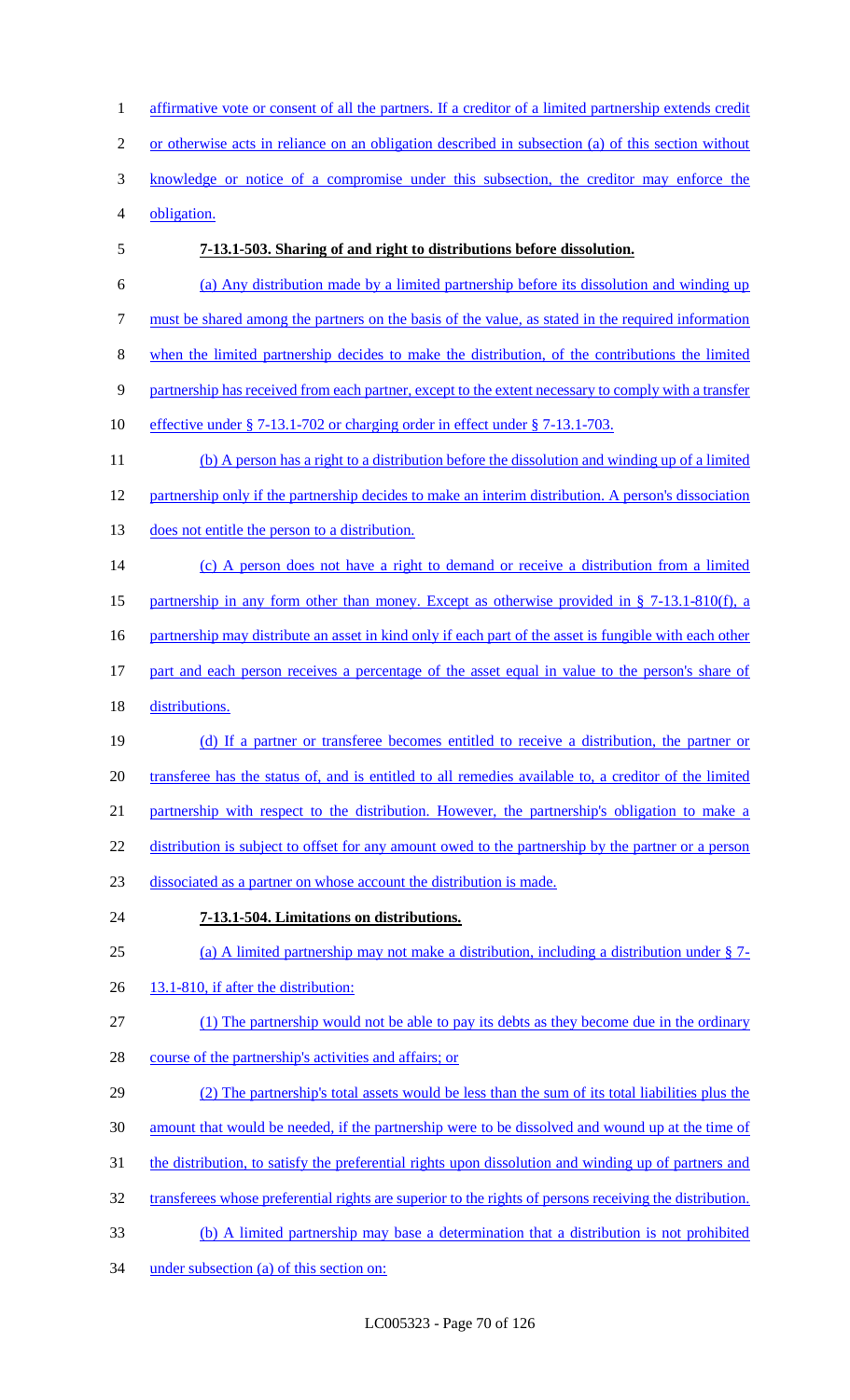| $\mathbf{1}$   | (1) Financial statements prepared on the basis of accounting practices and principles that              |
|----------------|---------------------------------------------------------------------------------------------------------|
| $\overline{2}$ | are reasonable in the circumstances; or                                                                 |
| 3              | (2) A fair valuation or other method that is reasonable under the circumstances.                        |
| 4              | (c) Except as otherwise provided in subsection (e) of this section, the effect of a distribution        |
| 5              | under subsection (a) of this section is measured:                                                       |
| 6              | (1) In the case of a distribution as defined in $\S 7-13.1-102(4)(i)$ , as of the earlier of:           |
| 7              | (i) The date money or other property is transferred or debt is incurred by the limited                  |
| 8              | partnership; or                                                                                         |
| 9              | (ii) The date the person entitled to the distribution ceases to own the interest or right being         |
| 10             | acquired by the partnership in return for the distribution;                                             |
| 11             | (2) In the case of any other distribution of indebtedness, as of the date the indebtedness is           |
| 12             | distributed; and                                                                                        |
| 13             | (3) In all other cases, as of the date:                                                                 |
| 14             | (i) The distribution is authorized, if the payment occurs not later than one hundred twenty             |
| 15             | (120) days after that date; or                                                                          |
| 16             | (ii) The payment is made, if the payment occurs more than one hundred twenty (120) days                 |
| 17             | after the distribution is authorized.                                                                   |
| 18             | (d) A limited partnership's indebtedness to a partner or transferee incurred by reason of a             |
| 19             | distribution made in accordance with this section is at parity with the partnership's indebtedness to   |
| 20             | its general, unsecured creditors, except to the extent subordinated by agreement.                       |
| 21             | (e) A limited partnership's indebtedness, including indebtedness issued as a distribution, is           |
| 22             | not a liability for purposes of subsection (a) of this section if the terms of the indebtedness provide |
| 23             | that payment of principal and interest is made only if and to the extent that payment of a distribution |
| 24             | could then be made under this section. If the indebtedness is issued as a distribution, each payment    |
| 25             | of principal or interest is treated as a distribution, the effect of which is measured on the date the  |
| 26             | payment is made.                                                                                        |
| 27             | (f) In measuring the effect of a distribution under $\S$ 7-13.1-810, the liabilities of a dissolved     |
| 28             | limited partnership do not include any claim that has been disposed of under $\S$ § 7-13.1-806, 7-13.1- |
| 29             | 807, or 7-13.1-808.                                                                                     |
| 30             | 7-13.1-505. Liability for improper distributions.                                                       |
| 31             | (a) If a general partner consents to a distribution made in violation of § 7-13.1-504 and in            |
| 32             | consenting to the distribution fails to comply with $\S$ 7-13.1-409, the general partner is personally  |
| 33             | liable to the limited partnership for the amount of the distribution which exceeds the amount that      |
| 34             | could have been distributed without the violation of § 7-13.1-504.                                      |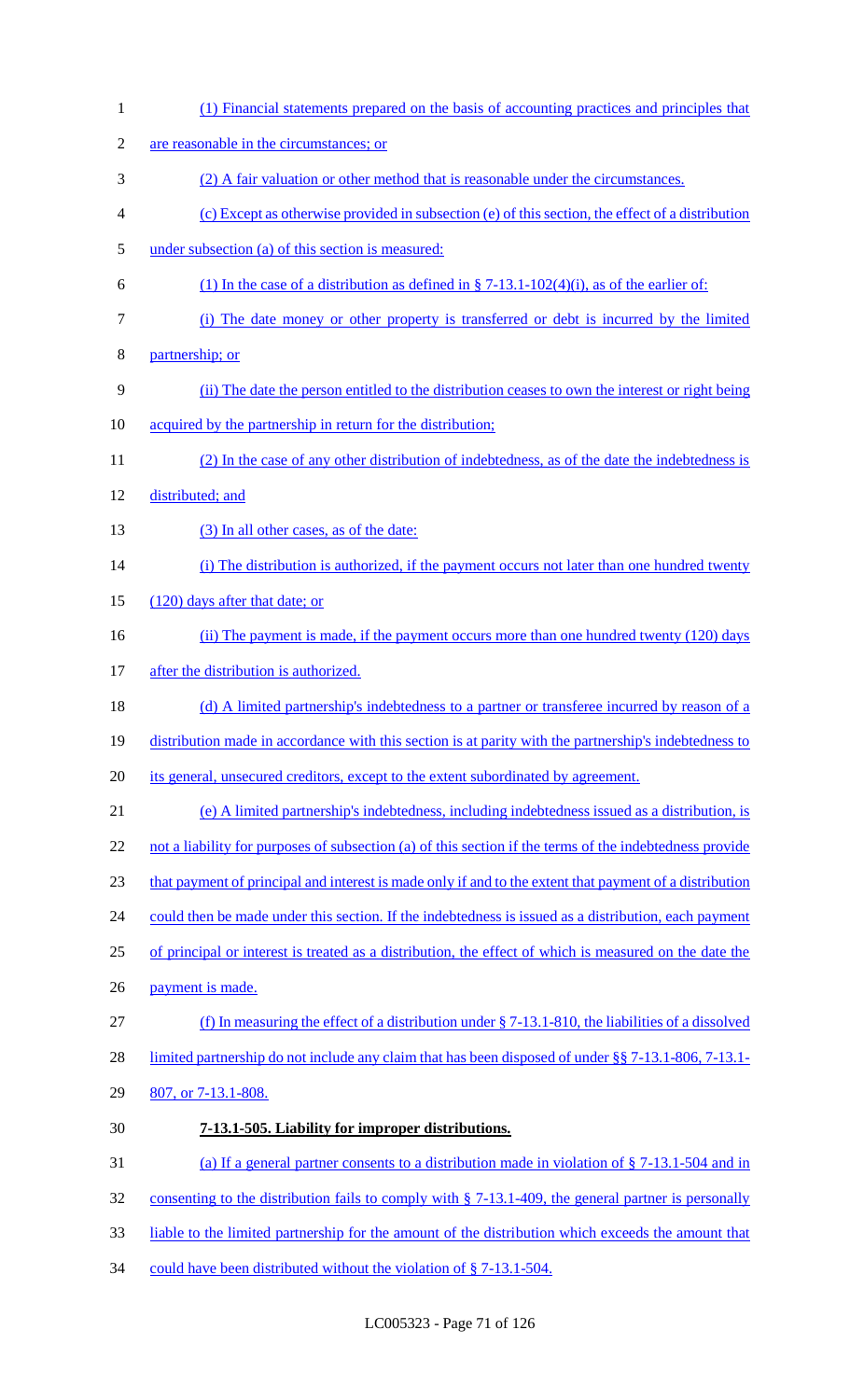| $\mathbf{1}$   | (b) A person that receives a distribution knowing that the distribution violated $\S$ 7-13.1-             |
|----------------|-----------------------------------------------------------------------------------------------------------|
| $\overline{2}$ | 504 is personally liable to the limited partnership but only to the extent that the distribution received |
| $\mathfrak{Z}$ | by the person exceeded the amount that could have been properly paid under $\S$ 7-13.1-504.               |
| $\overline{4}$ | (c) A general partner against which an action is commenced because the general partner is                 |
| $\mathfrak{S}$ | liable under subsection (a) of this section may:                                                          |
| 6              | (1) Implead any other person that is liable under subsection (a) of this section and seek to              |
| $\overline{7}$ | enforce a right of contribution from the person; and                                                      |
| 8              | (2) Implead any person that received a distribution in violation of subsection (b) of this                |
| 9              | section and seek to enforce a right of contribution from the person in the amount the person received     |
| 10             | in violation of subsection (b) of this section.                                                           |
| 11             | (d) An action under this section is barred unless commenced not later than two (2) years                  |
| 12             | after the distribution.                                                                                   |
| 13             | PART <sub>6</sub>                                                                                         |
| 14             | <b>DISSOCIATION</b>                                                                                       |
| 15             | 7-13.1-601. Dissociation as limited partner.                                                              |
| 16             | (a) A person does not have a right to dissociate as a limited partner before the completion               |
| 17             | of the winding up of the limited partnership.                                                             |
| 18             | (b) A person is dissociated as a limited partner when:                                                    |
| 19             | (1) The limited partnership knows or has notice of the person's express will to withdraw as               |
| 20             | a limited partner, but, if the person has specified a withdrawal date later than the date the partnership |
| 21             | knew or had notice, on that later date;                                                                   |
| 22             | (2) An event stated in the partnership agreement as causing the person's dissociation as a                |
| 23             | limited partner occurs;                                                                                   |
| 24             | (3) The person is expelled as a limited partner pursuant to the partnership agreement;                    |
| 25             | (4) The person is expelled as a limited partner by the affirmative vote or consent of all the             |
| 26             | other partners if:                                                                                        |
| 27             | (i) It is unlawful to carry on the limited partnership's activities and affairs with the person           |
| 28             | as a limited partner;                                                                                     |
| 29             | (ii) There has been a transfer of all the person's transferable interest in the partnership, other        |
| 30             | than:                                                                                                     |
| 31             | (A) A transfer for security purposes; or                                                                  |
| 32             | (B) A charging order in effect under § 7-13.1-703 which has not been foreclosed;                          |
| 33             | (iii) The person is an entity and:                                                                        |
| 34             | (A) The partnership notifies the person that it will be expelled as a limited partner because             |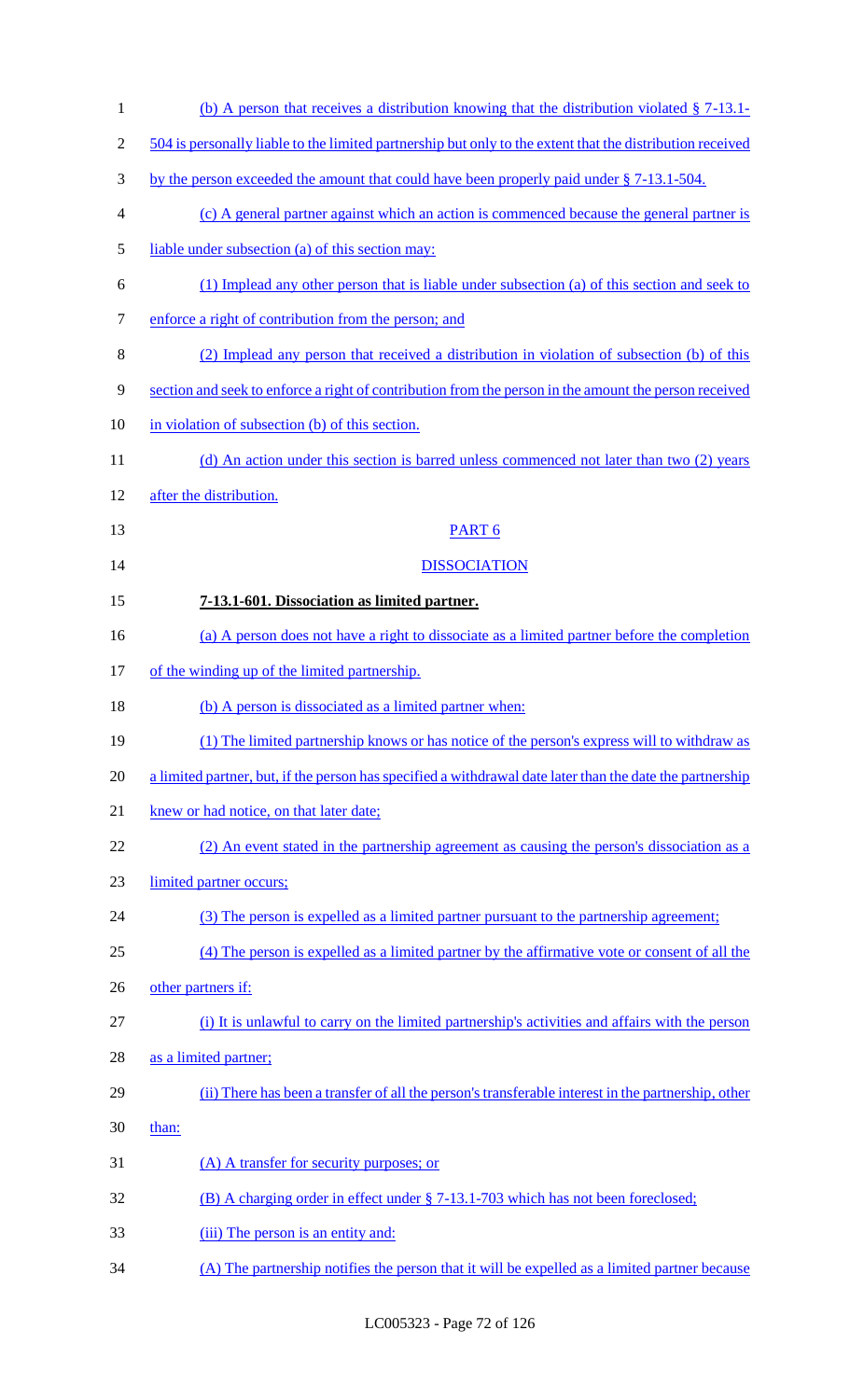| $\mathbf{1}$   | the person has filed a statement of dissolution or the equivalent, the person has been                        |
|----------------|---------------------------------------------------------------------------------------------------------------|
| $\mathbf{2}$   | administratively dissolved, the person's charter or the equivalent has been revoked, or the person's          |
| 3              | right to conduct business has been suspended by the person's jurisdiction of formation; and                   |
| $\overline{4}$ | (B) Not later than ninety (90) days after the notification, the statement of dissolution or the               |
| 5              | equivalent has not been withdrawn, rescinded, or revoked, the person has not been reinstated, or              |
| 6              | the person's charter or the equivalent or right to conduct business has not been reinstated; or               |
| $\tau$         | (iv) The person is an unincorporated entity that has been dissolved and whose activities                      |
| $8\,$          | and affairs are being wound up;                                                                               |
| 9              | (5) On application by the limited partnership or a partner in a direct action under $\S$ 7-13.1-              |
| 10             | 901, the person is expelled as a limited partner by judicial order because the person:                        |
| 11             | (i) Has engaged or is engaging in wrongful conduct that has affected adversely and                            |
| 12             | materially, or will affect adversely and materially, the partnership's activities and affairs;                |
| 13             | (ii) Has committed willfully or persistently, or is committing willfully and persistently, a                  |
| 14             | material breach of the partnership agreement or the contractual obligation of good faith and fair             |
| 15             | dealing under $\S$ 7-13.1-305(a); or                                                                          |
| 16             | (iii) Has engaged or is engaging in conduct relating to the partnership's activities and affairs              |
| 17             | which makes it not reasonably practicable to carry on the activities and affairs with the person as a         |
| 18             | limited partner;                                                                                              |
| 19             | (6) In the case of an individual, the individual dies;                                                        |
| 20             | (7) In the case of a person that is a testamentary or intervivos trust or is acting as a limited              |
| 21             | partner by virtue of being a trustee of such a trust, the trust's entire transferable interest in the limited |
| 22             | partnership is distributed;                                                                                   |
| 23             |                                                                                                               |
| 24             | (8) In the case of a person that is an estate or is acting as a limited partner by virtue of being            |
|                | a personal representative of an estate, the estate's entire transferable interest in the limited              |
| 25             | partnership is distributed;                                                                                   |
| 26             | (9) In the case of a person that is not an individual, the existence of the person terminates;                |
| 27             | (10) The limited partnership participates in a merger under part 11 of this chapter and:                      |
| 28             | (i) The partnership is not the surviving entity; or                                                           |
| 29             | (ii) Otherwise as a result of the merger, the person ceases to be a limited partner;                          |
| 30             | (11) The limited partnership participates in an interest exchange under part 11 of this                       |
| 31             | chapter and, as a result of the interest exchange, the person ceases to be a limited partner;                 |
| 32             | (12) The limited partnership participates in a conversion under part 11 of this chapter;                      |
| 33             | (13) The limited partnership participates in a domestication under part 11 of this chapter                    |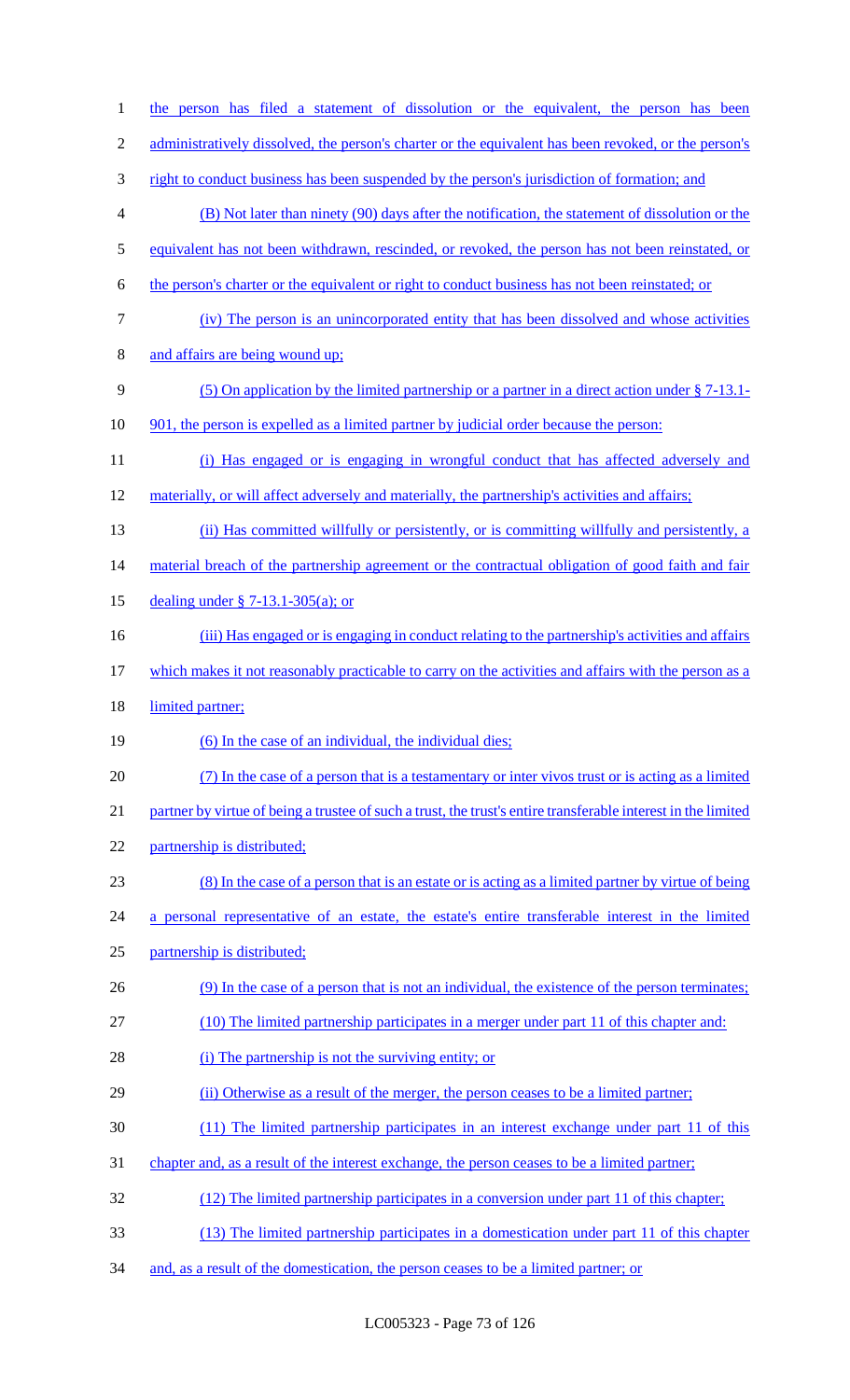| 1              | (14) The limited partnership dissolves and completes winding up.                                     |
|----------------|------------------------------------------------------------------------------------------------------|
| $\overline{2}$ | 7-13.1-602. Effect of dissociation as limited partner.                                               |
| 3              | (a) If a person is dissociated as a limited partner:                                                 |
| 4              | $(1)$ Subject to § 7-13.1-704, the person does not have further rights as a limited partner;         |
| 5              | (2) The person's contractual obligation of good faith and fair dealing as a limited partner          |
| 6              | under $\S$ 7-13.1-305(a) ends with regard to matters arising and events occurring after the person's |
| 7              | dissociation; and                                                                                    |
| $8\,$          | (3) Subject to $\S$ 7-13.1-704 and part 11 of this chapter, any transferable interest owned by       |
| $\mathbf{9}$   | the person in the person's capacity as a limited partner immediately before dissociation is owned    |
| 10             | by the person solely as a transferee.                                                                |
| 11             | (b) A person's dissociation as a limited partner does not of itself discharge the person from        |
| 12             | any debt, obligation, or other liability to the limited partnership or the other partners which the  |
| 13             | person incurred while a limited partner.                                                             |
| 14             | 7-13.1-603. Dissociation as general partner.                                                         |
| 15             | A person is dissociated as a general partner when:                                                   |
| 16             | (1) The limited partnership knows or has notice of the person's express will to withdraw as          |
| 17             | a general partner, but, if the person has specified a withdrawal date later than the date the        |
| 18             | partnership knew or had notice, on that later date;                                                  |
| 19             | (2) An event stated in the partnership agreement as causing the person's dissociation as a           |
| 20             | general partner occurs;                                                                              |
| 21             | (3) The person is expelled as a general partner pursuant to the partnership agreement;               |
| 22             | (4) The person is expelled as a general partner by the affirmative vote or consent of all the        |
| 23             | other partners if:                                                                                   |
| 24             | (i) It is unlawful to carry on the limited partnership's activities and affairs with the person      |
| 25             | as a general partner;                                                                                |
| 26             | (ii) There has been a transfer of all the person's transferable interest in the partnership, other   |
| 27             | than:                                                                                                |
| 28             | (A) A transfer for security purposes; or                                                             |
| 29             | (B) A charging order in effect under § 7-13.1-703 which has not been foreclosed;                     |
| 30             | (iii) The person is an entity and:                                                                   |
| 31             | (A) The partnership notifies the person that it will be expelled as a general partner because        |
| 32             | the person has filed a statement of dissolution or the equivalent, the person has been               |
| 33             | administratively dissolved, the person's charter or the equivalent has been revoked, or the person's |
| 34             | right to conduct business has been suspended by the person's jurisdiction of formation; and          |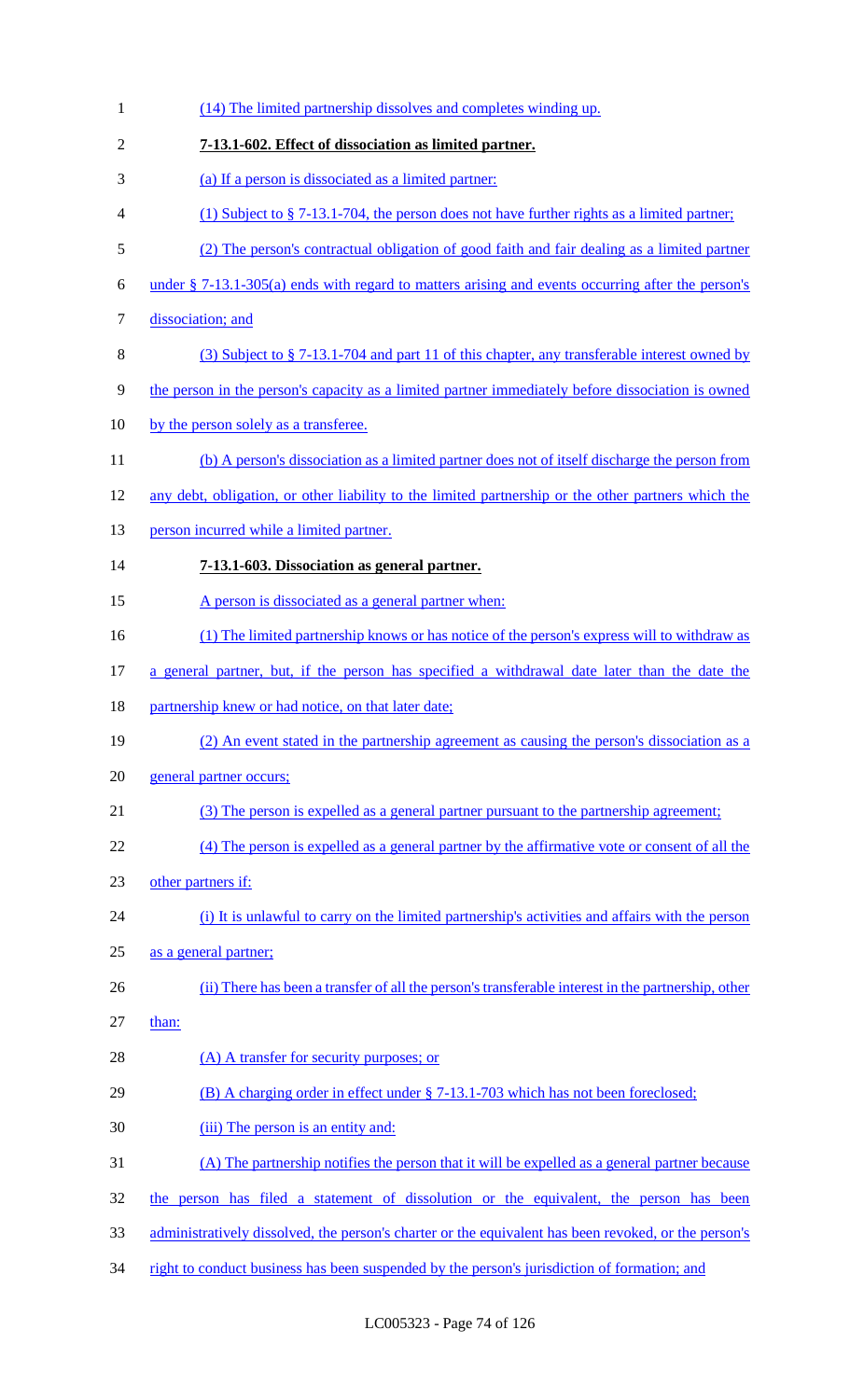(B) Not later than ninety (90) days after the notification, the statement of dissolution or the equivalent has not been withdrawn, rescinded, or revoked, the person has not been reinstated, or 3 the person's charter or the equivalent or right to conduct business has not been reinstated; or (iv) The person is an unincorporated entity that has been dissolved and whose activities and affairs are being wound up; (5) On application by the limited partnership or a partner in a direct action under § 7-13.1- 901, the person is expelled as a general partner by judicial order because the person: (i) Has engaged or is engaging in wrongful conduct that has affected adversely and materially, or will affect adversely and materially, the partnership's activities and affairs; (ii) Has committed willfully or persistently, or is committing willfully or persistently, a 11 material breach of the partnership agreement or a duty or obligation under § 7-13.1-409; or (iii) Has engaged or is engaging in conduct relating to the partnership's activities and affairs 13 which makes it not reasonably practicable to carry on the activities and affairs of the limited 14 partnership with the person as a general partner; 15 (6) In the case of an individual: 16 (i) The individual dies; (ii) A guardian or general conservator for the individual is appointed; or 18 (iii) A court orders that the individual has otherwise become incapable of performing the individual's duties as a general partner under this chapter or the partnership agreement; (7) The person: 21 (i) Becomes a debtor in bankruptcy; 22 (i) Executes an assignment for the benefit of creditors; or (iii) Seeks, consents to, or acquiesces in the appointment of a trustee, receiver, or liquidator 24 of the person or of all or substantially all the person's property; (8) In the case of a person that is a testamentary or inter vivos trust or is acting as a general 26 partner by virtue of being a trustee of such a trust, the trust's entire transferable interest in the limited partnership is distributed; (9) In the case of a person that is an estate or is acting as a general partner by virtue of 29 being a personal representative of an estate, the estate's entire transferable interest in the limited partnership is distributed; (10) In the case of a person that is not an individual, the existence of the person terminates; (11) The limited partnership participates in a merger under part 11 of this chapter and: (i) The partnership is not the surviving entity; or (ii) Otherwise as a result of the merger, the person ceases to be a general partner;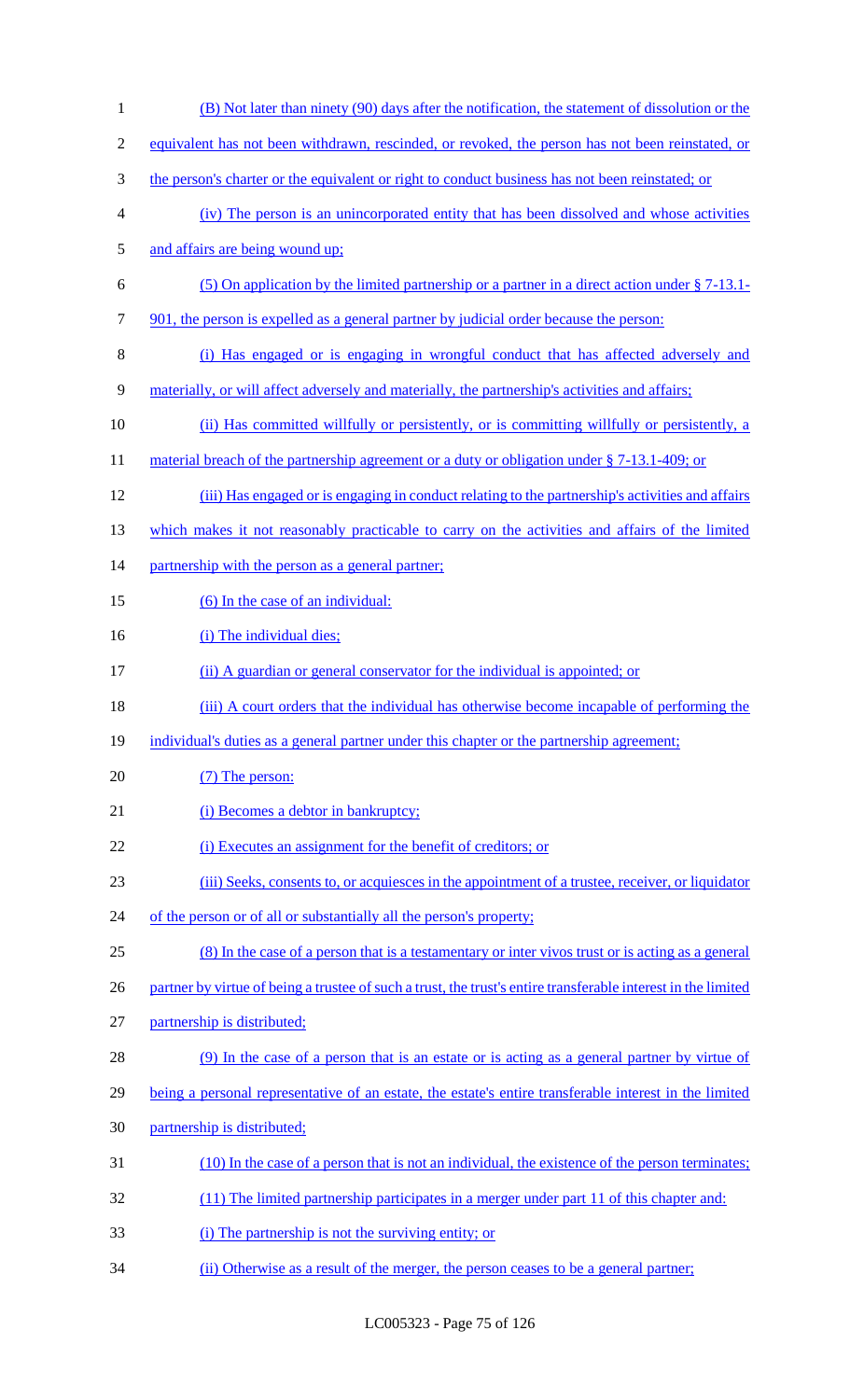| $\mathbf{1}$   | (12) The limited partnership participates in an interest exchange under part 11 of this               |
|----------------|-------------------------------------------------------------------------------------------------------|
| $\overline{c}$ | chapter and, as a result of the interest exchange, the person ceases to be a general partner;         |
| 3              | (13) The limited partnership participates in a conversion under part 11 of this chapter;              |
| $\overline{4}$ | (14) The limited partnership participates in a domestication under part 11 of this chapter            |
| 5              | and, as a result of the domestication, the person ceases to be a general partner; or                  |
| 6              | (15) The limited partnership dissolves and completes winding up.                                      |
| $\tau$         | 7-13.1-604. Power to dissociate as general partner -- Wrongful dissociation.                          |
| $8\,$          | (a) A person has the power to dissociate as a general partner at any time, rightfully or              |
| $\mathbf{9}$   | wrongfully, by withdrawing as a general partner by express will under $\S$ 7-13.1-603(1).             |
| 10             | (b) A person's dissociation as a general partner is wrongful only if the dissociation:                |
| 11             | (1) Is in breach of an express provision of the partnership agreement; or                             |
| 12             | (2) Occurs before the completion of the winding up of the limited partnership, and:                   |
| 13             | (i) The person withdraws as a general partner by express will;                                        |
| 14             | (ii) The person is expelled as a general partner by judicial order under $\S$ 7-13.1-603(5);          |
| 15             | (iii) The person is dissociated as a general partner under $\S$ 7-13.1-603(7); or                     |
| 16             | (iv) In the case of a person that is not a trust other than a business trust, an estate, or an        |
| 17             | individual, the person is expelled or otherwise dissociated as a general partner because it willfully |
| 18             | dissolved or terminated.                                                                              |
| 19             | (c) A person that wrongfully dissociates as a general partner is liable to the limited                |
| 20             | partnership and, subject to $\S$ 7-13.1-901, to the other partners for damages caused by the          |
| 21             | dissociation. The liability is in addition to any debt, obligation, or other liability of the general |
| 22             | partner to the partnership or the other partners.                                                     |
| 23             | 7-13.1-605. Effect of dissociation as general partner.                                                |
| 24             | (a) If a person is dissociated as a general partner:                                                  |
| 25             | (1) The person's right to participate as a general partner in the management and conduct of           |
| 26             | the limited partnership's activities and affairs terminates;                                          |
| 27             | (2) The person's duties and obligations as a general partner under $\S$ 7-13.1-409 end with           |
| 28             | regard to matters arising and events occurring after the person's dissociation;                       |
| 29             | (3) The person may sign and deliver to the secretary of state for filing a statement of               |
| 30             | dissociation pertaining to the person and, at the request of the limited partnership, shall sign an   |
| 31             | amendment to the certificate of limited partnership which states that the person has dissociated as   |
| 32             | a general partner; and                                                                                |
| 33             | (4) Subject to § 7-13.1-704 and part 11 of this chapter, any transferable interest owned by           |
| 34             | the person in the person's capacity as a general partner immediately before dissociation is owned     |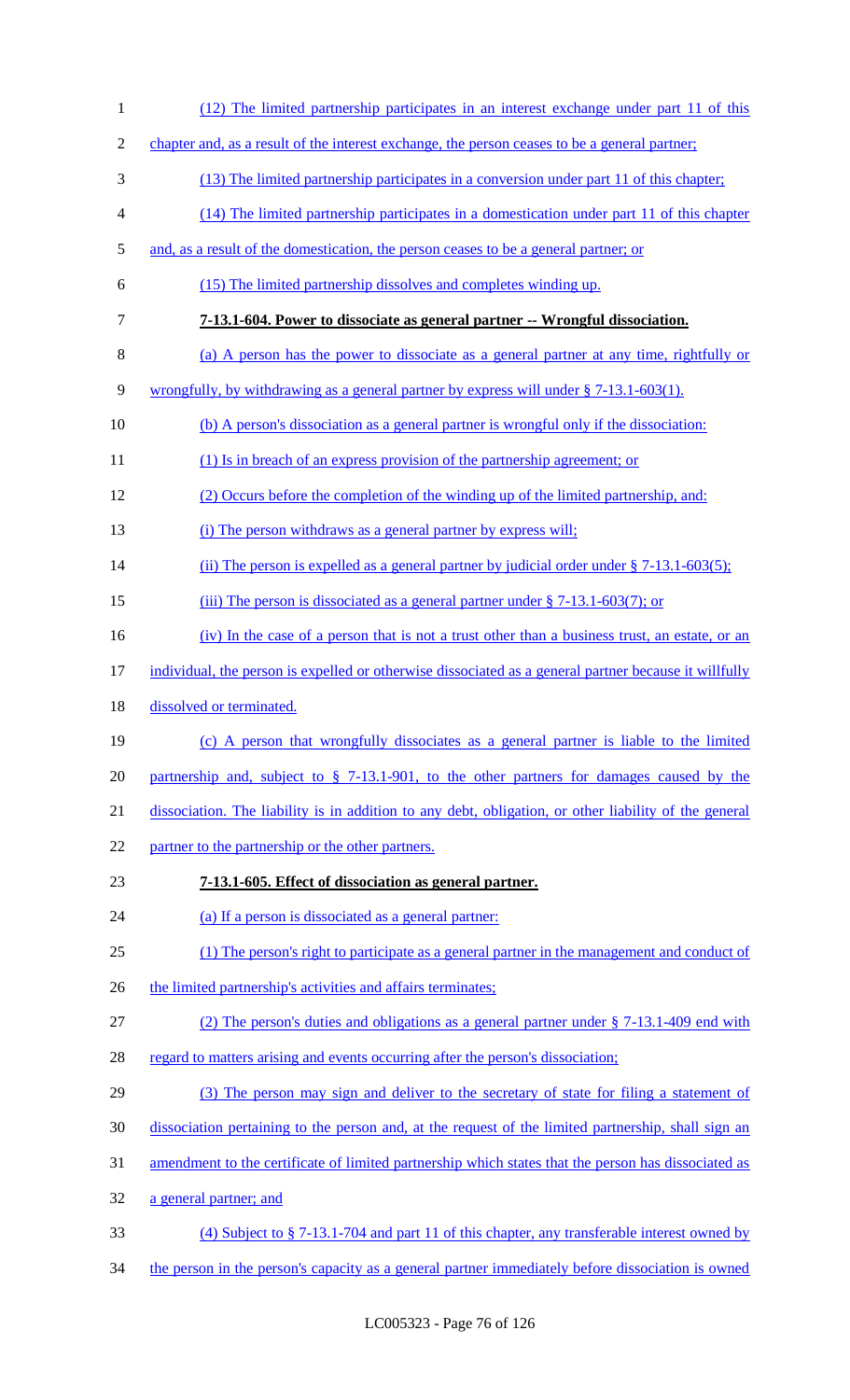- by the person solely as a transferee.
- (b) A person's dissociation as a general partner does not of itself discharge the person from any debt, obligation, or other liability to the limited partnership or the other partners which the person incurred while a general partner. **7-13.1-606. Power to bind and liability of person dissociated as general partner.** (a) After a person is dissociated as a general partner and before the limited partnership is merged out of existence, converted, or domesticated under part 11 of this chapter, or dissolved, the partnership is bound by an act of the person only if: (1) The act would have bound the partnership under § 7-13.1-402 before the dissociation; and (2) At the time the other party enters into the transaction: (i) Less than two (2) years has passed since the dissociation; and 13 (ii) The other party does not know or have notice of the dissociation and reasonably 14 believes that the person is a general partner. (b) If a limited partnership is bound under subsection (a) of this section, the person 16 dissociated as a general partner which caused the partnership to be bound is liable: (1) To the partnership for any damage caused to the partnership arising from the obligation 18 incurred under subsection (a) of this section; and (2) If a general partner or another person dissociated as a general partner is liable for the 20 obligation, to the general partner or other person for any damage caused to the general partner or 21 other person arising from the liability. **7-13.1-607. Liability of person dissociated as general partner to other persons.** (a) A person's dissociation as a general partner does not of itself discharge the person's 24 liability as a general partner for a debt, obligation, or other liability of the limited partnership incurred before dissociation. Except as otherwise provided in subsections (b) and (c) of this section, 26 the person is not liable for a partnership obligation incurred after dissociation. (b) A person whose dissociation as a general partner results in a dissolution and winding up of the limited partnership's activities and affairs is liable on an obligation incurred by the 29 partnership under § 7-13.1-805 to the same extent as a general partner under § 7-13.1-404. (c) A person that is dissociated as a general partner without the dissociation resulting in a dissolution and winding up of the limited partnership's activities and affairs is liable on a transaction entered into by the partnership after the dissociation only if: (1) A general partner would be liable on the transaction; and (2) At the time the other party enters into the transaction: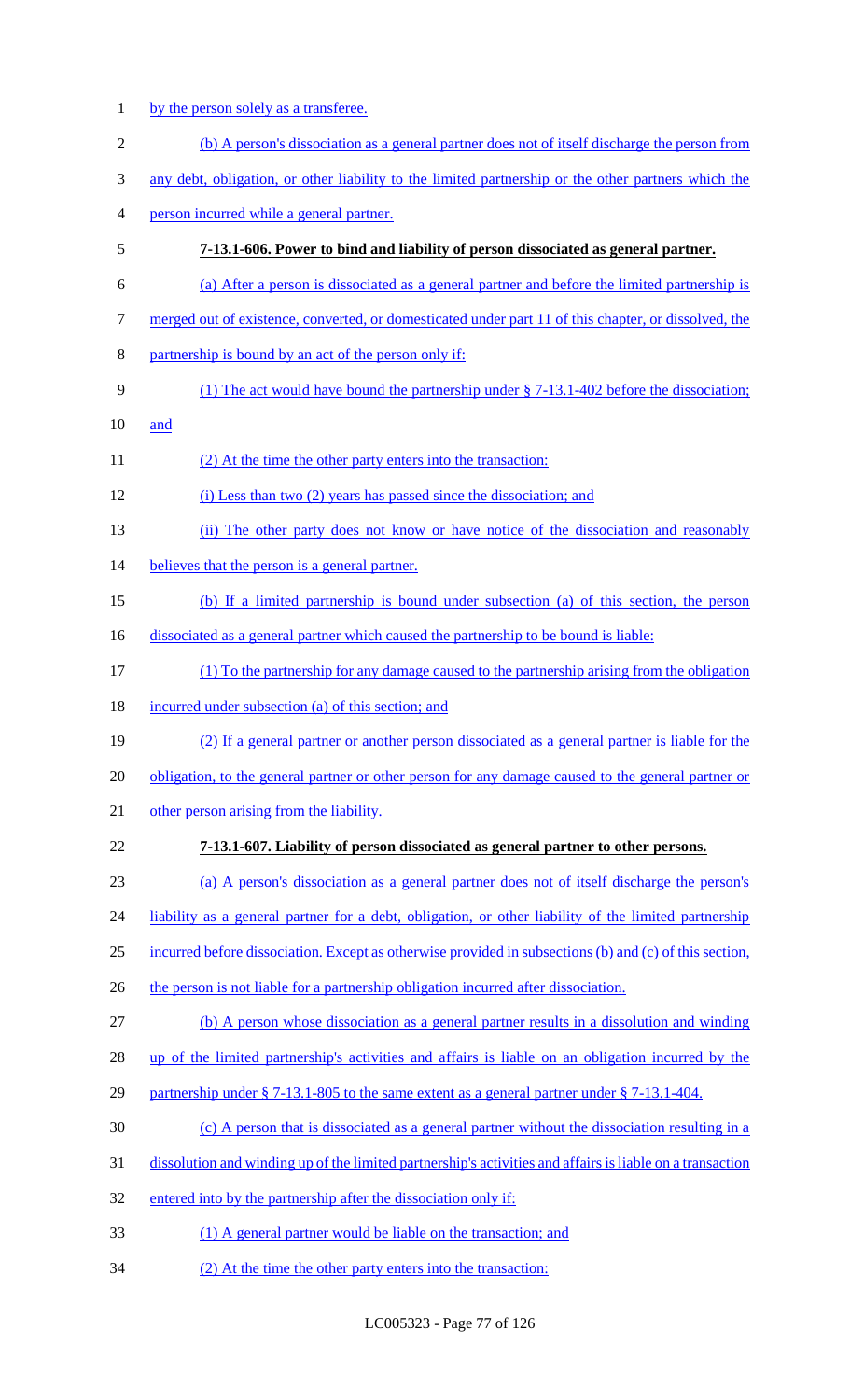| $\mathbf{1}$   | (i) Less than two (2) years has passed since the dissociation; and                                         |
|----------------|------------------------------------------------------------------------------------------------------------|
| $\mathbf{2}$   | (ii) The other party does not have knowledge or notice of the dissociation and reasonably                  |
| 3              | believes that the person is a general partner.                                                             |
| $\overline{4}$ | (d) By agreement with a creditor of a limited partnership and the partnership, a person                    |
| 5              | dissociated as a general partner may be released from liability for a debt, obligation, or other           |
| 6              | liability of the partnership.                                                                              |
| 7              | (e) A person dissociated as a general partner is released from liability for a debt, obligation,           |
| 8              | or other liability of the limited partnership if the partnership's creditor, with knowledge or notice      |
| 9              | of the person's dissociation as a general partner but without the person's consent, agrees to a material   |
| 10             | alteration in the nature or time of payment of the debt, obligation, or other liability.                   |
| 11             | PART <sub>7</sub>                                                                                          |
| 12             | TRANSFERABLE INTERESTS AND RIGHTS OF TRANSFEREES AND                                                       |
| 13             | <b>CREDITORS</b>                                                                                           |
| 14             | 7-13.1-701. Nature of transferable interest.                                                               |
| 15             | A transferable interest is personal property.                                                              |
| 16             | 7-13.1-702. Transfer of transferable interest.                                                             |
| 17             | (a) A transfer, in whole or in part, of a transferable interest:                                           |
| 18             | $(1)$ Is permissible;                                                                                      |
| 19             | (2) Does not by itself cause a person's dissociation as a partner or a dissolution and winding             |
| 20             | up of the limited partnership's activities and affairs; and                                                |
| 21             | (3) Subject to § 7-13.1-704, does not entitle the transferee to:                                           |
| 22             | (i) Participate in the management or conduct of the partnership's activities and affairs; or               |
| 23             | (ii) Except as otherwise provided in subsection (c) of this section, have access to required               |
| 24             | information, records, or other information concerning the partnership's activities and affairs.            |
| 25             | (b) A transferee has the right to receive, in accordance with the transfer, distributions to               |
| 26             | which the transferor would otherwise be entitled.                                                          |
| 27             | (c) In a dissolution and winding up of a limited partnership, a transferee is entitled to an               |
| 28             | account of the partnership's transactions only from the date of dissolution.                               |
| 29             | (d) A transferable interest may be evidenced by a certificate of the interest issued by a                  |
| 30             | limited partnership in a record, and, subject to this section, the interest represented by the certificate |
| 31             | may be transferred by a transfer of the certificate.                                                       |
| 32             | (e) A limited partnership need not give effect to a transferee's rights under this section until           |
| 33             | the partnership knows or has notice of the transfer.                                                       |
| 34             | (f) A transfer of a transferable interest in violation of a restriction on transfer contained in           |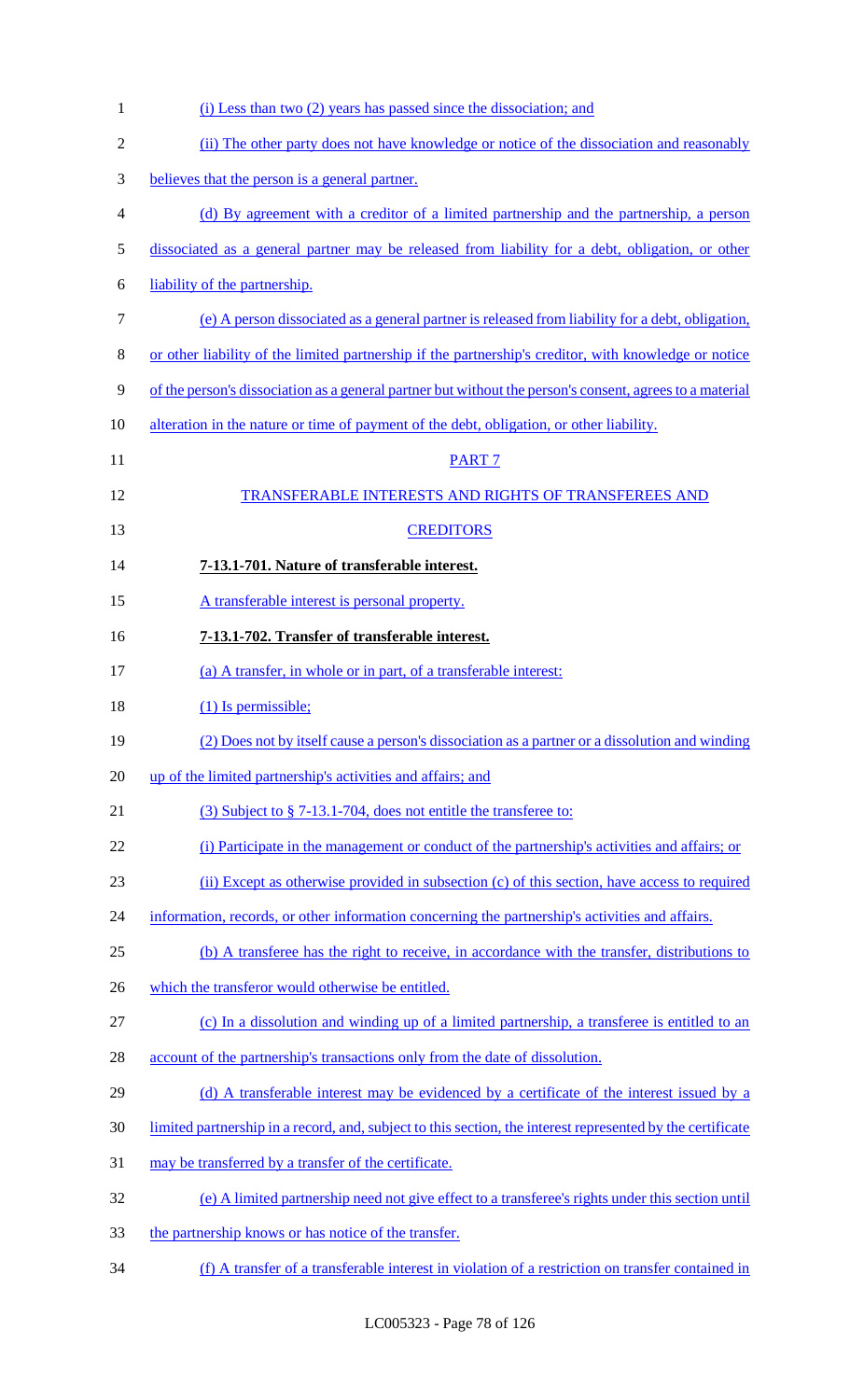1 the partnership agreement is ineffective if the intended transferee has knowledge or notice of the 2 restriction at the time of transfer. 3 (g) Except as otherwise provided in §§ 7-13.1-601(b)(4)(ii) and 7-13.1-603(4)(ii), if a 4 general or limited partner transfers a transferable interest, the transferor retains the rights of a 5 general or limited partner other than the transferable interest transferred and retains all the duties 6 and obligations of a general or limited partner. 7 (h) If a general or limited partner transfers a transferable interest to a person that becomes 8 a general or limited partner with respect to the transferred interest, the transferee is liable for the 9 transferor's obligations under §§ 7-13.1-502 and 7-13.1-505 known to the transferee when the 10 transferee becomes a partner. 11 **7-13.1-703. Charging order.** 12 (a) On application by a judgment creditor of a partner or transferee, a court may enter a 13 charging order against the transferable interest of the judgment debtor for the unsatisfied amount 14 of the judgment. A charging order constitutes a lien on a judgment debtor's transferable interest and 15 requires the limited partnership to pay over to the person to which the charging order was issued 16 any distribution that otherwise would be paid to the judgment debtor. 17 (b) To the extent necessary to effectuate the collection of distributions pursuant to a 18 charging order in effect under subsection (a) of this section, the court may: 19 (1) Appoint a receiver of the distributions subject to the charging order, with the power to 20 make all inquiries the judgment debtor might have made; and 21 (2) Make all other orders necessary to give effect to the charging order. 22 (c) Upon a showing that distributions under a charging order will not pay the judgment 23 debt within a reasonable time, the court may foreclose the lien and order the sale of the transferable 24 interest. The purchaser at the foreclosure sale obtains only the transferable interest, does not thereby 25 become a partner, and is subject to § 7-13.1-702. 26 (d) At any time before foreclosure under subsection (c) of this section, the partner or 27 transferee whose transferable interest is subject to a charging order under subsection (a) of this 28 section may extinguish the charging order by satisfying the judgment and filing a certified copy of 29 the satisfaction with the court that issued the charging order. 30 (e) At any time before foreclosure under subsection (c) of this section, a limited partnership 31 or one or more partners whose transferable interests are not subject to the charging order may pay 32 to the judgment creditor the full amount due under the judgment and thereby succeed to the rights 33 of the judgment creditor, including the charging order. 34 (f) This chapter does not deprive any partner or transferee of the benefit of any exemption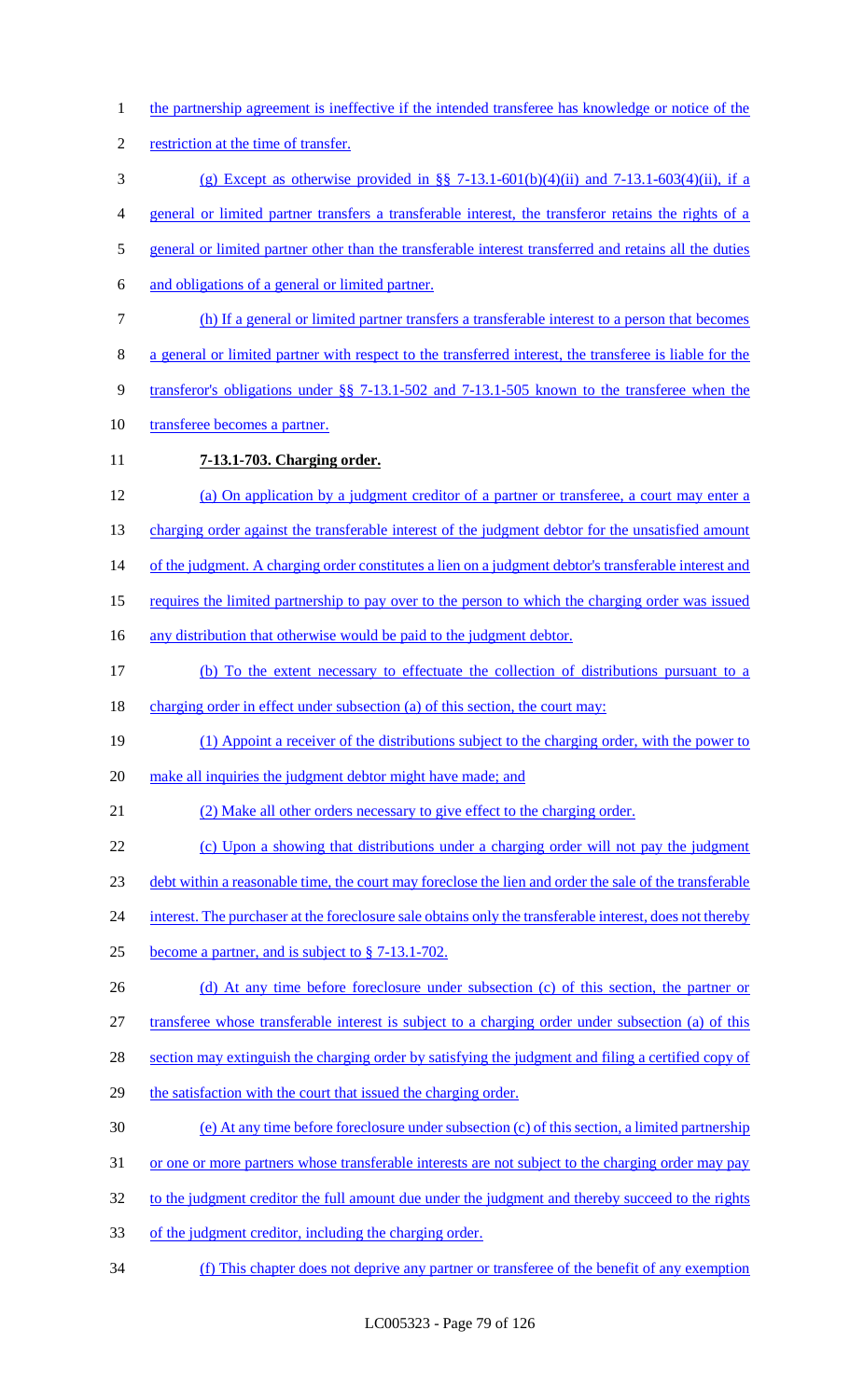| $\mathbf{1}$   | <u>law applicable to the transferable interest of the partner or transferee.</u>                         |
|----------------|----------------------------------------------------------------------------------------------------------|
| $\overline{c}$ | (g) This section provides the exclusive remedy by which a person seeking in the capacity                 |
| $\mathfrak{Z}$ | of a judgment creditor to enforce a judgment against a partner or transferee may satisfy the             |
| 4              | judgment from the judgment debtor's transferable interest.                                               |
| 5              | 7-13.1-704. Power of legal representative of deceased partner.                                           |
| 6              | If a partner dies, the deceased partner's legal representative may exercise:                             |
| $\tau$         | (1) The rights of a transferee provided in $\S$ 7-13.1-702(c); and                                       |
| 8              | (2) For the purposes of settling the estate, the rights of a current limited partner under $\S$ 7-       |
| 9              | 13.1-304.                                                                                                |
| 10             | <b>PART 8</b>                                                                                            |
| 11             | DISSOLUTION AND WINDING UP                                                                               |
| 12             | 7-13.1-801. Events causing dissolution.                                                                  |
| 13             | (a) A limited partnership is dissolved, and its activities and affairs must be wound up, upon            |
| 14             | the occurrence of any of the following:                                                                  |
| 15             | (1) An event or circumstance that the partnership agreement states causes dissolution;                   |
| 16             | (2) The affirmative vote or consent of all general partners and of limited partners owning               |
| 17             | a majority of the rights to receive distributions as limited partners at the time the vote or consent is |
| 18             | to be effective;                                                                                         |
| 19             | (3) After the dissociation of a person as a general partner:                                             |
| 20             | (i) If the partnership has at least one remaining general partner, the affirmative vote or               |
| 21             | consent to dissolve the partnership not later than ninety (90) days after the dissociation by partners   |
| 22             | owning a majority of the rights to receive distributions as partners at the time the vote or consent     |
| 23             | is to be effective; or                                                                                   |
| 24             | (ii) If the partnership does not have a remaining general partner, the passage of ninety (90)            |
| 25             | days after the dissociation, unless before the end of the period:                                        |
| 26             | (A) Consent to continue the activities and affairs of the partnership and admit at least one             |
| 27             | general partner is given by limited partners owning a majority of the rights to receive distributions    |
| 28             | as limited partners at the time the consent is to be effective; and                                      |
| 29             | (B) At least one person is admitted as a general partner in accordance with the consent;                 |
| 30             | (4) The passage of ninety (90) consecutive days after the dissociation of the partnership's              |
| 31             | last limited partner, unless before the end of the period the partnership admits at least one limited    |
| 32             | partner;                                                                                                 |
| 33             | (5) The passage of ninety (90) consecutive days during which the partnership has only one                |
| 34             | partner, unless before the end of the period:                                                            |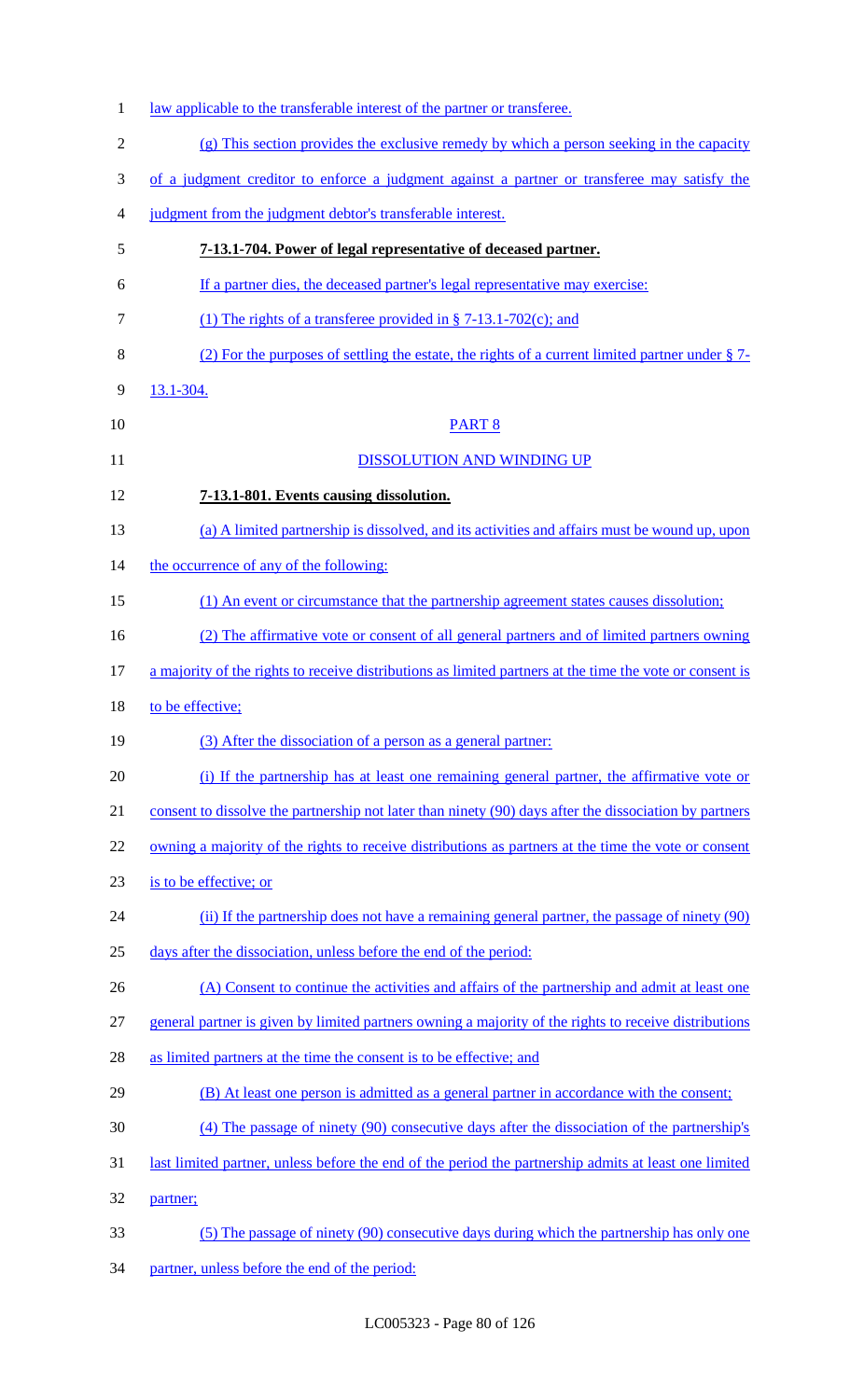| $\mathbf{1}$   | (i) The partnership admits at least one person as a partner.                                            |
|----------------|---------------------------------------------------------------------------------------------------------|
| $\overline{2}$ | (ii) If the previously sole remaining partner is only a general partner, the partnership admits         |
| 3              | the person as a limited partner; and                                                                    |
| 4              | (iii) If the previously sole remaining partner is only a limited partner, the partnership admits        |
| 5              | a person as a general partner;                                                                          |
| 6              | (6) On application by a partner, the entry by the superior court of an order dissolving the             |
| 7              | partnership on the grounds that:                                                                        |
| 8              | (i) The conduct of all or substantially all the partnership's activities and affairs is unlawful;       |
| 9              | or                                                                                                      |
| 10             | (ii) It is not reasonably practicable to carry on the partnership's activities and affairs in           |
| 11             | conformity with the certificate of limited partnership and partnership agreement; or                    |
| 12             | (7) The signing and filing of a certificate of revocation by the secretary of state under § 7-          |
| 13             | 13.1-811.                                                                                               |
| 14             | (b) If an event occurs that imposes a deadline on a limited partnership under subsection (a)            |
| 15             | of this section and before the partnership has met the requirements of the deadline, another event      |
| 16             | occurs that imposes a different deadline on the partnership under subsection (a) of this section:       |
| 17             | (1) The occurrence of the second event does not affect the deadline caused by the first                 |
| 18             | event; and                                                                                              |
| 19             | (2) The partnership's meeting of the requirements of the first deadline does not extend the             |
| 20             | second deadline.                                                                                        |
| 21             | 7-13.1-802. Winding up.                                                                                 |
| 22             | (a) A dissolved limited partnership shall wind up its activities and affairs and, except as             |
| 23             | otherwise provided in $\S$ 7-13.1-803, the partnership continues after dissolution only for the purpose |
| 24             | of winding up.                                                                                          |
| 25             | (b) In winding up its activities and affairs, the limited partnership:                                  |
| 26             | (1) Shall discharge the partnership's debts, obligations, and other liabilities, settle and close       |
| 27             | the partnership's activities and affairs, and marshal and distribute the assets of the partnership; and |
| 28             | $(2)$ May:                                                                                              |
| 29             | (i) Amend its certificate of limited partnership to state that the partnership is dissolved;            |
| 30             | (ii) Preserve the partnership activities, affairs, and property as a going concern for a                |
| 31             | reasonable time;                                                                                        |
| 32             | Prosecute and defend actions and proceedings, whether civil, criminal, or<br>(iii)                      |
| 33             | administrative;                                                                                         |
|                |                                                                                                         |

(iv) Transfer the partnership's property;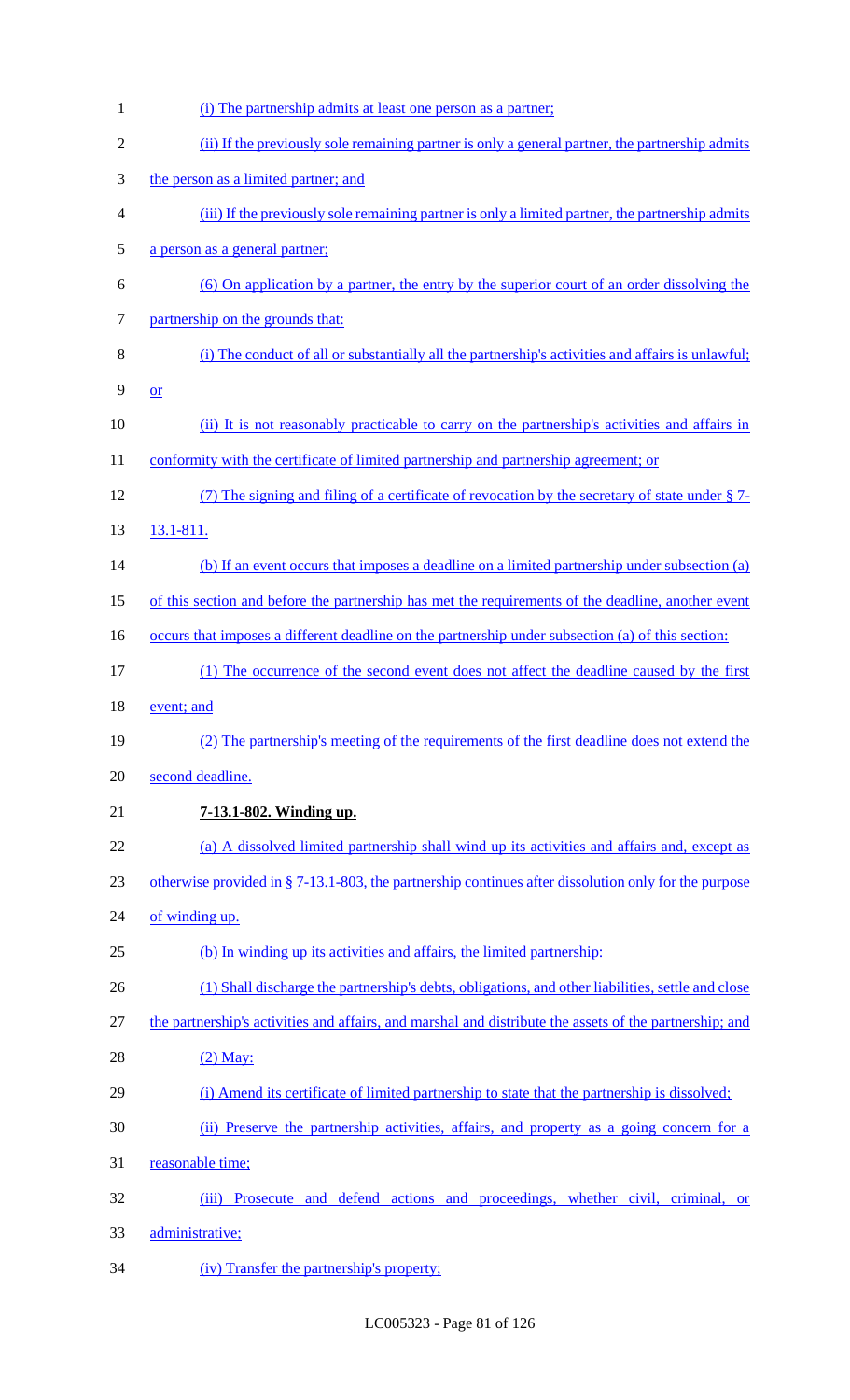- (v) Settle disputes by mediation or arbitration; (vi) Deliver to the secretary of state for filing a statement of dissolution stating the name of the partnership and that the partnership is dissolved; and (vii) Perform other acts necessary or appropriate to the winding up. (c) If a dissolved limited partnership does not have a general partner, a person to wind up the dissolved partnership's activities and affairs may be appointed by the affirmative vote or consent of limited partners owning a majority of the rights to receive distributions as limited partners at the time the vote or consent is to be effective. A person appointed under this subsection: (1) Has the powers of a general partner under § 7-13.1-804 but is not liable for the debts, 10 obligations, and other liabilities of the partnership solely by reason of having or exercising those 11 powers or otherwise acting to wind up the dissolved partnership's activities and affairs; and (2) Shall deliver promptly to the secretary of state for filing an amendment to the 13 partnership's certificate of limited partnership stating: 14 (i) That the partnership does not have a general partner; (ii) The name and street and mailing addresses of the person; and 16 (iii) That the person has been appointed pursuant to this subsection to wind up the partnership. 18 (d) On the application of a partner, the superior court may order judicial supervision of the winding up of a dissolved limited partnership, including the appointment of a person to wind up 20 the partnership's activities and affairs, if: (1) The partnership does not have a general partner and within a reasonable time following 22 the dissolution no person has been appointed pursuant to subsection (c) of this section; or (2) The applicant establishes other good cause. **7-13.1-803. Rescinding dissolution.** (a) A limited partnership may rescind its dissolution, unless a statement of dissolution 26 applicable to the partnership has become effective, the superior court has entered an order under § 7-13.1-801(a)(6) dissolving the partnership, or the secretary of state has revoked the partnership under § 7-13.1-811. (b) Rescinding dissolution under this section requires: (1) The affirmative vote or consent of each partner; and (2) If the limited partnership has delivered to the secretary of state for filing an amendment 32 to the certificate of limited partnership stating that the partnership is dissolved and: (i) The amendment has not become effective, delivery to the secretary of state for filing of
- a statement of withdrawal under § 7-13.1-208 applicable to the amendment; or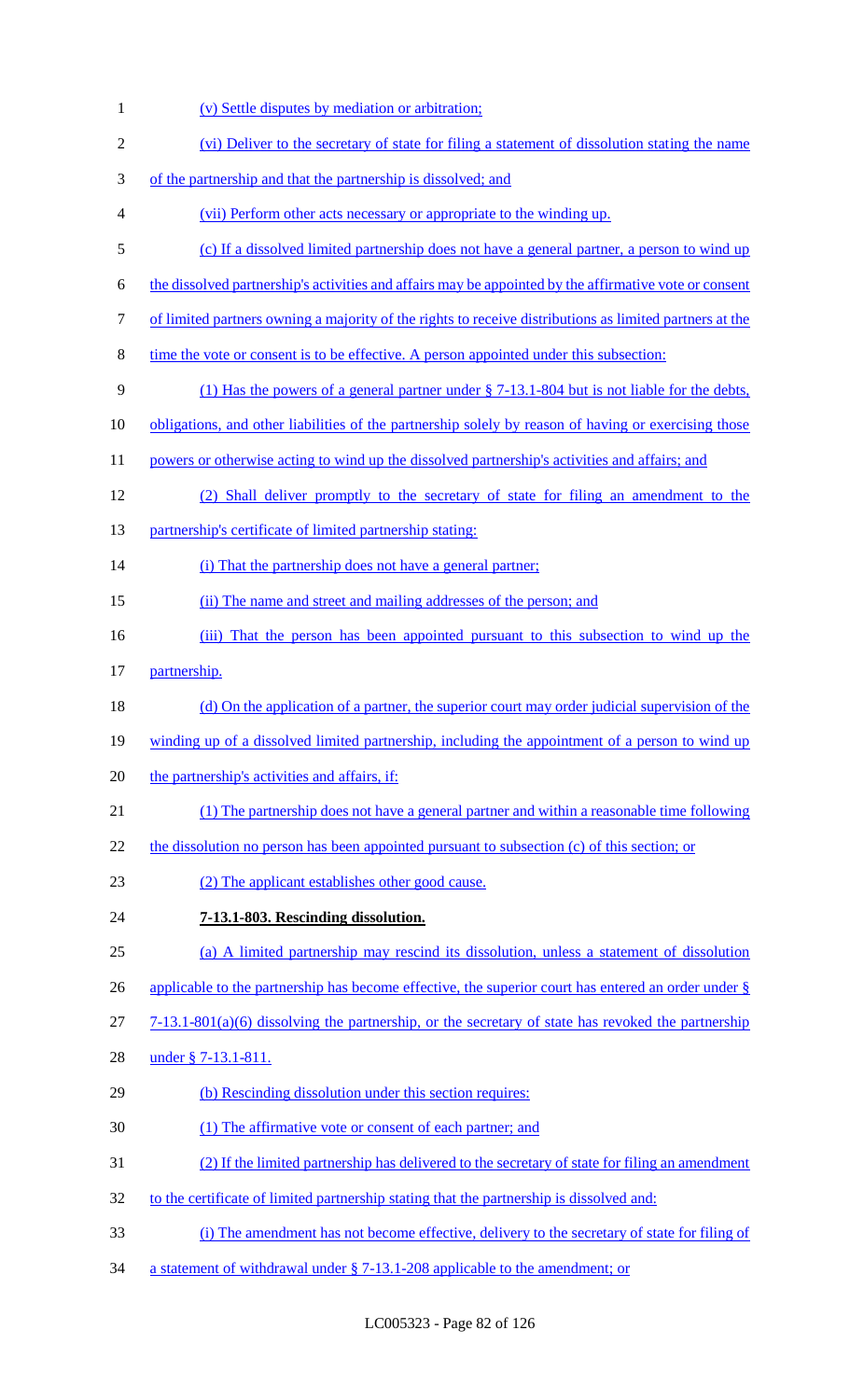| (ii) The amendment has become effective, delivery to the secretary of state for filing of an          |
|-------------------------------------------------------------------------------------------------------|
| amendment to the certificate of limited partnership stating that dissolution has been rescinded under |
| this section.                                                                                         |
| (c) If a limited partnership rescinds its dissolution:                                                |
| (1) The partnership resumes carrying on its activities and affairs as if dissolution had never        |
| occurred;                                                                                             |
| $(2)$ Subject to subsection $(c)(3)$ of this section, any liability incurred by the partnership       |
| after the dissolution and before the rescission has become effective is determined as if dissolution  |
| had never occurred; and                                                                               |
| (3) The rights of a third party arising out of conduct in reliance on the dissolution before          |
| the third party knew or had notice of the rescission may not be adversely affected.                   |
| 7-13.1-804. Power to bind partnership after dissolution.                                              |
| (a) A limited partnership is bound by a general partner's act after dissolution which:                |
| (1) Is appropriate for winding up the partnership's activities and affairs; or                        |
| (2) Would have bound the partnership under $\S$ 7-13.1-402 before dissolution if, at the time         |
| the other party enters into the transaction, the other party does not know or have notice of the      |
| dissolution.                                                                                          |
| (b) A person dissociated as a general partner binds a limited partnership through an act              |
| occurring after dissolution if:                                                                       |
| (1) At the time the other party enters into the transaction:                                          |
| (i) Less than two (2) years has passed since the dissociation; and                                    |
| (ii) The other party does not know or have notice of the dissociation and reasonably                  |
| believes that the person is a general partner; and                                                    |
| $(2)$ The act:                                                                                        |
| (i) Is appropriate for winding up the partnership's activities and affairs; or                        |
| (ii) Would have bound the partnership under $\S$ 7-13.1-402 before dissolution and at the             |
| time the other party enters into the transaction the other party does not know or have notice of the  |
| dissolution.                                                                                          |
| 7-13.1-805. Liability after dissolution of general partner and person dissociated as                  |
| general partner.                                                                                      |
| (a) If a general partner having knowledge of the dissolution causes a limited partnership to          |
| incur an obligation under $\S$ 7-13.1-804(a) by an act that is not appropriate for winding up the     |
| partnership's activities and affairs, the general partner is liable:                                  |
|                                                                                                       |

(1) To the partnership for any damage caused to the partnership arising from the obligation;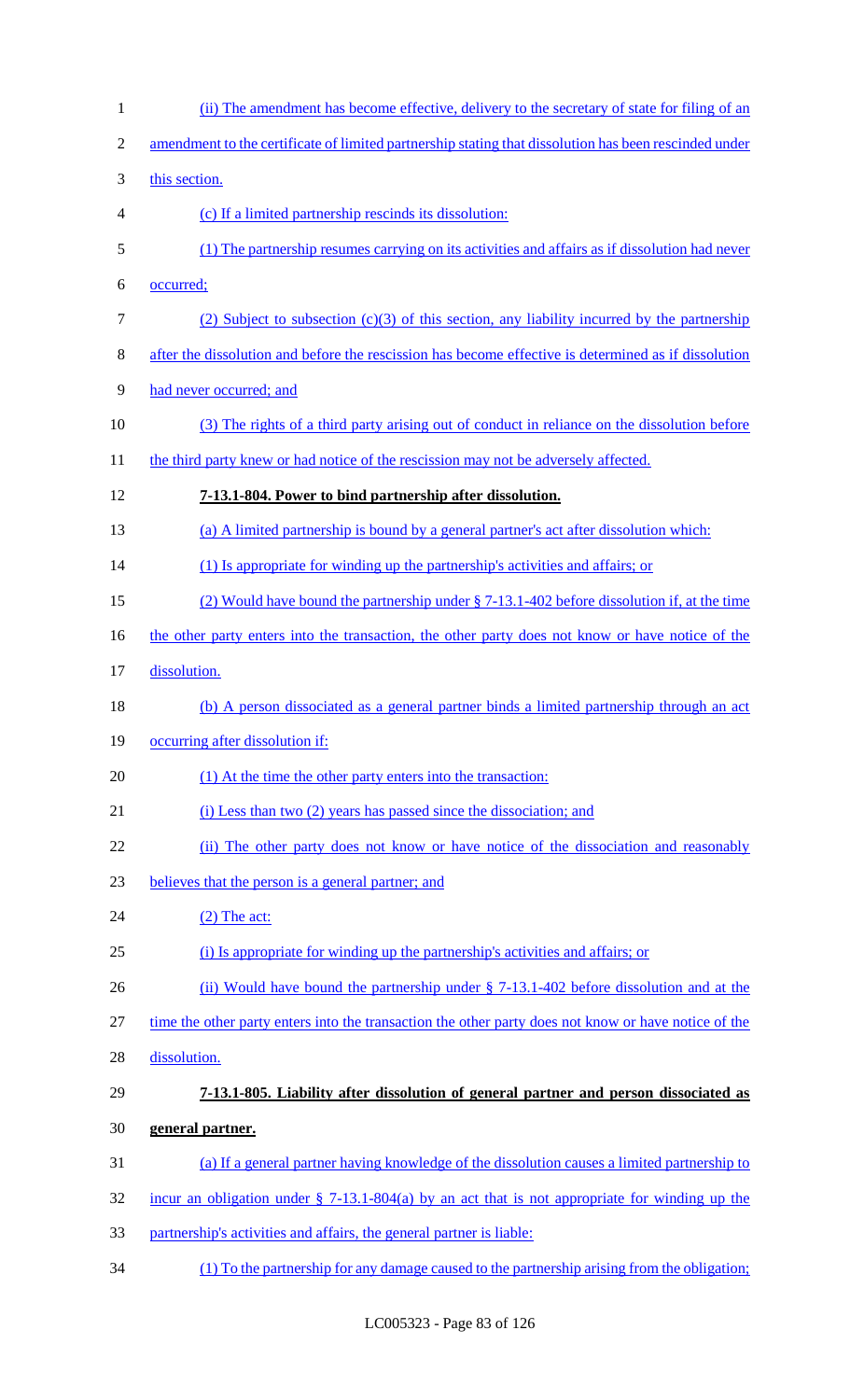1 and

| $\mathfrak{2}$ | (2) If another general partner or a person dissociated as a general partner is liable for the          |
|----------------|--------------------------------------------------------------------------------------------------------|
| 3              | obligation, to that other general partner or person for any damage caused to that other general        |
| $\overline{4}$ | partner or person arising from the liability.                                                          |
| $\mathfrak s$  | (b) If a person dissociated as a general partner causes a limited partnership to incur an              |
| 6              | obligation under $\S$ 7-13.1-804(b), the person is liable:                                             |
| $\tau$         | (1) To the partnership for any damage caused to the partnership arising from the obligation;           |
| 8              | and                                                                                                    |
| 9              | (2) If a general partner or another person dissociated as a general partner is liable for the          |
| 10             | obligation, to the general partner or other person for any damage caused to the general partner or     |
| 11             | other person arising from the obligation.                                                              |
| 12             | 7-13.1-806. Known claims against dissolved limited partnership.                                        |
| 13             | (a) Except as otherwise provided in subsection (d) of this section, a dissolved limited                |
| 14             | partnership may give notice of a known claim under subsection (b) of this section, which has the       |
| 15             | effect provided in subsection (c) of this section.                                                     |
| 16             | (b) A dissolved limited partnership may in a record notify its known claimants of the                  |
| 17             | dissolution. The notice must:                                                                          |
|                |                                                                                                        |
| 18             | (1) Specify the information required to be included in a claim;                                        |
| 19             | (2) State that a claim must be in writing and provide a mailing address to which the claim             |
| 20             | is to be sent;                                                                                         |
| 21             | (3) State the deadline for receipt of a claim, which may not be less than one hundred twenty           |
| 22             | (120) days after the date the notice is received by the claimant;                                      |
| 23             | (4) State that the claim will be barred if not received by the deadline; and                           |
| 24             | (5) Unless the partnership has been throughout its existence a limited liability limited               |
| 25             | partnership, state that the barring of a claim against the partnership will also bar any corresponding |
| 26             | claim against any general partner or person dissociated as a general partner which is based on § 7-    |
| 27             | 13.1-404.                                                                                              |
| 28             | (c) A claim against a dissolved limited partnership is barred if the requirements of                   |
| 29             | subsection (b) of this section are met and:                                                            |
| 30             | (1) The claim is not received by the specified deadline; or                                            |
| 31             | (2) If the claim is timely received but rejected by the partnership:                                   |
| 32             | (i) The partnership causes the claimant to receive a notice in a record stating that the claim         |

34 enforce the claim not later than ninety (90) days after the claimant receives the notice; and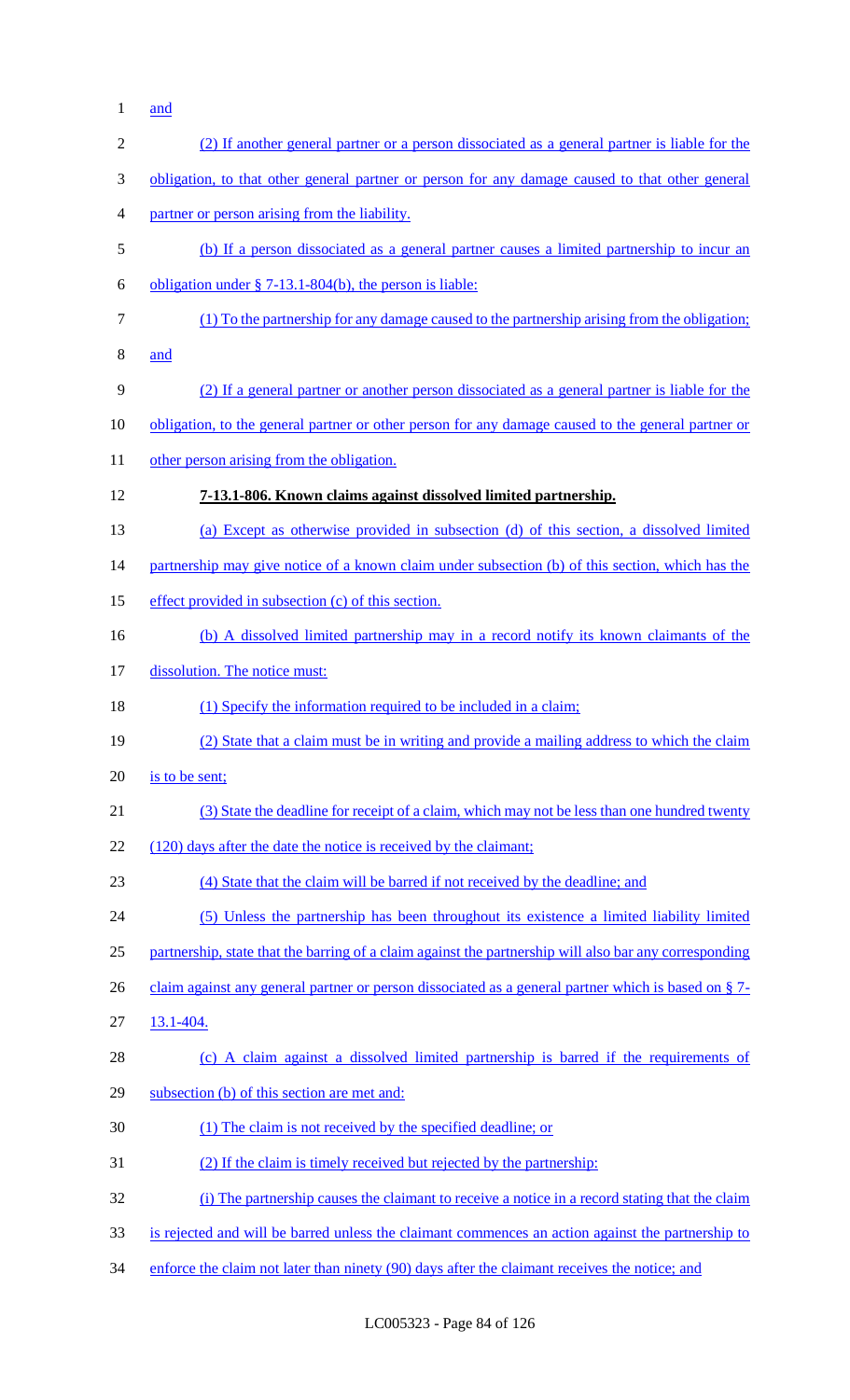| $\mathbf{1}$   | (ii) The claimant does not commence the required action not later than ninety (90) days                   |
|----------------|-----------------------------------------------------------------------------------------------------------|
| $\overline{2}$ | after the claimant receives the notice.                                                                   |
| 3              | (d) This section does not apply to a claim based on an event occurring after the date of                  |
| $\overline{4}$ | dissolution or a liability that on that date is contingent.                                               |
| 5              | 7-13.1-807. Other claims against dissolved limited partnership.                                           |
| 6              | (a) A dissolved limited partnership may publish notice of its dissolution and request                     |
| $\overline{7}$ | persons having claims against the partnership to present them in accordance with the notice.              |
| 8              | (b) A notice under subsection (a) of this section must:                                                   |
| 9              | (1) Be published at least once in a newspaper of general circulation in the county in this                |
| 10             | state in which the dissolved limited partnership's principal office is or, if the principal office is not |
| 11             | located in this state, in the county in which the office of the partnership's registered agent is or was  |
| 12             | last located;                                                                                             |
| 13             | (2) Describe the information required to be contained in a claim, state that the claim must               |
| 14             | be in writing, and provide a mailing address to which the claim is to be sent;                            |
| 15             | (3) State that a claim against the partnership is barred unless an action to enforce the claim            |
| 16             | is commenced not later than three (3) years after publication of the notice; and                          |
| 17             | (4) Unless the partnership has been throughout its existence a limited liability limited                  |
| 18             | partnership, state that the barring of a claim against the partnership will also bar any corresponding    |
| 19             | claim against any general partner or person dissociated as a general partner which is based on § 7-       |
| 20             | 13.1-404.                                                                                                 |
| 21             | (c) If a dissolved limited partnership publishes a notice in accordance with subsection (b)               |
| 22             | of this section, the claim of each of the following claimants is barred unless the claimant               |
| 23             | commences an action to enforce the claim against the partnership not later than three (3) years after     |
| 24             | the publication date of the notice:                                                                       |
| 25             | (1) A claimant that did not receive notice in a record under $\S$ 7-13.1-806;                             |
| 26             | (2) A claimant whose claim was timely sent to the partnership but not acted on; and                       |
| 27             | (3) A claimant whose claim is contingent at, or based on an event occurring after, the date               |
| 28             | of dissolution.                                                                                           |
| 29             | (d) A claim not barred under this section or $\S$ 7-13.1-806 may be enforced:                             |
| 30             | (1) Against the dissolved limited partnership, to the extent of its undistributed assets;                 |
| 31             | (2) Except as otherwise provided in $\S$ 7-13.1-808, if assets of the partnership have been               |
| 32             | distributed after dissolution, against a partner or transferee to the extent of that person's             |
| 33             | proportionate share of the claim or of the partnership's assets distributed to the partner or transferee  |
| 34             | after dissolution, whichever is less, but a person's total liability for all claims under this subsection |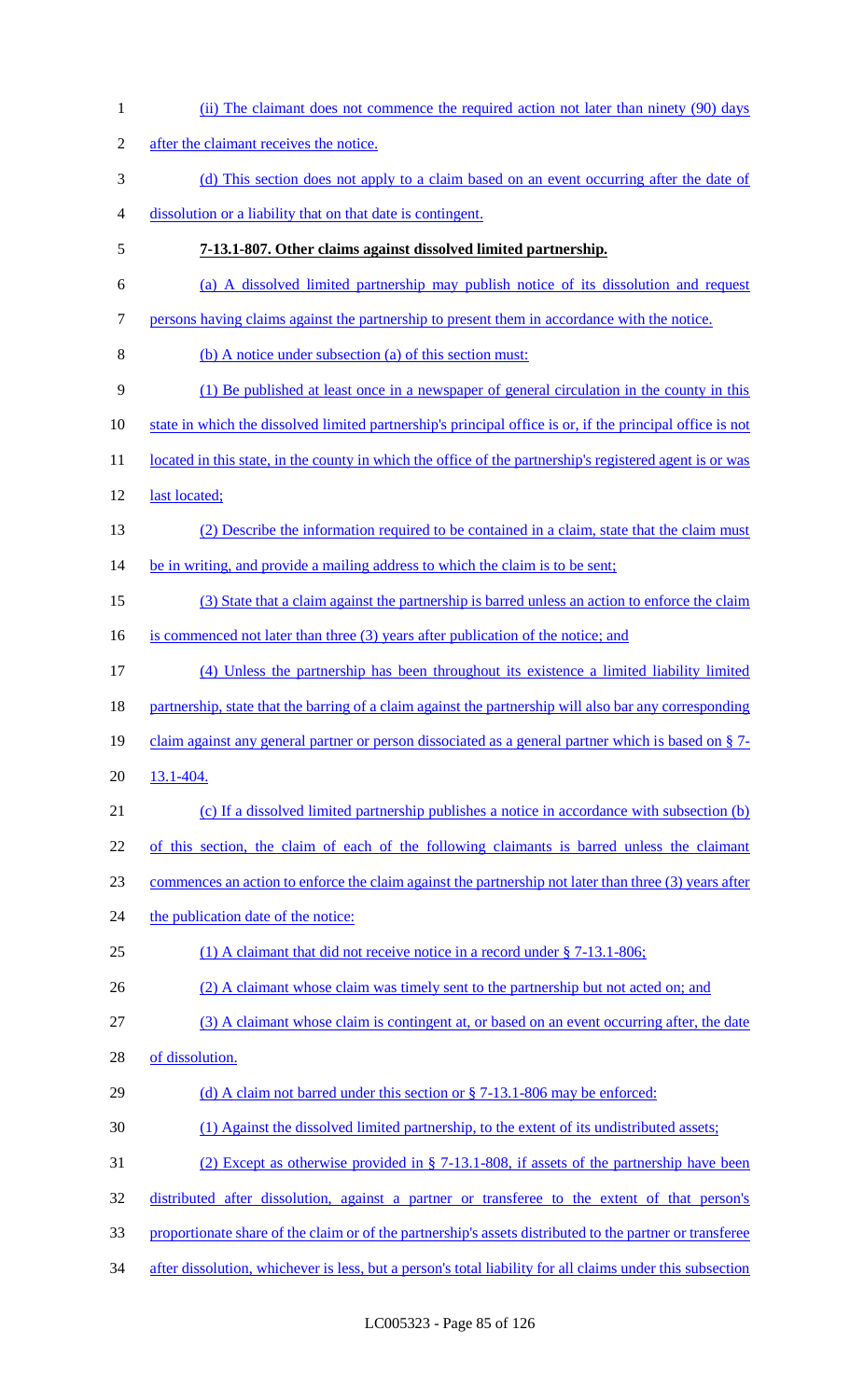- 1 may not exceed the total amount of assets distributed to the person after dissolution; and
- (3) Against any person liable on the claim under §§ 7-13.1-404 and 7-13.1-607.
- **7-13.1-808. Court proceedings.**
- (a) A dissolved limited partnership that has published a notice under § 7-13.1-807 may file
- 5 an application with the superior court in the county where the partnership's principle office is
- located or, if the principal office in not located in this state, where the office of its registered agent
- is or was last located, for a determination of the amount and form of security to be provided for
- payment of claims that are contingent, have not been made known to the partnership, or are based
- on an event occurring after the date of dissolution but which, based on the facts known to the
- 10 partnership, are reasonably expected to arise after the date of dissolution. Security is not required
- 11 for any claim that is or is reasonably anticipated to be barred under § 7-13.1-807.
- (b) Not later than ten (10) days after the filing of an application under subsection (a) of this 13 section, the dissolved limited partnership shall give notice of the proceeding to each claimant 14 holding a contingent claim known to the partnership.
- (c) In a proceeding brought under this section, the court may appoint a guardian ad litem
- 16 to represent all claimants whose identities are unknown. The reasonable fees and expenses of the
- guardian, including all reasonable expert witness fees, must be paid by the dissolved limited 18 partnership.
- (d) A dissolved limited partnership that provides security in the amount and form ordered
- by the court under subsection (a) of this section satisfies the partnership's obligations with respect
- 21 to claims that are contingent, have not been made known to the partnership, or are based on an
- 22 event occurring after the date of dissolution, and such claims may not be enforced against a partner
- or transferee on account of assets received in liquidation.
- **7-13.1-809. Liability of general partner and person dissociated as general partner when claim against limited partnership barred.**
- 26 If a claim against a dissolved limited partnership is barred under §§ 7-13.1-806, 7-13.1-
- 807, or 7-13.1-808, any corresponding claim under §§ 7-13.1-404 or 7-13.1-607 is also barred.
- 

## **7-13.1-810. Disposition of assets in winding up -- When contributions required.**

- (a) In winding up its activities and affairs, a limited partnership shall apply its assets,
- including the contributions required by this section, to discharge the partnership's obligations to
- creditors, including partners that are creditors.
- (b) After a limited partnership complies with subsection (a) of this section, any surplus
- must be distributed in the following order, subject to any charging order in effect under § 7-13.1-
- 34 703: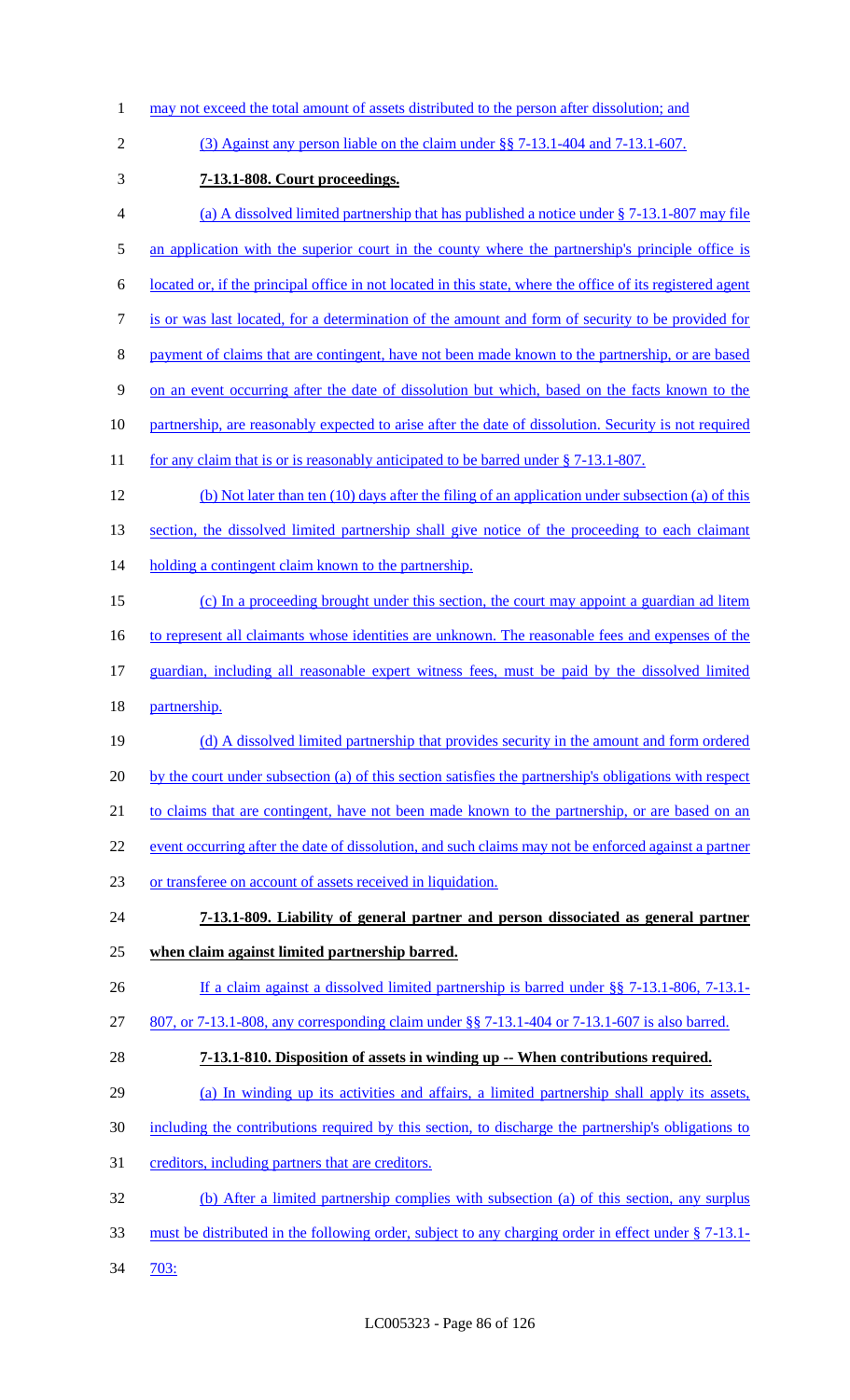1 (1) To each person owning a transferable interest that reflects contributions made and not 2 previously returned, an amount equal to the value of the unreturned contributions; and 3 (2) Among persons owning transferable interests in proportion to their respective rights to 4 share in distributions immediately before the dissolution of the partnership. 5 (c) If a limited partnership's assets are insufficient to satisfy all of its obligations under 6 subsection (a) of this section, with respect to each unsatisfied obligation incurred when the 7 partnership was not a limited liability limited partnership, the following rules apply: 8 (1) Each person that was a general partner when the obligation was incurred and that has 9 not been released from the obligation under § 7-13.1-607 shall contribute to the partnership for the 10 purpose of enabling the partnership to satisfy the obligation. The contribution due from each of 11 those persons is in proportion to the right to receive distributions in the capacity of a general partner 12 in effect for each of those persons when the obligation was incurred. 13 (2) If a person does not contribute the full amount required under subsection (c)(1) of this 14 section with respect to an unsatisfied obligation of the partnership, the other persons required to 15 contribute by subsection (c)(1) of this section on account of the obligation shall contribute the 16 additional amount necessary to discharge the obligation. The additional contribution due from each 17 of those other persons is in proportion to the right to receive distributions in the capacity of a general 18 partner in effect for each of those other persons when the obligation was incurred. 19 (3) If a person does not make the additional contribution required by subsection (c)(2) of 20 this section, further additional contributions are determined and due in the same manner as provided 21 in that subsection. 22 (d) A person that makes an additional contribution under subsections  $(c)(2)$  or  $(c)(3)$  of this 23 section may recover from any person whose failure to contribute under subsections  $(c)(1)$  or  $(c)(2)$ 24 of this section necessitated the additional contribution. A person may not recover under this 25 subsection more than the amount additionally contributed. A person's liability under this subsection 26 may not exceed the amount the person failed to contribute. 27 (e) All distributions made under subsections (b) and (c) of this section must be paid in 28 money. 29 **7-13.1-811. Revocation of a certificate of limited partnership.** 30 (a) The certificate of limited partnership may be revoked by the secretary of state under the 31 conditions prescribed in this section when it is established that: 32 (1) The limited partnership procured its certificate of limited partnership through fraud; 33 (2) The limited partnership has continued to exceed or abuse the authority conferred upon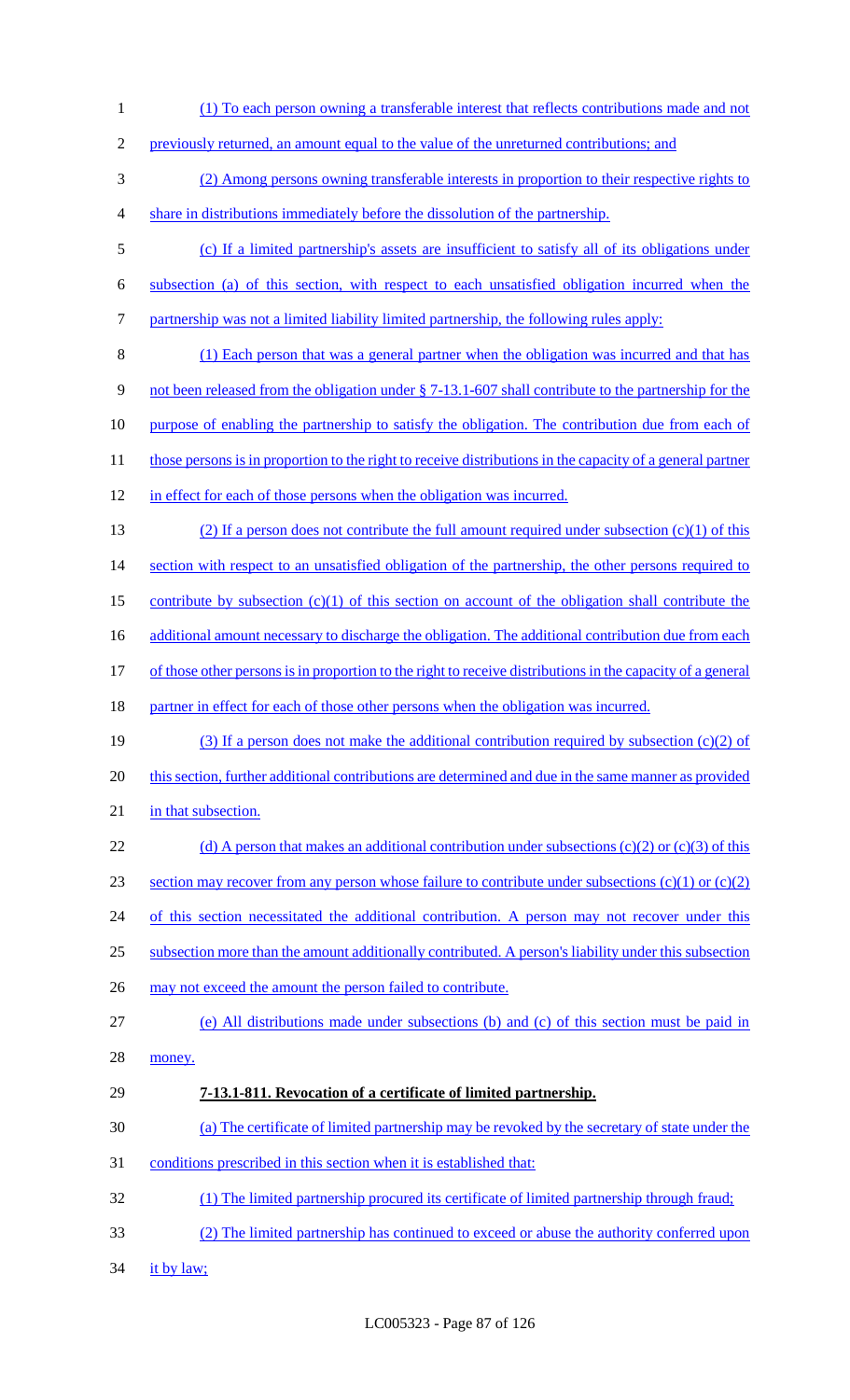(3) The limited partnership has failed to file its annual report within the time required by 2 this chapter; (4) The limited partnership has failed to pay any required fees to the secretary of state when they have become due and payable; (5) The secretary of state has received notice from the division of taxation, in accordance with § 7-13.1-215, that the limited partnership has failed to pay any fees or taxes due this state; (6) The limited partnership has failed for thirty (30) days to appoint and maintain a registered agent in this state as required by this chapter; (7) The limited partnership has failed, after change of its registered agent, to file in the 10 office of the secretary of state a statement of the change as required by this chapter; 11 (8) The limited partnership has failed to file in the office of the secretary of state any amendment to its certificate of limited partnership or any articles of dissolution, merger, or 13 consolidation as prescribed by this chapter; or 14 (9) A misrepresentation has been made of any material matter in any application, report, 15 affidavit, or other document submitted by the limited partnership pursuant to this chapter. (b) No certificate of limited partnership of a limited partnership shall be revoked by the 17 secretary of state unless: (1) The secretary of state shall have given the limited partnership notice thereof not less 19 than sixty (60) days prior to such revocation by regular mail addressed to the registered agent in 20 this state on file with the secretary of state's office, which notice shall specify the basis for the revocation; provided, however, that if a prior mailing addressed to the address of the registered 22 agent of the limited partnership in this state currently on file with the secretary of state's office has been returned as undeliverable by the United States Postal Service for any reason, or if the 24 revocation notice is returned as undeliverable by the United States Postal Service for any reason, the secretary of state shall give notice as follows: (i) To the limited partnership at its principal office of record as shown in its most recent annual report, and no further notice shall be required; or 28 (ii) In the case of a limited partnership that has not yet filed an annual report, then to the limited partnership at the principal office in the certificate of limited partnership and no further notice shall be required; and (2) The limited partnership fails prior to revocation to file the annual report, pay the fees 32 or taxes, file the required statement of change of registered agent, file the articles of amendment or amendment to its registration or articles of dissolution, cancellation of registration, merger, or consolidation, or correct the misrepresentation.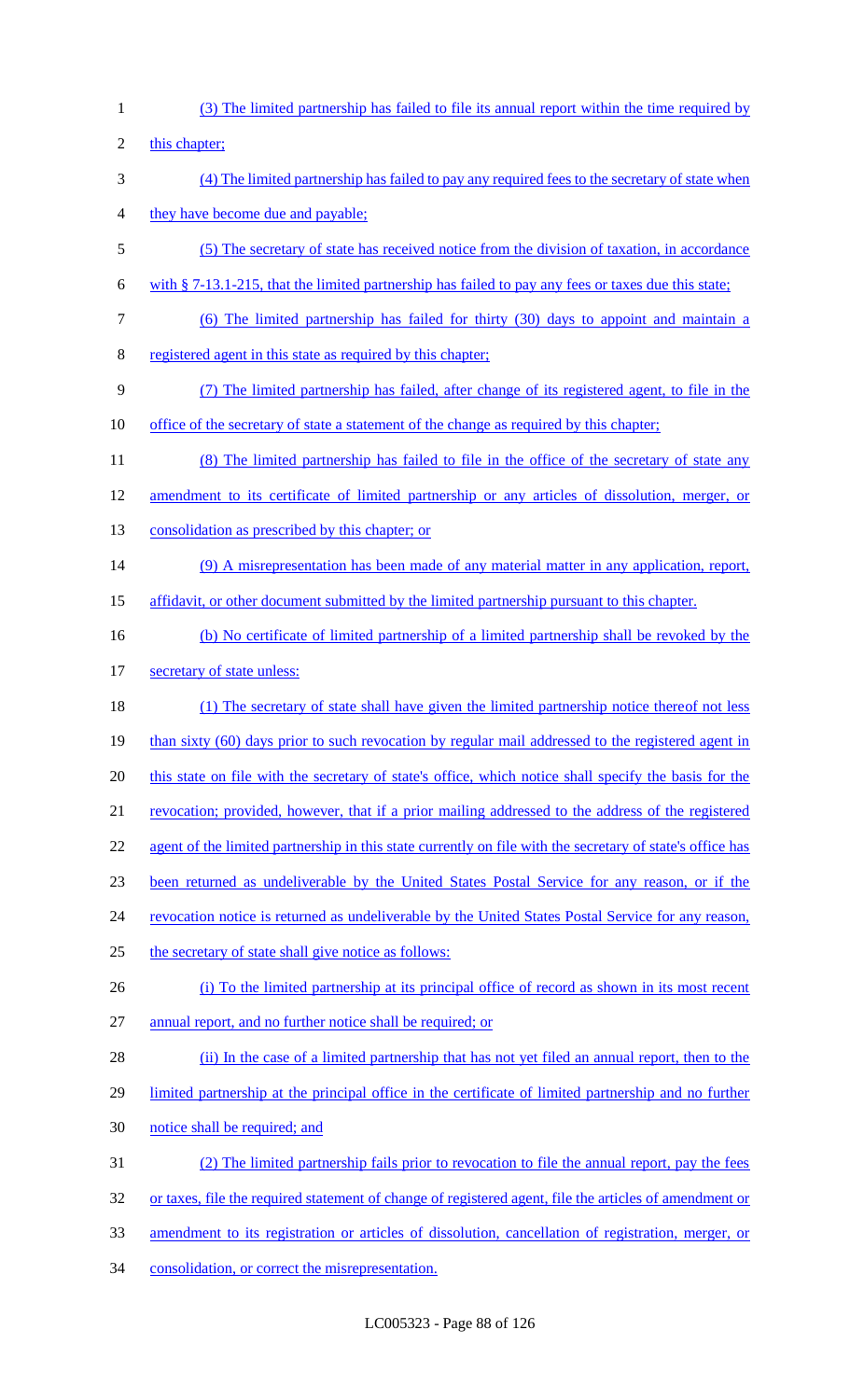| $\mathbf{1}$   | 7-13.1-812. Issuance of certificates of revocation.                                                         |
|----------------|-------------------------------------------------------------------------------------------------------------|
| $\overline{2}$ | (a) Upon revoking any such certificate of limited partnership, the secretary of state shall:                |
| 3              | (1) Issue a certificate of revocation in duplicate;                                                         |
| 4              | (2) File one of the certificates in the secretary of state's office;                                        |
| 5              | (3) Send to the limited partnership by regular mail a certificate of revocation, addressed to               |
| 6              | the registered agent of the limited partnership in this state on file with the secretary of state's office; |
| 7              | provided, however, that if a prior mailing addressed to the address of the registered agent of the          |
| 8              | limited partnership in this state currently on file with the secretary of state's office has been returned  |
| 9              | to the secretary of state as undeliverable by the United States Postal Service for any reason, or if        |
| 10             | the revocation certificate is returned as undeliverable to the secretary of state's office by the United    |
| 11             | States Postal Service for any reason, the secretary of state shall give notice as follows:                  |
| 12             | (i) To the limited partnership at its principal office of record as shown in its most recent                |
| 13             | annual report, and no further notice shall be required; or                                                  |
| 14             | (ii) In the case of a limited partnership that has not yet filed an annual report, then to the              |
| 15             | domestic limited-liability company at the principal office in the articles of organization or to the        |
| 16             | authorized person listed on the articles of organization, and no further notice shall be required.          |
| 17             | (b) A limited partnership that is revoked continues in existence as an entity but may not                   |
| 18             | carry on any activities except as necessary to wind up its activities and affairs and liquidate its         |
| 19             | assets under §§ 7-13.1-802, 7-13.1-806, 7-13.1-807, 7-13.1-808, and 7-13.1-810, or to apply for             |
| 20             | reinstatement under § 7-13.1-812.                                                                           |
| 21             | (c) The revocation of a limited partnership does not terminate the authority of its registered              |
| 22             | agent.                                                                                                      |
| 23             | 7-13.1-813. Reinstatement.                                                                                  |
| 24             | (a) Within ten (10) years after issuing a certificate of revocation as provided in § 7-13.1-                |
| 25             | 812, the secretary of state may withdraw the certificate of revocation and retroactively reinstate the      |
| 26             | limited partnership in good standing as if its certificate of limited partnership had not been revoked      |
| 27             | except as subsequently provided:                                                                            |
| 28             | (1) On the filing by the limited partnership of the documents it had previously failed to file              |
| 29             | as set forth in §§ 7-13.1-811(a)(3) through (6);                                                            |
| 30             | (2) On the payment by the limited partnership of a penalty in the amount of fifty dollars                   |
| 31             | (\$50.00) for each year or part of year that has elapsed since the issuance of the certificate of           |
| 32             | revocation; and                                                                                             |
| 33             | (3) Upon the filing by the limited partnership of a certificate of good standing from the                   |
| 34             | Rhode Island division of taxation.                                                                          |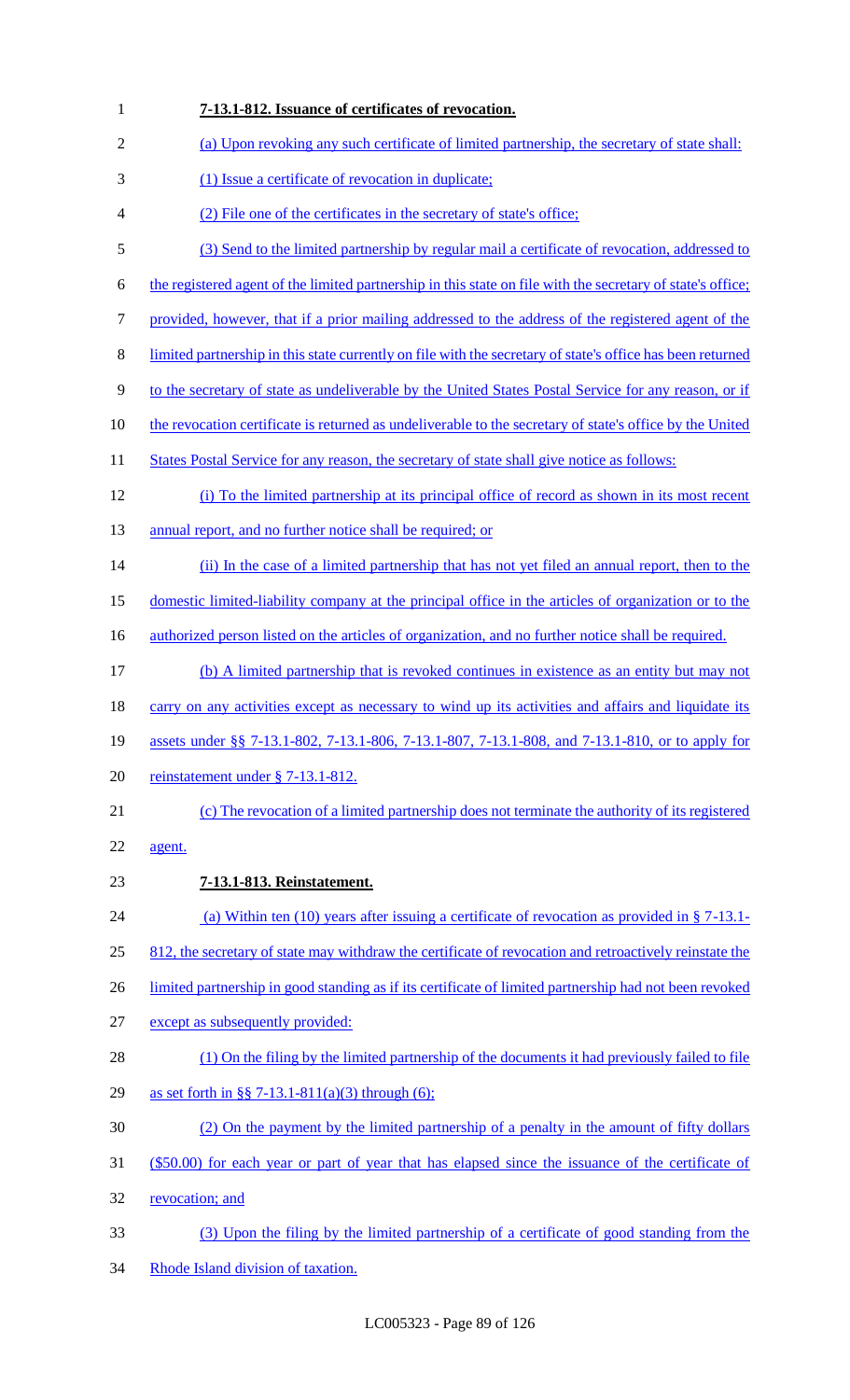| $\mathbf{1}$   | (b) If, as permitted by the provisions of this chapter or chapters 1.2, 6, 12, or 13.1 of this           |
|----------------|----------------------------------------------------------------------------------------------------------|
| $\overline{c}$ | title, another limited liability company, business or nonprofit corporation, registered limited          |
| 3              | liability partnership or a limited partnership, or in each case domestic or foreign, authorized and      |
| 4              | qualified to transact business in this state, bears or has filed a fictitious business name statement as |
| 5              | to or reserved or registered a name that is the same as, the name of the limited partnership with        |
| 6              | respect to which the certificate of revocation is proposed to be withdrawn, then the secretary of        |
| 7              | state shall condition the withdrawal of the certificate of revocation on the reinstated limited          |
| 8              | partnership amending its certificate of limited partnership so as to designate a name that is not the    |
| 9              | same as its former name.                                                                                 |
| 10             | (d) When reinstatement under this section has become effective, the following rules apply:               |
| 11             | (1) The reinstatement relates back to and takes effect as of the effective date of the                   |
| 12             | certificate of revocation.                                                                               |
| 13             | (2) The limited partnership resumes carrying on its activities and affairs as if the revocation          |
| 14             | had not occurred.                                                                                        |
| 15             | (3) The rights of a person arising out of an act or omission in reliance on the revocation               |
| 16             | before the person knew or had notice of the reinstatement are not affected.                              |
| 17             | 7-13.1-814. Judicial review of denial of reinstatement.                                                  |
| 18             | (a) If the secretary of state denies a limited partnership's application for reinstatement               |
| 19             | following administrative dissolution, the secretary of state shall serve the partnership with a notice   |
| 20             | in a record that explains the reasons for the denial.                                                    |
| 21             | (b) A limited partnership may seek judicial review of denial of reinstatement in the superior            |
| 22             | court not later than thirty (30) days after service of the notice of denial.                             |
| 23             | PART <sub>9</sub>                                                                                        |
| 24             | <b>ACTIONS BY PARTNERS</b>                                                                               |
| 25             | 7-13.1-901. Direct action by partner.                                                                    |
| 26             | (a) Subject to subsection (b) of this section, a partner may maintain a direct action against            |
| 27             | another partner or the limited partnership, with or without an accounting as to the partnership's        |
| 28             | activities and affairs, to enforce the partner's rights and otherwise protect the partner's interests,   |
| 29             | including rights and interests under the partnership agreement or this chapter or arising                |
| 30             | independently of the partnership relationship.                                                           |
| 31             | (b) A partner maintaining a direct action under this section must plead and prove an actual              |
| 32             | or threatened injury that is not solely the result of an injury suffered or threatened to be suffered by |
| 33             | the limited partnership.                                                                                 |
| 34             | (c) A right to an accounting on a dissolution and winding up does not revive a claim barred              |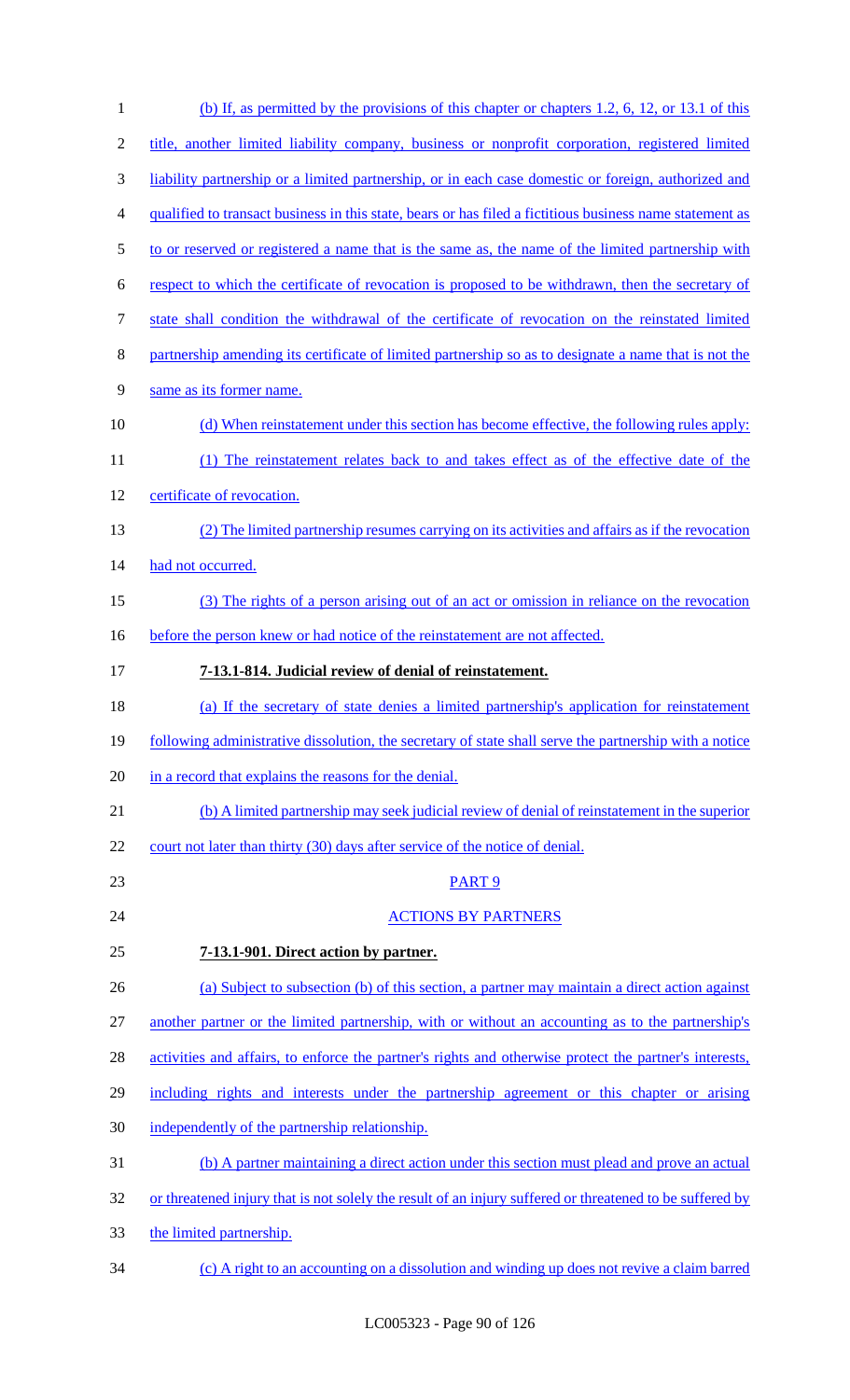## by law.

| $\overline{2}$ | 7-13.1-902. Derivative action.                                                                       |
|----------------|------------------------------------------------------------------------------------------------------|
| 3              | A partner may maintain a derivative action to enforce a right of a limited partnership if:           |
| $\overline{4}$ | (1) The partner first makes a demand on the general partners, requesting that they cause             |
| $\mathfrak{S}$ | the partnership to bring an action to enforce the right, and the general partners do not bring the   |
| 6              | action within a reasonable time; or                                                                  |
| $\overline{7}$ | (2) A demand under subsection (1) of this section would be futile.                                   |
| 8              | 7-13.1-903. Proper plaintiff.                                                                        |
| 9              | A derivative action to enforce a right of a limited partnership may be maintained only by a          |
| 10             | person that is a partner at the time the action is commenced and:                                    |
| 11             | (1) Was a partner when the conduct giving rise to the action occurred; or                            |
| 12             | (2) Whose status as a partner devolved on the person by operation of law or pursuant to the          |
| 13             | terms of the partnership agreement from a person that was a partner at the time of the conduct.      |
| 14             | 7-13.1-904. Pleading.                                                                                |
| 15             | In a derivative action, the complaint must state with particularity:                                 |
| 16             | (1) The date and content of plaintiff's demand and the response to the demand by the                 |
| 17             | general partner; or                                                                                  |
| 18             | (2) Why the demand should be excused as futile.                                                      |
| 19             | 7-13.1-905. Special litigation committee.                                                            |
| 20             | (a) If a limited partnership is named as or made a party in a derivative proceeding, the             |
| 21             | partnership may appoint a special litigation committee to investigate the claims asserted in the     |
| 22             | proceeding and determine whether pursuing the action is in the best interests of the partnership. If |
| 23             | the partnership appoints a special litigation committee, on motion by the committee made in the      |
| 24             | name of the partnership, except for good cause shown, the court shall stay discovery for the time    |
| 25             | reasonably necessary to permit the committee to make its investigation. This subsection does not     |
| 26             | prevent the court from:                                                                              |
| 27             | (1) Enforcing a person's right to information under $\S$ 7-13.1-304 or 7-13.1-407; or                |
| 28             | (2) Granting extraordinary relief in the form of a temporary restraining order or preliminary        |
| 29             | injunction.                                                                                          |
| 30             | (b) A special litigation committee must be composed of one or more disinterested and                 |
| 31             | independent individuals, who may be partners.                                                        |
| 32             | (c) A special litigation committee may be appointed:                                                 |
| 33             | (1) By a majority of the general partners not named as parties in the proceeding; or                 |
| 34             | (2) If all general partners are named as parties in the proceeding, by a majority of the             |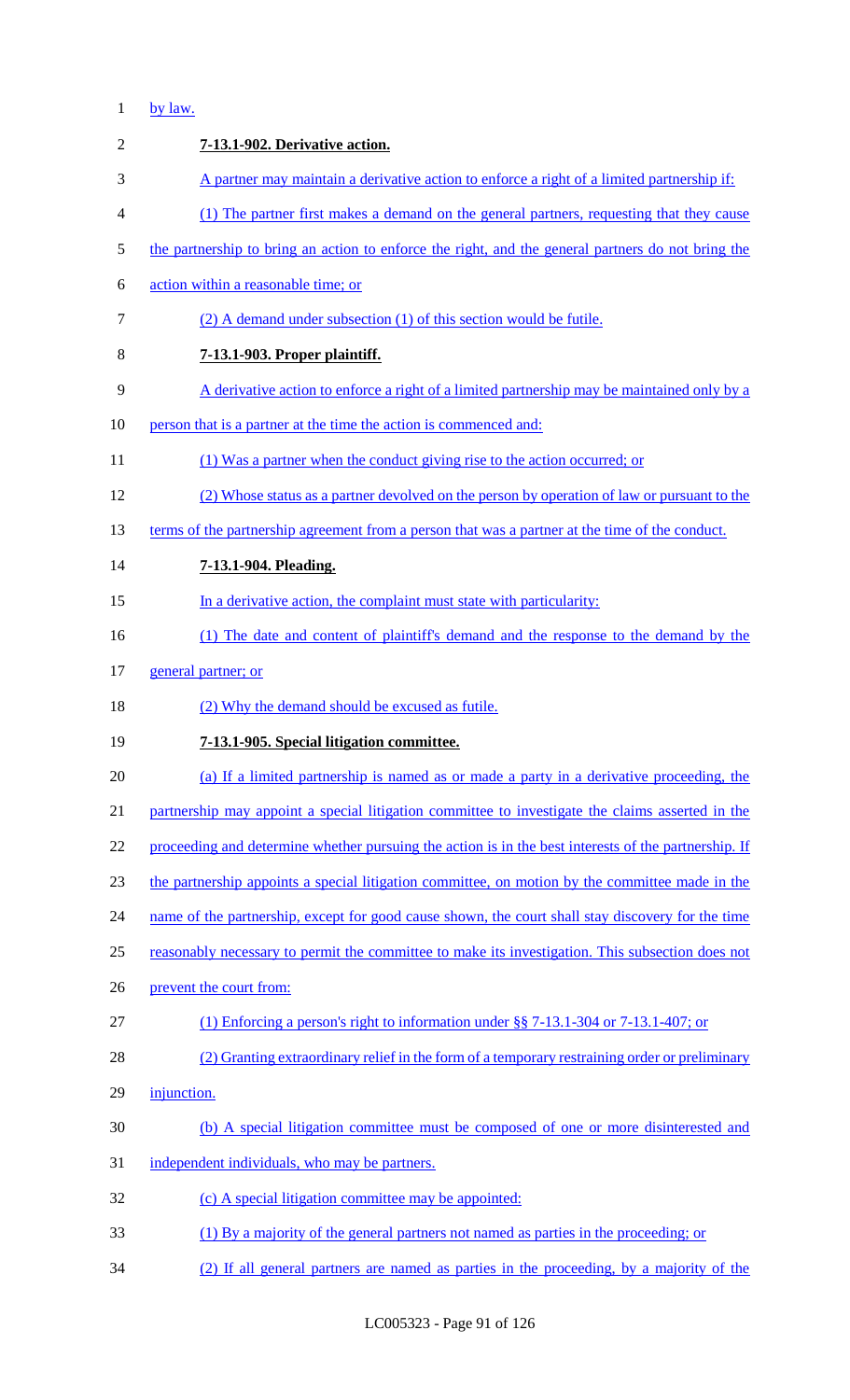- general partners named as defendants.
- 2 (d) After appropriate investigation, a special litigation committee may determine that it is
- in the best interests of the limited partnership that the proceeding:
- (1) Continue under the control of the plaintiff;
- (2) Continue under the control of the committee;
- (3) Be settled on terms approved by the committee; or
- 7 (4) Be dismissed.
- (e) After making a determination under subsection (d) of this section, a special litigation committee shall file with the court a statement of its determination and its report supporting its 10 determination and shall serve each party with a copy of the determination and report. The court 11 shall determine whether the members of the committee were disinterested and independent and whether the committee conducted its investigation and made its recommendation in good faith, 13 independently, and with reasonable care, with the committee having the burden of proof. If the court finds that the members of the committee were disinterested and independent and that the committee acted in good faith, independently, and with reasonable care, the court shall enforce the 16 determination of the committee. Otherwise, the court shall dissolve the stay of discovery entered under subsection (a) of this section and allow the action to continue under the control of the plaintiff. **7-13.1-906. Proceeds and expenses.** (a) Except as otherwise provided in subsection (b) of this section:
- (1) Any proceeds or other benefits of a derivative action, whether by judgment,
- 22 compromise, or settlement, belong to the limited partnership and not to the plaintiff; and
- (2) If the plaintiff receives any proceeds, the plaintiff shall remit them immediately to the
- partnership.
- (b) If a derivative action is successful in whole or in part, the court may award the plaintiff 26 reasonable expenses, including reasonable attorneys' fees and costs, from the recovery of the
- limited partnership.
- 28 (c) A derivative action on behalf of a limited partnership may not be voluntarily dismissed 29 or settled without the court's approval.
- PART 10 FOREIGN LIMITED PARTNERSHIPS **7-13.1-1001. Governing law.** (a) The law of the jurisdiction of formation of a foreign limited partnership governs: (1) The internal affairs of the partnership;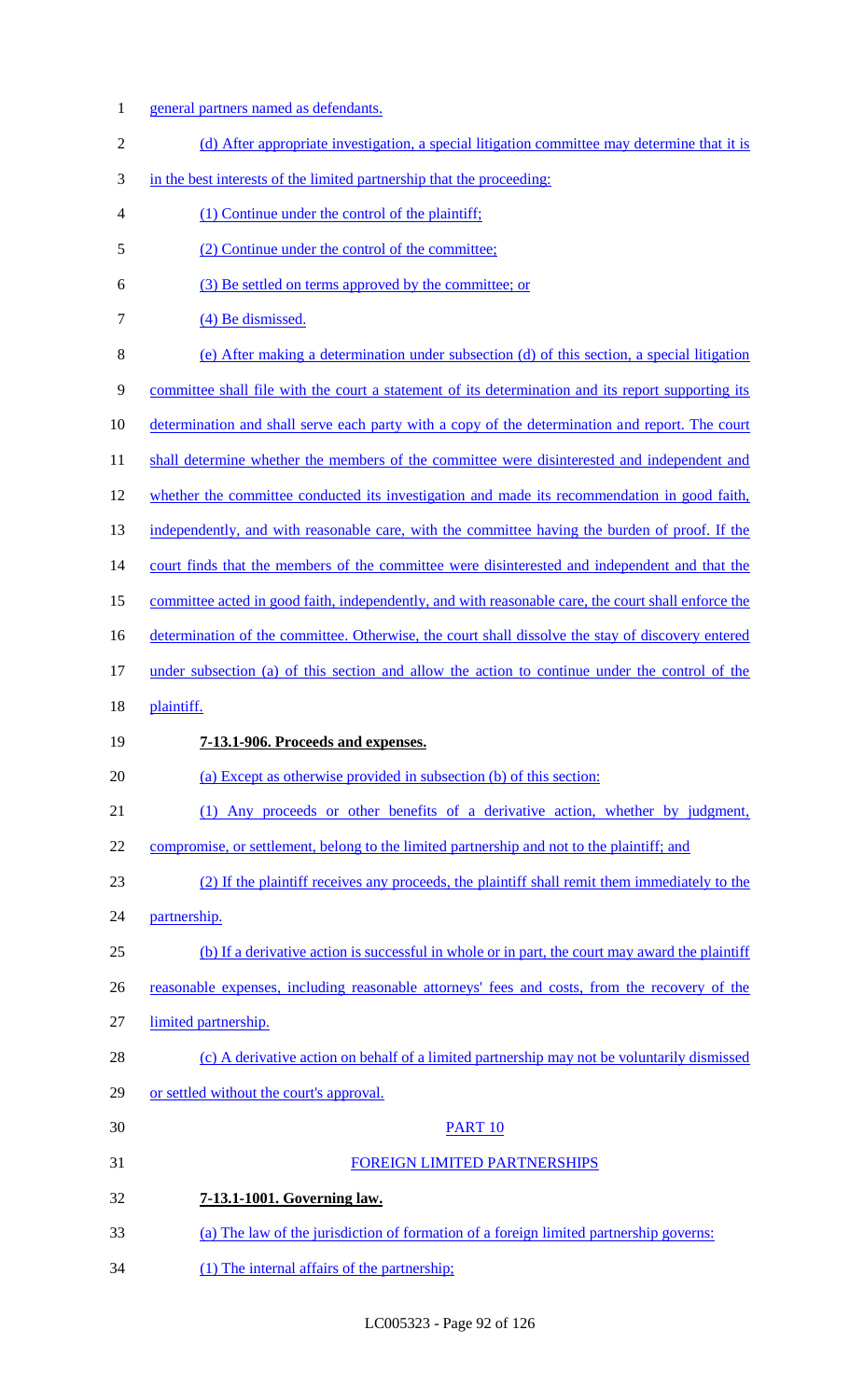- (2) The liability of a partner as partner for a debt, obligation, or other liability of the
- partnership; and (3) The liability of a series of the partnership. (b) A foreign limited partnership is not precluded from registering to do business in this state because of any difference between the law of its jurisdiction of formation and the law of this state. (c) Registration of a foreign limited partnership to do business in this state does not authorize the foreign partnership to engage in any activities and affairs or exercise any power that a limited partnership may not engage in or exercise in this state. **7-13.1-1002. Registration to do business in this state.** (a) A foreign limited partnership may not do business in this state until it registers with the secretary of state under this part. (b) A foreign limited partnership doing business in this state may not maintain an action or 14 proceeding in this state unless it is registered to do business in this state. (c) The failure of a foreign limited partnership to register to do business in this state does 16 not impair the validity of a contract or act of the partnership or preclude it from defending an action 17 or proceeding in this state. 18 (d) A limitation on the liability of a general partner or limited partner of a foreign limited partnership is not waived solely because the partnership does business in this state without registering to do business in this state. (e) Section 7-13.1-1001(a) and 7-13.1-1001(b) applies even if the foreign limited 22 partnership fails to register under this part. **7-13.1-1003. Foreign registration statement.** To register to do business in this state, a foreign limited partnership must deliver a foreign registration statement to the secretary of state for filing. The statement must state: 26 (1) The name of the partnership and, if the name does not comply with § 7-13.1-114, an 27 alternate name adopted pursuant to § 7-13.1-1006(a); 28 (2) That the partnership is a foreign limited partnership; (3) The partnership's jurisdiction of formation; (4) The general character of the business it proposes to transact in this state; (5) The name and business address of each general partner; (6) The street and mailing addresses of the partnership's principal office and, if the law of the partnership's jurisdiction of formation requires the partnership to maintain an office in that
- 34 jurisdiction, the street and mailing addresses of the required office;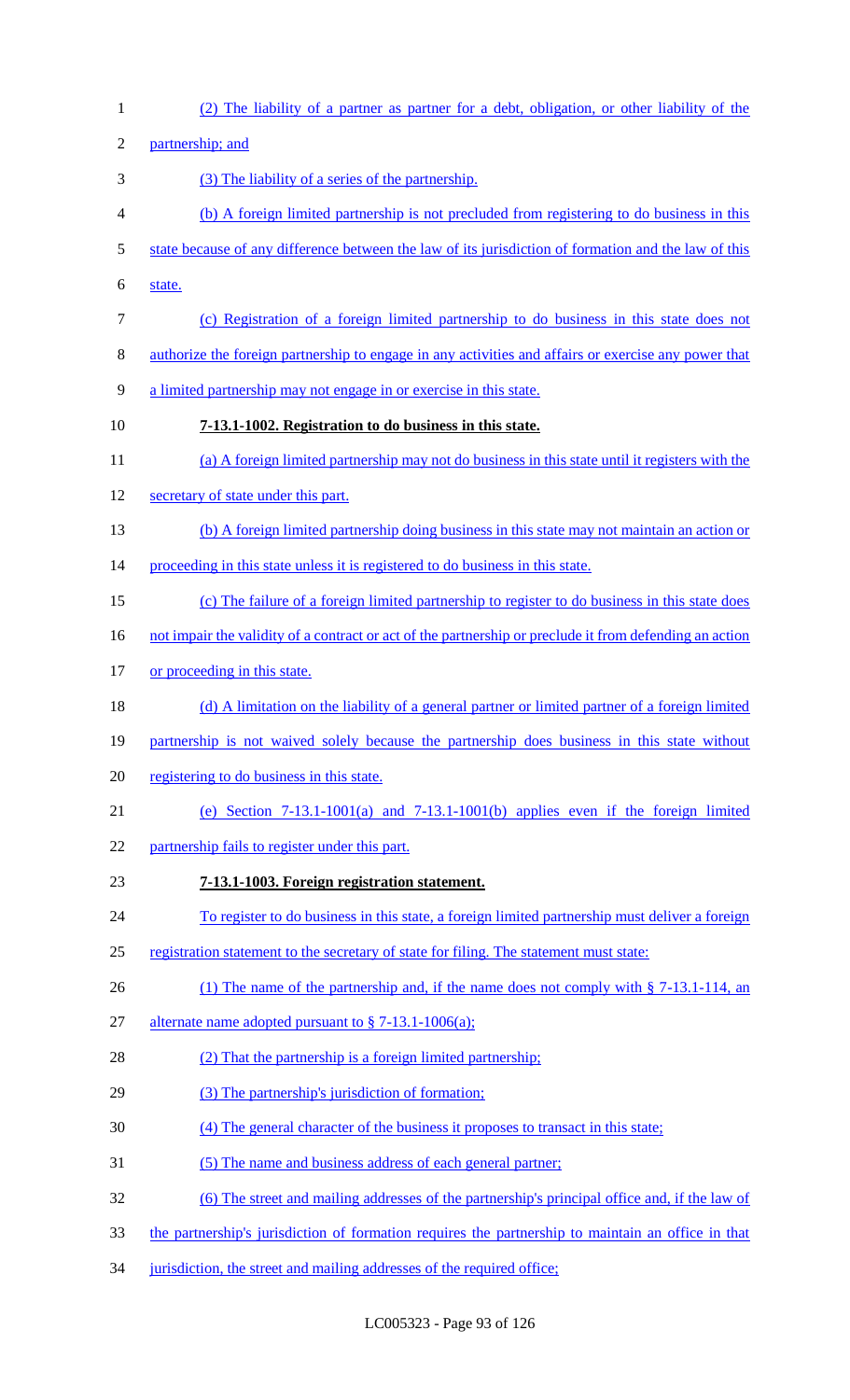(7) The name and street and mailing addresses of the partnership's registered agent in this state; (8) A statement that the secretary of state is appointed the agent of a foreign limited partnership for service of process if no agent has been appointed, or, if appointed, the agent's authority has been revoked or if the agent cannot be found or served with the exercise of reasonable diligence; and (9) Additional information as may be necessary or appropriate in order to enable the secretary of state to determine whether the foreign limited partnership is entitled to a certificate of authority to transact business in this state. **7-13.1-1004. Amendment of foreign registration statement.** 11 A registered foreign limited partnership shall deliver to the secretary of state for filing an amendment to its foreign registration statement if there is a change in: 13 (1) The name of the partnership; 14 (2) The alternate name adopted pursuant to § 7-13.1-1006(a); or 15 (3) The general partners of record. **7-13.1-1005. Activities not constituting doing business.** (a) Activities of a foreign limited partnership which do not constitute doing business in this 18 state under this part include: (1) Maintaining, defending, mediating, arbitrating, or settling an action or proceeding; (2) Carrying on any activity concerning its internal affairs, including holding meetings of 21 its partners; (3) Maintaining accounts in financial institutions; (4) Maintaining offices or agencies for the transfer, exchange, and registration of securities 24 of the partnership or maintaining trustees or depositories with respect to those securities; (5) Selling through independent contractors; (6) Soliciting or obtaining orders by any means if the orders require acceptance outside this 27 state before they become contracts; (7) Creating or acquiring indebtedness, mortgages, or security interests in property; (8) Securing or collecting debts or enforcing mortgages or security interests in property securing the debts and holding, protecting, or maintaining property; (9) Conducting an isolated transaction that is not in the course of similar transactions; 32 (10) Owning, without more, property; and (11) Doing business in interstate commerce. (b) A person does not do business in this state solely by being a partner of a foreign limited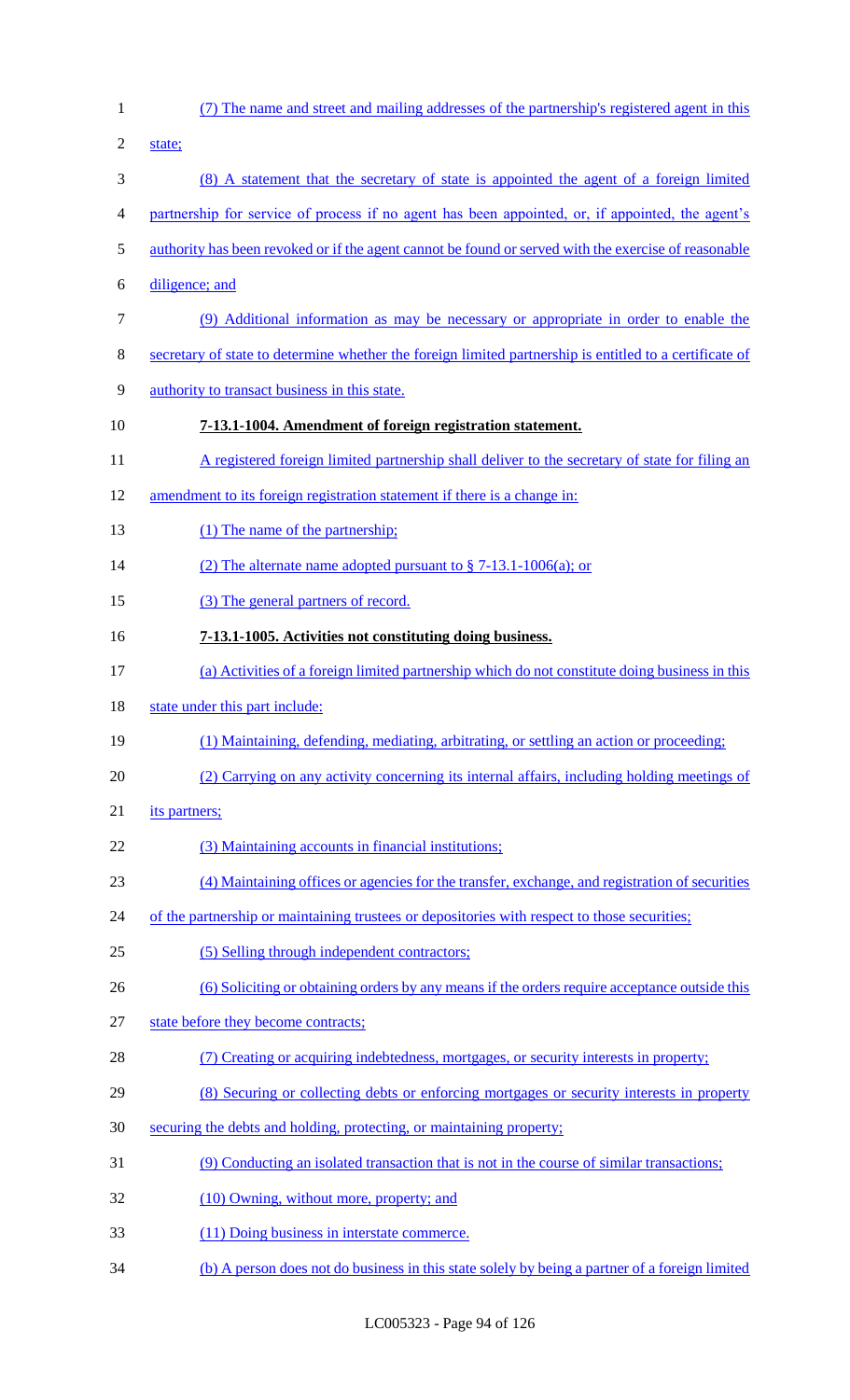- 1 partnership that does business in this state.
- (c) This section does not apply in determining the contacts or activities that may subject a foreign limited partnership to service of process, taxation, or regulation under law of this state other than this chapter. **7-13.1-1006. Noncomplying name of foreign limited partnership.** (a) A foreign limited partnership whose name does not comply with § 7-13.1-114 may not register to do business in this state until it adopts, for the purpose of doing business in this state, an alternate name that complies with § 7-13.1-114. After registering to do business in this state with an alternate name, a partnership shall do business in this state under: 10 (1) The alternate name; (2) The partnership's name, with the addition of its jurisdiction of formation; or (3) A name the partnership is authorized to use under the law of this state other than this chapter. 14 (b) If a registered foreign limited partnership changes its name to one that does not comply with § 7-13.1-114, it may not do business in this state until it complies with subsection (a) of this 16 section by amending its registration to adopt an alternate name that complies with § 7-13.1-114. **7-13.1-1007. Withdrawal deemed on conversion to domestic filing entity or domestic limited liability partnership.** 19 A registered foreign limited partnership that converts to a domestic limited liability 20 partnership or to a domestic entity whose formation requires delivery of a record to the secretary of state for filing is deemed to have withdrawn its registration on the effective date of the conversion. **7-13.1-1008. Withdrawal on dissolution or conversion to nonfiling entity other than limited liability partnership.** (a) A registered foreign limited partnership that has dissolved and completed winding up 26 or has converted to a domestic or foreign entity whose formation does not require the public filing of a record, other than a limited liability partnership, shall deliver a statement of withdrawal to the secretary of state for filing. The statement must state: 29 (1) In the case of a partnership that has completed winding up: (i) Its name and jurisdiction of formation; (ii) That the partnership surrenders its registration to do business in this state; (iii) That the limited partnership revokes the authority of its registered agent in this state to accept service of process and consents that service of process in any action, suit, or proceeding
- based upon any cause of action arising in this state during the time the limited partnership was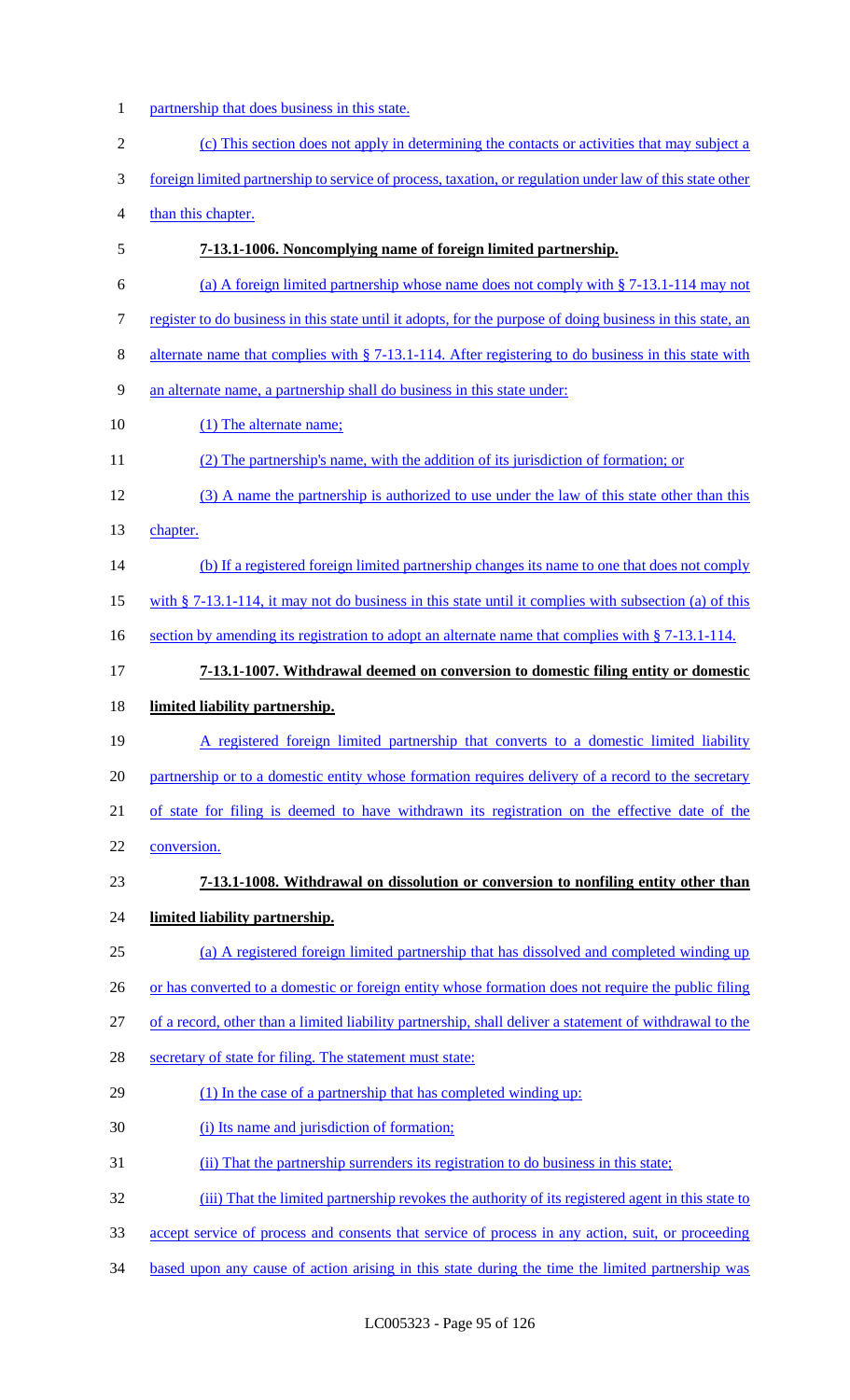| $\mathbf{1}$   | authorized to transact business in this state may subsequently be made on the limited partnership           |
|----------------|-------------------------------------------------------------------------------------------------------------|
| $\overline{2}$ | by service on the secretary of state in accordance with subsection (b) of this section;                     |
| 3              | (iv) The post office address to which the secretary of state may mail a copy of any process                 |
| $\overline{4}$ | against the limited partnerships that is served on the secretary of state; and                              |
| $\mathfrak{S}$ | (v) A statement that the limited partnership certifies that it has no outstanding tax                       |
| 6              | obligations. As required by $\S$ 7-13.1-213, the limited partnership has paid all fees and taxes.           |
| $\overline{7}$ | (2) In the case of a partnership that has converted:                                                        |
| 8              | (i) The name of the converting partnership and its jurisdiction of formation;                               |
| 9              | (ii) The type of entity to which the partnership has converted and its jurisdiction of                      |
| 10             | formation;                                                                                                  |
| 11             | (iii) That the converted entity surrenders the converting partnership's registration to do                  |
| 12             | business in this state and revokes the authority of the converting partnership's registered agent to        |
| 13             | act as registered agent in this state on behalf of the partnership or the converted entity;                 |
| 14             | (iv) A mailing address to which service of process may be made under subsection (b), of                     |
| 15             | this section; and                                                                                           |
| 16             | (v) A statement that the limited partnership certifies that it has no outstanding tax                       |
| 17             | obligations. As required by § 7-13.1-213, the limited partnership has paid all fees and taxes.              |
| 18             | (b) After a withdrawal under this section has become effective, service of process in any                   |
| 19             | action or proceeding based on a cause of action arising during the time the foreign limited                 |
| 20             | partnership was registered to do business in this state may be made pursuant to $\S$ 7-13.1-121.            |
| 21             | 7-13.1-1009. Transfer of registration.                                                                      |
| 22             | (a) When a registered foreign limited partnership has merged into a foreign entity that is                  |
| 23             | not registered to do business in this state or has converted to a foreign entity required to register       |
| 24             | with the secretary of state to do business in this state, the foreign entity shall deliver to the secretary |
| 25             | of state for filing an application for transfer of registration. The application must state:                |
| 26             | (1) The name of the registered foreign limited partnership before the merger or conversion;                 |
| 27             | (2) That before the merger or conversion the registration pertained to a foreign limited                    |
| 28             | partnership;                                                                                                |
| 29             | (3) The name of the applicant foreign entity into which the foreign limited partnership has                 |
| 30             | merged or to which it has been converted and, if the name does not comply with $\S$ 7-13.1-114, an          |
| 31             | <u>alternate name adopted pursuant to <math>\S</math> 7-13.1-1006(a)</u> ;                                  |
| 32             | (4) The type of entity of the applicant foreign entity and its jurisdiction of formation;                   |
| 33             | (5) The street and mailing addresses of the principal office of the applicant foreign entity                |
| 34             | and, if the law of the entity's jurisdiction of formation requires the entity to maintain an office in      |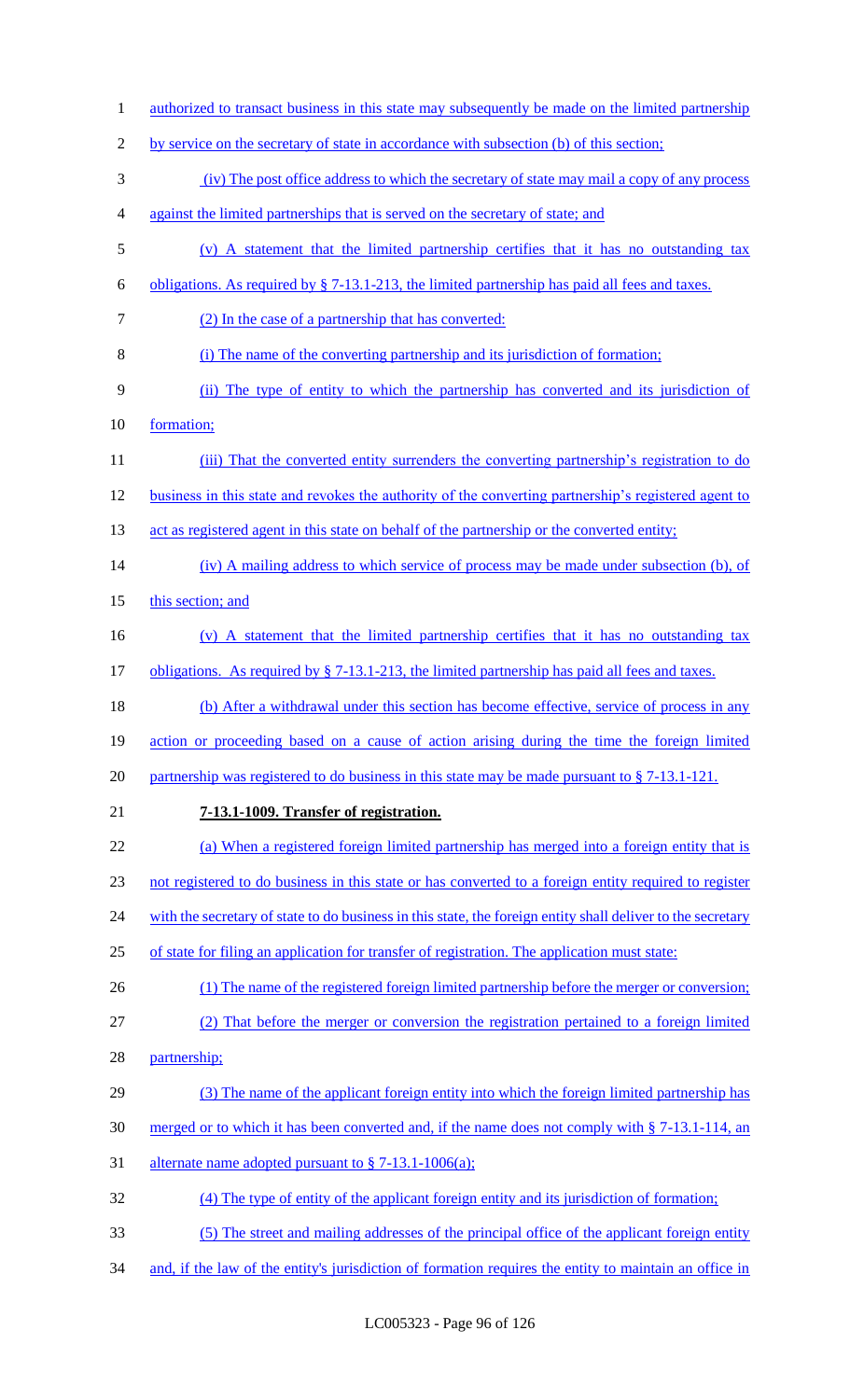| $\mathbf{1}$   | that jurisdiction, the street and mailing addresses of that office; and                                   |
|----------------|-----------------------------------------------------------------------------------------------------------|
| $\overline{c}$ | (6) The name and street and mailing addresses of the applicant foreign entity's registered                |
| 3              | agent in this state.                                                                                      |
| 4              | (b) When an application for transfer of registration takes effect, the registration of the                |
| 5              | foreign limited partnership to do business in this state is transferred without interruption to the       |
| 6              | foreign entity into which the partnership has merged or to which it has been converted.                   |
| 7              | 7-13.1-1010. Revocation of registration.                                                                  |
| 8              | (a) The registration of a foreign limited partnership may be revoked by the secretary of                  |
| 9              | state under the conditions prescribed in this section when it is established that:                        |
| 10             | (1) The limited partnership procured its certificate of registration through fraud;                       |
| 11             | (2) The limited partnership has continued to exceed or abuse the authority conferred upon                 |
| 12             | it by law;                                                                                                |
| 13             | (3) The limited partnership has failed to file its annual report within the time required by              |
| 14             | this chapter;                                                                                             |
| 15             | (4) The limited partnership has failed to pay any required fees to the secretary of state when            |
| 16             | they have become due and payable;                                                                         |
| 17             | (5) The secretary of state has received notice from the division of taxation, in accordance               |
| 18             | with $\S$ 7-13.1-214, that the limited partnership has failed to pay any fees or taxes due this state;    |
| 19             | (6) The limited partnership has failed for thirty (30) days to appoint and maintain a                     |
| 20             | registered agent in this state as required by this chapter;                                               |
| 21             | (7) The limited partnership has failed, after change of its registered agent, to file in the              |
| 22             | office of the secretary of state a statement of the change as required by this chapter;                   |
| 23             | (8) The limited partnership has failed to file in the office of the secretary of state any                |
| 24             | amendment to its certificate of registration or any articles of dissolution, merger, or consolidation     |
| 25             | as prescribed by this chapter; or                                                                         |
| 26             | (9) A misrepresentation has been made of any material matter in any application, report,                  |
| 27             | affidavit, or other document submitted by the limited partnership pursuant to this chapter.               |
| 28             | (b) No certificate of registration of a limited partnership shall be revoked by the secretary             |
| 29             | of state unless:                                                                                          |
| 30             | (1) The secretary of state shall have given the limited partnership notice thereof not less               |
| 31             | than sixty (60) days prior to such revocation by regular mail addressed to the registered agent in        |
| 32             | this state on file with the secretary of state's office, which notice shall specify the basis for the     |
| 33             | revocation; provided, however, that if a prior mailing addressed to the address of the registered         |
| 34             | agent of the limited partnership in this state currently on file with the secretary of state's office has |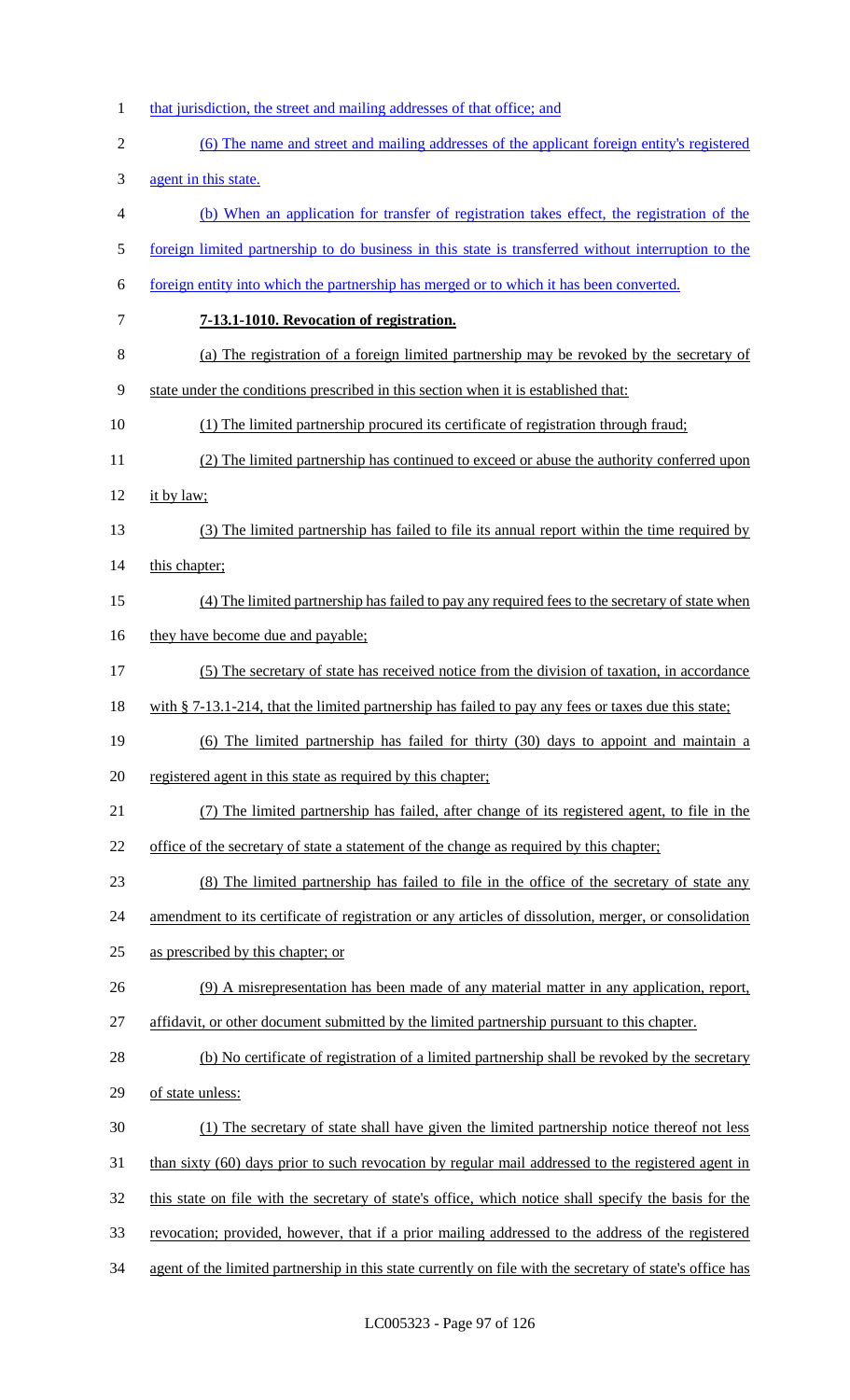- been returned as undeliverable by the United States Postal Service for any reason, or if the
- revocation notice is returned as undeliverable by the United States Postal Service for any reason,
- the secretary of state shall give notice as follows:
- (i) To the limited partnership at its principal office of record as shown in its most recent annual report, and no further notice shall be required; or
- (ii) In the case of a limited partnership that has not yet filed an annual report, then to the
- limited partnership at the principal office in the certificate of registration of limited partnership and
- no further notice shall be required; and
- (2) The limited partnership fails prior to revocation to file the annual report, pay the fees
- or taxes, file the required statement of change of registered agent, file the amendment to its
- 11 registration or certificate of withdrawal of registration, merger, or consolidation, or correct the
- misrepresentation.
- **7-13.1-1011. Issuance of certificates of revocation.**
- (a) Upon revoking any such certificate of registration of limited partnership, the secretary
- 15 of state shall:
- 16 (1) Issue a certificate of revocation in duplicate;
- (2) File one of the certificates in the secretary of state's office;
- (3) Send to the limited partnership by regular mail a certificate of revocation, addressed to
- 19 the registered agent of the limited partnership in this state on file with the secretary of state's office;
- provided, however, that if a prior mailing addressed to the address of the registered agent of the
- limited partnership in this state currently on file with the secretary of state's office has been returned
- 22 to the secretary of state as undeliverable by the United States Postal Service for any reason, or if
- the revocation certificate is returned as undeliverable to the secretary of state's office by the United
- 24 States Postal Service for any reason, the secretary of state shall give notice as follows:
- (i) To the limited partnership at its principal office of record as shown in its most recent
- annual report, and no further notice shall be required; or
- (ii) In the case of a limited partnership that has not yet filed an annual report, then to the
- principal office listed in the certificate of registration, and no further notice shall be required.
- (b) The authority of the registered foreign limited partnership to do business in this state
- ceases on the effective date of the certificate of revocation, or to apply for reinstatement under § 7-
- 13.1-1012.
- (c) The revocation of a limited partnership does not terminate the authority of its registered agent.
- 
- **7-13.1-1012. Reinstatement.**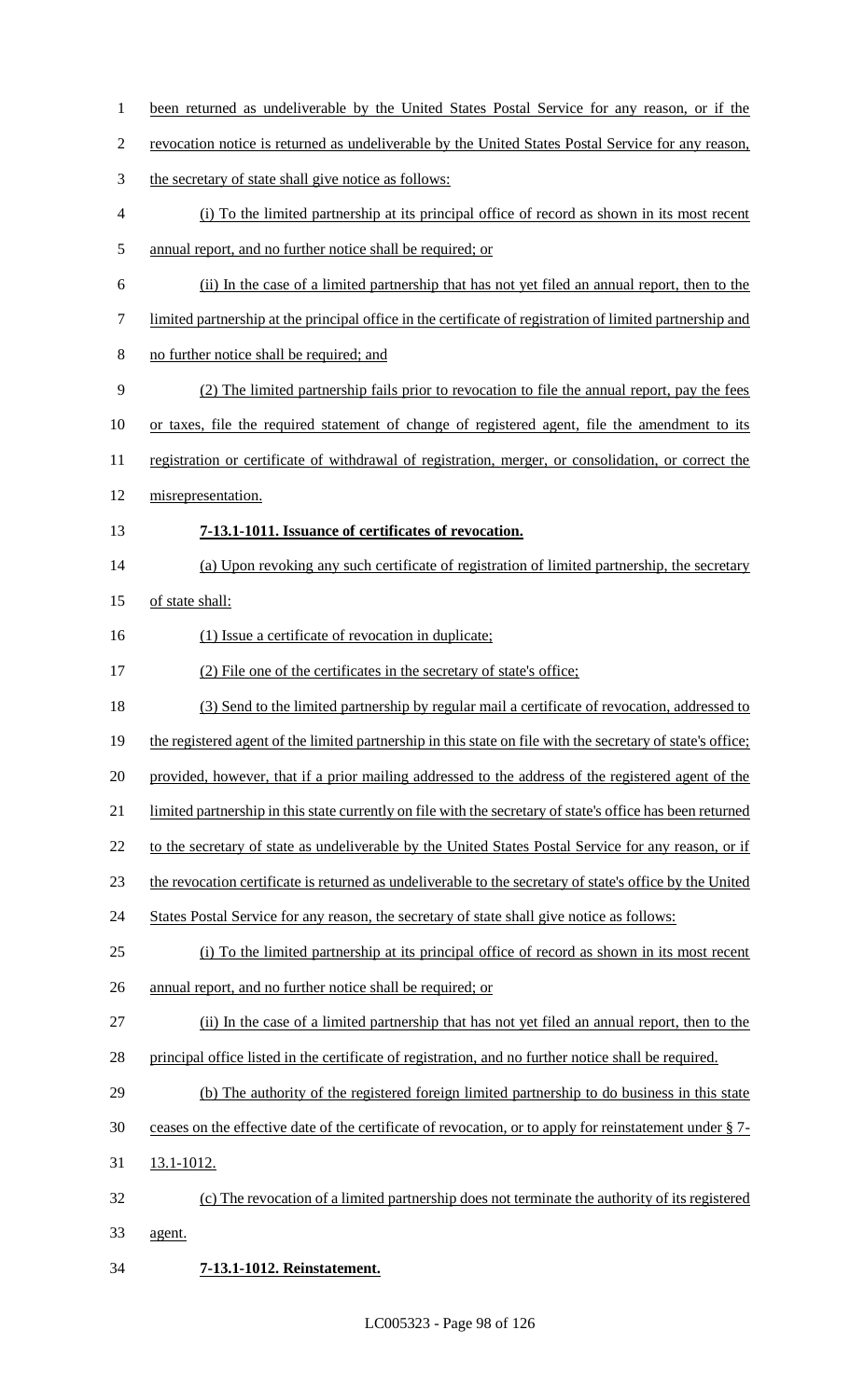| $\mathbf{1}$   | (a) Within ten (10) years after issuing a certificate of revocation as provided in $\S$ 7-13.1-           |
|----------------|-----------------------------------------------------------------------------------------------------------|
| $\mathbf{2}$   | 1011, the secretary of state may withdraw the certificate of revocation and retroactively reinstate       |
| $\mathfrak{Z}$ | the limited partnership in good standing as if its certificate of registration of limited partnership had |
| $\overline{4}$ | not been revoked except as subsequently provided:                                                         |
| $\mathfrak{S}$ | (1) On the filing by the limited partnership of the documents it had previously failed to file            |
| 6              | as set forth in §§ 7-13.1-1010(a)(3) through (6);                                                         |
| $\tau$         | (2) On the payment by the limited partnership of a penalty in the amount of fifty dollars                 |
| 8              | (\$50.00) for each year or part of year that has elapsed since the issuance of the certificate of         |
| 9              | revocation; and                                                                                           |
| 10             | (3) Upon the filing by the limited partnership of a certificate of good standing from the                 |
| 11             | Rhode Island division of taxation.                                                                        |
| 12             | (b) If, as permitted by the provisions of this chapter or chapters 1.2, 6, 12, or 13.1 of this            |
| 13             | title, another limited liability company, business or nonprofit corporation, registered limited           |
| 14             | liability partnership or a limited partnership, or in each case domestic or foreign, authorized and       |
| 15             | qualified to transact business in this state, bears or has filed a fictitious business name statement as  |
| 16             | to or reserved or registered a name that is the same as, the name of the limited partnership with         |
| 17             | respect to which the certificate of revocation is proposed to be withdrawn, then the secretary of         |
| 18             | state shall condition the withdrawal of the certificate of revocation on the reinstated limited           |
| 19             | partnership amending its certificate of registration so as to designate a name that meets the             |
| 20             | requirements of § 7-13.1-114 by adopting an alternate name pursuant to § 7-13.1-1006(a).                  |
| 21             | (d) When reinstatement under this section has become effective, the following rules apply:                |
| 22             | (1) The reinstatement relates back to and takes effect as of the effective date of the                    |
| 23             | certificate of revocation.                                                                                |
| 24             | (2) The limited partnership resumes carrying on its activities and affairs as if the revocation           |
| 25             | had not occurred.                                                                                         |
| 26             | (3) The rights of a person arising out of an act or omission in reliance on the revocation                |
| 27             | before the person knew or had notice of the reinstatement are not affected.                               |
| 28             | 7-13.1-1013. Withdrawal of registration of registered foreign limited partnership.                        |
| 29             | (a) A registered foreign limited partnership may withdraw its registration by delivering a                |
| 30             | statement of withdrawal to the secretary of state for filing. The statement of withdrawal must state:     |
| 31             | (1) The name of the partnership and its jurisdiction of formation;                                        |
| 32             | (2) That the partnership is not doing business in this state and that it withdraws its                    |
| 33             | registration to do business in this state;                                                                |
| 34             | (3) That the limited partnership revokes the authority of its registered agent in this state to           |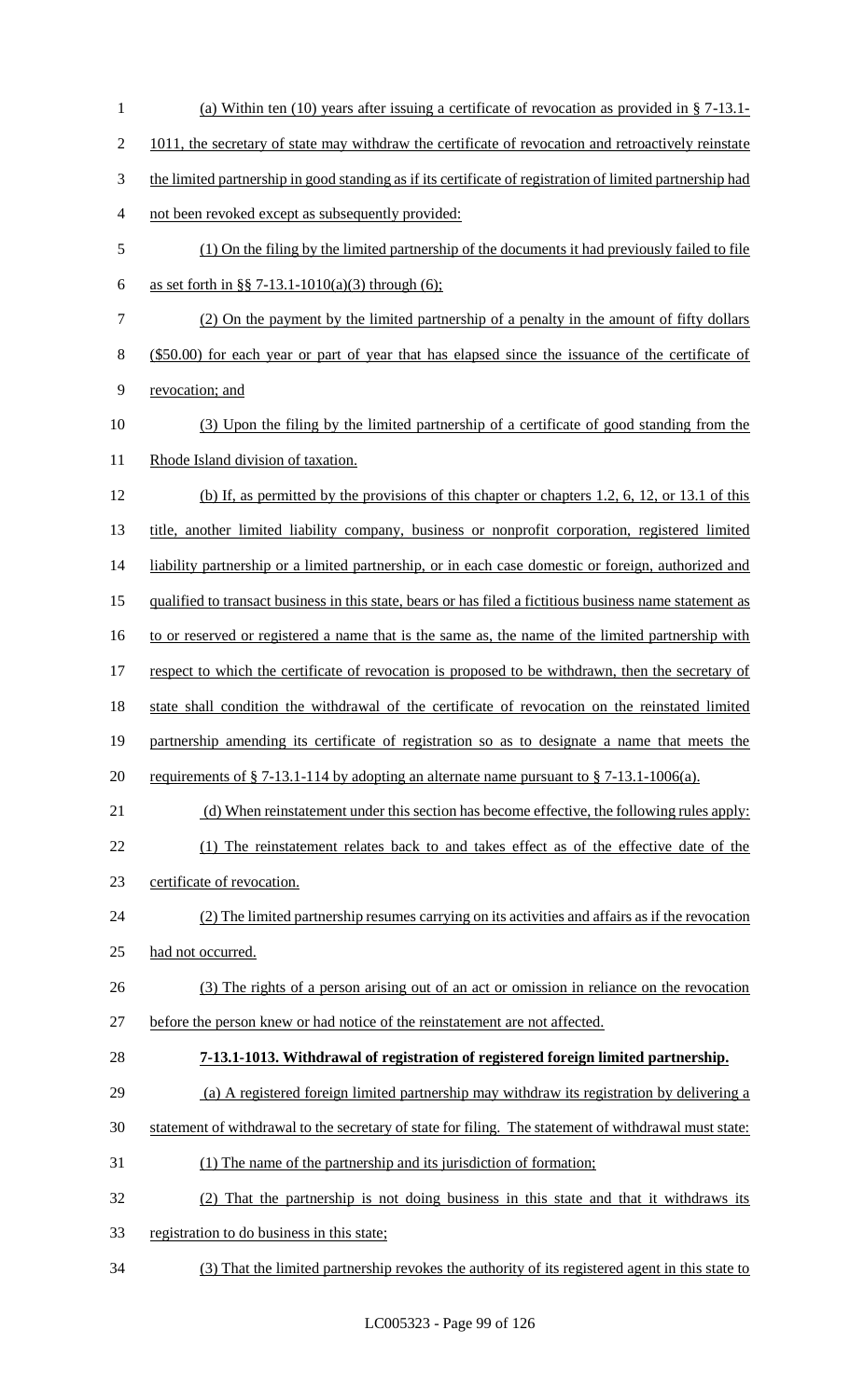| $\mathbf{1}$   | accept service of process and consents that service of process in any action, suit, or proceeding        |
|----------------|----------------------------------------------------------------------------------------------------------|
| $\overline{2}$ | based upon any cause of action arising in this state during the time the limited partnership was         |
| 3              | <u>authorized to transact business in this state may subsequently be made on the limited partnership</u> |
| $\overline{4}$ | by service on the secretary of state in accordance with subsection (b) of this section;                  |
| $\mathfrak s$  | (4) The post office address to which the secretary of state may mail a copy of any process               |
| 6              | against the limited partnerships that is served on the secretary of state; and                           |
| 7              | (5) A statement that the limited partnership certifies that it has no outstanding tax                    |
| 8              | obligations. As required by $\S$ 7-13.1-213, the limited partnership has paid all fees and taxes.        |
| 9              | (b) After the withdrawal of the registration of a foreign limited partnership, service of                |
| 10             | process in any action or proceeding based on a cause of action arising during the time the               |
| 11             | partnership was registered to do business in this state may be made pursuant to $\S$ 7-13.1-121.         |
| 12             | 7-13.1-1014. Action by attorney general.                                                                 |
| 13             | The attorney general may maintain an action to enjoin a foreign limited partnership from                 |
| 14             | doing business in this state in violation of this chapter.                                               |
| 15             | <b>PART 11</b>                                                                                           |
| 16             | <b>MERGER, INTEREST EXCHANGE, CONVERSION, AND DOMESTICATION</b>                                          |
| 17             | <b>SUBPART 1</b>                                                                                         |
| 18             | <b>GENERAL PROVISIONS</b>                                                                                |
|                |                                                                                                          |
| 19             | 7-13.1-1101. Definitions.                                                                                |
| 20             | As used in this part:                                                                                    |
| 21             | (1) "Acquired entity" means the entity, all of one or more classes or series of interests of             |
| 22             | which are acquired in an interest exchange.                                                              |
| 23             | (2) "Acquiring entity" means the entity that acquires all of one or more classes or series of            |
| 24             | interests of the acquired entity in an interest exchange.                                                |
| 25             | (3) "Conversion" means a transaction authorized by subpart 4.                                            |
| 26             | (4) "Converted entity" means the converting entity as it continues in existence after a                  |
| 27             | conversion.                                                                                              |
| 28             | (5) "Converting entity" means the domestic entity that approves a plan of conversion                     |
| 29             | pursuant to § 7-13.1-1143 or the foreign entity that approves a conversion pursuant to the law of        |
| 30             | its jurisdiction of formation.                                                                           |
| 31             | (6) "Distributional interest" means the right under an unincorporated entity's organic law               |
| 32             | and organic rules to receive distributions from the entity.                                              |
| 33             | (7) "Domestic", with respect to an entity, means governed as to its internal affairs by the              |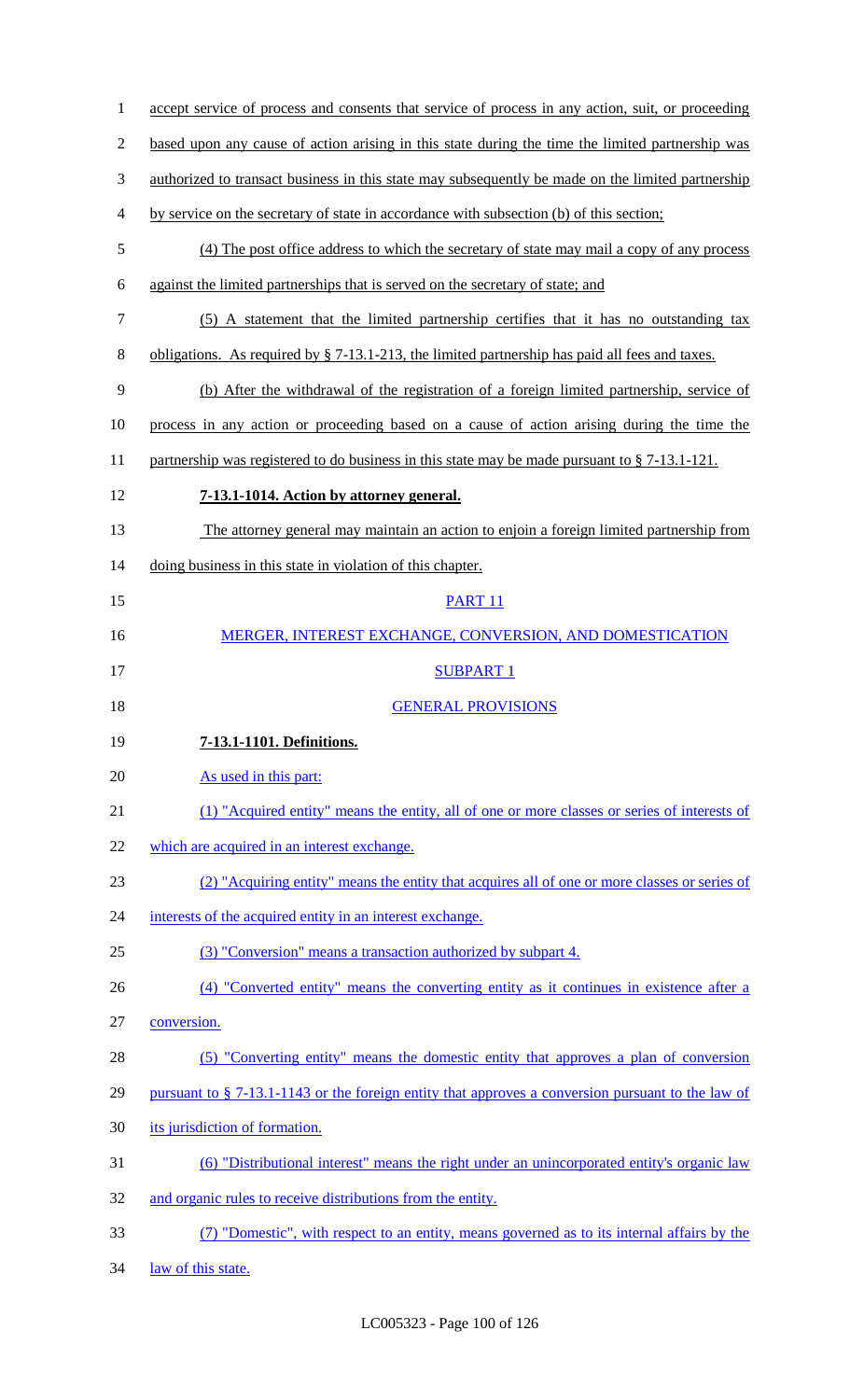| 1              | (8) "Domesticated limited partnership" means the domesticating limited partnership as it                  |
|----------------|-----------------------------------------------------------------------------------------------------------|
| $\overline{2}$ | continues in existence after a domestication.                                                             |
| 3              | (9) "Domesticating limited partnership" means the domestic limited partnership that                       |
| 4              | approves a plan of domestication pursuant to $\S$ 7-13.1-1153 or the foreign limited partnership that     |
| 5              | approves a domestication pursuant to the law of its jurisdiction of formation.                            |
| 6              | (10) "Domestication" means a transaction authorized by subpart 5.                                         |
| $\tau$         | $(11)$ "Entity":                                                                                          |
| 8              | (i) Means:                                                                                                |
| 9              | (A) A business corporation;                                                                               |
| 10             | (B) A nonprofit corporation;                                                                              |
| 11             | (C) A general partnership, including a limited liability partnership;                                     |
| 12             | (D) A limited partnership, including a limited liability limited partnership;                             |
| 13             | (E) A limited liability company;                                                                          |
| 14             | (F) A general cooperative association;                                                                    |
| 15             | (G) A limited cooperative association;                                                                    |
| 16             | (H) An unincorporated nonprofit association;                                                              |
| 17             | (I) A statutory trust, business trust, or common-law business trust; or                                   |
| 18             | (J) Any other person that has:                                                                            |
| 19             | (I) A legal existence separate from any interest holder of that person; or                                |
| 20             | (II) The power to acquire an interest in real property in its own name; and                               |
| 21             | (ii) Does not include:                                                                                    |
| 22             | (A) An individual;                                                                                        |
| 23             | (B) A trust with a predominantly donative purpose or a charitable trust;                                  |
| 24             | (C) An association or relationship that is not an entity listed in subsection $(11)(i)$ of this           |
| 25             | section and is not a partnership under the rules stated in $\S$ 7-12-18 or a similar provision of the law |
| 26             | of another jurisdiction;                                                                                  |
| 27             | (D) A decedent's estate; or                                                                               |
| 28             | (E) A government or a governmental subdivision, agency, or instrumentality.                               |
| 29             | (12) "Filing entity" means an entity whose formation requires the filing of a public organic              |
| 30             | record. The term does not include a limited liability partnership.                                        |
| 31             | (13) "Foreign", with respect to an entity, means an entity governed as to its internal affairs            |
| 32             | by the law of a jurisdiction other than this state.                                                       |
| 33             | (14) "Governance interest" means a right under the organic law or organic rules of an                     |
|                |                                                                                                           |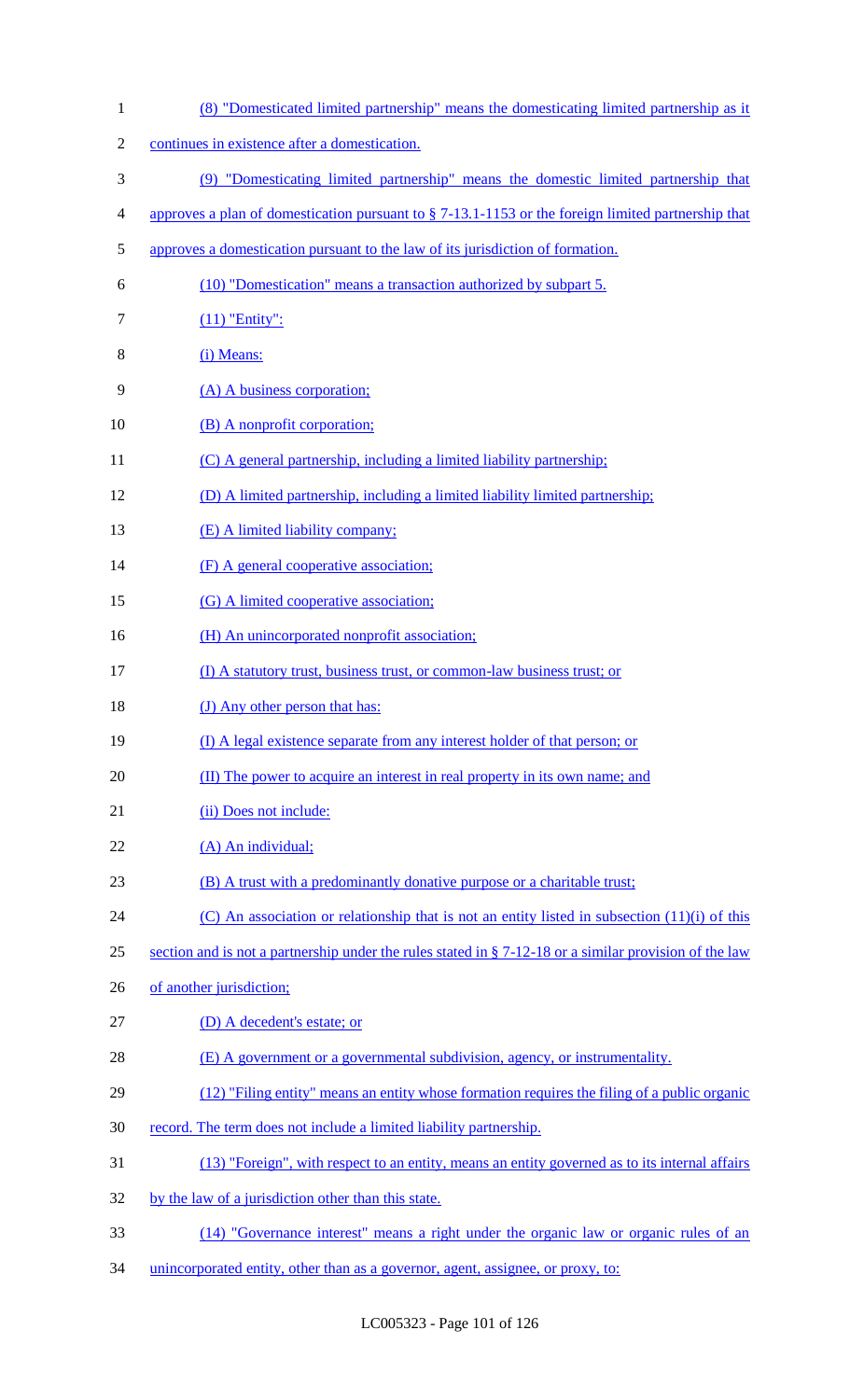| $\mathbf{1}$   |                 | (i) Receive or demand access to information concerning, or the books and records of, the           |
|----------------|-----------------|----------------------------------------------------------------------------------------------------|
| $\overline{2}$ | entity;         |                                                                                                    |
| 3              |                 | (ii) Vote for or consent to the election of the governors of the entity; or                        |
| 4              |                 | (iii) Receive notice of or vote on or consent to an issue involving the internal affairs of the    |
| 5              | entity.         |                                                                                                    |
| 6              |                 | (15) "Governor" means:                                                                             |
| $\tau$         |                 | (i) A director of a business corporation or an officer of a business corporation that has no       |
| 8              |                 | board of directors;                                                                                |
| 9              |                 | (ii) A director or trustee of a nonprofit corporation;                                             |
| 10             |                 | (iii) A general partner of a general partnership;                                                  |
| 11             |                 | (iv) A general partner of a limited partnership;                                                   |
| 12             |                 | (v) A manager of a manager-managed limited liability company;                                      |
| 13             |                 | (vi) A member of a member-managed limited liability company;                                       |
| 14             |                 | (vii) A director of a general cooperative association;                                             |
| 15             |                 | (viii) A director of a limited cooperative association;                                            |
| 16             |                 | (ix) A manager of an unincorporated nonprofit association;                                         |
| 17             |                 | (x) A trustee of a statutory trust, business trust, or common-law business trust; or               |
| 18             |                 | (xi) Any other person under whose authority the powers of an entity are exercised and              |
| 19             |                 | under whose direction the activities and affairs of the entity are managed pursuant to the organic |
| 20             |                 | law and organic rules of the entity.                                                               |
| 21             |                 | (16) "Interest" means:                                                                             |
| 22             |                 | (i) A share in a business corporation;                                                             |
| 23             |                 | (ii) A membership in a nonprofit corporation;                                                      |
| 24             |                 | (iii) A partnership interest in a general partnership;                                             |
| 25             |                 | (iv) A partnership interest in a limited partnership;                                              |
| 26             |                 | (v) A membership interest in a limited liability company;                                          |
| 27             |                 | (vi) A share in a general cooperative association;                                                 |
| 28             |                 | (vii) A member's interest in a limited cooperative association;                                    |
| 29             |                 | (viii) A membership in an unincorporated nonprofit association;                                    |
| 30             |                 | (ix) A beneficial interest in a statutory trust, business trust, or common-law business trust;     |
| 31             | $\overline{or}$ |                                                                                                    |
| 32             |                 | $(x)$ A governance interest or distributional interest in any other type of unincorporated         |
| 33             | entity.         |                                                                                                    |
| 34             |                 | (17) "Interest exchange" means a transaction authorized by subpart 3.                              |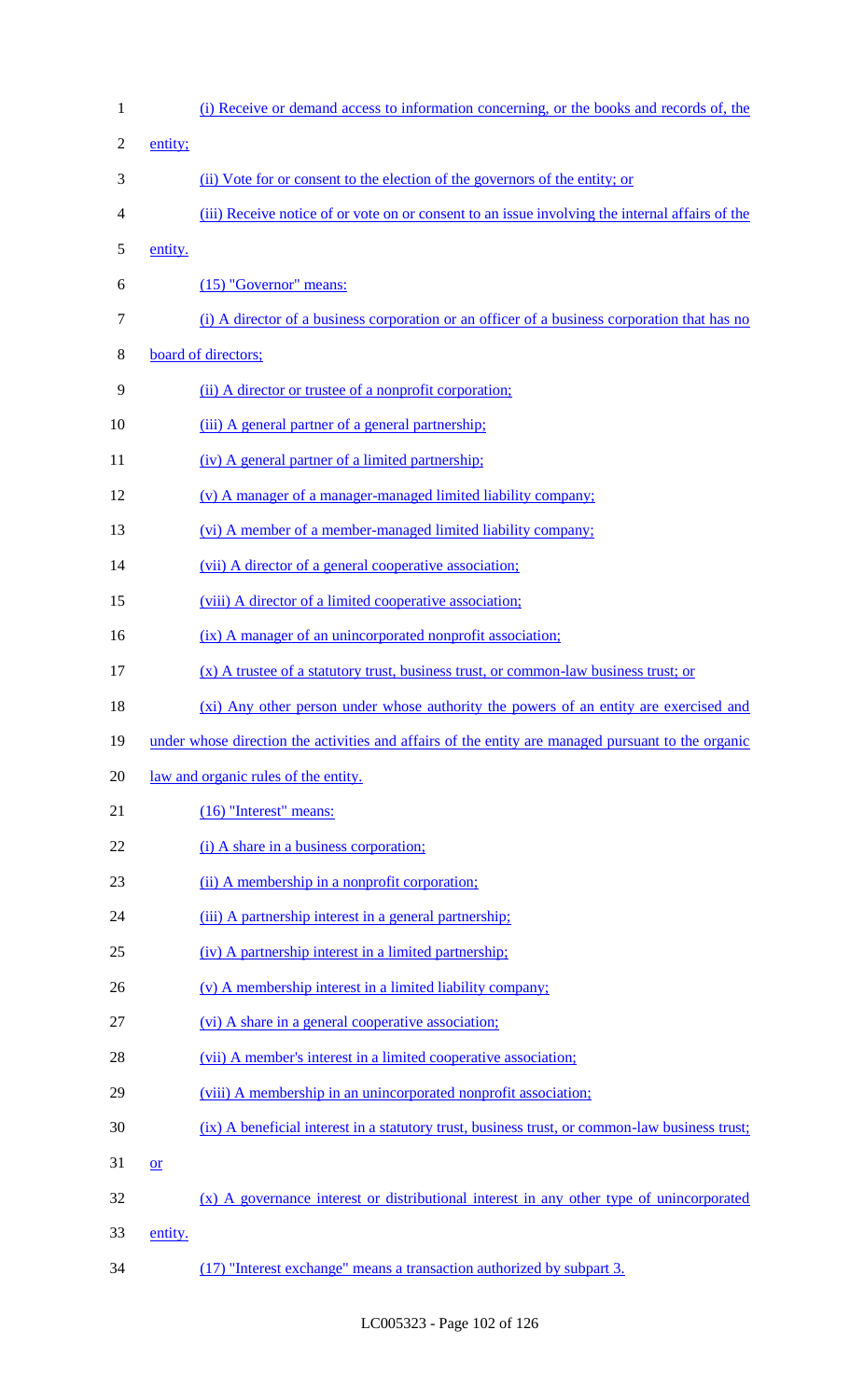| $\mathbf{1}$   | (18) "Interest holder" means:                                                                                |
|----------------|--------------------------------------------------------------------------------------------------------------|
| $\overline{2}$ | (i) A shareholder of a business corporation;                                                                 |
| 3              | (ii) A member of a nonprofit corporation;                                                                    |
| 4              | (iii) A general partner of a general partnership;                                                            |
| 5              | (iv) A general partner of a limited partnership;                                                             |
| 6              | (v) A limited partner of a limited partnership;                                                              |
| 7              | (vi) A member of a limited liability company;                                                                |
| 8              | (vii) A shareholder of a general cooperative association;                                                    |
| 9              | (viii) A member of a limited cooperative association;                                                        |
| 10             | (ix) A member of an unincorporated nonprofit association;                                                    |
| 11             | $(x)$ A beneficiary or beneficial owner of a statutory trust, business trust, or common-law                  |
| 12             | business trust; or                                                                                           |
| 13             | (xi) Any other direct holder of an interest.                                                                 |
| 14             | (19) "Interest holder liability" means:                                                                      |
| 15             | (i) Personal liability for a liability of an entity which is imposed on a person:                            |
| 16             | (A) Solely by reason of the status of the person as an interest holder; or                                   |
| 17             | (B) By the organic rules of the entity which make one or more specified interest holders or                  |
| 18             | categories of interest holders liable in their capacity as interest holders for all or specified liabilities |
| 19             | of the entity; or                                                                                            |
| 20             | (ii) An obligation of an interest holder under the organic rules of an entity to contribute to               |
| 21             | the entity.                                                                                                  |
| 22             | (20) "Merger" means a transaction authorized by subpart 2.                                                   |
| 23             | (21) "Merging entity" means an entity that is a party to a merger and exists immediately                     |
| 24             | before the merger becomes effective.                                                                         |
| 25             | (22) "Organic law" means the law of an entity's jurisdiction of formation governing the                      |
| 26             | internal affairs of the entity.                                                                              |
| 27             | (23) "Organic rules" means the public organic record and private organic rules of an entity.                 |
| 28             | (24) "Plan" means a plan of merger, plan of interest exchange, plan of conversion, or plan                   |
| 29             | of domestication.                                                                                            |
| 30             | (25) "Plan of conversion" means a plan under § 7-13.1-1142.                                                  |
| 31             | (26) "Plan of domestication" means a plan under § 7-13.1-1152.                                               |
| 32             | (27) "Plan of interest exchange" means a plan under § 7-13.1-1132.                                           |
| 33             | (28) "Plan of merger" means a plan under § 7-13.1-1122.                                                      |
| 34             | (29) "Private organic rules" means the rules, whether or not in a record, that govern the                    |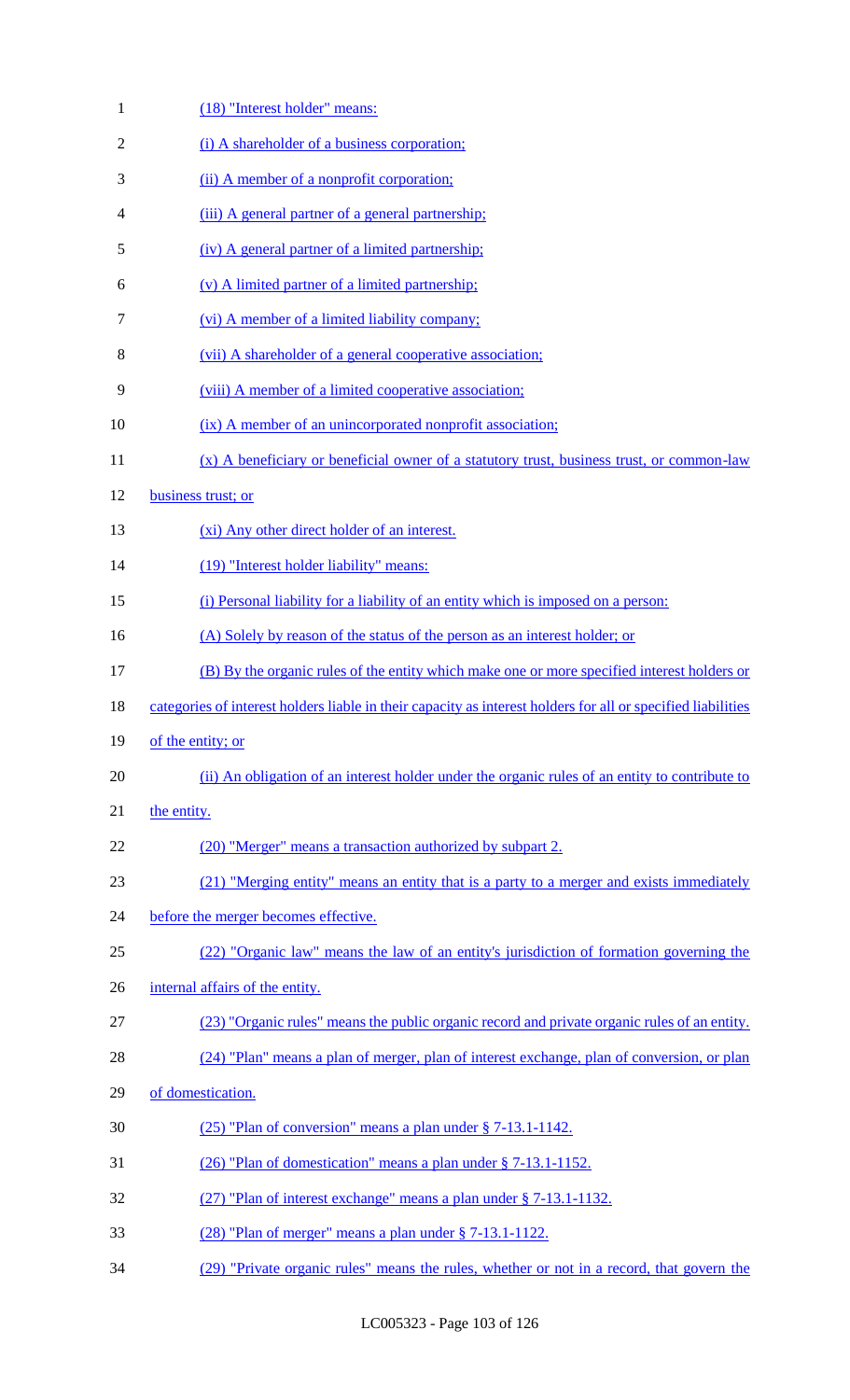| $\mathbf{1}$   | internal affairs of an entity, are binding on all its interest holders, and are not part of its public |
|----------------|--------------------------------------------------------------------------------------------------------|
| $\overline{2}$ | organic record, if any. The term includes:                                                             |
| 3              | (i) The bylaws of a business corporation;                                                              |
| 4              | (ii) The bylaws of a nonprofit corporation;                                                            |
| 5              | (iii) The partnership agreement of a general partnership;                                              |
| 6              | (iv) The partnership agreement of a limited partnership;                                               |
| 7              | (v) The operating agreement of a limited liability company;                                            |
| 8              | (vi) The bylaws of a general cooperative association;                                                  |
| 9              | (vii) The bylaws of a limited cooperative association;                                                 |
| 10             | (viii) The governing principles of an unincorporated nonprofit association; and                        |
| 11             | (ix) The trust instrument of a statutory trust or similar rules of a business trust or a common-       |
| 12             | law business trust.                                                                                    |
| 13             | (30) "Protected agreement" means:                                                                      |
| 14             | (i) A record evidencing indebtedness and any related agreement in effect on the effective              |
| 15             | date of this chapter;                                                                                  |
| 16             | (ii) An agreement that is binding on an entity on the effective date of this chapter;                  |
| 17             | (iii) The organic rules of an entity in effect on the effective date of this chapter; or               |
| 18             | (iv) An agreement that is binding on any of the governors or interest holders of an entity             |
| 19             | on the effective date of this chapter.                                                                 |
| 20             | (31) "Public organic record" means the record the filing of which by the secretary of state            |
| 21             | is required to form an entity and any amendment to or restatement of that record. The term includes:   |
| 22             | (i) The articles of incorporation of a business corporation;                                           |
| 23             | (ii) The articles of incorporation of a nonprofit corporation;                                         |
| 24             | (iii) The certificate of limited partnership of a limited partnership;                                 |
| 25             | (iv) The certificate of organization of a limited liability company;                                   |
| 26             | (v) The articles of incorporation of a general cooperative association;                                |
| 27             | (vi) The articles of organization of a limited cooperative association; and                            |
| 28             | (vii) The certificate of trust of a statutory trust or similar record of a business trust.             |
| 29             | (32) "Registered foreign entity" means a foreign entity that is registered to do business in           |
| 30             | this state pursuant to a record filed by the secretary of state.                                       |
| 31             | (33) "Statement of conversion" means a statement under § 7-13.1-1145.                                  |
| 32             | (34) "Statement of domestication" means a statement under § 7-13.1-1155.                               |
| 33             | (35) "Statement of interest exchange" means a statement under § 7-13.1-1135.                           |
| 34             | (36) "Statement of merger" means a statement under § 7-13.1-1125.                                      |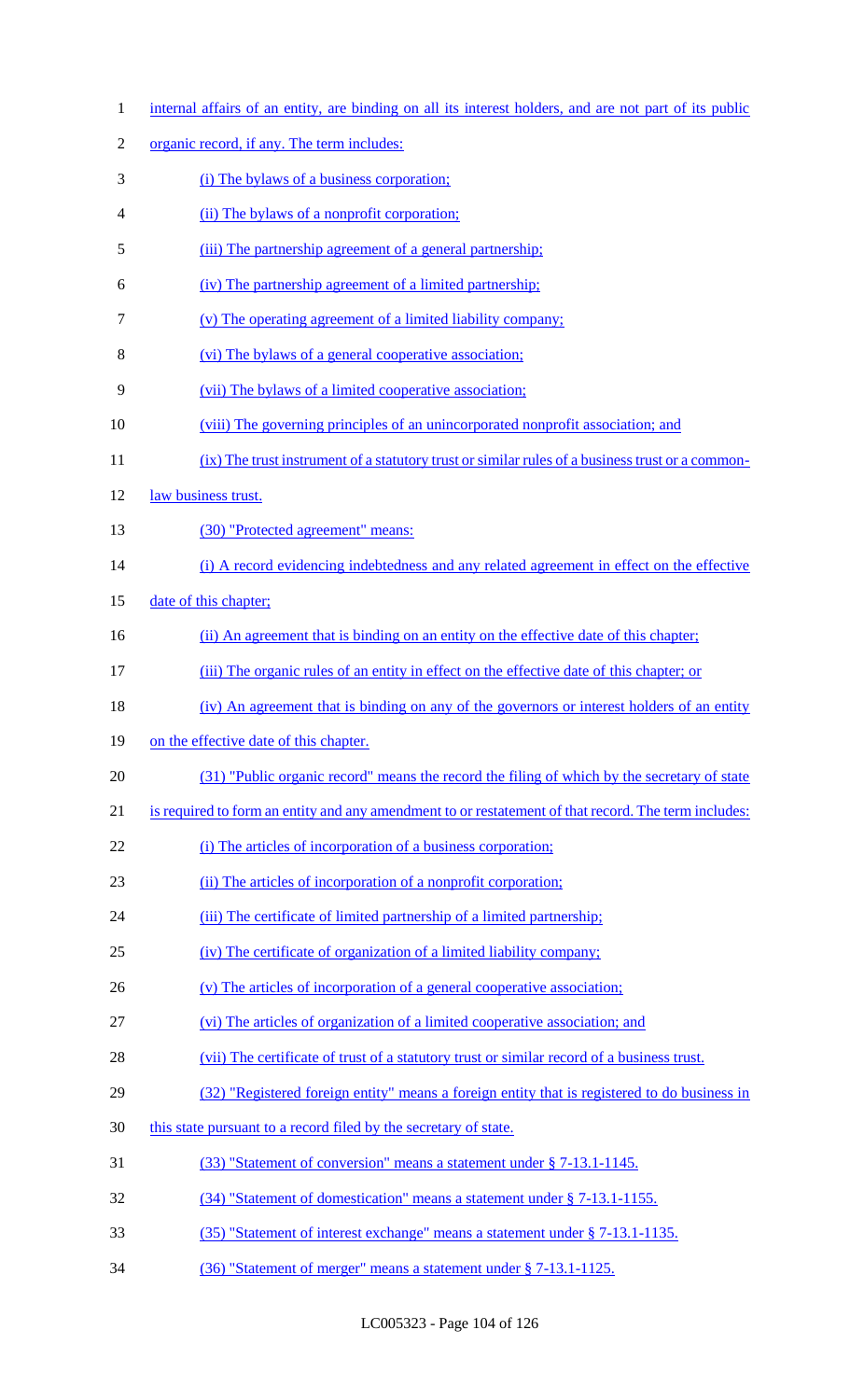- (37) "Surviving entity" means the entity that continues in existence after or is created by a
- merger.
- (38) "Type of entity" means a generic form of entity:
- (i) Recognized at common law; or
- (ii) Formed under an organic law, whether or not some entities formed under that organic
- law are subject to provisions of that law that create different categories of the form of entity.
- **7-13.1-1102. Relationship of part 11 to other laws.**
- (a) This part 11 does not authorize an act prohibited by, and does not affect the application
- or requirements of, law other than this part 11.
- (b) A transaction effected under this part 11 may not create or impair a right, duty, or
- 11 obligation of a person under the statutory law of this state relating to a change in control, takeover,
- business combination, control-share acquisition, or similar transaction involving a domestic
- 13 merging, acquired, converting, or domesticating business corporation unless:
- 14 (1) If the corporation does not survive the transaction, the transaction satisfies any
- requirements of the law; or
- (2) If the corporation survives the transaction, the approval of the plan is by a vote of the
- 17 shareholders or directors which would be sufficient to create or impair the right, duty, or obligation
- 18 directly under the law.
- **7-13.1-1103. Required notice or approval.**
- (a) A domestic or foreign entity that is required to give notice to, or obtain the approval of,
- a governmental agency or officer of this state to be a party to a merger must give the notice or
- 22 obtain the approval to be a party to an interest exchange, conversion, or domestication.
- (b) Property held for a charitable purpose under the law of this state by a domestic or
- 24 foreign entity immediately before a transaction under this part 11 becomes effective may not, as a
- result of the transaction, be diverted from the objects for which it was donated, granted, devised,
- 26 or otherwise transferred unless, to the extent required by or pursuant to the law of this state
- concerning cy pres or other law dealing with nondiversion of charitable assets, the entity obtains
- 28 an appropriate order of the superior court specifying the disposition of the property.
- (c) A bequest, devise, gift, grant, or promise contained in a will or other instrument of
- donation, subscription, or conveyance which is made to a merging entity that is not the surviving
- entity and which takes effect or remains payable after the merger inures to the surviving entity.
- 32 (d) A trust obligation that would govern property if transferred to a nonsurviving entity
- applies to property that is transferred to the surviving entity under this section.
- **7-13.1-1104. Nonexclusivity.**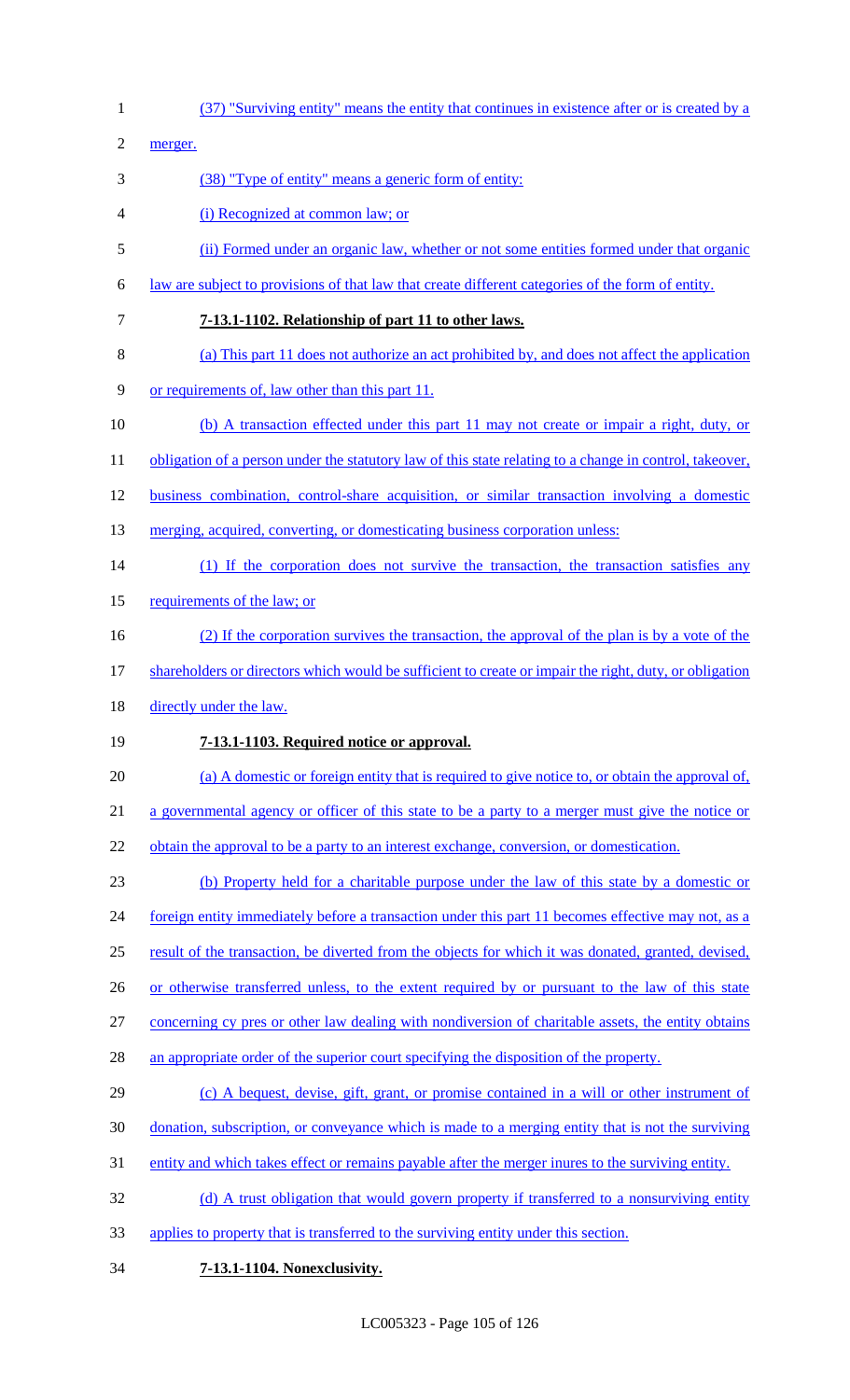| $\mathbf{1}$   | The fact that a transaction under this part 11 produces a certain result does not preclude the           |
|----------------|----------------------------------------------------------------------------------------------------------|
| $\overline{c}$ | same result from being accomplished in any other manner permitted by law other than this part 11.        |
| 3              | 7-13.1-1105. Reference to external facts.                                                                |
| 4              | A plan may refer to facts ascertainable outside the plan if the manner in which the facts                |
| 5              | will operate upon the plan is specified in the plan. The facts may include the occurrence of an event    |
| 6              | or a determination or action by a person, whether or not the event, determination, or action is within   |
| 7              | the control of a party to the transaction.                                                               |
| 8              | 7-13.1-1106. Appraisal rights.                                                                           |
| 9              | An interest holder of a domestic merging, acquired, converting, or domesticating limited                 |
| 10             | partnership is entitled to contractual appraisal rights in connection with a transaction under this part |
| 11             | 11 to the extent provided in:                                                                            |
| 12             | (1) The partnership agreement; or                                                                        |
| 13             | $(2)$ The plan.                                                                                          |
| 14             | 7-13.1-1107. Excluded entities and transactions; other applicable law                                    |
| 15             | (a) This part 11 may not be used to effect a transaction that is prohibited by law of this state         |
| 16             | other than this chapter.                                                                                 |
| 17             | (b) If law of this state other than this chapter applies to a transaction that is otherwise within       |
| 18             | the scope of this part 11, the transaction is still subject to such other law.                           |
| 19             | <b>SUBPART 2</b>                                                                                         |
| 20             | <b>MERGER</b>                                                                                            |
| 21             | 7-13.1-1121. Merger authorized.                                                                          |
| 22             | (a) By complying with this subpart:                                                                      |
| 23             | (1) One or more domestic limited partnerships may merge with one or more domestic or                     |
| 24             | foreign entities into a domestic or foreign surviving entity; and                                        |
| 25             | (2) Two (2) or more foreign entities may merge into a domestic limited partnership.                      |
| 26             | (b) By complying with the provisions of this subpart applicable to foreign entities, a foreign           |
| 27             | entity may be a party to a merger under this subpart or may be the surviving entity in such a merger     |
| 28             | if the merger is authorized by the law of the foreign entity's jurisdiction of formation.                |
| 29             | 7-13.1-1122. Plan of merger.                                                                             |
| 30             | (a) A domestic limited partnership may become a party to a merger under this subpart by                  |
| 31             | approving a plan of merger. The plan must be in a record and contain:                                    |
| 32             | (1) As to each merging entity, its name, jurisdiction of formation, and type of entity;                  |
| 33             | (2) If the surviving entity is to be created in the merger, a statement to that effect and the           |
|                |                                                                                                          |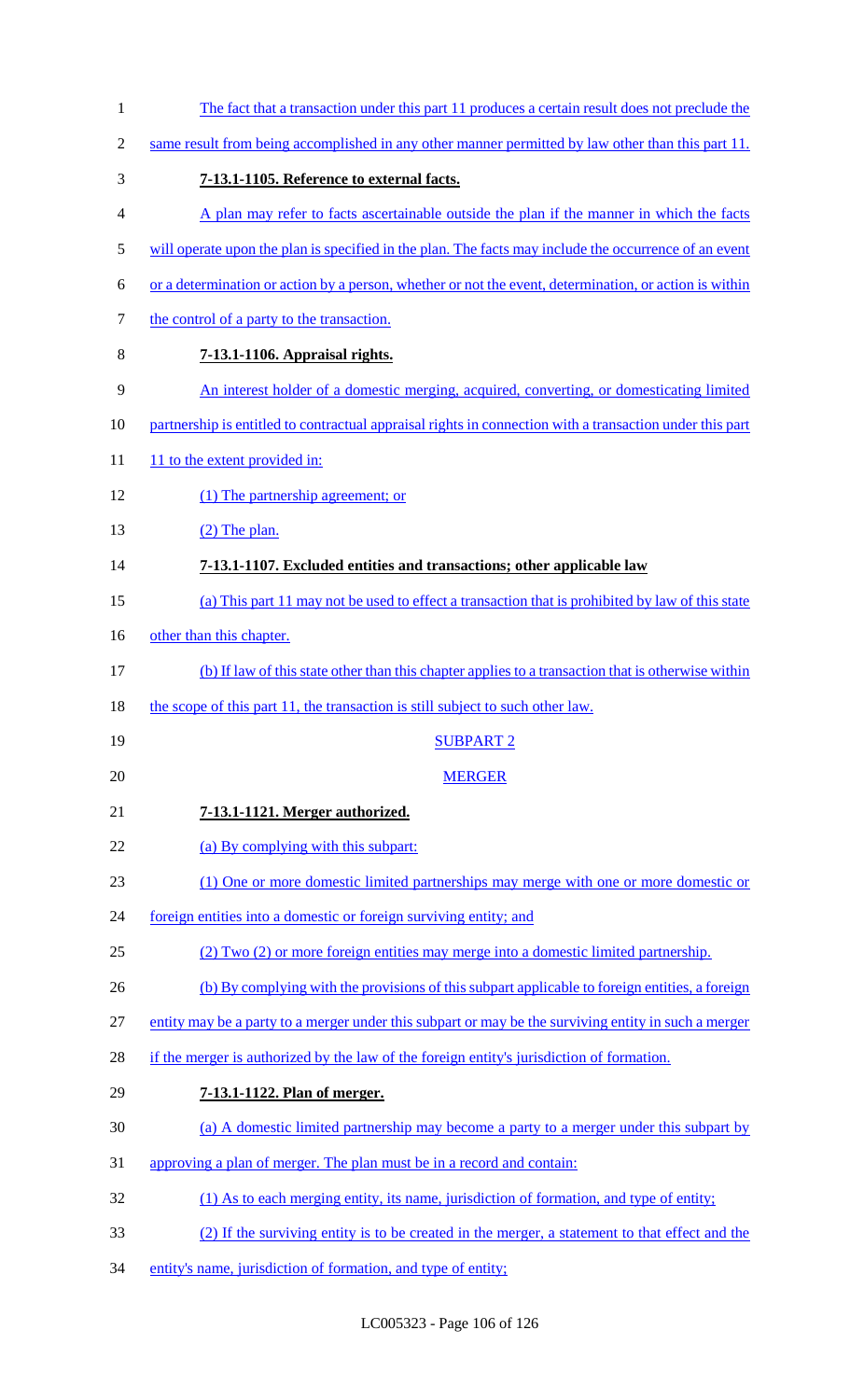(3) The manner of converting the interests in each party to the merger into interests, 2 securities, obligations, money, other property, rights to acquire interests or securities, or any combination of the foregoing; (4) If the surviving entity exists before the merger, any proposed amendments to: (i) Its public organic record, if any; and (ii) Its private organic rules that are, or are proposed to be, in a record; (5) If the surviving entity is to be created in the merger: (i) Its proposed public organic record, if any; and (ii) The full text of its private organic rules that are proposed to be in a record; (6) The other terms and conditions of the merger; and (7) Any other provision required by the law of a merging entity's jurisdiction of formation or the organic rules of a merging entity. (b) In addition to the requirements of subsection (a) of this section, a plan of merger may 14 contain any other provision not prohibited by law. **7-13.1-1123. Approval of merger.** 16 (a) A plan of merger is not effective unless it has been approved: (1) By a domestic merging limited partnership, by all the partners of the partnership entitled 18 to vote on or consent to any matter; and (2) In a record, by each partner of a domestic merging limited partnership which will have interest holder liability for debts, obligations, and other liabilities that are incurred after the merger becomes effective, unless: (i) The partnership agreement of the partnership provides in a record for the approval of a merger in which some or all of its partners become subject to interest holder liability by the 24 affirmative vote or consent of fewer than all the partners; and (ii) The partner consented in a record to or voted for that provision of the partnership agreement or became a partner after the adoption of that provision. (b) A merger involving a domestic merging entity that is not a limited partnership is not 28 effective unless the merger is approved by that entity in accordance with its organic law. (c) A merger involving a foreign merging entity is not effective unless the merger is approved by the foreign entity in accordance with the law of the foreign entity's jurisdiction of formation. **7-13.1-1124. Amendment or abandonment of plan of merger.** (a) A plan of merger may be amended only with the consent of each party to the plan, 34 except as otherwise provided in the plan.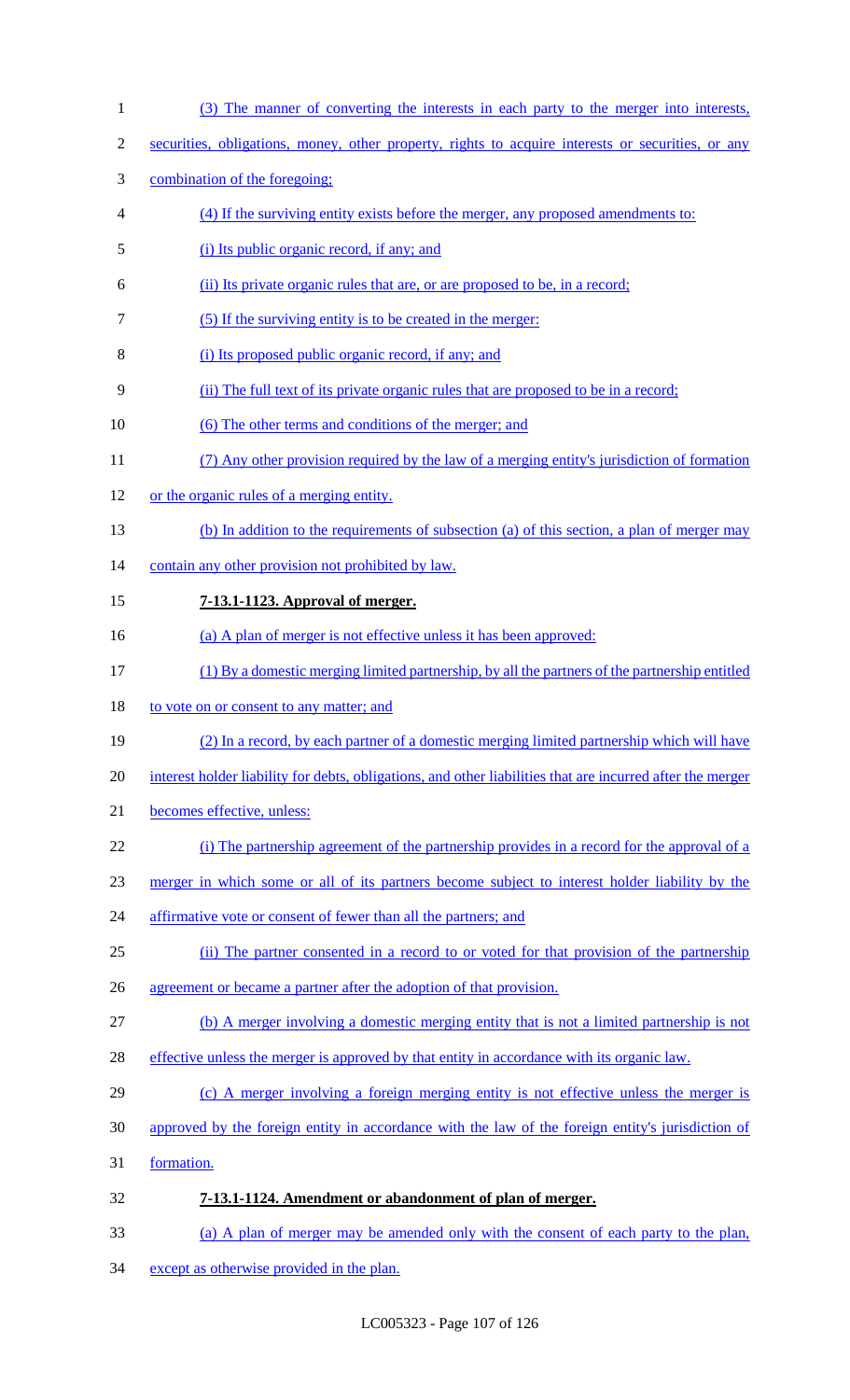| $\mathbf{1}$   | (b) A domestic merging limited partnership may approve an amendment of a plan of                         |
|----------------|----------------------------------------------------------------------------------------------------------|
| $\overline{2}$ | merger:                                                                                                  |
| 3              | (1) In the same manner as the plan was approved, if the plan does not provide for the                    |
| $\overline{4}$ | manner in which it may be amended; or                                                                    |
| 5              | (2) By its partners in the manner provided in the plan, but a partner that was entitled to vote          |
| 6              | on or consent to approval of the merger is entitled to vote on or consent to any amendment of the        |
| $\tau$         | plan that will change:                                                                                   |
| $8\,$          | (i) The amount or kind of interests, securities, obligations, money, other property, rights to           |
| 9              | acquire interests or securities, or any combination of the foregoing, to be received by the interest     |
| 10             | holders of any party to the plan;                                                                        |
| 11             | (ii) The public organic record, if any, or private organic rules of the surviving entity that            |
| 12             | will be in effect immediately after the merger becomes effective, except for changes that do not         |
| 13             | require approval of the interest holders of the surviving entity under its organic law or organic rules; |
| 14             | $\overline{\text{or}}$                                                                                   |
| 15             | (iii) Any other terms or conditions of the plan, if the change would adversely affect the                |
| 16             | partner in any material respect.                                                                         |
| 17             | (c) After a plan of merger has been approved and before a statement of merger becomes                    |
| 18             | effective, the plan may be abandoned as provided in the plan. Unless prohibited by the plan, a           |
| 19             | domestic merging limited partnership may abandon the plan in the same manner as the plan was             |
| 20             | approved.                                                                                                |
| 21             | (d) If a plan of merger is abandoned after a statement of merger has been delivered to the               |
| 22             | secretary of state for filing and before the statement becomes effective, a statement of                 |
| 23             | abandonment, signed by a party to the plan, must be delivered to the secretary of state for filing       |
| 24             | before the statement of merger becomes effective. The statement of abandonment takes effect on           |
| 25             | filing, and the merger is abandoned and does not become effective. The statement of abandonment          |
| 26             | must contain:                                                                                            |
| 27             | (1) The name of each party to the plan of merger;                                                        |
| 28             | (2) The date on which the statement of merger was filed by the secretary of state; and                   |
| 29             | (3) A statement that the merger has been abandoned in accordance with this section.                      |
| 30             | 7-13.1-1125. Articles of merger -- Effective date of merger.                                             |
| 31             | (a) Articles of merger must be signed by each merging entity and delivered to the secretary              |
| 32             | of state for filing.                                                                                     |
| 33             | (b) Articles of merger must contain:                                                                     |
| 34             | (1) The name, jurisdiction of formation, and type of entity of each merging entity that is               |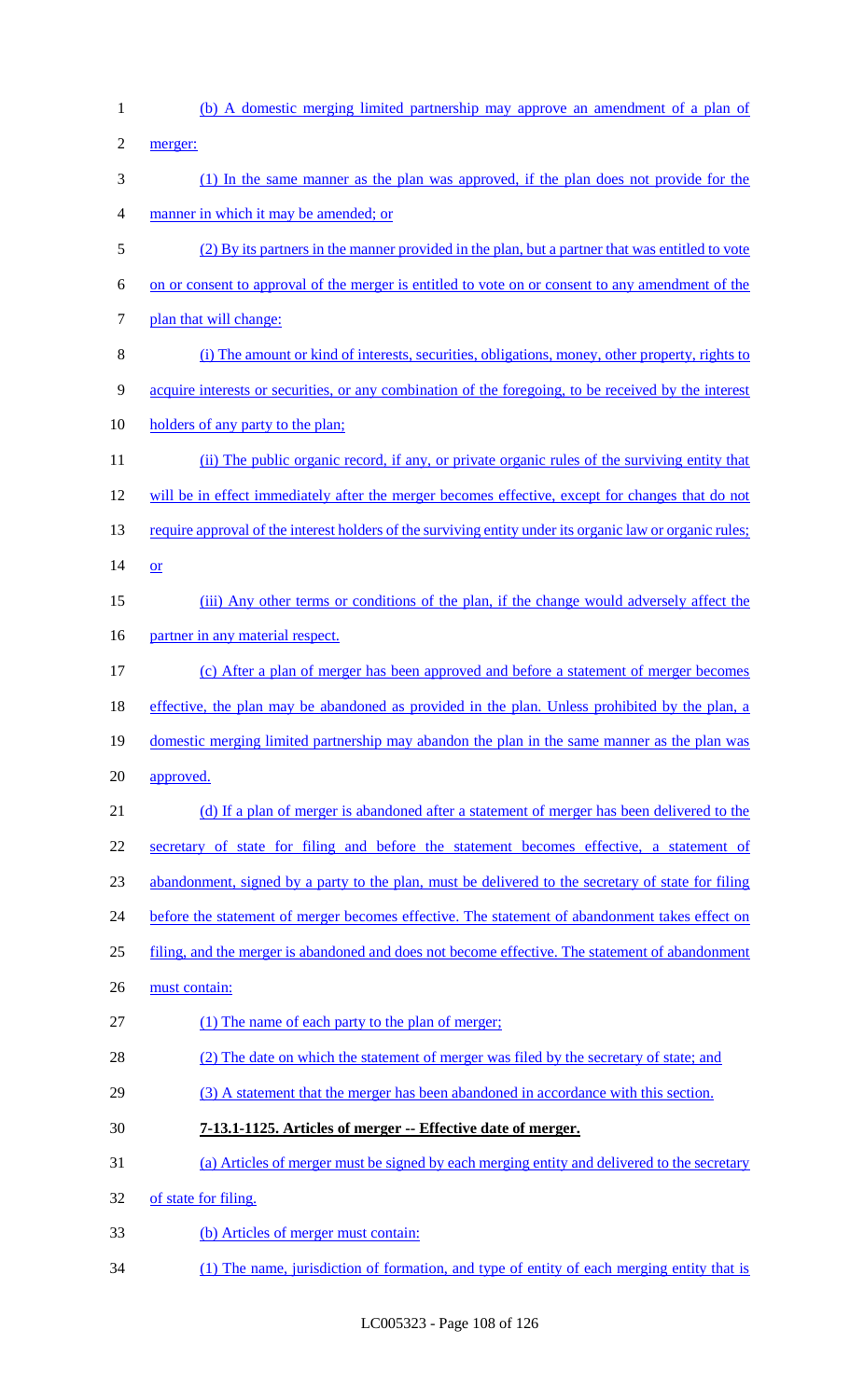1 not the surviving entity; (2) The name, jurisdiction of formation, and type of entity of the surviving entity; (3) A statement that the merger was approved by each domestic merging entity, if any, in accordance with this subpart and by each foreign merging entity, if any, in accordance with the law of its jurisdiction of formation; (4) If the surviving entity exists before the merger and is a domestic filing entity, any 7 amendment to its public organic record approved as part of the plan of merger; (5) If the surviving entity is created by the merger and is a domestic filing entity, its public organic record, as an attachment; and (6) If the surviving entity is created by the merger and is a domestic limited liability 11 partnership, its statement of qualification, as an attachment. (c) In addition to the requirements of subsection (b) of this section, a statement of merger 13 may contain any other provision not prohibited by law. 14 (d) If the surviving entity is a domestic entity, its public organic record, if any, must satisfy 15 the requirements of the law of this state, except that the public organic record does not need to be 16 signed. (e) If the surviving or resulting entity is not a domestic limited partnership or another filing 18 entity of record in the office of the secretary of state, a statement that the surviving or resulting other entity agrees that it may be served with process in Rhode Island in any action, suit or proceeding for the enforcement of any obligation of any domestic limited partnership that is to merge, irrevocably appointing the secretary of state as its agent to accept service of process in the 22 action, suit or proceeding and specifying the address to which a copy of the process is to be mailed to it by the secretary of state. In the event of service under this section on the secretary of state, the procedures set forth in § 7-13.1-121 are applicable, except that the plaintiff in any action, suit or proceeding shall furnish the secretary of state with the address specified in the articles of merger 26 provided for in this section and any other address that the plaintiff elects to furnish, together with copies of the process as required by the secretary of state, and the secretary of state shall notify the 28 surviving or resulting other business entity at all addresses furnished by the plaintiff in accordance with the procedures set forth in § 7-13.1-121. (f) A statement that the merging entity certifies that it has no outstanding tax obligations. As required by §§ 7-13.1-213, 7-16-67 and 44-11-26.1, the merging entity has paid all fees and taxes. (g) If the surviving entity is a domestic limited partnership, the merger becomes effective 34 when the articles of merger is effective. In all other cases, the merger becomes effective on the later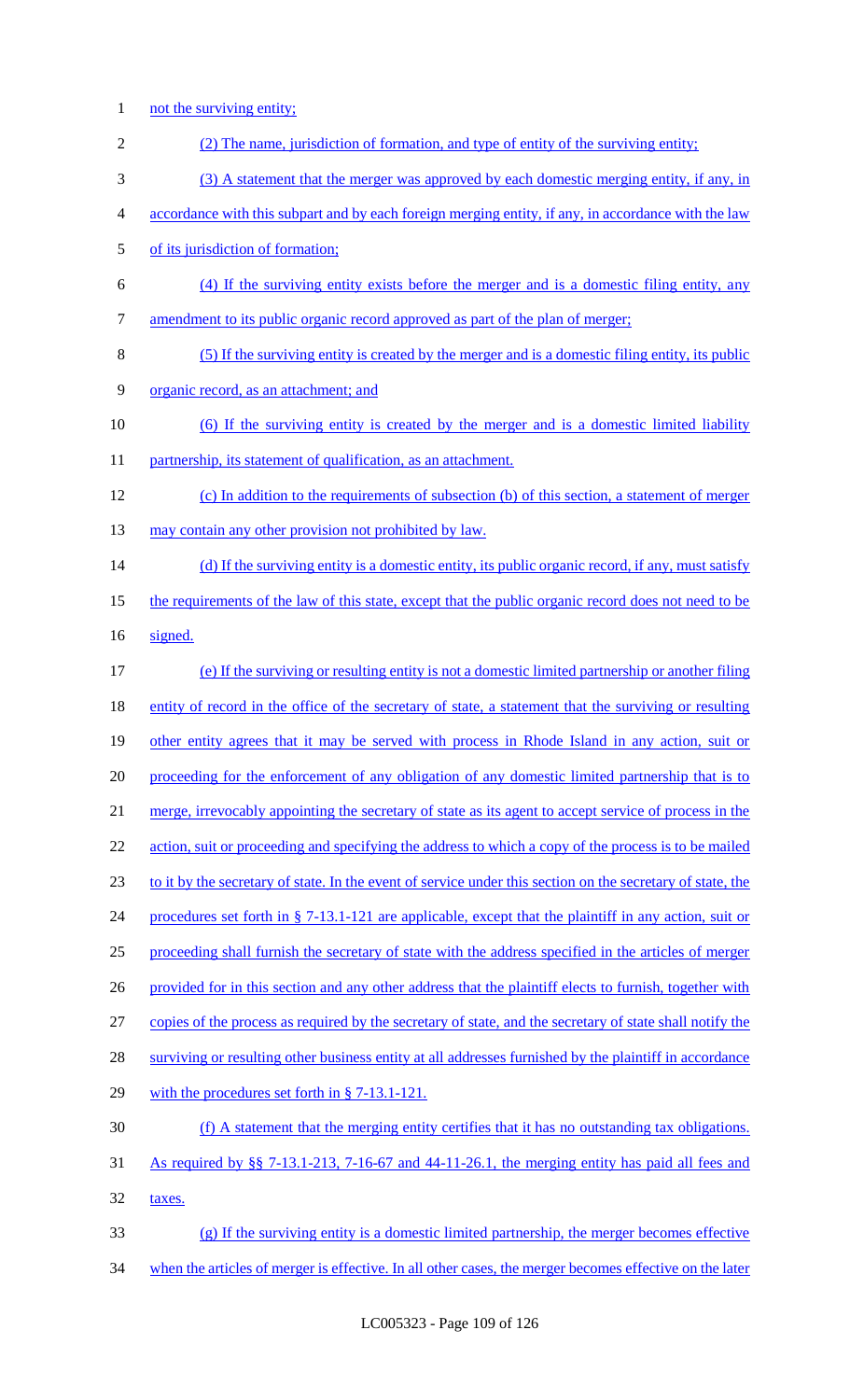| 1              | of:                                                                                                     |
|----------------|---------------------------------------------------------------------------------------------------------|
| $\overline{2}$ | (1) The date and time provided by the organic law of the surviving entity; and                          |
| 3              | (2) When the articles of merger is effective.                                                           |
| 4              | 7-13.1-1126. Effect of merger.                                                                          |
| 5              | (a) When a merger becomes effective:                                                                    |
| 6              | (1) The surviving entity continues or comes into existence;                                             |
| 7              | (2) Each merging entity that is not the surviving entity ceases to exist;                               |
| 8              | (3) All property of each merging entity vests in the surviving entity without transfer,                 |
| 9              | reversion, or impairment;                                                                               |
| 10             | (4) All debts, obligations, and other liabilities of each merging entity are debts, obligations,        |
| 11             | and other liabilities of the surviving entity;                                                          |
| 12             | (5) Except as otherwise provided by law or the plan of merger, all the rights, privileges,              |
| 13             | immunities, powers, and purposes of each merging entity vest in the surviving entity;                   |
| 14             | (6) If the surviving entity exists before the merger:                                                   |
| 15             | (i) All its property continues to be vested in it without transfer, reversion, or impairment;           |
| 16             | (ii) It remains subject to all its debts, obligations, and other liabilities; and                       |
| 17             | (iii) All its rights, privileges, immunities, powers, and purposes continue to be vested in it;         |
| 18             | (7) The name of the surviving entity may be substituted for the name of any merging entity              |
| 19             | that is a party to any pending action or proceeding;                                                    |
| 20             | (8) If the surviving entity exists before the merger:                                                   |
| 21             | (i) Its public organic record, if any, is amended to the extent provided in the statement of            |
| 22             | merger; and                                                                                             |
| 23             | (ii) Its private organic rules that are to be in a record, if any, are amended to the extent            |
| 24             | provided in the plan of merger;                                                                         |
| 25             | (9) If the surviving entity is created by the merger, its private organic rules become                  |
| 26             | effective and:                                                                                          |
| 27             | (i) If it is a filing entity, its public organic record becomes effective; and                          |
| 28             | (ii) If it is a limited liability partnership, its statement of qualification becomes effective;        |
| 29             | and                                                                                                     |
| 30             | (10) The interests in each merging entity which are to be converted in the merger are                   |
| 31             | converted, and the interest holders of those interests are entitled only to the rights provided to them |
| 32             | under the plan of merger and to any appraisal rights they have under $\S$ 7-13.1-1106 and the merging   |
| 33             | entity's organic law.                                                                                   |
| 34             | (b) Except as otherwise provided in the organic law or organic rules of a merging entity,               |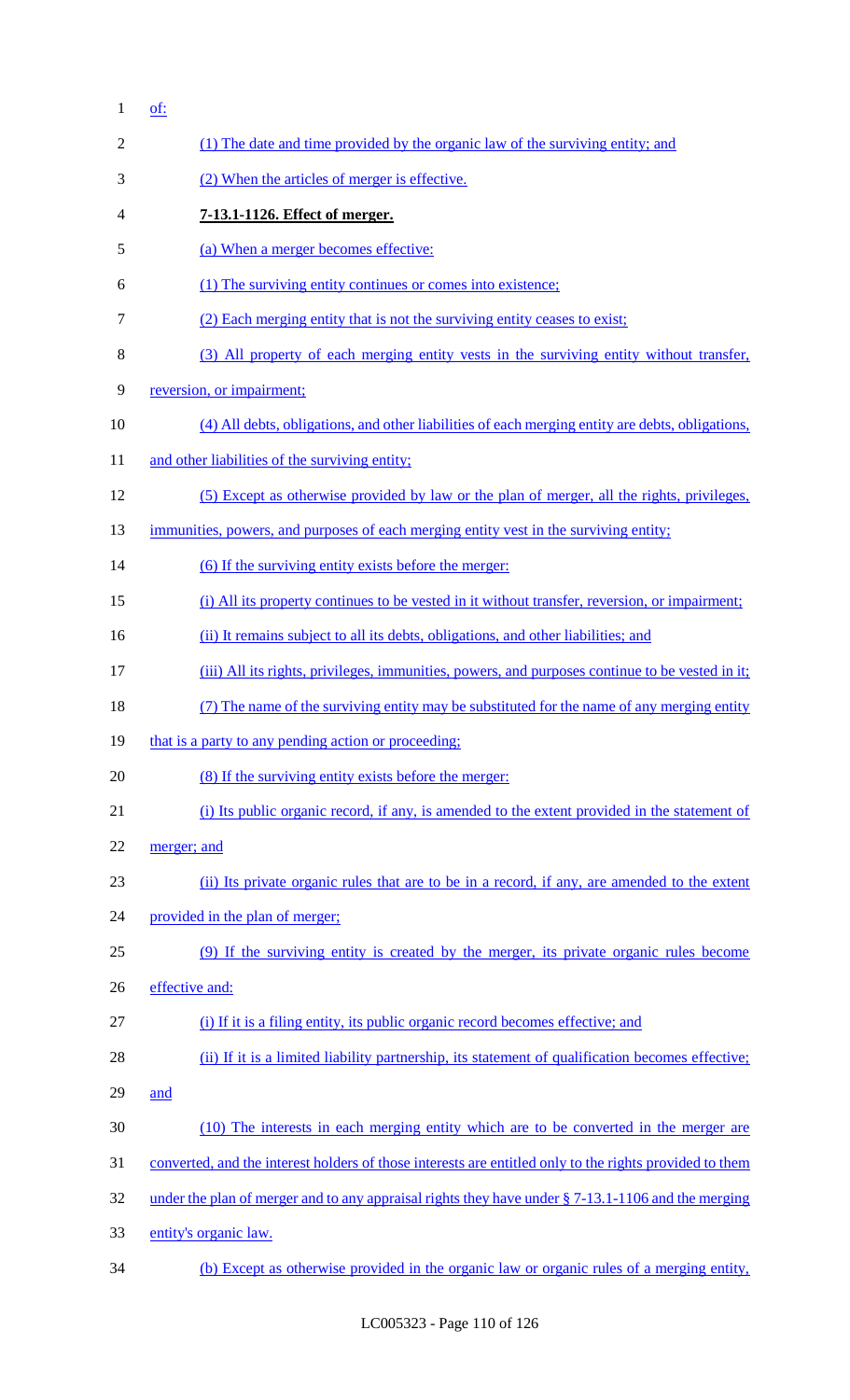1 the merger does not give rise to any rights that an interest holder, governor, or third party would have upon a dissolution, liquidation, or winding up of the merging entity. (c) When a merger becomes effective, a person that did not have interest holder liability with respect to any of the merging entities and becomes subject to interest holder liability with 5 respect to a domestic entity as a result of the merger has interest holder liability only to the extent provided by the organic law of that entity and only for those debts, obligations, and other liabilities 7 that are incurred after the merger becomes effective. (d) When a merger becomes effective, the interest holder liability of a person that ceases to hold an interest in a domestic merging limited partnership with respect to which the person had interest holder liability is subject to the following rules: (1) The merger does not discharge any interest holder liability under this chapter to the extent the interest holder liability was incurred before the merger became effective. (2) The person does not have interest holder liability under this chapter for any debt, 14 obligation, or other liability that is incurred after the merger becomes effective. (3) This chapter continues to apply to the release, collection, or discharge of any interest 16 holder liability preserved under subsection (d)(1) of this section as if the merger had not occurred. (4) The person has whatever rights of contribution from any other person as are provided 18 by this chapter, law other than this chapter, or the partnership agreement of the domestic merging 19 limited partnership with respect to any interest holder liability preserved under subsection (d)(1) of 20 this section as if the merger had not occurred. (e) When a merger becomes effective, a foreign entity that is the surviving entity may be served with process in this state for the collection and enforcement of any debts, obligations, or other liabilities of a domestic merging limited partnership as provided in § 7-13.1-121. (f) When a merger becomes effective, the registration to do business in this state of any foreign merging entity that is not the surviving entity is canceled. 26 SUBPART 3 INTEREST EXCHANGE **7-13.1-1131. Interest exchange authorized.** 29 (a) By complying with this subpart: (1) A domestic limited partnership may acquire all of one or more classes or series of interests of another domestic entity or a foreign entity in exchange for interests, securities, 32 obligations, money, other property, rights to acquire interests or securities, or any combination of the foregoing; or (2) All of one or more classes or series of interests of a domestic limited partnership may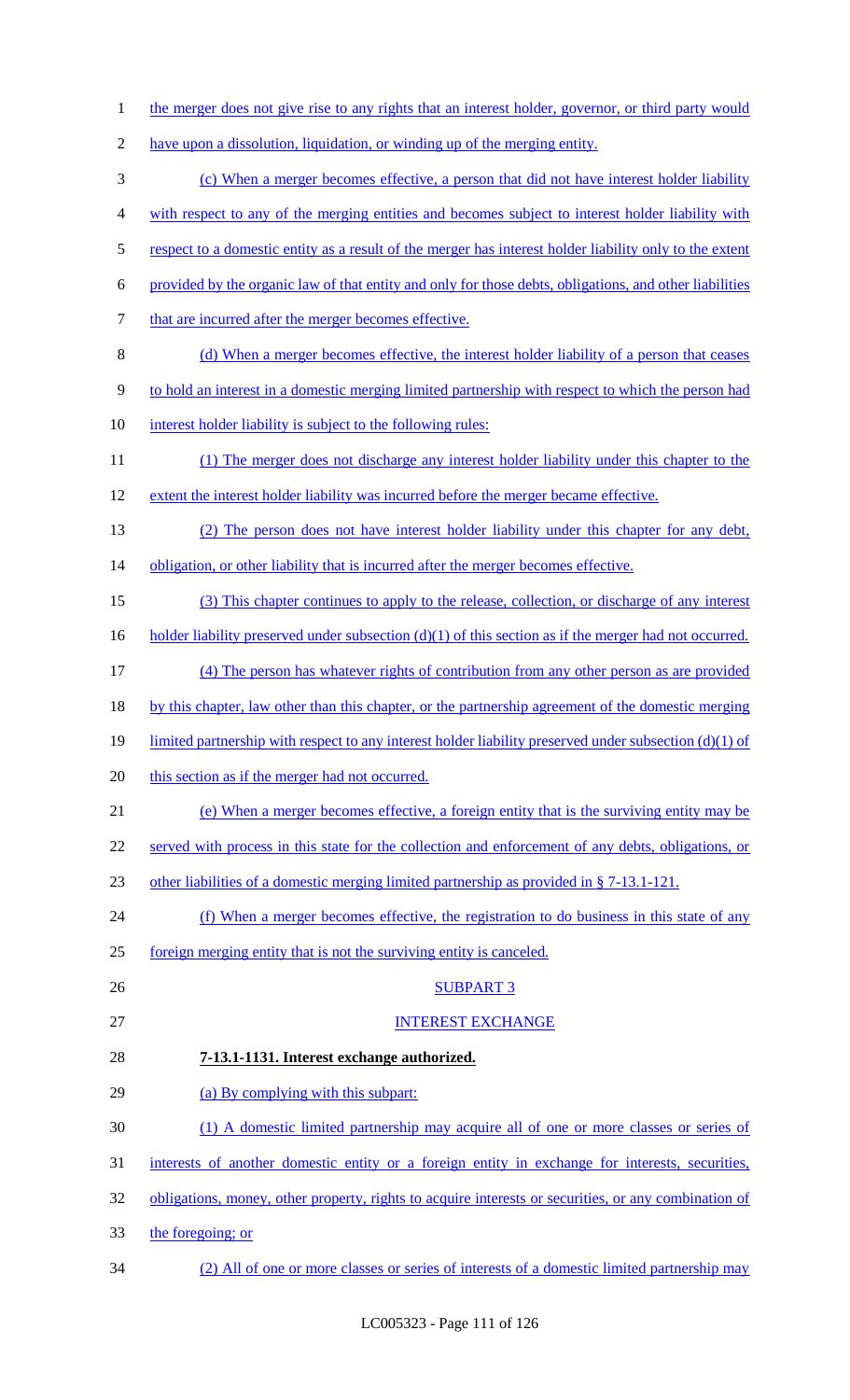| $\mathbf{1}$   | be acquired by another domestic entity or a foreign entity in exchange for interests, securities,            |
|----------------|--------------------------------------------------------------------------------------------------------------|
| $\overline{2}$ | obligations, money, other property, rights to acquire interests or securities, or any combination of         |
| 3              | the foregoing.                                                                                               |
| $\overline{4}$ | (b) By complying with the provisions of this subpart applicable to foreign entities, a foreign               |
| $\mathfrak s$  | entity may be the acquiring or acquired entity in an interest exchange under this subpart if the             |
| 6              | interest exchange is authorized by the law of the foreign entity's jurisdiction of formation.                |
| $\tau$         | (c) If a protected agreement contains a provision that applies to a merger of a domestic                     |
| $8\,$          | limited partnership but does not refer to an interest exchange, the provision applies to an interest         |
| 9              | exchange in which the domestic limited partnership is the acquired entity as if the interest exchange        |
| 10             | were a merger until the provision is amended after the effective date of this chapter.                       |
| 11             | 7-13.1-1132. Plan of interest exchange.                                                                      |
| 12             | (a) A domestic limited partnership may be the acquired entity in an interest exchange under                  |
| 13             | this subpart by approving a plan of interest exchange. The plan must be in a record and contain:             |
| 14             | (1) The name of the acquired entity;                                                                         |
| 15             | (2) The name, jurisdiction of formation, and type of entity of the acquiring entity;                         |
| 16             | (3) The manner of converting the interests in the acquired entity into interests, securities,                |
| 17             | obligations, money, other property, rights to acquire interests or securities, or any combination of         |
| 18             | the foregoing;                                                                                               |
| 19             | (4) Any proposed amendments to:                                                                              |
| 20             | (i) The certificate of limited partnership of the acquired entity; and                                       |
| 21             | (ii) The partnership agreement of the acquired entity that are, or are proposed to be, in a                  |
| 22             | record;                                                                                                      |
| 23             | (5) The other terms and conditions of the interest exchange; and                                             |
| 24             | (6) Any other provision required by the law of this state or the partnership agreement of                    |
| 25             | the acquired entity.                                                                                         |
| 26             | (b) In addition to the requirements of subsection (a) of this section, a plan of interest                    |
| 27             | exchange may contain any other provision not prohibited by law.                                              |
| 28             | 7-13.1-1133. Approval of interest exchange.                                                                  |
| 29             | (a) A plan of interest exchange is not effective unless it has been approved:                                |
| 30             | (1) By all the partners of a domestic acquired limited partnership entitled to vote on or                    |
| 31             | consent to any matter; and                                                                                   |
| 32             | (2) In a record, by each partner of the domestic acquired limited partnership that will have                 |
| 33             | interest holder liability for debts, obligations, and other liabilities that are incurred after the interest |
| 34             | exchange becomes effective, unless:                                                                          |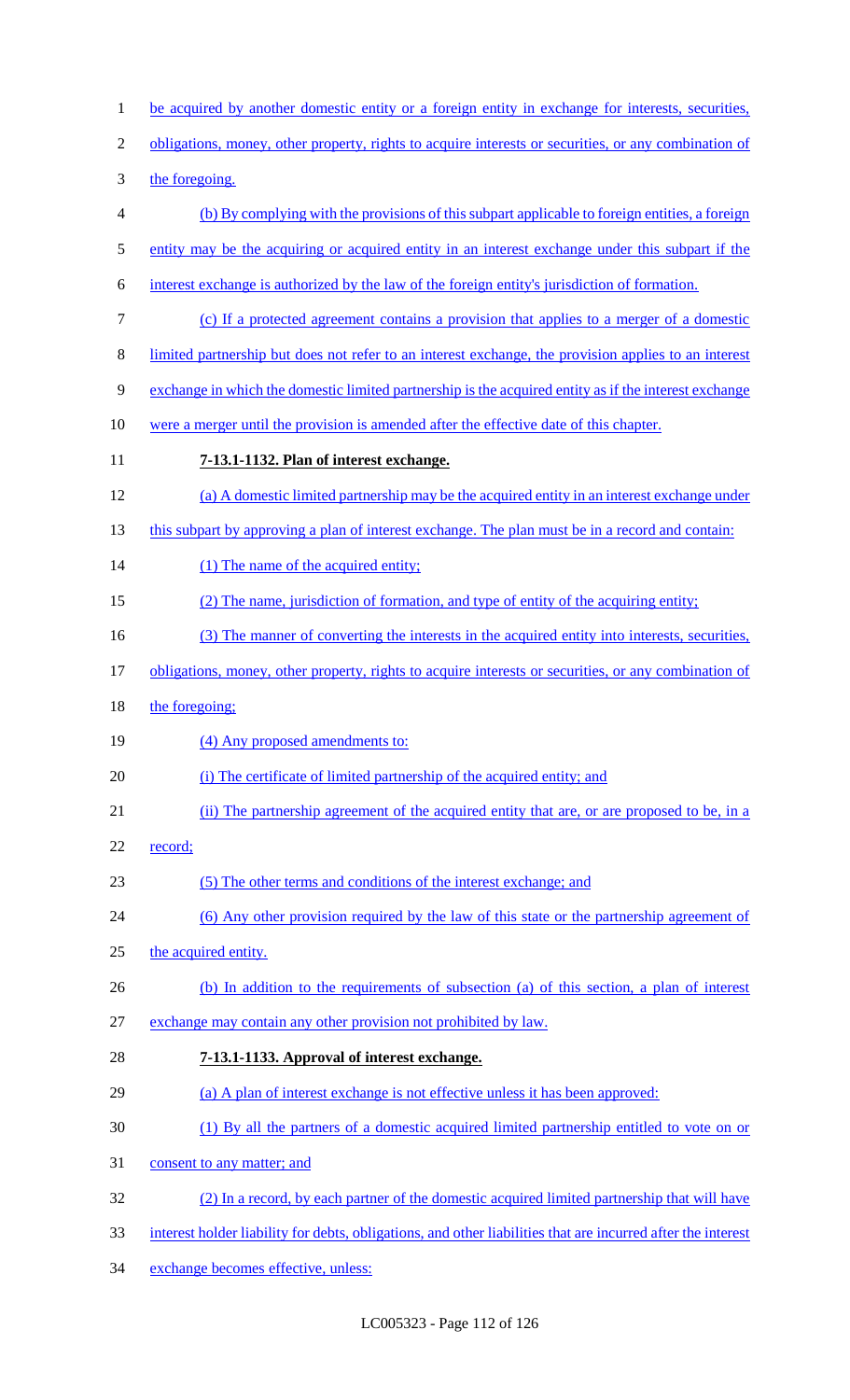(i) The partnership agreement of the partnership provides in a record for the approval of an 2 interest exchange or a merger in which some or all its partners become subject to interest holder liability by the affirmative vote or consent of fewer than all of the partners; and (ii) The partner consented in a record to or voted for that provision of the partnership agreement or became a partner after the adoption of that provision. (b) An interest exchange involving a domestic acquired entity that is not a limited partnership is not effective unless it is approved by the domestic entity in accordance with its organic law. (c) An interest exchange involving a foreign acquired entity is not effective unless it is 10 approved by the foreign entity in accordance with the law of the foreign entity's jurisdiction of 11 formation. (d) Except as otherwise provided in its organic law or organic rules, the interest holders of 13 the acquiring entity are not required to approve the interest exchange. **7-13.1-1134. Amendment or abandonment of plan of interest exchange.** (a) A plan of interest exchange may be amended only with the consent of each party to the 16 plan, except as otherwise provided in the plan. (b) A domestic acquired limited partnership may approve an amendment of a plan of interest exchange: (1) In the same manner as the plan was approved, if the plan does not provide for the manner in which it may be amended; or (2) By its partners in the manner provided in the plan, but a partner that was entitled to vote 22 on or consent to approval of the interest exchange is entitled to vote on or consent to any amendment of the plan that will change: (i) The amount or kind of interests, securities, obligations, money, other property, rights to acquire interests or securities, or any combination of the foregoing, to be received by any of the 26 partners of the acquired partnership under the plan; (ii) The certificate of limited partnership or partnership agreement of the acquired 28 partnership that will be in effect immediately after the interest exchange becomes effective, except 29 for changes that do not require approval of the partners of the acquired partnership under this chapter or the partnership agreement; or (iii) Any other terms or conditions of the plan, if the change would adversely affect the partner in any material respect. (c) After a plan of interest exchange has been approved and before a statement of interest 34 exchange becomes effective, the plan may be abandoned as provided in the plan. Unless prohibited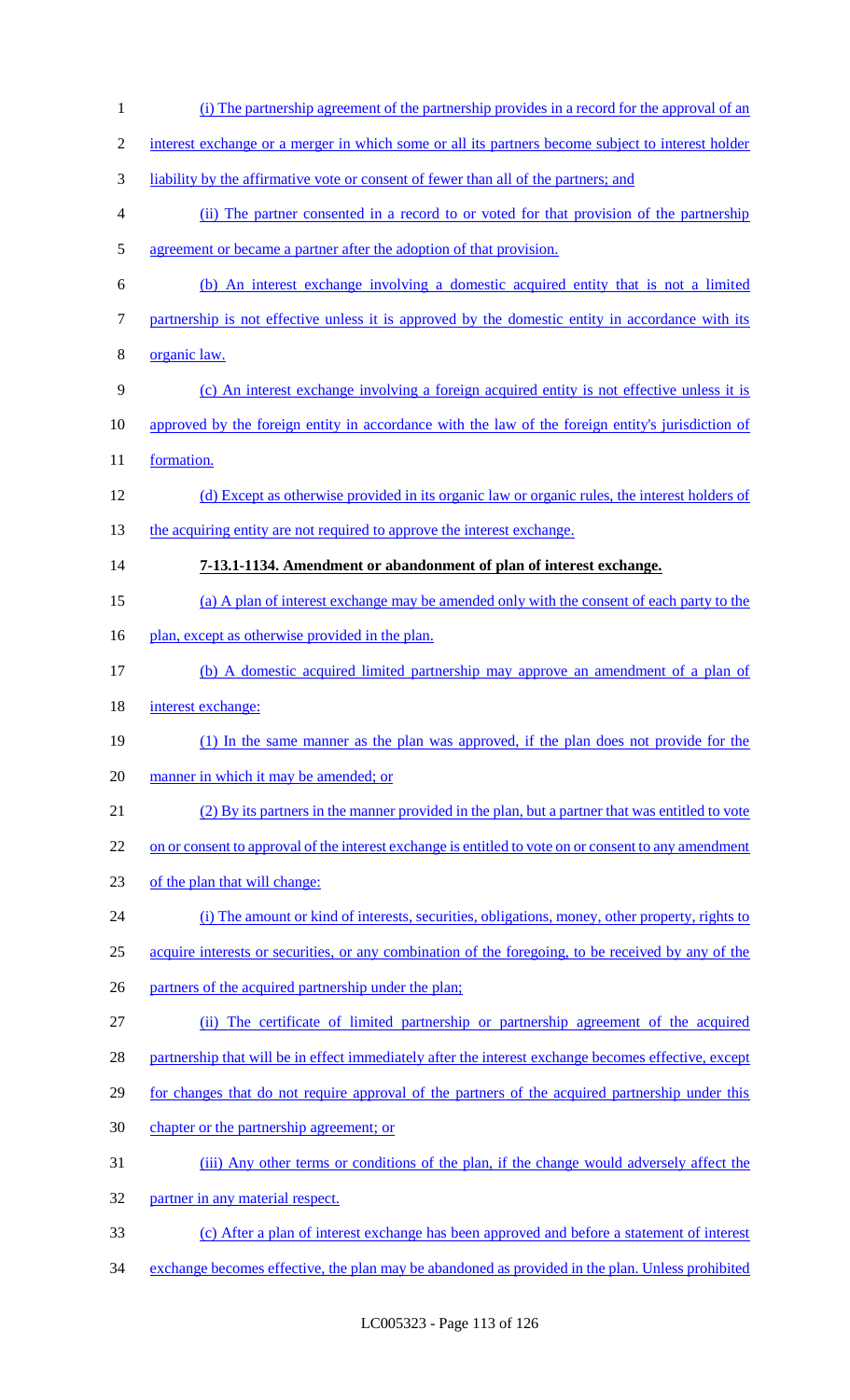| $\mathbf{1}$   | by the plan, a domestic acquired limited partnership may abandon the plan in the same manner as            |
|----------------|------------------------------------------------------------------------------------------------------------|
| $\overline{2}$ | the plan was approved.                                                                                     |
| 3              | (d) If a plan of interest exchange is abandoned after a statement of interest exchange has                 |
| 4              | been delivered to the secretary of state for filing and before the statement becomes effective, a          |
| 5              | statement of abandonment, signed by the acquired limited partnership, must be delivered to the             |
| 6              | secretary of state for filing before the statement of interest exchange becomes effective. The             |
| 7              | statement of abandonment takes effect on filing, and the interest exchange is abandoned and does           |
| 8              | not become effective. The statement of abandonment must contain:                                           |
| 9              | (1) The name of the acquired partnership;                                                                  |
| 10             | (2) The date on which the statement of interest exchange was filed by the secretary of state;              |
| 11             | and                                                                                                        |
| 12             | (3) A statement that the interest exchange has been abandoned in accordance with this                      |
| 13             | section.                                                                                                   |
| 14             | 7-13.1-1135. Statement of interest exchange -- Effective date of interest exchange.                        |
| 15             | (a) A statement of interest exchange must be signed by a domestic acquired limited                         |
| 16             | partnership and delivered to the secretary of state for filing.                                            |
| 17             | (b) A statement of interest exchange must contain:                                                         |
| 18             | (1) The name of the acquired limited partnership;                                                          |
| 19             | (2) The name, jurisdiction of formation, and type of entity of the acquiring entity;                       |
| 20             | (3) A statement that the plan of interest exchange was approved by the acquired limited                    |
| 21             | partnership in accordance with this subpart; and                                                           |
| 22             | (4) Any amendments to the acquired limited partnership's certificate of limited partnership                |
| 23             | approved as part of the plan of interest exchange.                                                         |
| 24             | (c) In addition to the requirements of subsection (b) of this section, a statement of interest             |
| 25             | exchange may contain any other provision not prohibited by law.                                            |
| 26             | (d) An interest exchange becomes effective when the statement of interest exchange is                      |
| 27             | effective.                                                                                                 |
| 28             | 7-13.1-1136. Effect of interest exchange.                                                                  |
| 29             | (a) When an interest exchange in which the acquired entity is a domestic limited                           |
| 30             | partnership becomes effective:                                                                             |
| 31             | (1) The interests in the acquired partnership which are the subject of the interest exchange               |
| 32             | are converted, and the partners holding those interests are entitled only to the rights provided to        |
| 33             | <u>them under the plan of interest exchange and to any appraisal rights they have under § 7-13.1-1106;</u> |
| 34             | (2) The acquiring entity becomes the interest holder of the interests in the acquired                      |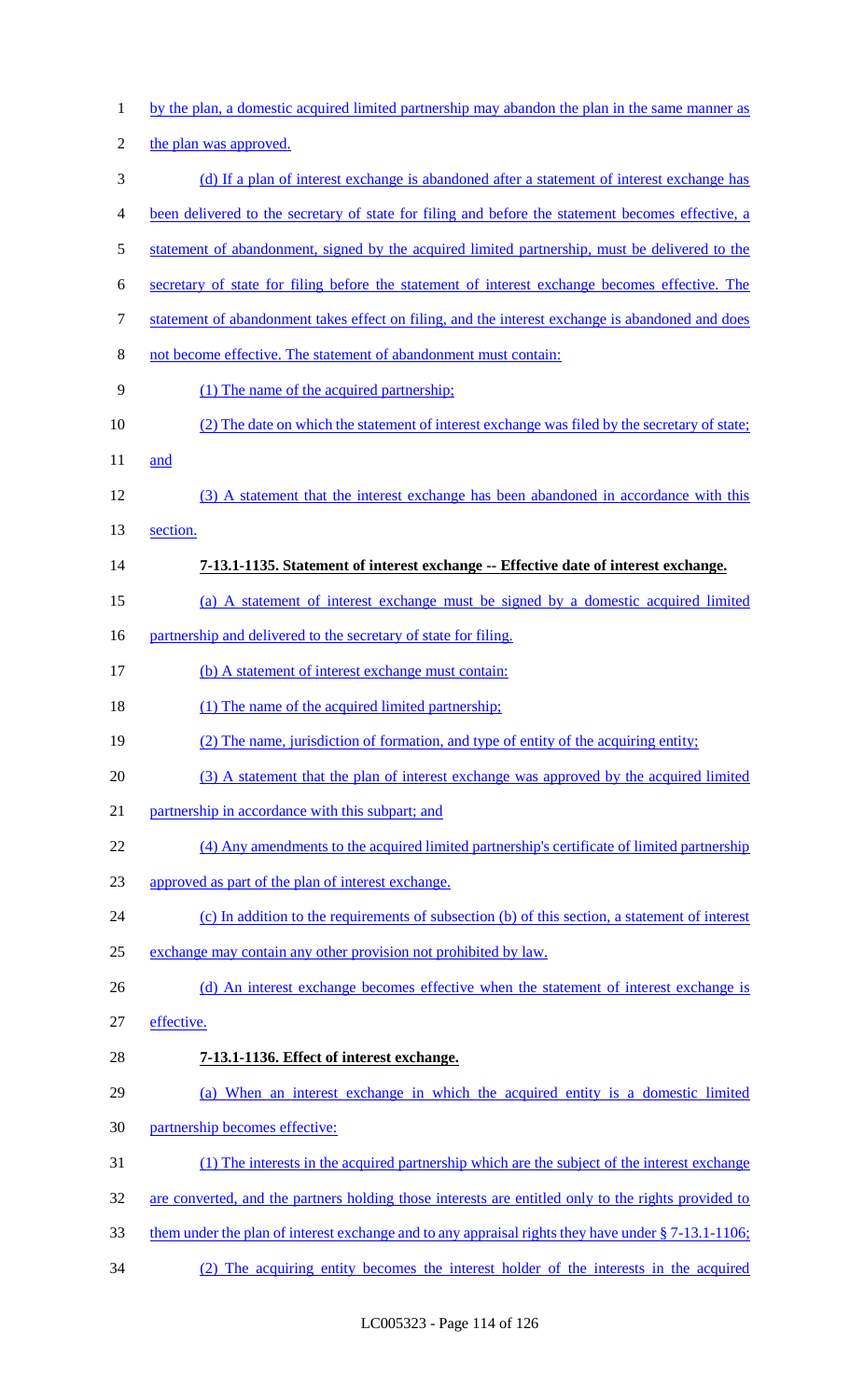1 partnership stated in the plan of interest exchange to be acquired by the acquiring entity; (3) The certificate of limited partnership of the acquired partnership is amended to the extent provided in the statement of interest exchange; and (4) The provisions of the partnership agreement of the acquired partnership that are to be 5 in a record, if any, are amended to the extent provided in the plan of interest exchange. (b) Except as otherwise provided in the certificate of limited partnership or partnership agreement of a domestic acquired limited partnership, the interest exchange does not give rise to any rights that a partner or third party would have upon a dissolution, liquidation, or winding up of the acquired partnership. (c) When an interest exchange becomes effective, a person that did not have interest holder 11 liability with respect to a domestic acquired limited partnership and becomes subject to interest holder liability with respect to a domestic entity as a result of the interest exchange has interest 13 holder liability only to the extent provided by the organic law of the entity and only for those debts, 14 obligations, and other liabilities that are incurred after the interest exchange becomes effective. (d) When an interest exchange becomes effective, the interest holder liability of a person 16 that ceases to hold an interest in a domestic acquired limited partnership with respect to which the 17 person had interest holder liability is subject to the following rules: (1) The interest exchange does not discharge any interest holder liability under this chapter 19 to the extent the interest holder liability was incurred before the interest exchange became effective. (2) The person does not have interest holder liability under this chapter for any debt, 21 obligation, or other liability that is incurred after the interest exchange becomes effective. (3) This chapter continues to apply to the release, collection, or discharge of any interest 23 holder liability preserved under subsection  $(d)(1)$  of this section as if the interest exchange had not occurred. (4) The person has whatever rights of contribution from any other person as are provided 26 by this chapter, law other than this chapter, or the partnership agreement of the domestic acquired 27 partnership with respect to any interest holder liability preserved under subsection (d)(1) of this section as if the interest exchange had not occurred. 29 SUBPART 4 CONVERSION **7-13.1-1141. Conversion authorized.** (a) By complying with this subpart, a domestic limited partnership may become: (1) A domestic entity that is a different type of entity; or (2) A foreign entity that is a different type of entity, if the conversion is authorized by the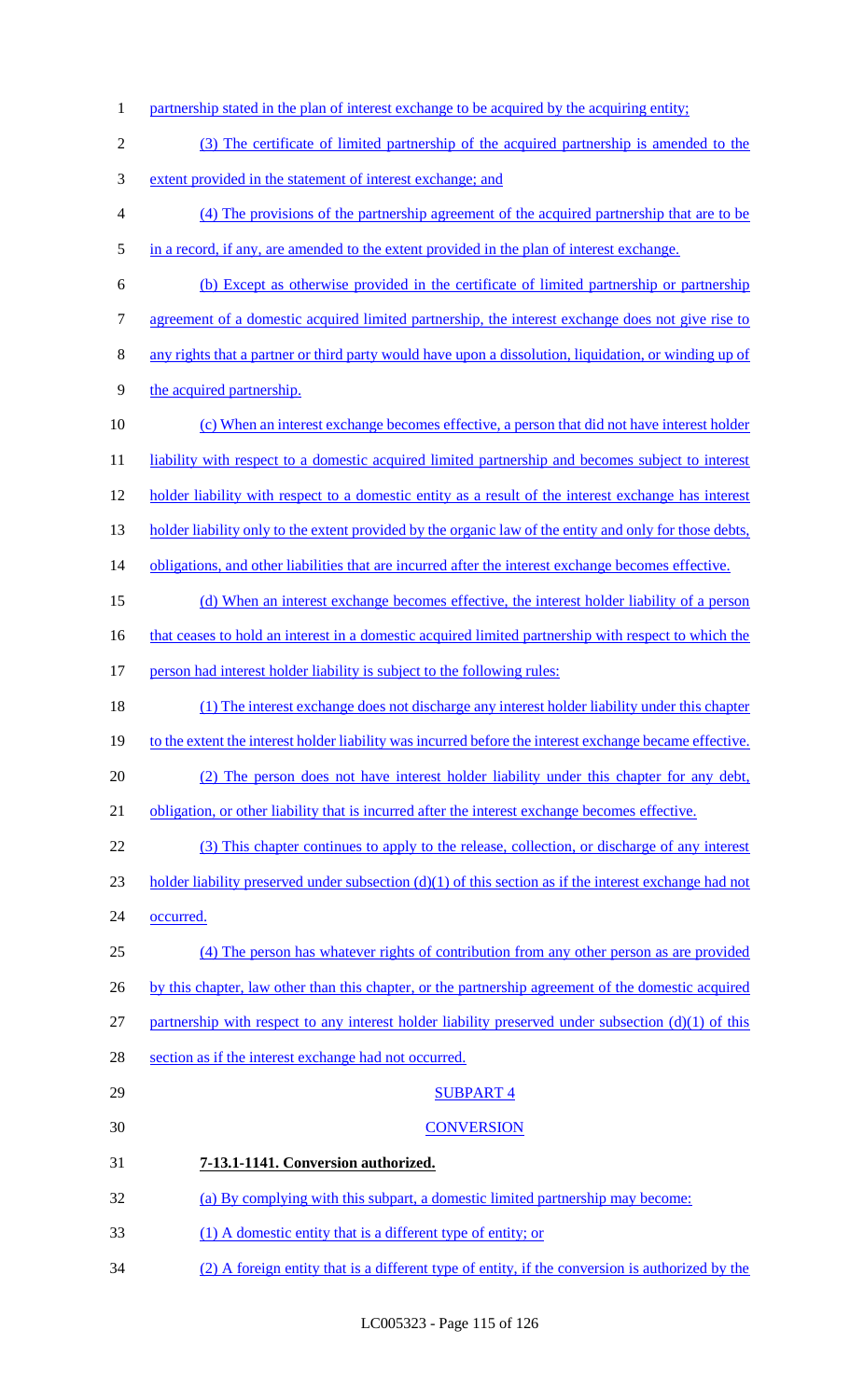- 1 law of the foreign entity's jurisdiction of formation. (b) By complying with the provisions of this subpart applicable to foreign entities, a foreign entity that is not a foreign limited partnership may become a domestic limited partnership if the conversion is authorized by the law of the foreign entity's jurisdiction of formation. (c) If a protected agreement contains a provision that applies to a merger of a domestic limited partnership but does not refer to a conversion, the provision applies to a conversion of the partnership as if the conversion were a merger until the provision is amended after the effective date of this chapter. **7-13.1-1142. Plan of conversion.** (a) A domestic limited partnership may convert to a different type of entity under this 11 subpart by approving a plan of conversion. The plan must be in a record and contain: (1) The name of the converting limited partnership; 13 (2) The name, jurisdiction of formation, and type of entity of the converted entity; 14 (3) The manner of converting the interests in the converting limited partnership into interests, securities, obligations, money, other property, rights to acquire interests or securities, or 16 any combination of the foregoing: (4) The proposed public organic record of the converted entity if it will be a filing entity; (5) The full text of the private organic rules of the converted entity which are proposed to 19 be in a record; 20 (6) The other terms and conditions of the conversion; and (7) Any other provision required by the law of this state or the partnership agreement of 22 the converting limited partnership. (b) In addition to the requirements of subsection (a) of this section, a plan of conversion 24 may contain any other provision not prohibited by law. **7-13.1-1143. Approval of conversion**. 26 (a) A plan of conversion is not effective unless it has been approved: (1) By a domestic converting limited partnership, by all the partners of the limited 28 partnership entitled to vote on or consent to any matter; and (2) In a record, by each partner of a domestic converting limited partnership which will have interest holder liability for debts, obligations, and other liabilities that are incurred after the conversion becomes effective, unless: (i) The partnership agreement of the partnership provides in a record for the approval of a conversion or a merger in which some or all of its partners become subject to interest holder liability
- 34 by the affirmative vote or consent of fewer than all the partners; and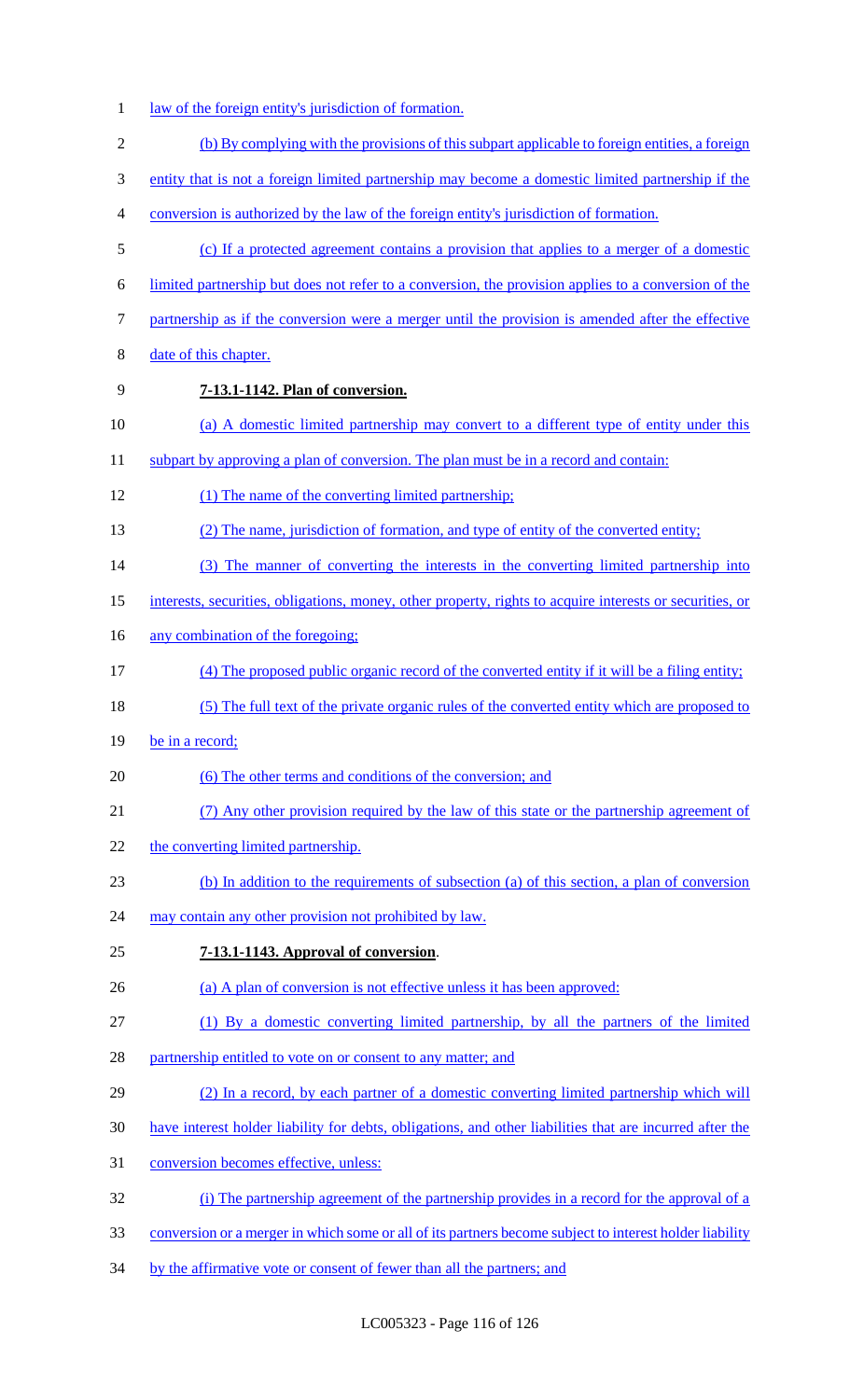- 1 (ii) The partner voted for or consented in a record to that provision of the partnership 2 agreement or became a partner after the adoption of that provision. 3 (b) A conversion involving a domestic converting entity that is not a limited partnership is 4 not effective unless it is approved by the domestic converting entity in accordance with its organic 5 law. 6 (c) A conversion of a foreign converting entity is not effective unless it is approved by the 7 foreign entity in accordance with the law of the foreign entity's jurisdiction of formation. 8 **7-13.1-1144. Amendment or abandonment of plan of conversion.** 9 (a) A plan of conversion of a domestic converting limited partnership may be amended: 10 (1) In the same manner as the plan was approved, if the plan does not provide for the 11 manner in which it may be amended; or 12 (2) By its partners in the manner provided in the plan, but a partner that was entitled to vote 13 on or consent to approval of the conversion is entitled to vote on or consent to any amendment of 14 the plan that will change: 15 (i) The amount or kind of interests, securities, obligations, money, other property, rights to 16 acquire interests or securities, or any combination of the foregoing, to be received by any of the 17 partners of the converting partnership under the plan; 18 (ii) The public organic record, if any, or private organic rules of the converted entity which 19 will be in effect immediately after the conversion becomes effective, except for changes that do not 20 require approval of the interest holders of the converted entity under its organic law or organic 21 rules; or 22 (iii) Any other terms or conditions of the plan, if the change would adversely affect the 23 partner in any material respect. 24 (b) After a plan of conversion has been approved by a domestic converting limited 25 partnership and before a statement of conversion becomes effective, the plan may be abandoned as 26 provided in the plan. Unless prohibited by the plan, a domestic converting limited partnership may 27 abandon the plan in the same manner as the plan was approved. 28 (c) If a plan of conversion is abandoned after a statement of conversion has been delivered 29 to the secretary of state for filing and before the statement becomes effective, a statement of 30 abandonment, signed by the converting entity, must be delivered to the secretary of state for filing 31 before the statement of conversion becomes effective. The statement of abandonment takes effect 32 on filing, and the conversion is abandoned and does not become effective. The statement of 33 abandonment must contain:
- 34 (1) The name of the converting limited partnership;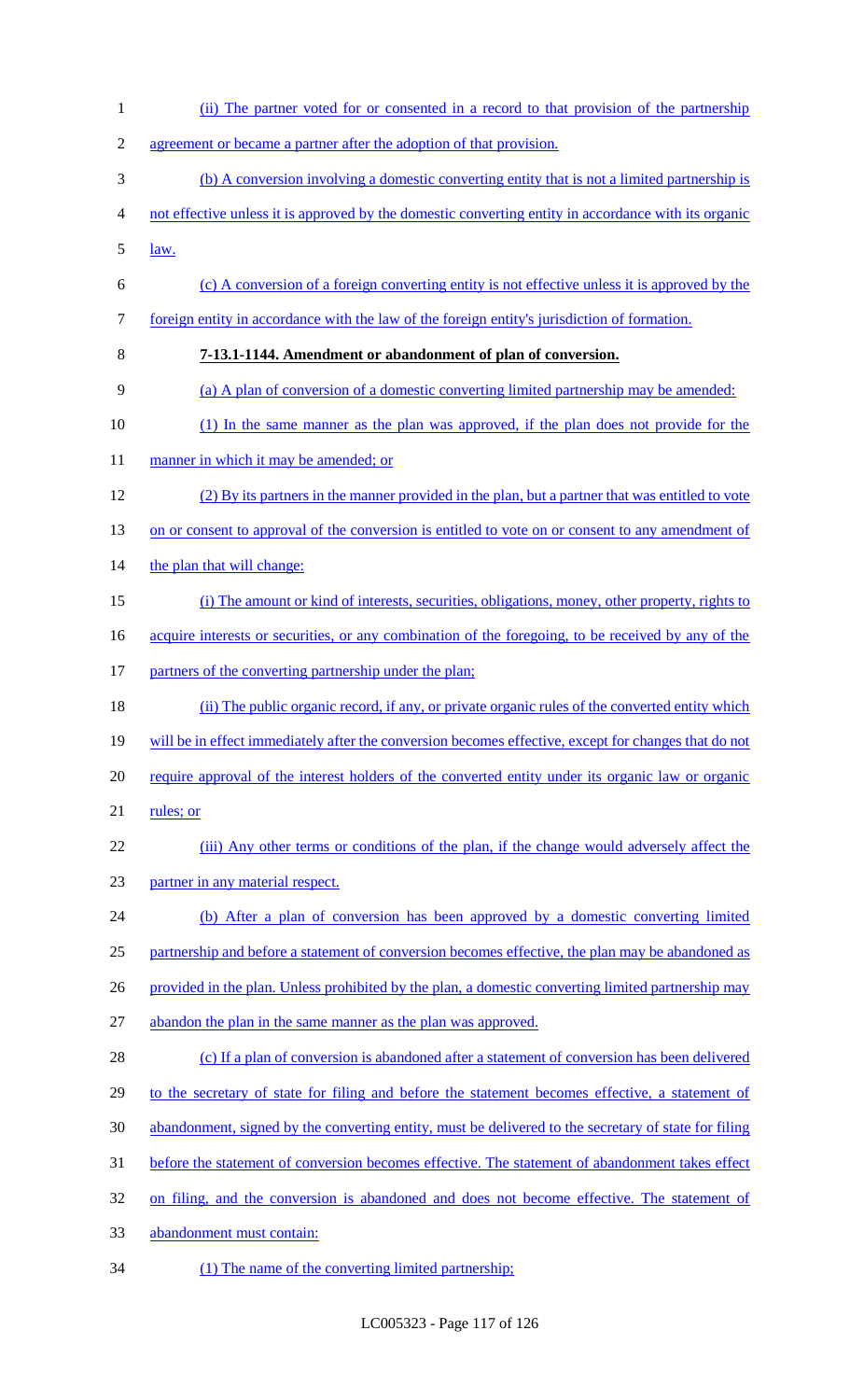| $\mathbf{1}$   | (2) The date on which the statement of conversion was filed by the secretary of state; and           |
|----------------|------------------------------------------------------------------------------------------------------|
| $\overline{2}$ | (3) A statement that the conversion has been abandoned in accordance with this section.              |
| 3              | 7-13.1-1145. Statement of conversion -- Effective date of conversion.                                |
| 4              | (a) A statement of conversion must be signed by the converting entity and delivered to the           |
| 5              | secretary of state for filing.                                                                       |
| 6              | (b) A statement of conversion must contain:                                                          |
| 7              | (1) The name, jurisdiction of formation, and type of entity of the converting entity;                |
| 8              | (2) The name, jurisdiction of formation, and type of entity of the converted entity;                 |
| 9              | (3) If the converting entity is a domestic limited partnership, a statement that the plan of         |
| 10             | conversion was approved in accordance with this subpart or, if the converting entity is a foreign    |
| 11             | entity, a statement that the conversion was approved by the foreign entity in accordance with the    |
| 12             | law of its jurisdiction of formation;                                                                |
| 13             | (4) If the converted entity is a domestic filing entity, its public organic record, as an            |
| 14             | attachment; and                                                                                      |
| 15             | (5) If the converted entity is a domestic limited liability partnership, its statement of            |
| 16             | qualification, as an attachment.                                                                     |
| 17             | (c) In addition to the requirements of subsection (b) of this section, a statement of                |
| 18             | conversion may contain any other provision not prohibited by law.                                    |
| 19             | (d) If the converted entity is a domestic entity, its public organic record, if any, must satisfy    |
| 20             | the requirements of the law of this state, except that the public organic record does not need to be |
| 21             | signed.                                                                                              |
| 22             | (e) If the converted entity is a domestic limited partnership, the conversion becomes                |
| 23             | effective when the statement of conversion is effective. In all other cases, the conversion becomes  |
| 24             | effective on the later of:                                                                           |
| 25             | (1) The date and time provided by the organic law of the converted entity; and                       |
| 26             | (2) When the statement is effective.                                                                 |
| 27             | 7-13.1-1146. Effect of conversion.                                                                   |
| 28             | (a) When a conversion becomes effective:                                                             |
| 29             | (1) The converted entity is:                                                                         |
| 30             | (i) Organized under and thereafter subject to the organic law of the converted entity; and           |
| 31             | (ii) The same entity without interruption as the converting entity;                                  |
| 32             | (2) All property of the converting entity continues to be vested in the converted entity             |
| 33             | without transfer, reversion, or impairment;                                                          |
| 34             | (3) All debts, obligations, and other liabilities of the converting entity continue as debts,        |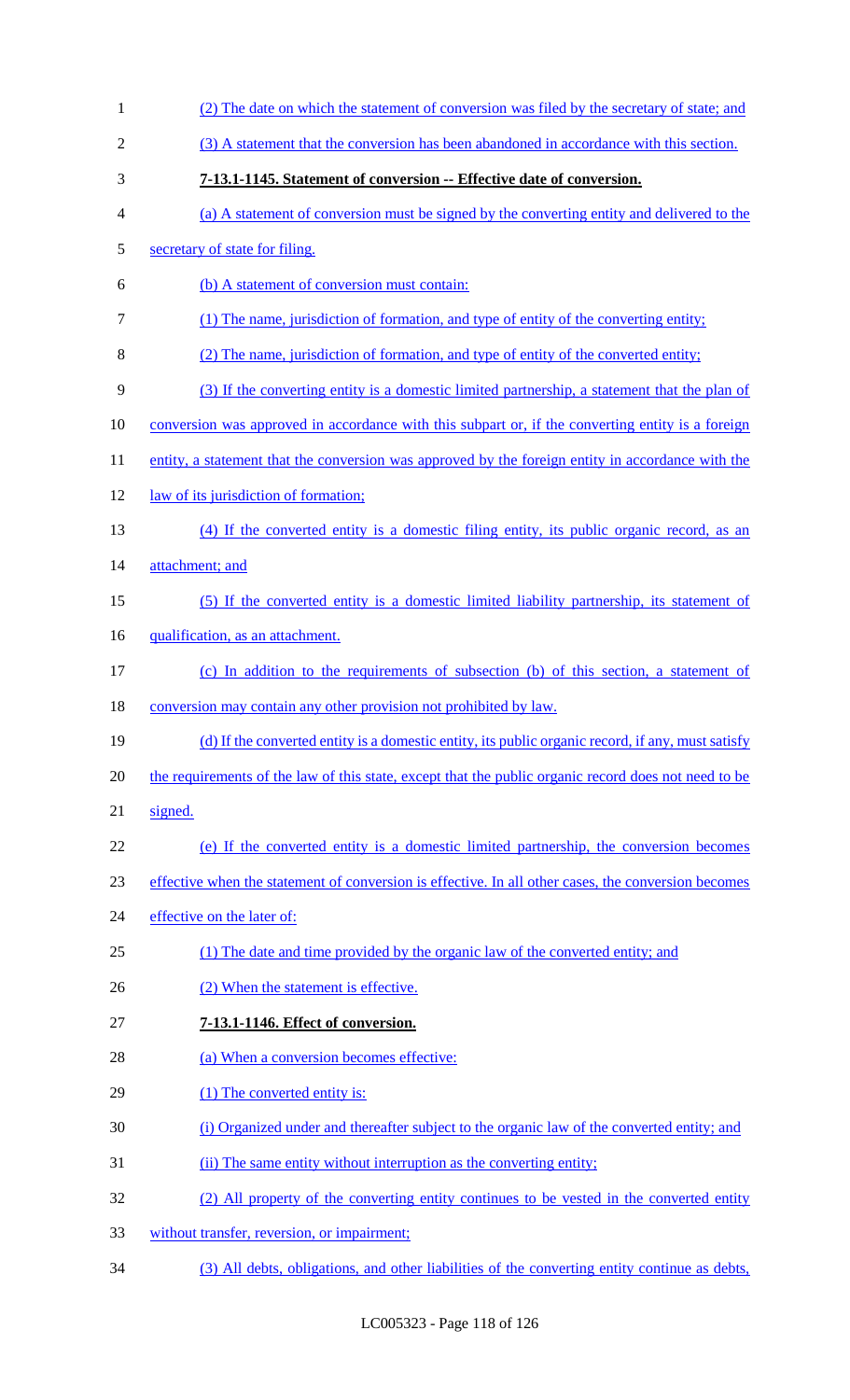obligations, and other liabilities of the converted entity; (4) Except as otherwise provided by law or the plan of conversion, all the rights, privileges, immunities, powers, and purposes of the converting entity remain in the converted entity; (5) The name of the converted entity may be substituted for the name of the converting entity in any pending action or proceeding; (6) The certificate of limited partnership of the converted entity becomes effective; (7) The provisions of the partnership agreement of the converted entity which are to be in a record, if any, approved as part of the plan of conversion become effective; and (8) The interests in the converting entity are converted, and the interest holders of the converting entity are entitled only to the rights provided to them under the plan of conversion and 11 to any appraisal rights they have under § 7-13.1-1106. (b) Except as otherwise provided in the partnership agreement of a domestic converting 13 limited partnership, the conversion does not give rise to any rights that a partner or third party 14 would have upon a dissolution, liquidation, or winding up of the converting entity. (c) When a conversion becomes effective, a person that did not have interest holder liability 16 with respect to the converting entity and becomes subject to interest holder liability with respect to a domestic entity as a result of the conversion has interest holder liability only to the extent provided 18 by the organic law of the entity and only for those debts, obligations, and other liabilities that are incurred after the conversion becomes effective. (d) When a conversion becomes effective, the interest holder liability of a person that ceases to hold an interest in a domestic converting limited partnership with respect to which the person had interest holder liability is subject to the following rules: (1) The conversion does not discharge any interest holder liability under this chapter to the 24 extent the interest holder liability was incurred before the conversion became effective. (2) The person does not have interest holder liability under this chapter for any debt, 26 obligation, or other liability that is incurred after the conversion becomes effective. (3) This chapter continues to apply to the release, collection, or discharge of any interest 28 holder liability preserved under subsection  $(d)(1)$  of this section as if the conversion had not occurred. (4) The person has whatever rights of contribution from any other person as are provided by this chapter, law other than this chapter, or the organic rules of the converting entity with respect 32 to any interest holder liability preserved under subsection  $(d)(1)$  of this section as if the conversion had not occurred. (e) When a conversion becomes effective, a foreign entity that is the converted entity may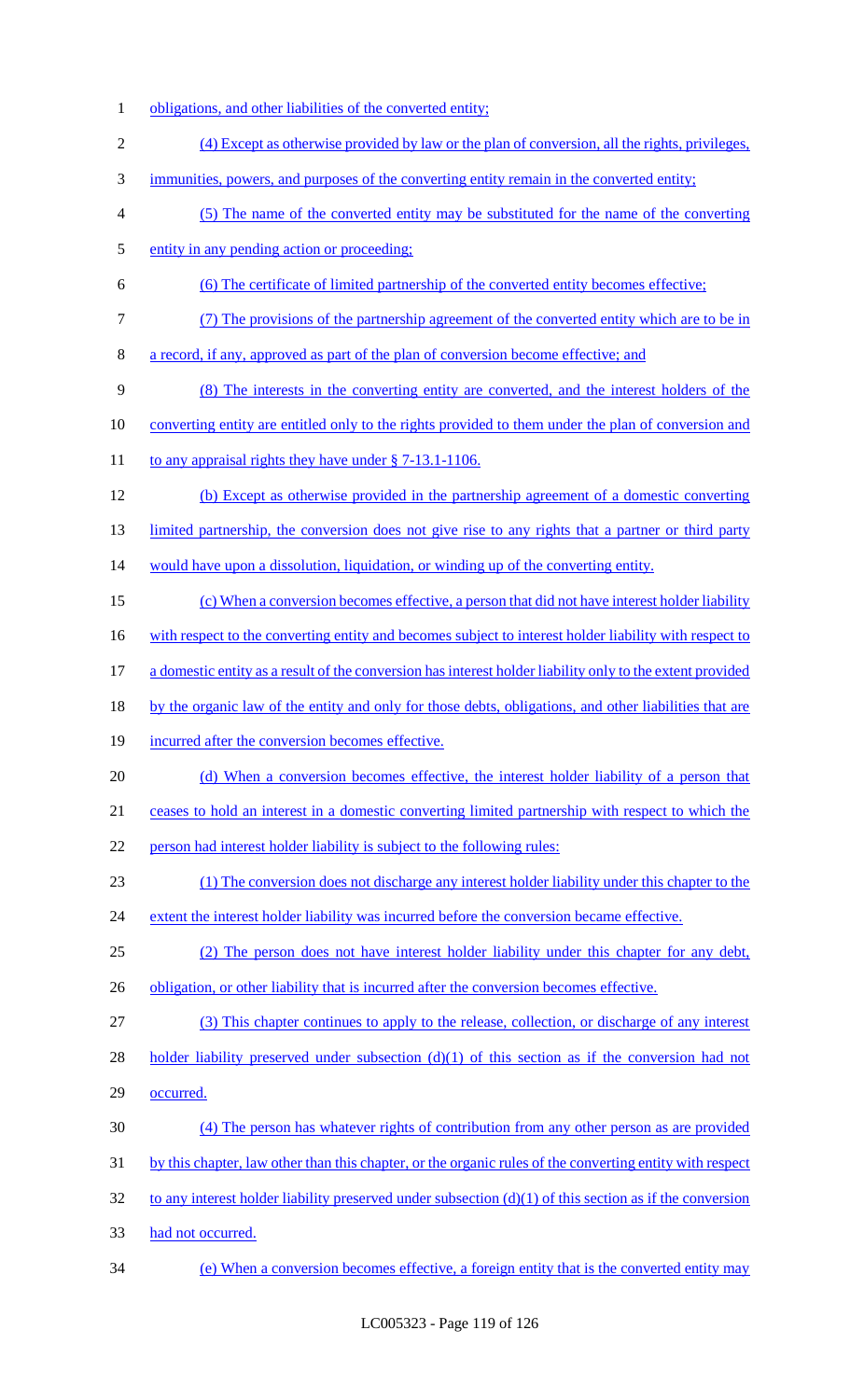| $\mathbf{1}$   | be served with process in this state for the collection and enforcement of any of its debts,             |
|----------------|----------------------------------------------------------------------------------------------------------|
| $\overline{c}$ | obligations, and other liabilities as provided in $\S$ 7-13.1-121.                                       |
| 3              | (f) If the converting entity is a registered foreign entity, its registration to do business in          |
| 4              | this state is canceled when the conversion becomes effective.                                            |
| 5              | $(g)$ A conversion does not require the entity to wind up its affairs and does not constitute            |
| 6              | or cause the dissolution of the entity.                                                                  |
| 7              | <b>SUBPART 5</b>                                                                                         |
| 8              | <b>DOMESTICATION</b>                                                                                     |
| 9              | 7-13.1-1151. Domestication authorized.                                                                   |
| 10             | (a) By complying with this subpart, a domestic limited partnership may become a foreign                  |
| 11             | limited partnership if the domestication is authorized by the law of the foreign jurisdiction.           |
| 12             | (b) By complying with the provisions of this subpart applicable to foreign limited                       |
| 13             | partnerships, a foreign limited partnership may become a domestic limited partnership if the             |
| 14             | domestication is authorized by the law of the foreign limited partnership's jurisdiction of formation.   |
| 15             | (c) If a protected agreement contains a provision that applies to a merger of a domestic                 |
| 16             | limited partnership but does not refer to a domestication, the provision applies to a domestication      |
| 17             | of the limited partnership as if the domestication were a merger until the provision is amended after    |
| 18             | the effective date of this chapter.                                                                      |
| 19             | 7-13.1-1152. Plan of domestication.                                                                      |
| 20             | (a) A domestic limited partnership may become a foreign limited partnership in a                         |
| 21             | domestication by approving a plan of domestication. The plan must be in a record and contain:            |
| 22             | (1) The name of the domesticating limited partnership;                                                   |
| 23             | (2) The name and jurisdiction of formation of the domesticated limited partnership;                      |
| 24             | (3) The manner of converting the interests in the domesticating limited partnership into                 |
| 25             | interests, securities, obligations, money, other property, rights to acquire interests or securities, or |
| 26             | any combination of the foregoing;                                                                        |
| 27             | (4) The proposed certificate of limited partnership of the domesticated limited partnership;             |
| 28             | (5) The full text of the provisions of the partnership agreement of the domesticated limited             |
| 29             | partnership, that are proposed to be in a record;                                                        |
| 30             | (6) The other terms and conditions of the domestication; and                                             |
| 31             | (7) Any other provision required by the law of this state or the partnership agreement of                |
| 32             | the domesticating limited partnership.                                                                   |
| 33             | (b) In addition to the requirements of subsection (a) of this section, a plan of domestication           |
| 34             | may contain any other provision not prohibited by law.                                                   |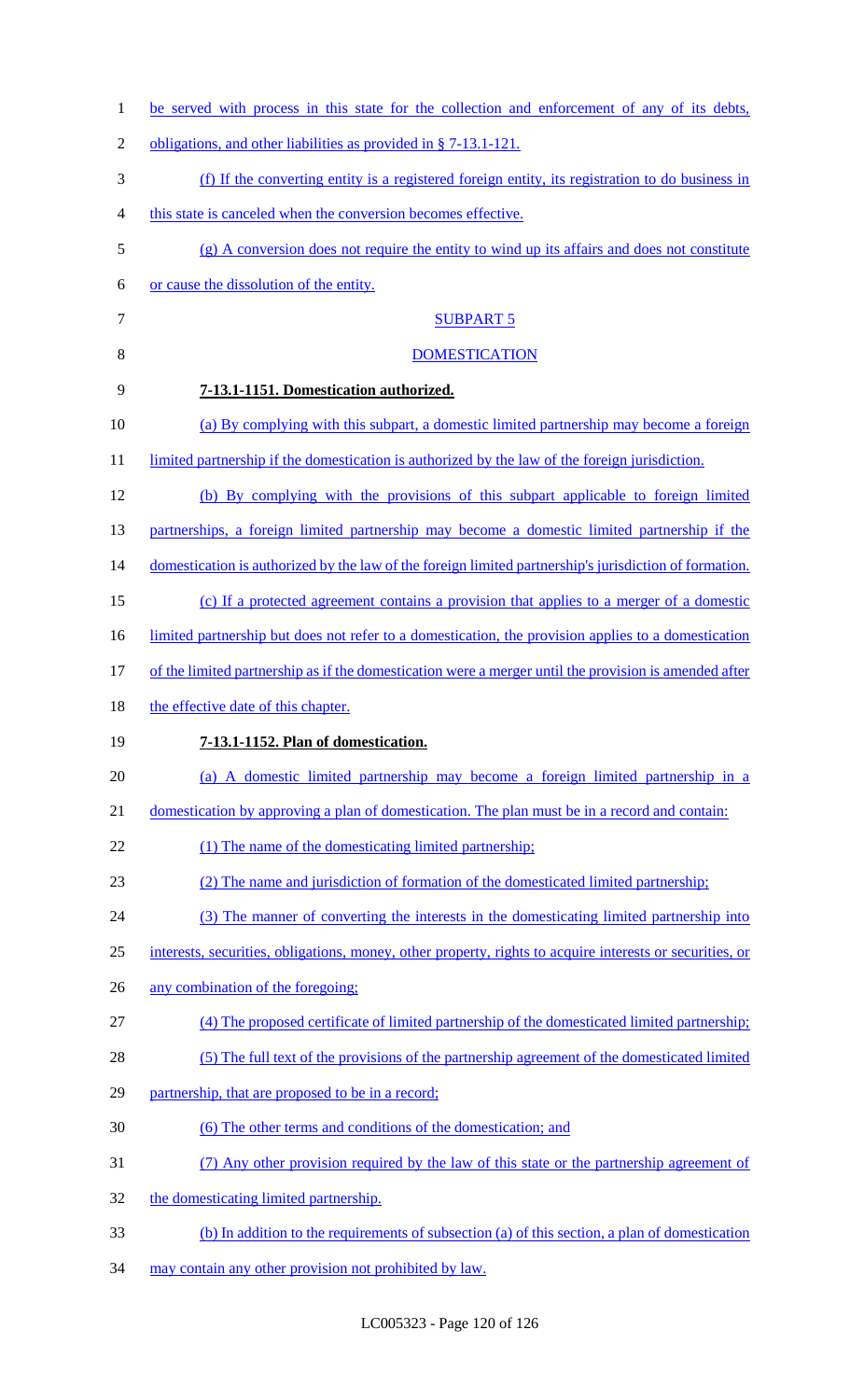| 1              | 7-13.1-1153. Approval of domestication.                                                               |
|----------------|-------------------------------------------------------------------------------------------------------|
| $\mathbf{2}$   | (a) A plan of domestication of a domestic domesticating limited partnership is not effective          |
| 3              | unless it has been approved:                                                                          |
| $\overline{4}$ | (1) By all the partners entitled to vote on or consent to any matter; and                             |
| 5              | (2) In a record, by each partner that will have interest holder liability for debts, obligations,     |
| 6              | and other liabilities that are incurred after the domestication becomes effective, unless:            |
| $\tau$         | (i) The partnership agreement of the domesticating partnership in a record provides for the           |
| 8              | approval of a domestication or merger in which some or all of its partners become subject to interest |
| 9              | holder liability by the affirmative vote or consent of fewer than all the partners; and               |
| 10             | (ii) The partner voted for or consented in a record to that provision of the partnership              |
| 11             | agreement or became a partner after the adoption of that provision.                                   |
| 12             | (b) A domestication of a foreign domesticating limited partnership is not effective unless            |
| 13             | it is approved in accordance with the law of the foreign limited partnership's jurisdiction of        |
| 14             | formation.                                                                                            |
| 15             | 7-13.1-1154. Amendment or abandonment of plan of domestication.                                       |
| 16             | (a) A plan of domestication of a domestic domesticating limited partnership may be                    |
| 17             | amended:                                                                                              |
| 18             | (1) In the same manner as the plan was approved, if the plan does not provide for the                 |
| 19             | manner in which it may be amended; or                                                                 |
| 20             | (2) By its partners in the manner provided in the plan, but a partner that was entitled to vote       |
| 21             | on or consent to approval of the domestication is entitled to vote on or consent to any amendment     |
| 22             | of the plan that will change:                                                                         |
| 23             | (i) The amount or kind of interests, securities, obligations, money, other property, rights to        |
| 24             | acquire interests or securities, or any combination of the foregoing, to be received by any of the    |
| 25             | partners of the domesticating limited partnership under the plan;                                     |
| 26             | (ii) The certificate of limited partnership or partnership agreement of the domesticated              |
| 27             | limited partnership that will be in effect immediately after the domestication becomes effective,     |
| 28             | except for changes that do not require approval of the partners of the domesticated limited           |
| 29             | partnership under its organic law or partnership agreement; or                                        |
| 30             | (iii) Any other terms or conditions of the plan, if the change would adversely affect the             |
| 31             | partner in any material respect.                                                                      |
| 32             | (b) After a plan of domestication has been approved by a domestic domesticating limited               |
| 33             | partnership and before a statement of domestication becomes effective, the plan may be abandoned      |
| 34             | as provided in the plan. Unless prohibited by the plan, a domestic domesticating limited partnership  |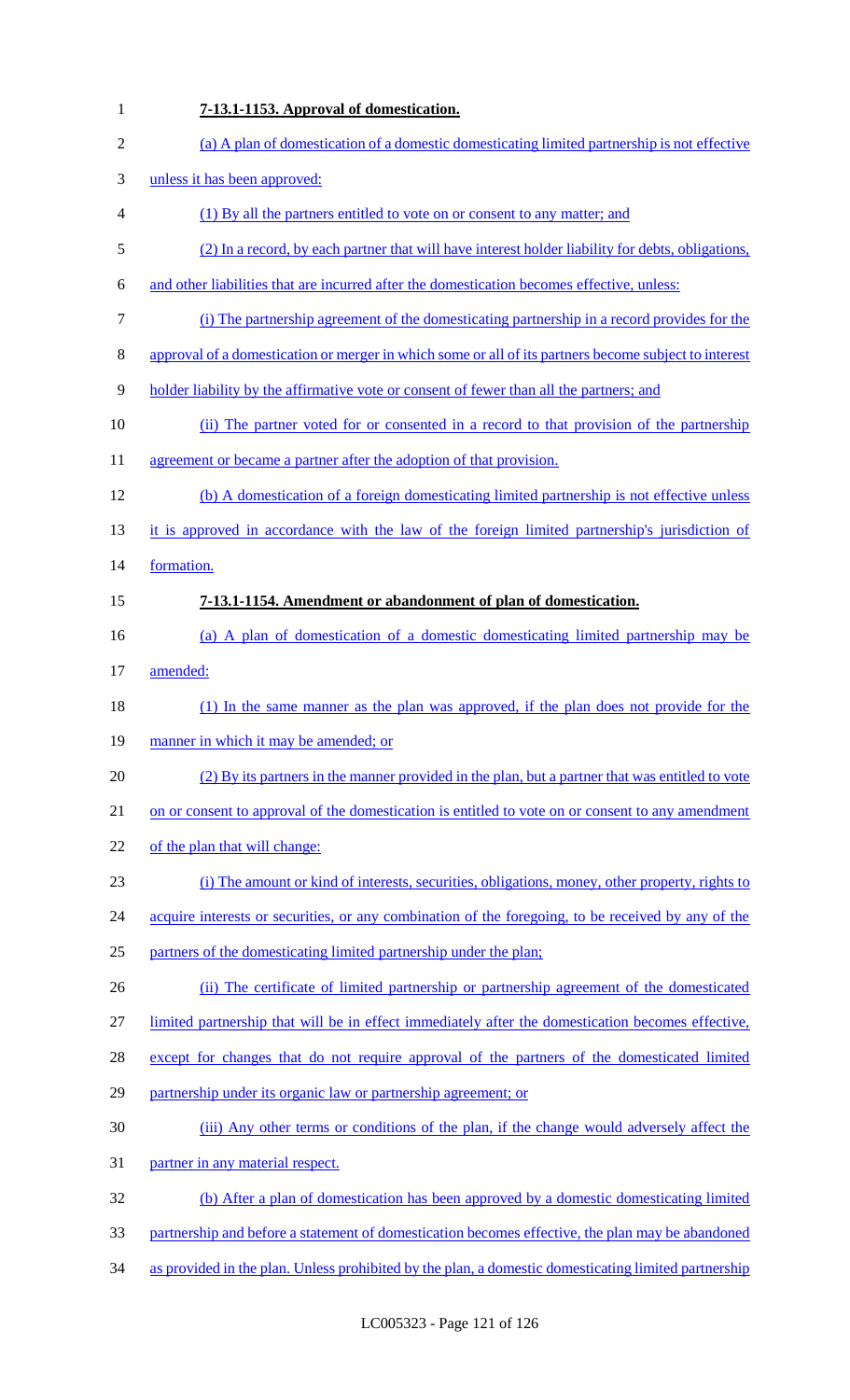| $\mathbf{1}$   | may abandon the plan in the same manner as the plan was approved.                                      |
|----------------|--------------------------------------------------------------------------------------------------------|
| $\overline{2}$ | (c) If a plan of domestication is abandoned after a statement of domestication has been                |
| $\mathfrak{Z}$ | delivered to the secretary of state for filing and before the statement becomes effective, a statement |
| 4              | of abandonment, signed by the domesticating limited partnership, must be delivered to the secretary    |
| $\mathfrak s$  | of state for filing before the statement of domestication becomes effective. The statement of          |
| 6              | abandonment takes effect on filing, and the domestication is abandoned and does not become             |
| $\tau$         | effective. The statement of abandonment must contain:                                                  |
| 8              | (1) The name of the domesticating limited partnership;                                                 |
| 9              | (2) The date on which the statement of domestication was filed by the secretary of state;              |
| 10             | and                                                                                                    |
| 11             | (3) A statement that the domestication has been abandoned in accordance with this section.             |
| 12             | 7-13.1-1155. Statement of domestication -- Effective date of domestication.                            |
| 13             | (a) A statement of domestication must be signed by the domesticating limited partnership               |
| 14             | and delivered to the secretary of state for filing.                                                    |
| 15             | (b) A statement of domestication must contain:                                                         |
| 16             | (1) The name and jurisdiction of formation of the domesticating limited partnership;                   |
| 17             | (2) The name and jurisdiction of formation of the domesticated limited partnership;                    |
| 18             | (3) If the domesticating limited partnership is a domestic limited partnership, a statement            |
| 19             | that the plan of domestication was approved in accordance with this subpart or, if the domesticating   |
| 20             | limited partnership is a foreign limited partnership, a statement that the domestication was approved  |
| 21             | in accordance with the law of its jurisdiction of formation; and                                       |
| 22             | (4) The certificate of limited partnership of the domesticated limited partnership, as an              |
| 23             | attachment.                                                                                            |
| 24             | (c) In addition to the requirements of subsection (b) of this section, a statement of                  |
| 25             | domestication may contain any other provision not prohibited by law.                                   |
| 26             | (d) The certificate of limited partnership of a domesticated domestic limited partnership              |
| 27             | must satisfy the requirements of this chapter, but the certificate does not need to be signed.         |
| 28             | (e) If the domesticated entity is a domestic limited partnership, the domestication becomes            |
| 29             | effective when the statement of domestication is effective. If the domesticated entity is a foreign    |
| 30             | limited partnership, the domestication becomes effective on the later of:                              |
| 31             | (1) The date and time provided by the organic law of the domesticated entity; and                      |
| 32             | (2) When the statement is effective.                                                                   |
| 33             | 7-13.1-1156. Effect of domestication.                                                                  |
| 34             | (a) When a domestication becomes effective:                                                            |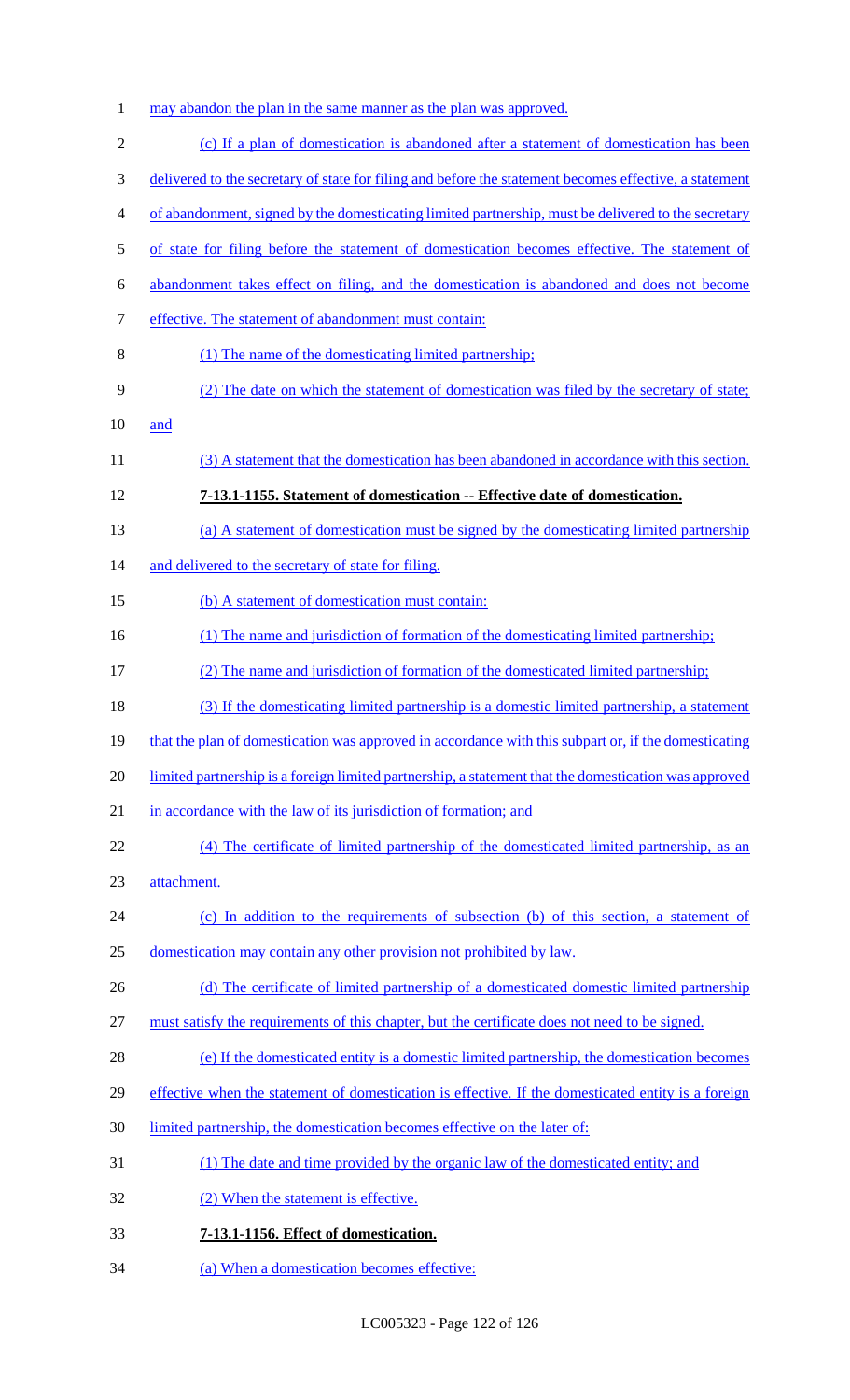(1) The domesticated entity is: (i) Organized under and thereafter subject to the organic law of the domesticated entity; and (ii) The same entity without interruption as the domesticating entity; (2) All property of the domesticating entity continues to be vested in the domesticated entity without transfer, reversion, or impairment; (3) All debts, obligations, and other liabilities of the domesticating entity continue as debts, obligations, and other liabilities of the domesticated entity; (4) Except as otherwise provided by law or the plan of domestication, all the rights, privileges, immunities, powers, and purposes of the domesticating entity remain in the 11 domesticated entity; (5) The name of the domesticated entity may be substituted for the name of the 13 domesticating entity in any pending action or proceeding; 14 (6) The certificate of limited partnership of the domesticated entity becomes effective; (7) The provisions of the partnership agreement of the domesticated entity that are to be in 16 a record, if any, approved as part of the plan of domestication become effective; and (8) The interests in the domesticating entity are converted to the extent and as approved in 18 connection with the domestication, and the partners of the domesticating entity are entitled only to 19 the rights provided to them under the plan of domestication and to any appraisal rights they have under § 7-13.1-1116. (b) Except as otherwise provided in the organic law or partnership agreement of the 22 domesticating limited partnership, the domestication does not give rise to any rights that a partner or third party would have upon a dissolution, liquidation, or winding up of the domesticating partnership. (c) When a domestication becomes effective, a person that did not have interest holder 26 liability with respect to the domesticating limited partnership and becomes subject to interest holder liability with respect to a domestic limited partnership as a result of the domestication has interest 28 holder liability only to the extent provided by this chapter and only for those debts, obligations, and 29 other liabilities that are incurred after the domestication becomes effective. (d) When a domestication becomes effective, the interest holder liability of a person that ceases to hold an interest in a domestic domesticating limited partnership with respect to which the person had interest holder liability is subject to the following rules: (1) The domestication does not discharge any interest holder liability under this chapter to 34 the extent the interest holder liability was incurred before the domestication became effective.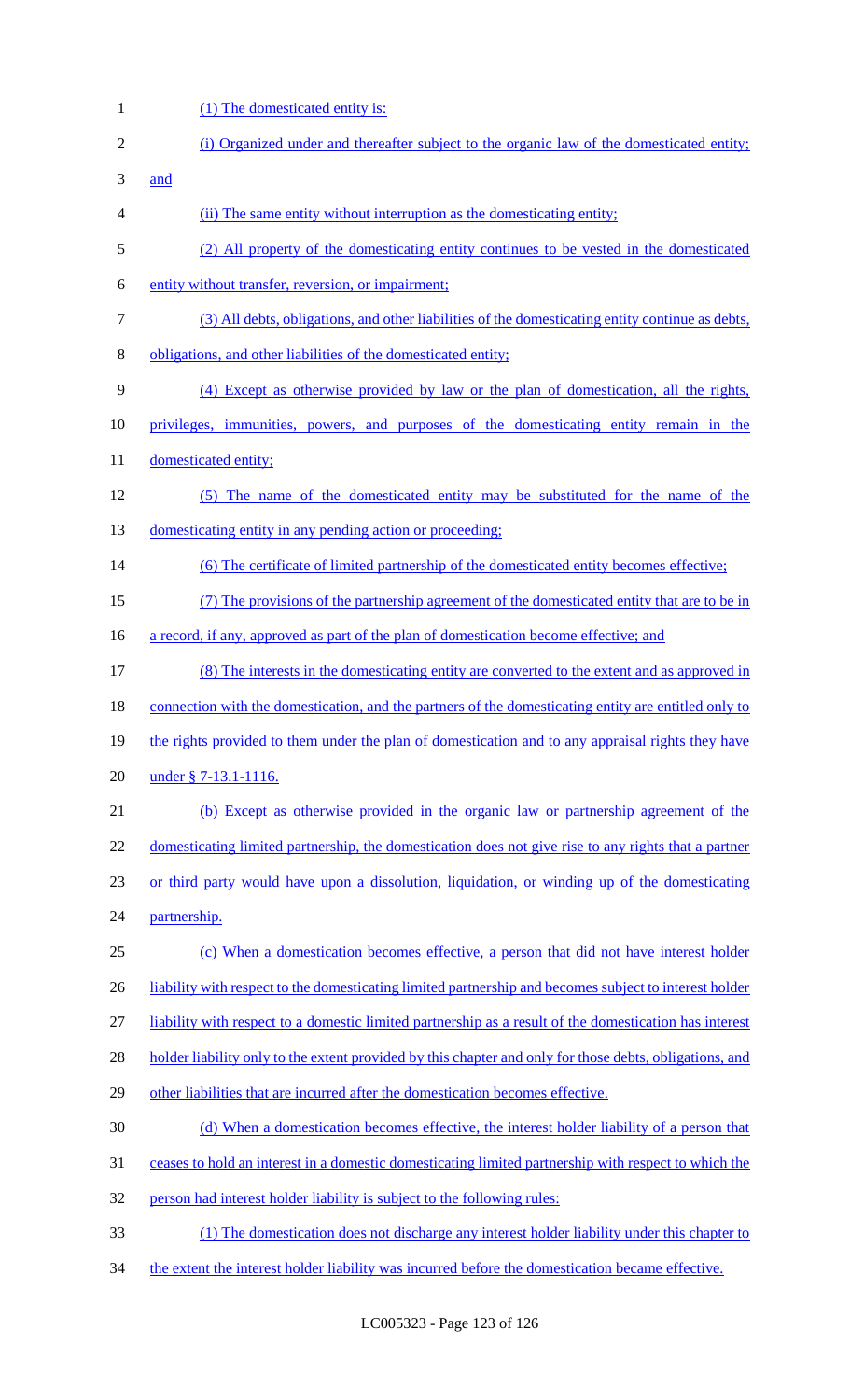| $\mathbf{1}$   | (2) A person does not have interest holder liability under this chapter for any debt,                      |
|----------------|------------------------------------------------------------------------------------------------------------|
| $\overline{c}$ | obligation, or other liability that is incurred after the domestication becomes effective.                 |
| 3              | (3) This chapter continues to apply to the release, collection, or discharge of any interest               |
| 4              | holder liability preserved under subsection (1) of this section as if the domestication had not            |
| 5              | occurred.                                                                                                  |
| 6              | (4) A person has whatever rights of contribution from any other person as are provided by                  |
| $\tau$         | this chapter, law other than this chapter, or the partnership agreement of the domestic domesticating      |
| 8              | limited partnership with respect to any interest holder liability preserved under subsection $(d)(1)$ of   |
| 9              | this section as if the domestication had not occurred.                                                     |
| 10             | (e) When a domestication becomes effective, a foreign limited partnership that is the                      |
| 11             | domesticated partnership may be served with process in this state for the collection and                   |
| 12             | enforcement of any of its debts, obligations, and other liabilities as provided in § 7-13.1-121.           |
| 13             | (f) If the domesticating limited partnership is a registered foreign entity, the registration of           |
| 14             | the partnership is canceled when the domestication becomes effective.                                      |
| 15             | (g) A domestication does not require a domestic domesticating limited partnership to wind                  |
| 16             | up its affairs and does not constitute or cause the dissolution of the partnership.                        |
| 17             | <b>PART 12</b>                                                                                             |
|                |                                                                                                            |
| 18             | <b>MISCELLANEOUS PROVISIONS</b>                                                                            |
| 19             | 7-13.1-1201. Uniformity of application and construction.                                                   |
| 20             | In applying and construing this uniform act, consideration must be given to the need to                    |
| 21             | promote uniformity of the law with respect to its subject matter among states that enact it.               |
| 22             | 7-13.1-1202. Relation to electronic signatures in global and national commerce act.                        |
| 23             | This chapter modifies, limits, and supersedes the Electronic Signatures in Global and                      |
| 24             | National Commerce Act, 15 U.S.C. Section 7001 et seq., but does not modify, limit, or supersede            |
| 25             | Section $101(c)$ of that act, 15 U.S.C. Section $7001(c)$ , or authorize electronic delivery of any of the |
| 26             | notices described in Section 103(b) of that act, 15 U.S.C. Section 7003(b).                                |
| 27             | 7-13.1-1203. Savings clause.                                                                               |
| 28             | This chapter does not affect an action commenced, proceeding brought, or right accrued                     |
| 29             | before the effective date of this chapter.                                                                 |
| 30             | 7-13.1-1204. Severability clause.                                                                          |
| 31             | If any provision of this chapter or its application to any person or circumstance is held                  |
| 32             | invalid, the invalidity does not affect other provisions or applications of this chapter which can be      |
| 33             | given effect without the invalid provision or application, and to this end the provisions of this          |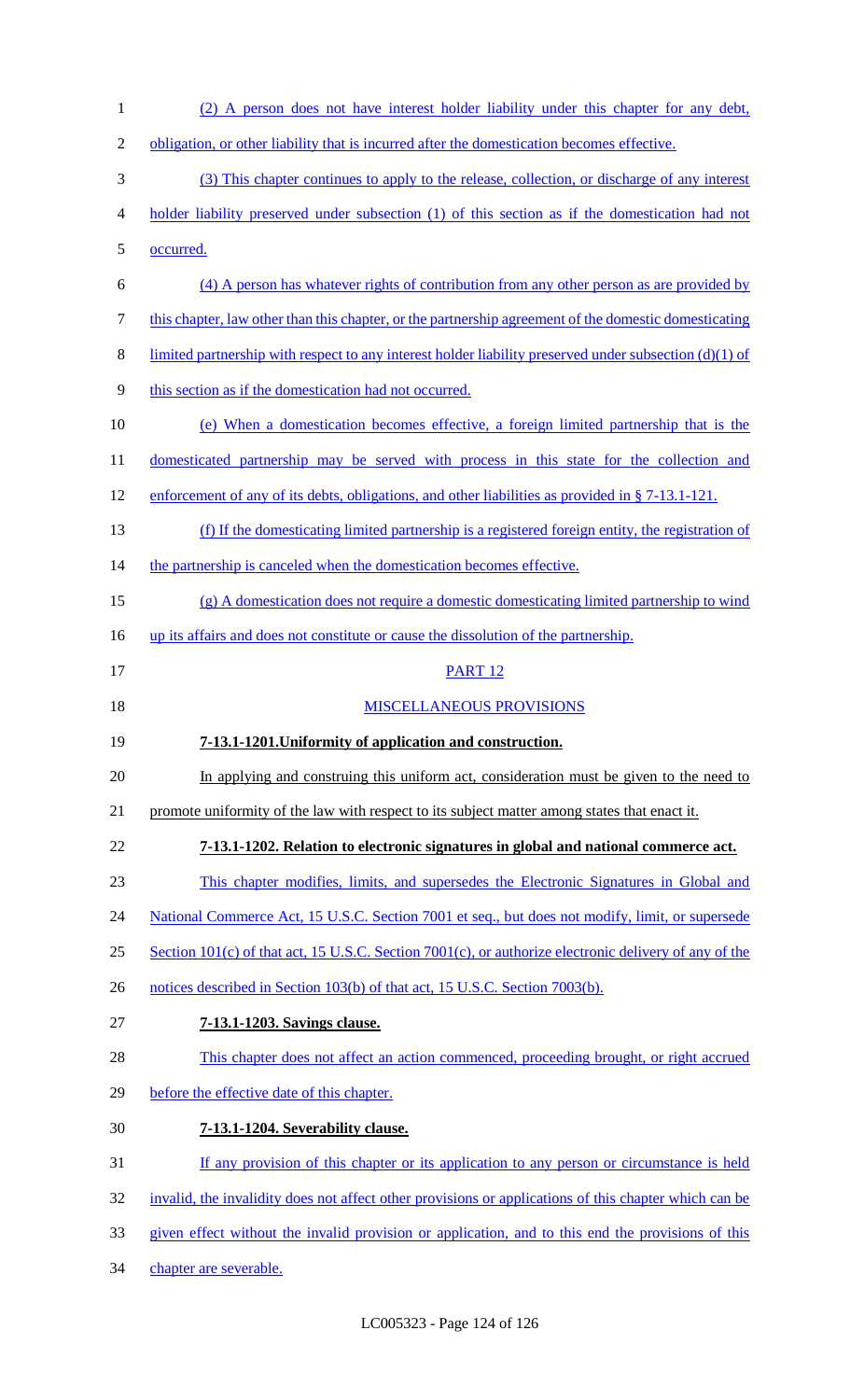1 SECTION 3. This act shall take effect on January 1, 2023.

#### $=$ LC005323 ========